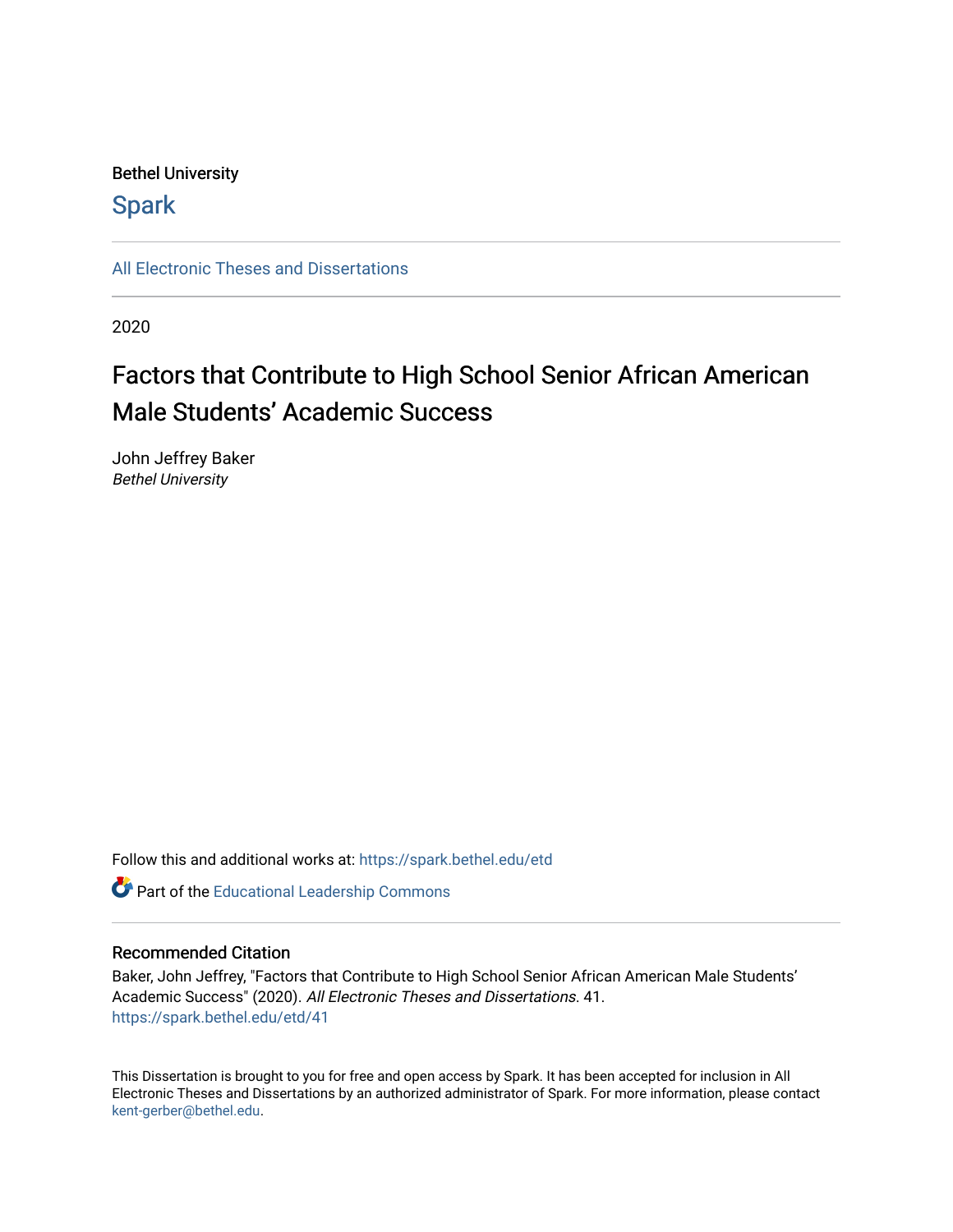Factors that Contribute to High School Senior

African American Male Students' Academic Success

by

John Baker

A dissertation submitted to the faculty of Bethel University in partial fulfillment of the requirements for the degree of Doctor of Education

> St. Paul, MN 2020

> > Approved by:

Advisor: Dr. Tracy Reimer

Reader: Dr. Mary Michener

Reader: Christopher Kamrath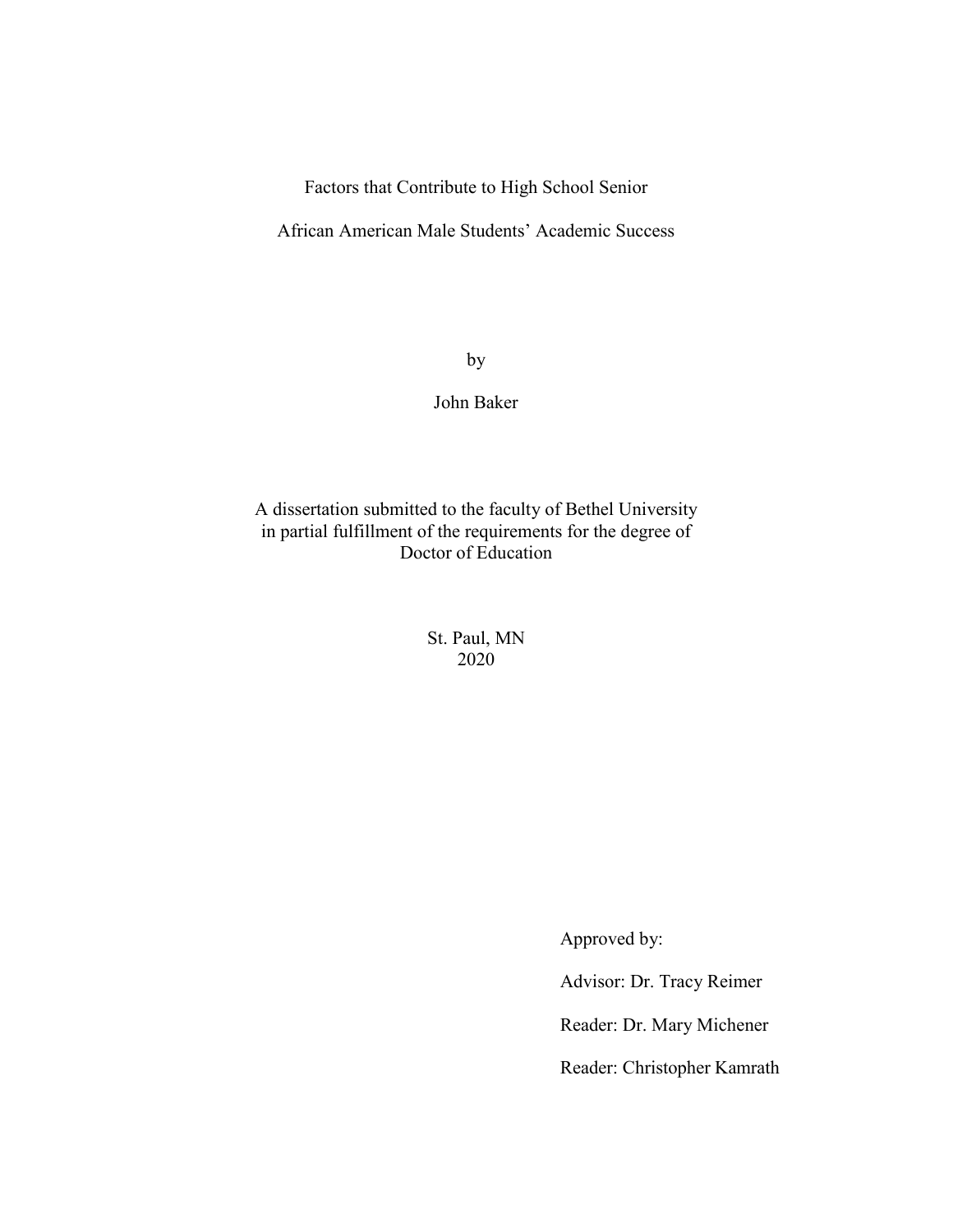### © 2020 John Baker ALL RIGHTS RESERVED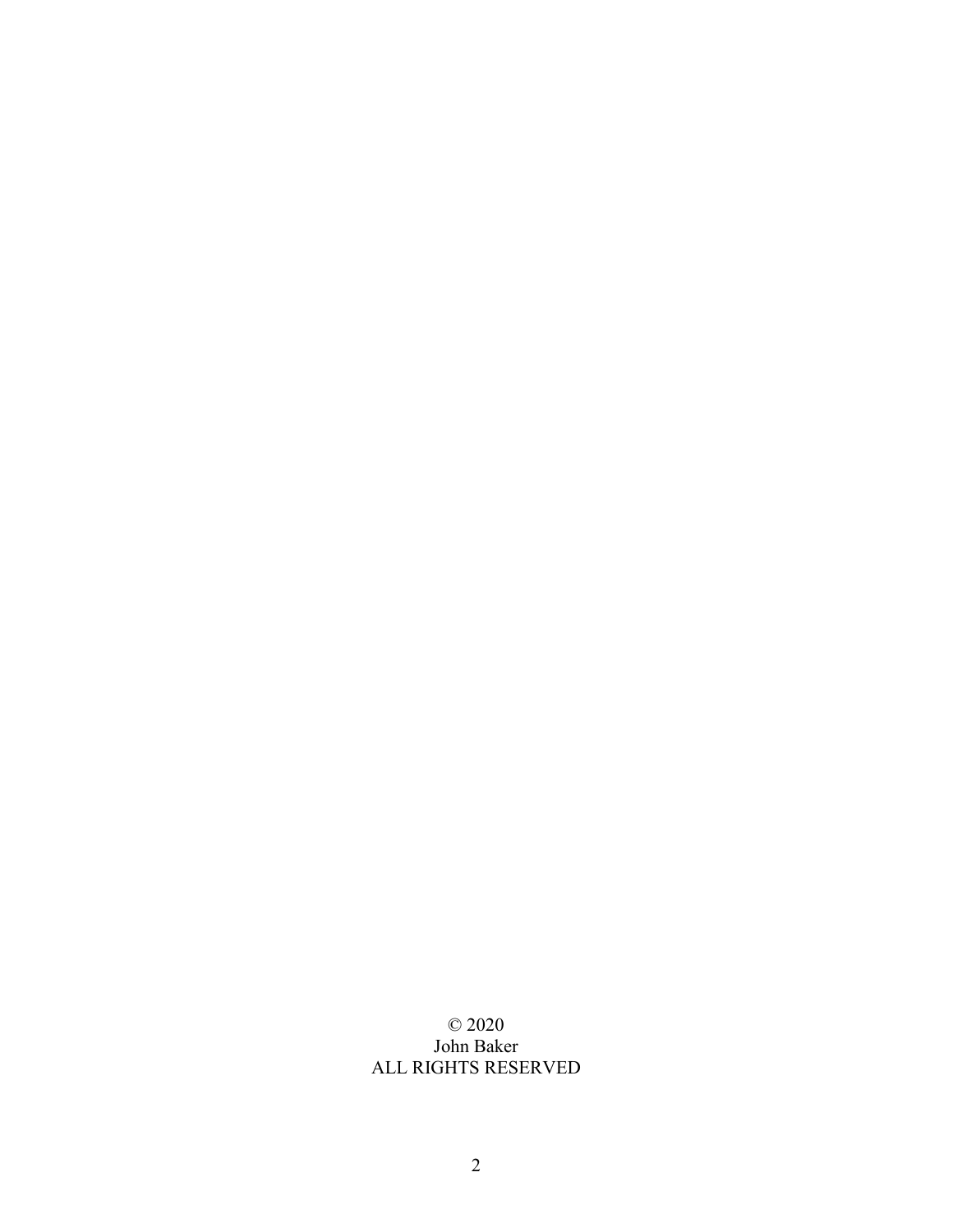#### Abstract

There are many studies that examine the negative academic factors that hold African American male students back from being academically successful students. This research changes the narrative because it examines the positive factors that help African American male students become academically successful in school. These students are the future role models of the African American community, and their footsteps could possibly show other African American male students how to become stronger students. The purpose of this qualitative study was to explore factors that contribute to high school senior African American male students' academic success. The participants were African American senior male students who had a grade point average of 3.0 or higher. These students also attended an urban high school. This study examined both the in-school factors and the out-of- school factors that impacted the academic success of African American high school senior male students. Seven themes emerged from the interviewees' responses specific to each research question. Four themes emerged from in school factors and three themes emerged from out of school factors. The in-school themes included: supportive teacher providing extrinsic and intrinsic motivation, students motivated to obtain academic success, teacher and student relationships, and cultural responsiveness of teachers. The out-of-school themes included: parent support and encouragement for academic success, extended family members' support and advocacy for student educational success, and positive peer support and pressure for academic performance.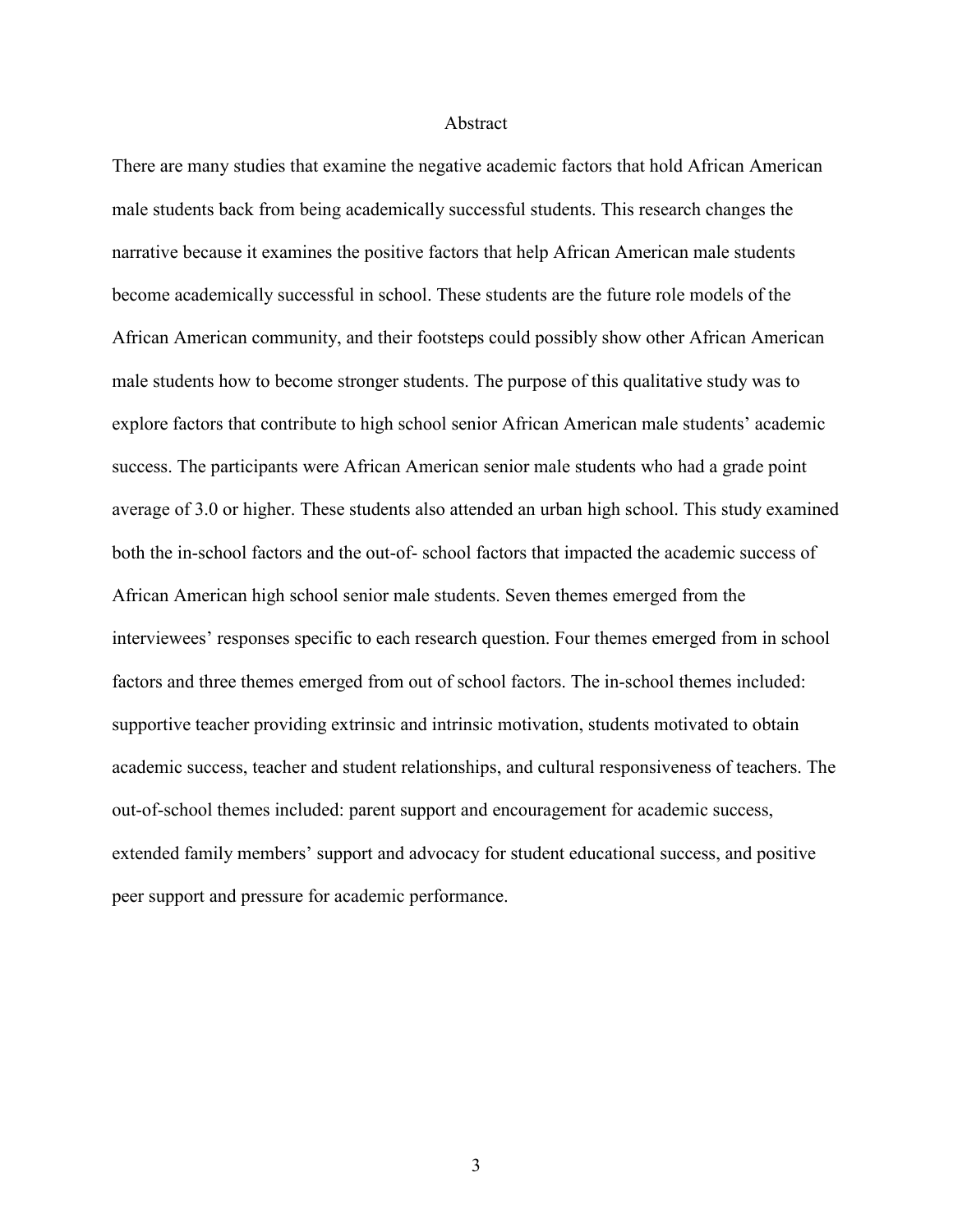#### Acknowledgements

This dissertation is dedicated to everyone who gave me the energy to keep up a good fight when times got rough. I would like to say thank you to my wife Kelly Baker who has supported me mentally and physically through my dissertation journey. Next, I would like to thank my children, John Jr, Sarina, and Kristian for understanding how important this dissertation was to me. The third dedication I would like to make is to my advisor, Tracy Reimer. She has given me the support that showed me there is a light at the end of the tunnel. In my book, Tracy goes down as one of the greatest advisors ever. The last person I would like to thank is my teacher from the University of Minnesota, Caroline Gilbert. She has supported me through my Undergraduate, Master's, and Doctoral degrees; she has given me the confidence and the tools to achieve anything educationally that I am faced with. Thank you, once again to everyone for being my educational rock.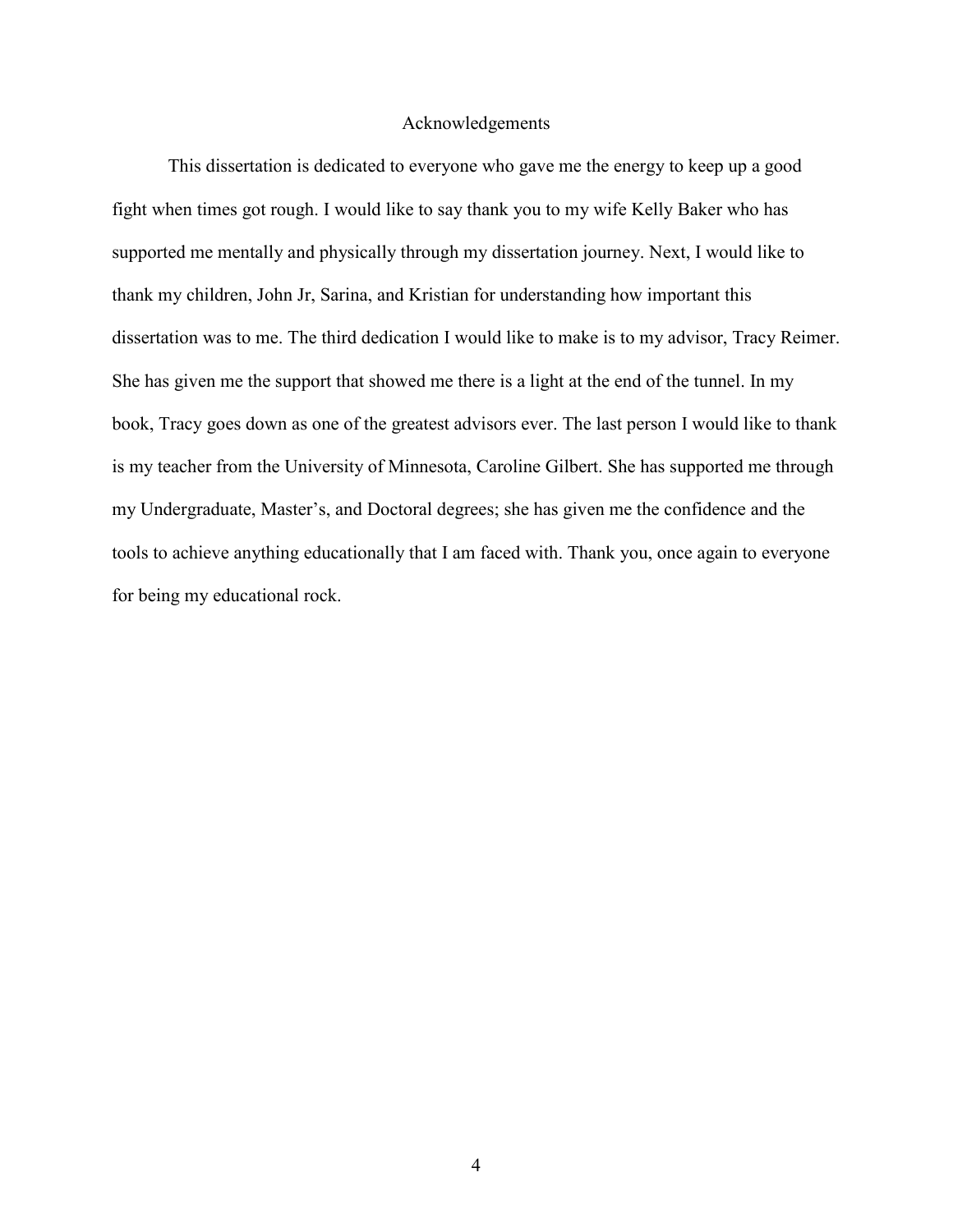| Black Students Attending White Institutions—Critical Race Theory  29 |  |
|----------------------------------------------------------------------|--|
|                                                                      |  |
|                                                                      |  |
|                                                                      |  |

### Table of Contents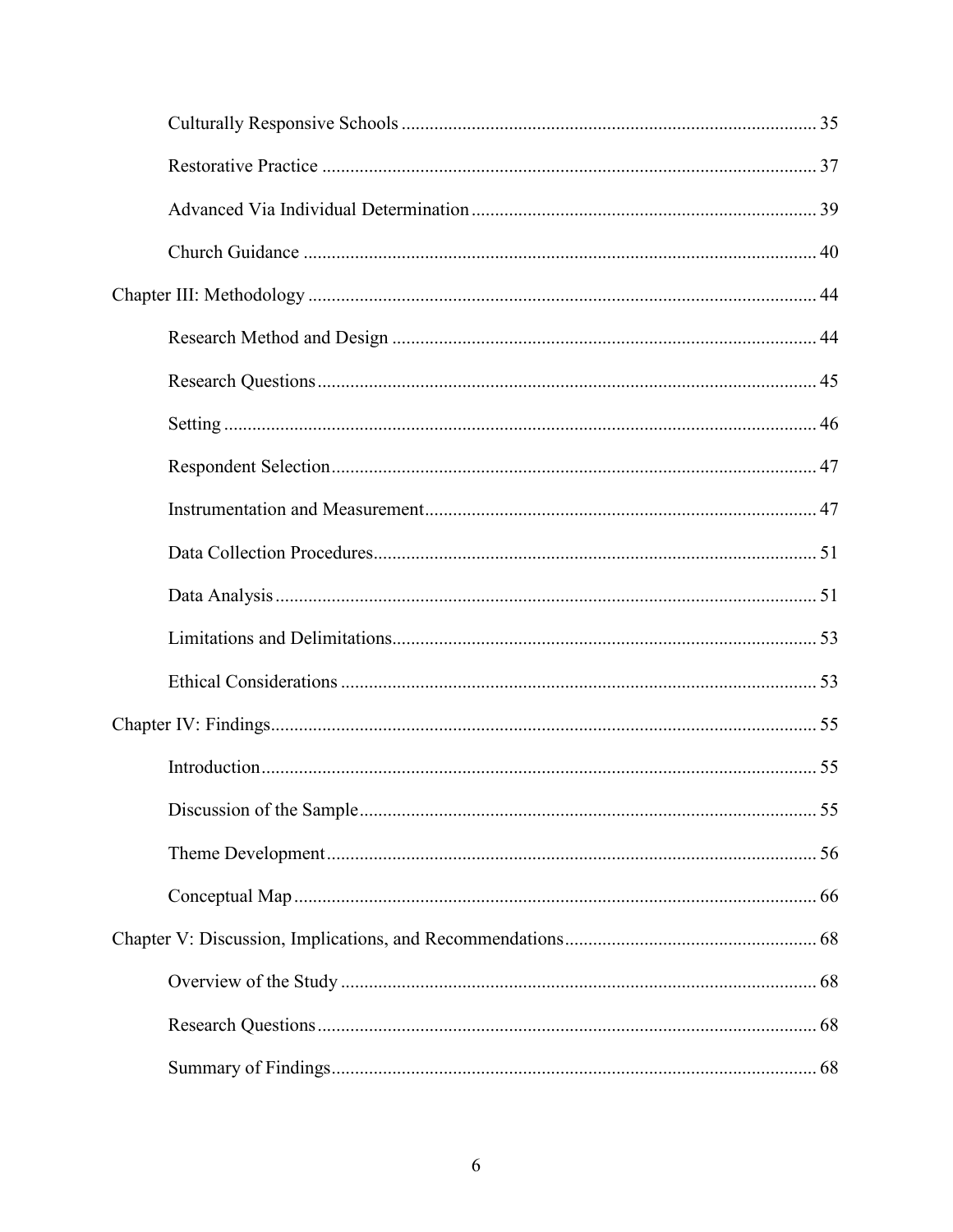| Extended Family Members Support and Advocate for Student Educational Success  74 |  |
|----------------------------------------------------------------------------------|--|
|                                                                                  |  |
|                                                                                  |  |
|                                                                                  |  |
|                                                                                  |  |
|                                                                                  |  |
|                                                                                  |  |
|                                                                                  |  |
|                                                                                  |  |
|                                                                                  |  |
|                                                                                  |  |
|                                                                                  |  |
| Appendix E Confidentiality Agreement for Use with Transcription Services  106    |  |
|                                                                                  |  |
|                                                                                  |  |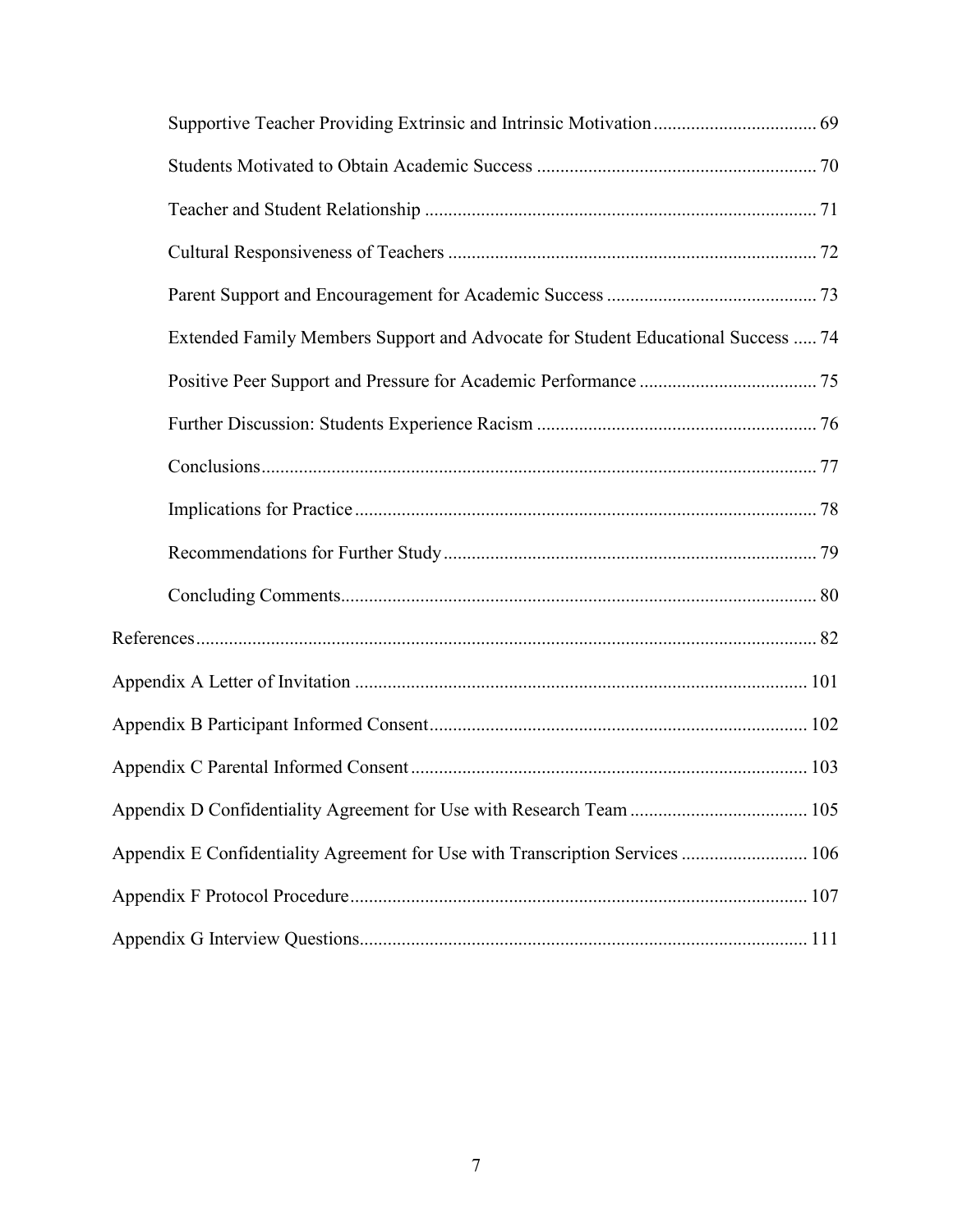### List of Tables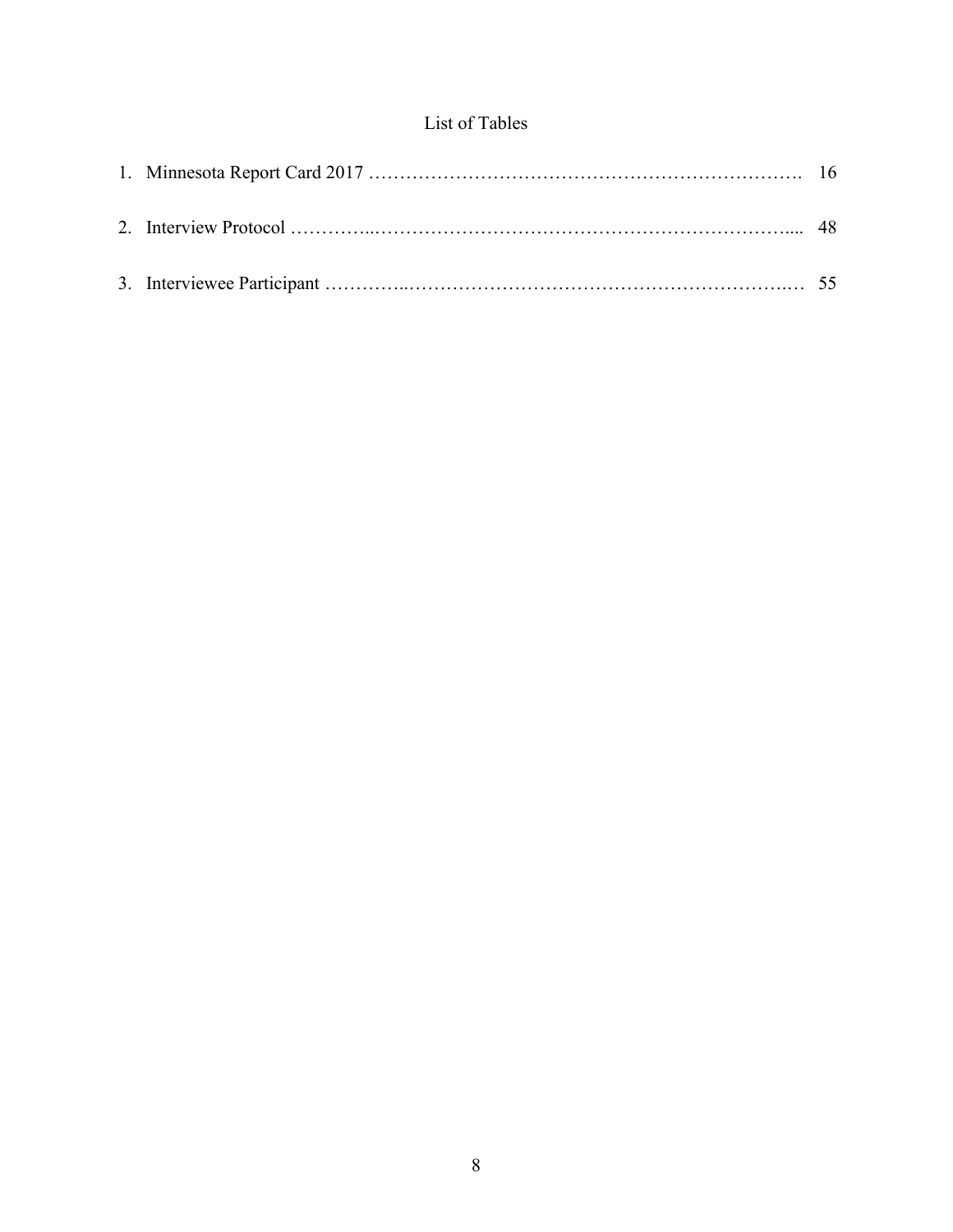## List of Figures

| 3. Concept Map: Factors That Contribute to Senior African American Males' Academic |  |
|------------------------------------------------------------------------------------|--|
|                                                                                    |  |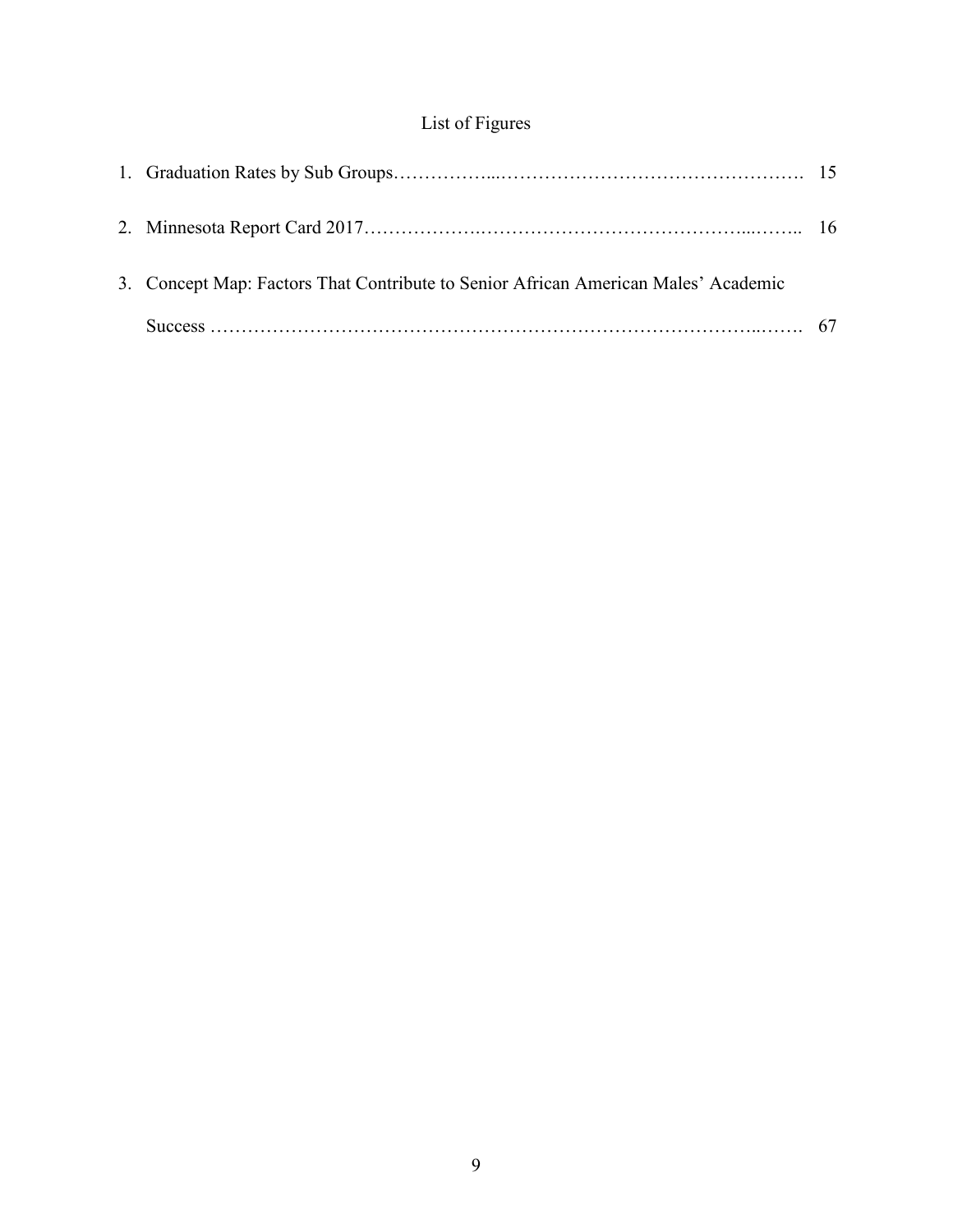### List of Abbreviations

| <b>AVID</b> | <b>Advanced Via Individual Determination</b>   |
|-------------|------------------------------------------------|
| <b>CRT</b>  | Critical Race Theory                           |
| <b>CRS</b>  | <b>Culturally Responsive Schools</b>           |
| <b>CRSL</b> | <b>Culturally Responsive School Leaders</b>    |
| <b>ESEA</b> | <b>Elementary Secondary Education Act</b>      |
| <b>ESSA</b> | <b>Every Student Succeeds Act</b>              |
| <b>GPA</b>  | Grade Point Average                            |
| <b>HBCU</b> | <b>Historically Black College Universities</b> |
| IB          | <b>International Baccalaureate Program</b>     |
| <b>NAEP</b> | National Assessment of Education Process       |
| <b>NCES</b> | National Center for Education Statistics       |
| <b>NCLB</b> | No Child Left Behind Act                       |
| RP          | <b>Restorative Practices</b>                   |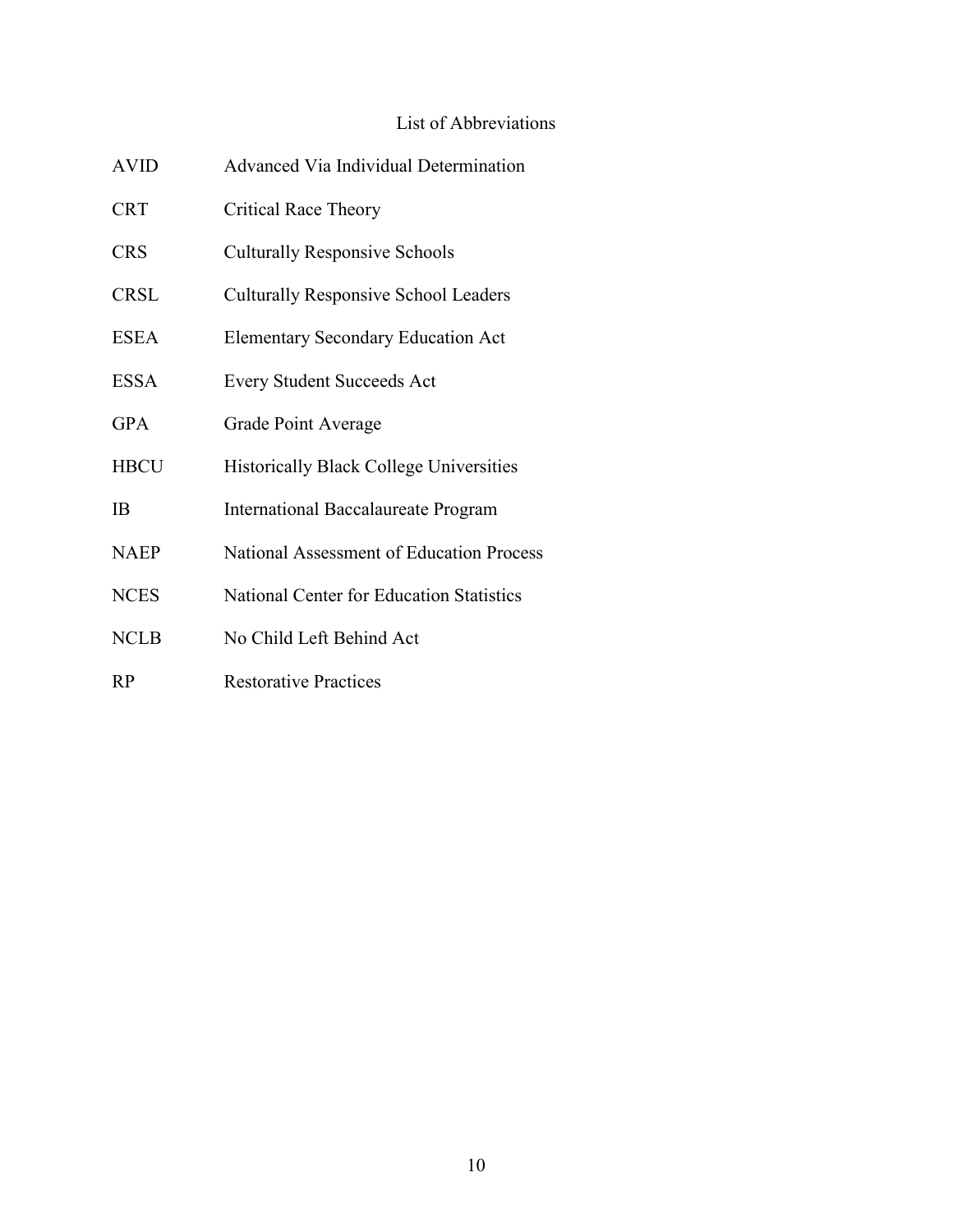#### **Chapter I: Introduction**

#### **Introduction to the Problem**

African American male students face challenges in K-12 education (Wells, Duran, & White, 2008). They oftentimes struggle to navigate the obstacles inherent in urban schools (Bell, 2010a, 2010b). Many obstacles inhibiting African American male students' success are evident in the early years, resulting in a poor academic experience during elementary school. Students are not developing a strong foundation and therefore they continue to confront adversity throughout their school years; this phenomenon can result in falling further behind in the academic achievement gap and dropping out of school (Bell 2009, 2010a; Schott Foundation of Public Education, 2010).

Levin, Belfield, Muennig, and Rouse (2007) and Thomas and Stevenson (2009) reported that there are many deep-rooted issues that affect African American male students' success in school; some of these problems stem from how the educational system is structured. African American male students are at an increased risk of being placed in special education and being suspended or expelled from school (Ferguson, 2003). Statistically, African American students are suspended three times as frequently as their Caucasian peers (Sartain et al., 2015). This results in a lack of instructional time, which prevents the development of basic academic skills and reduces the chances these students will graduate. Without a high school diploma, it is hard to find employment, and once a young man has no means of income, he often turns to crime or drugs (Harris, Hines, Kelly, Williams, & Bagley, 2014). The disparity between African American male students' and White students' academic proficiencies in traditional education settings is destroying African American Black males (Bailey & Paisley, 2004; Holcomb-McCoy, 2007; Orr, 2003).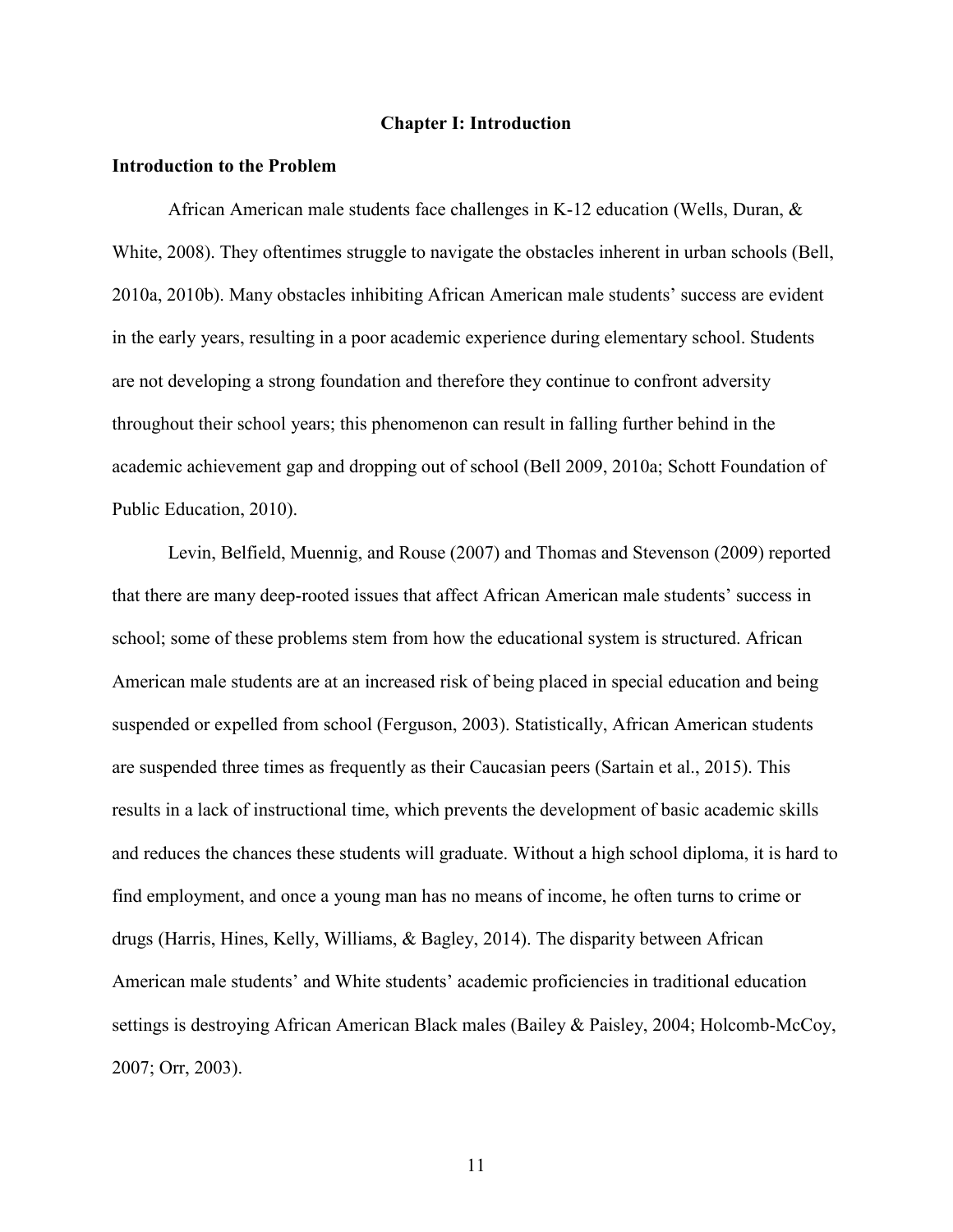African American males often live in low-socioeconomic areas and attend urban schools that do not rank high in student achievement compared to other institutions (Harris et al., 2014). There are hardships that African American males face while attending school in an urban community: high crime rates, high homelessness, high teenage pregnancy rates, high drug addiction rates, and high unemployment (Bell, 2010a; Schott Foundation of Public Education, 2010). In light of these hardships, and in order to overcome these obstacles, African American male students need strong educational skills to function in society (Alexander, Entwisle, & Olson, 2001). Yet, African American males are not graduating from high school, exacerbating the problems found in urban communities (Orfield, Losen, Walk, & Swanson, 2004; Schott Foundation of Public Education, 2010). Bell (2014) reported that 26% of the African American male student population dropped out of school due to academics, but 74% dropped out because they encountered situations such as being homeless, using drugs, and joining gangs.

#### **Background**

It is imperative that African American male students in K-12 schools embrace education, not only for personal reasons, but because many Africans and African Americans had to die, fight, and experience segregation for the right to have an equal opportunity for education (Fox-Genovese & Genovese, 2005). There is a need to educate African American male students on their history in order to confront the gaps in the United States' education system (Brown, 2010; Darling-Hammond, 2010; Ladson-Billings, 2006). According to Butchart (2010), the phenomenon of African American males being deprived of a strong educational foundation dates back to 1861 when African Americans were released from slavery and denied educational rights by White southerners. Butchart (2010) stated, "White southerners responded to that demand with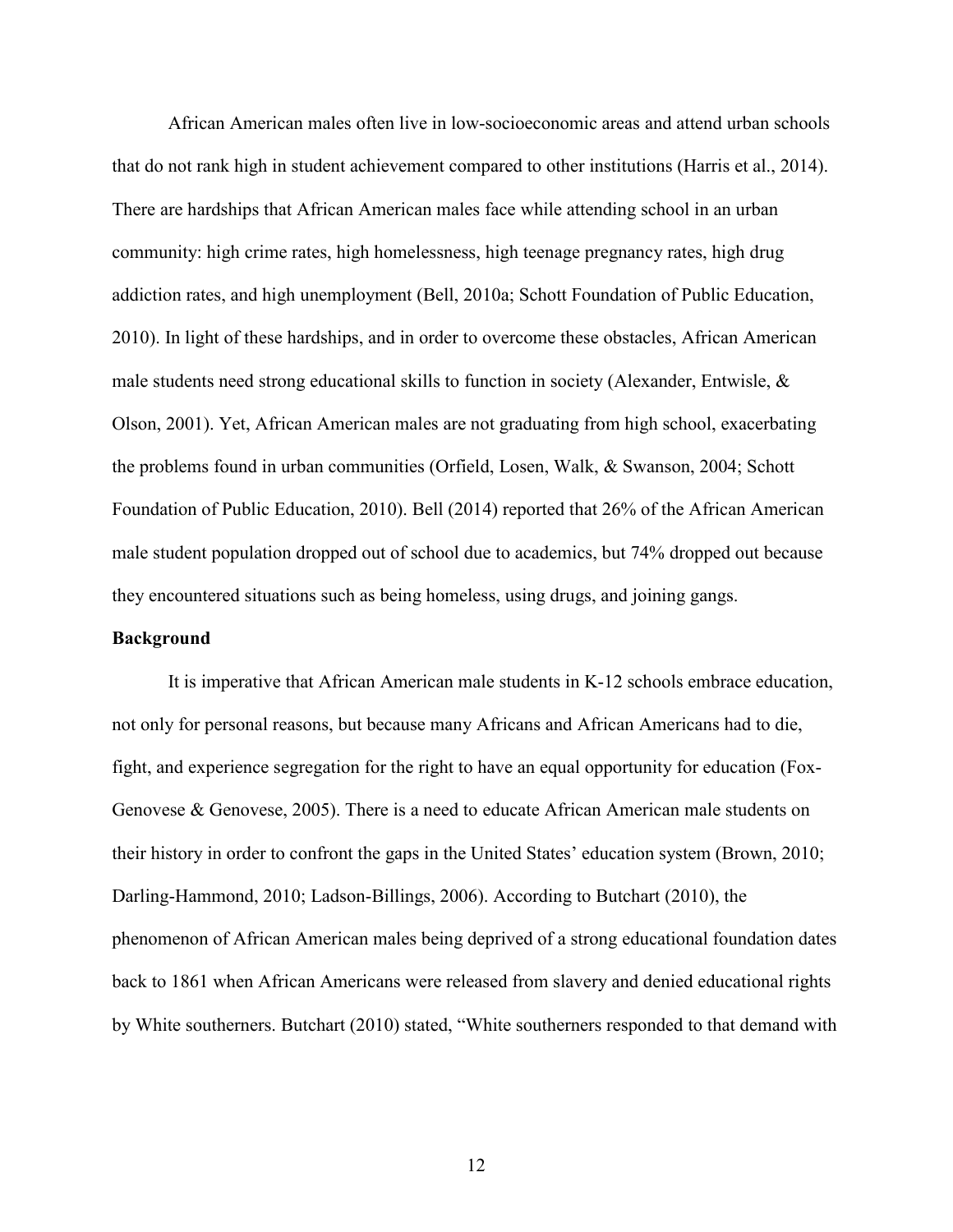overwhelming force and violence, ranging from simple intimidation through incendiarism, physical violence, shootings and murder against students and teachers" (p. 41).

African American students faced Jim Crow laws and other discriminating acts of racism (Highsmith & Erickson, 2015). Jim Crow laws enforced racial segregation between Black and White people in the South. They were designed to keep Black and White people from interacting with each other physically and socially, including marriage, social events, and attending the same schools. If people did not abide by these laws in the Southern states and cities, they would be punished harshly. These historical wrongdoings became a part of African American and Caucasian culture (Horsford, 2019). When the abuse that African Americans have endured is identified, the current struggle of African American male students in school and society will be better understood. African Americans have experienced 200 years of slavery and 90 years of Jim Crow laws, and they are still facing acts of discrimination and White privilege (Odrowaz-Coates, 2016) These inequities are documented in the school system and justice system (Highsmith  $\&$ Erickson, 2015).

Brown v. Board of Education was a court case that took place in Topeka, Kansas; this case was tried in several lower courts and then finally heard by the Supreme Court in 1954 (Wishon, 2004). Brown v. Board of Education focused on African Americans' equal rights and opportunities in the segregated public schools. Brown v. Board of Education represented a time period when African Americans were fighting to end segregation in public schools. This case became the cornerstone for the Civil Rights Movement, because the Supreme Court unanimously voted to end segregated schools (Brown Foundation for Educational Equity, 2004). Although many people thought this ruling would be the end to segregation, it put even more of a strain on African Americans; local officials and school board members refused to follow the protocol that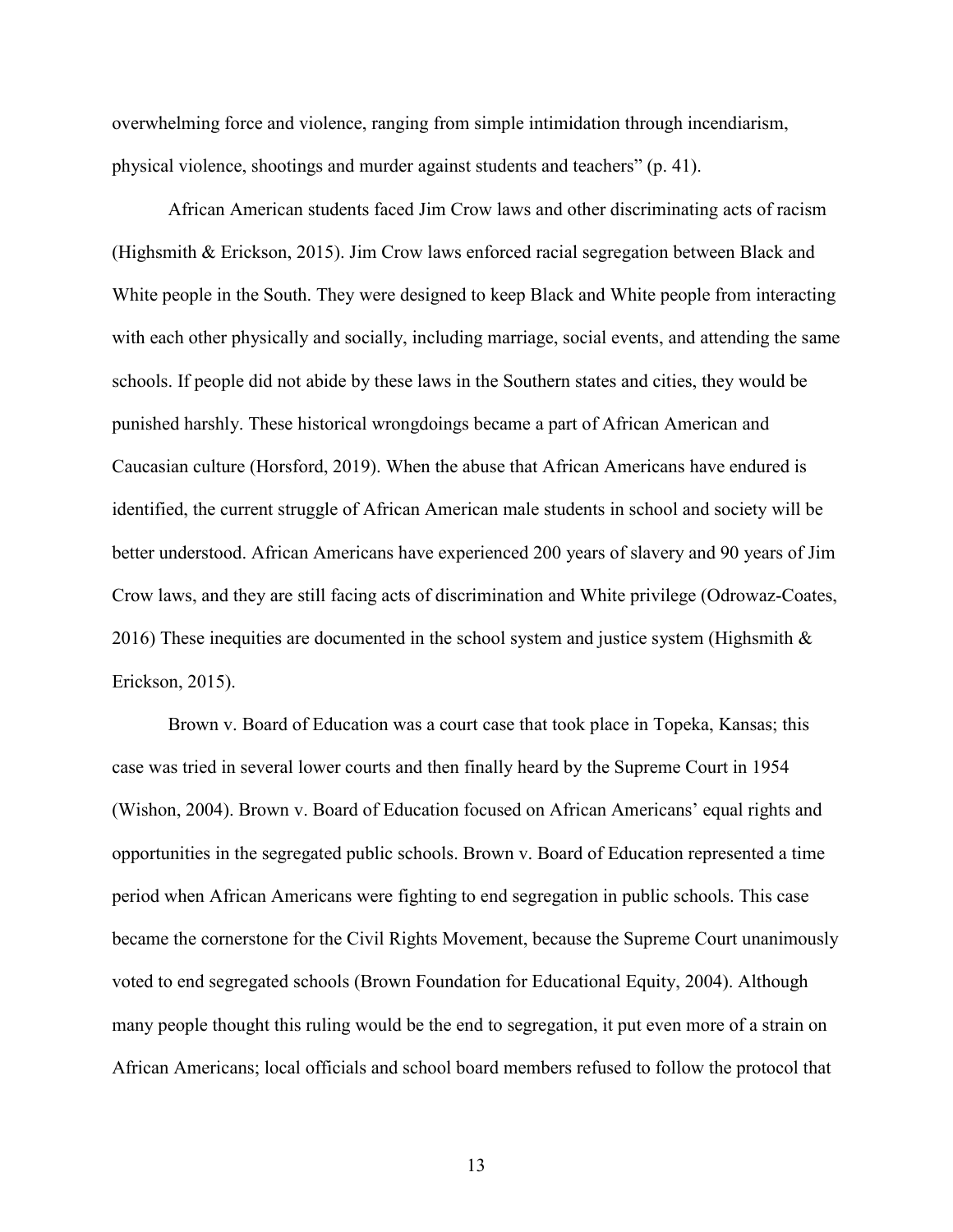was ordered by the Supreme Court (Wishon, 2004). According to Jankov and Care (2017), segregation did not end; schools were just as segregated 50 years after the Brown v. Board of Education decision was passed.

K-12 curriculum and culture have contributed to educational racism and affected the identity of African American students in education (Ogbu, 2004). Many African American cultures have been absented from history's teachings, which makes it hard for African American male students to identify with modern day educational curricula; it is simply not relevant to their culture (Pai & Adler, 2001). Ogbu (2004) contended that African American students lost their identity because, throughout history, they were forced to act White and convert to White beliefs. For example, some successful African Americans have been accused of trying to act White because of the way they talk or the mannerisms they display around other African American people who are not as proper (Davis, 2003).

#### **Statement of the Problem**

The achievement gap between White and Black students in K-12 is alarming (Mayfield  $\&$ Garrison-Wade, 2015). This gap places African American male students at a significant disadvantage, not only in education but in everyday life (Davis, 2005; Noguera, 2003). Insufficient gains have been made to address the achievement gap at both the national and state levels. The National Assessment of Education Process (NAEP) showed there was progress in reducing the achievement gap between Black and White students from 1965-2013 in reading and math, but African American students are still many years behind White students (NAEP, 2013). According to NAEP, if the achievement gap continues to close at such a slow rate, it will take two centuries before the Black-White math gap closes and over one and a half centuries until the reading gap closes (NAEP, 2013).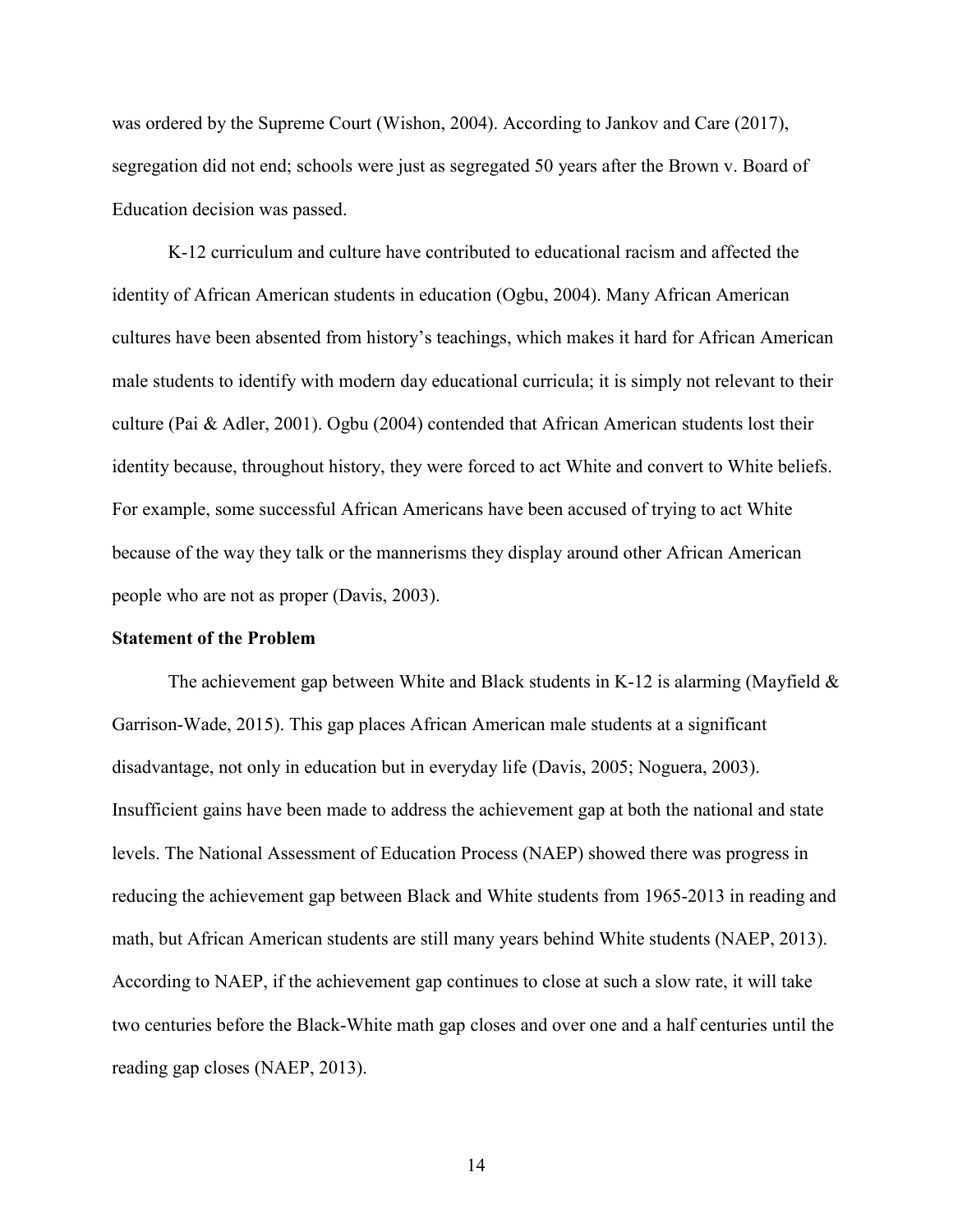The achievement gap hinders Black students across the United States. The National Center for Education Statistics (Aud et al., 2012) reported that only 57% of African American males earn a traditional high-school diploma. African American students have made a 12% gain in regard to their graduation rate from 2012 to 2014, but there is still a wide gap between White students' and African American students' graduation rates.



Although there has been some improvement in the graduation rate of African American male students, there is still a lot of work that needs to be done. The graduation rate for African America male students in the Minneapolis Public School District system has made small gains from 2013-2017 (Minnesota Report Card, 2018). However, there are still a substantial number of African American male students not graduating from the district's high schools. The following figure and table depicts the 2017 statistics for African American male students in Minnesota, and specifically, in Minneapolis.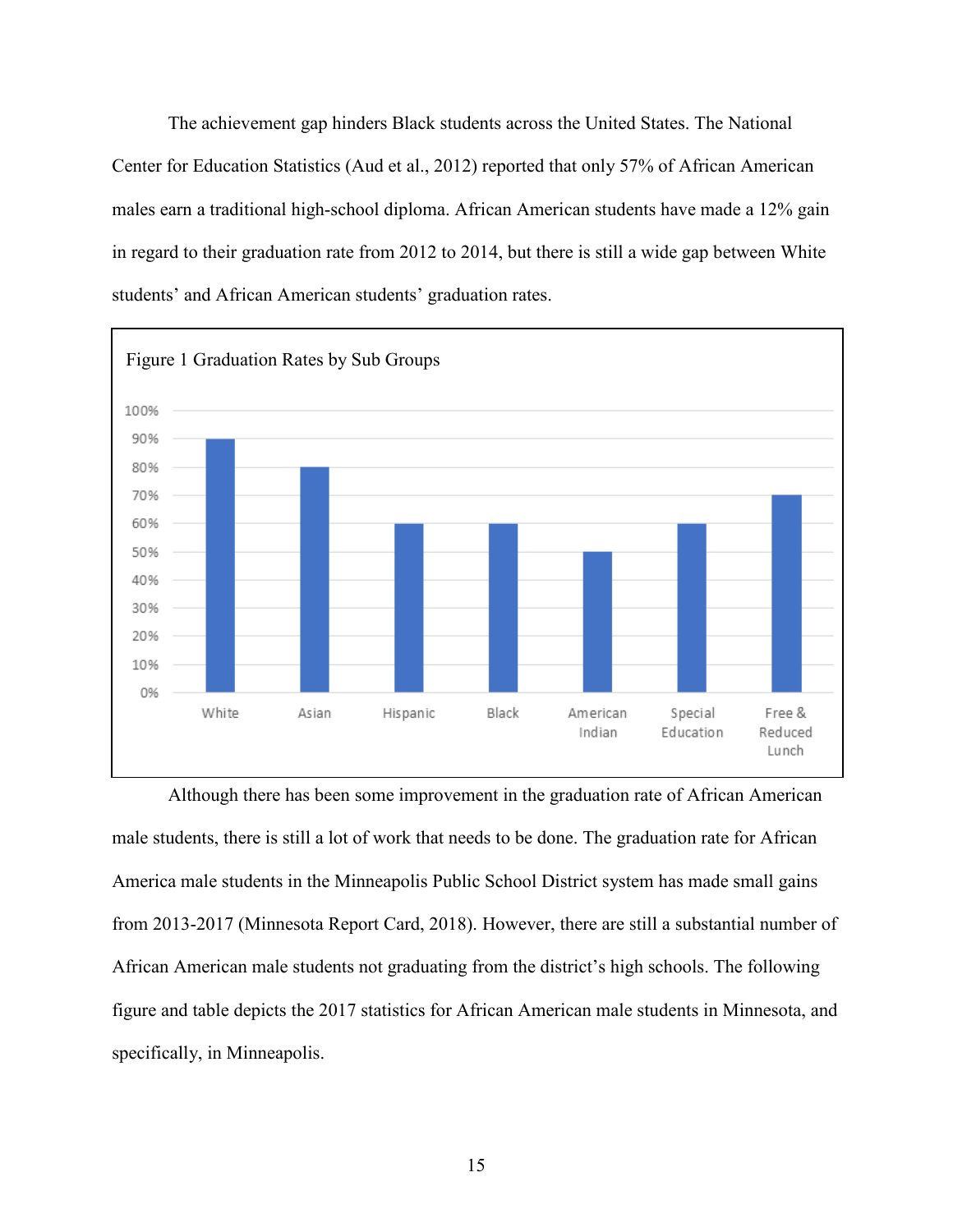

### Table 1

### *Minnesota Report Card 2017*

| Demographic                        | Graduated      |              | Continuing Dropped Out Unknown |                |
|------------------------------------|----------------|--------------|--------------------------------|----------------|
| Statewide                          | 61.1%          | 22.3%        | 8.8%                           | $7.8\%$        |
| Minneapolis Public School District | 2,094<br>54.3% | 766<br>28.4% | 300<br>$9.4\%$                 | 268<br>$7.9\%$ |
|                                    | 289            | 151          | 50                             | 42             |

Harsh punishments for African American students are an obstacle to their academic success. African American male students receive zero tolerance consequences for exhibiting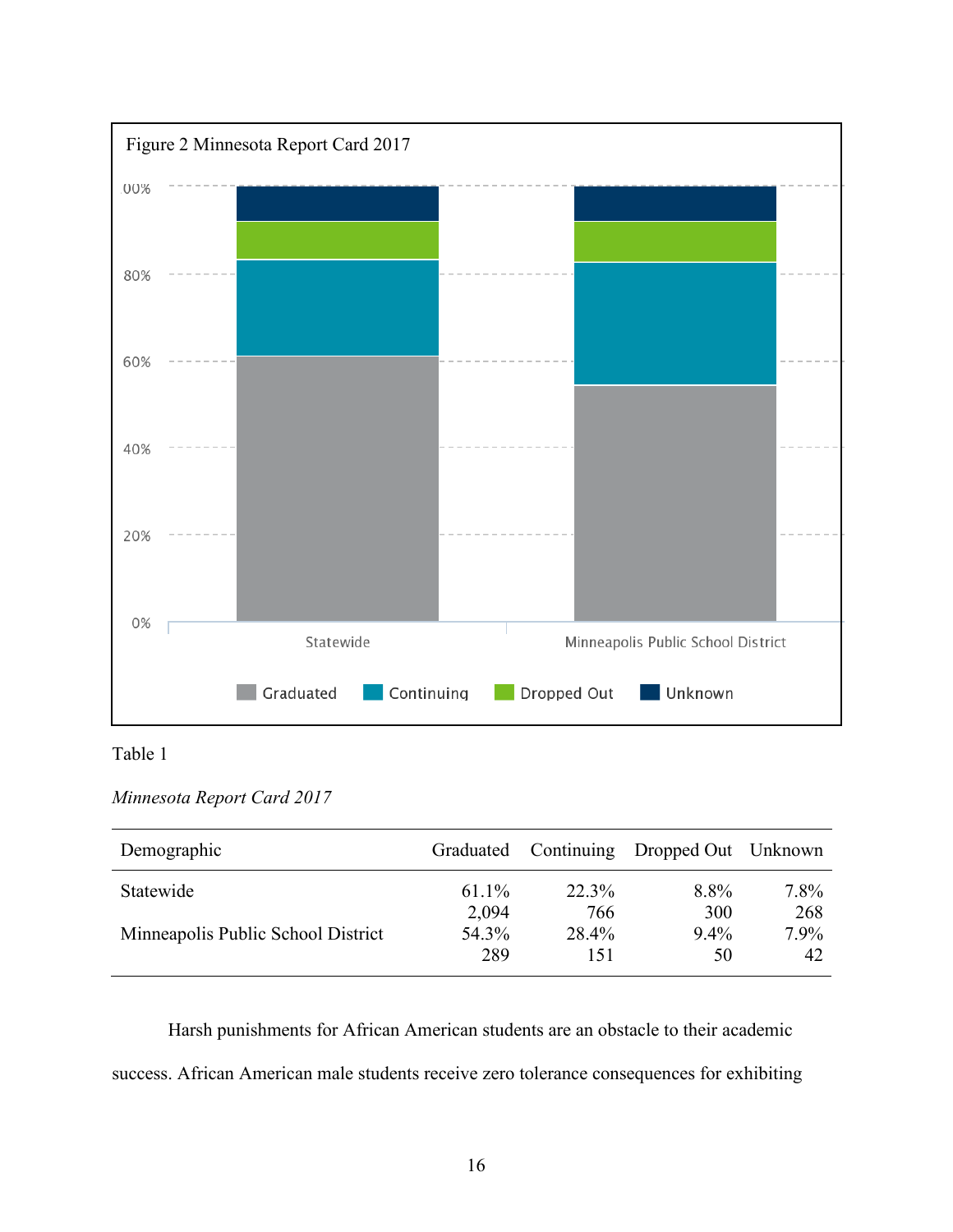some of the same misbehaviors as other students in the class (Dickerson, 2014). African American male students start a downward journey when they are expelled from school, placed in juvenile detention, or are incarcerated. This opens the prisoner pipeline for African American male students who are unsuccessful in school and society (Heitzeg, 2009). According to Wastern and Pettit (2010), 35% of African American males placed in a correctional facility at a young age do not graduate from high school. King (1992) discovered that there are more African American male students who are incarcerated than attend a college or university in the United States. They are simply not receiving a strong academic foundation during their K-12 school years (The Education Trust, 2014). When students are under-performing in school, they tend to fall into bad patterns that can spiral and escalate into poor academic and social concerns (Lynn et al., 2010).

#### **Research Questions**

The purpose of this study was to explore factors contributing to senior African American males' academic success in high school in order to better address the achievement gap, low academic achievement, and low high school graduation rates for African American male students. This study explored school and non-school factors positively influencing academically successful high school African American male students.

**RQ1.** What school factors contribute to senior African American males' academic success in urban high school?

**RQ2.** What non-school factors contribute to senior African American males' academic success in urban high school?

#### **Significance of this Study**

Previous research revealed that African American male students are underperforming in urban K-12 education (Tatum & Muhammad, 2012). Historically, research focused on factors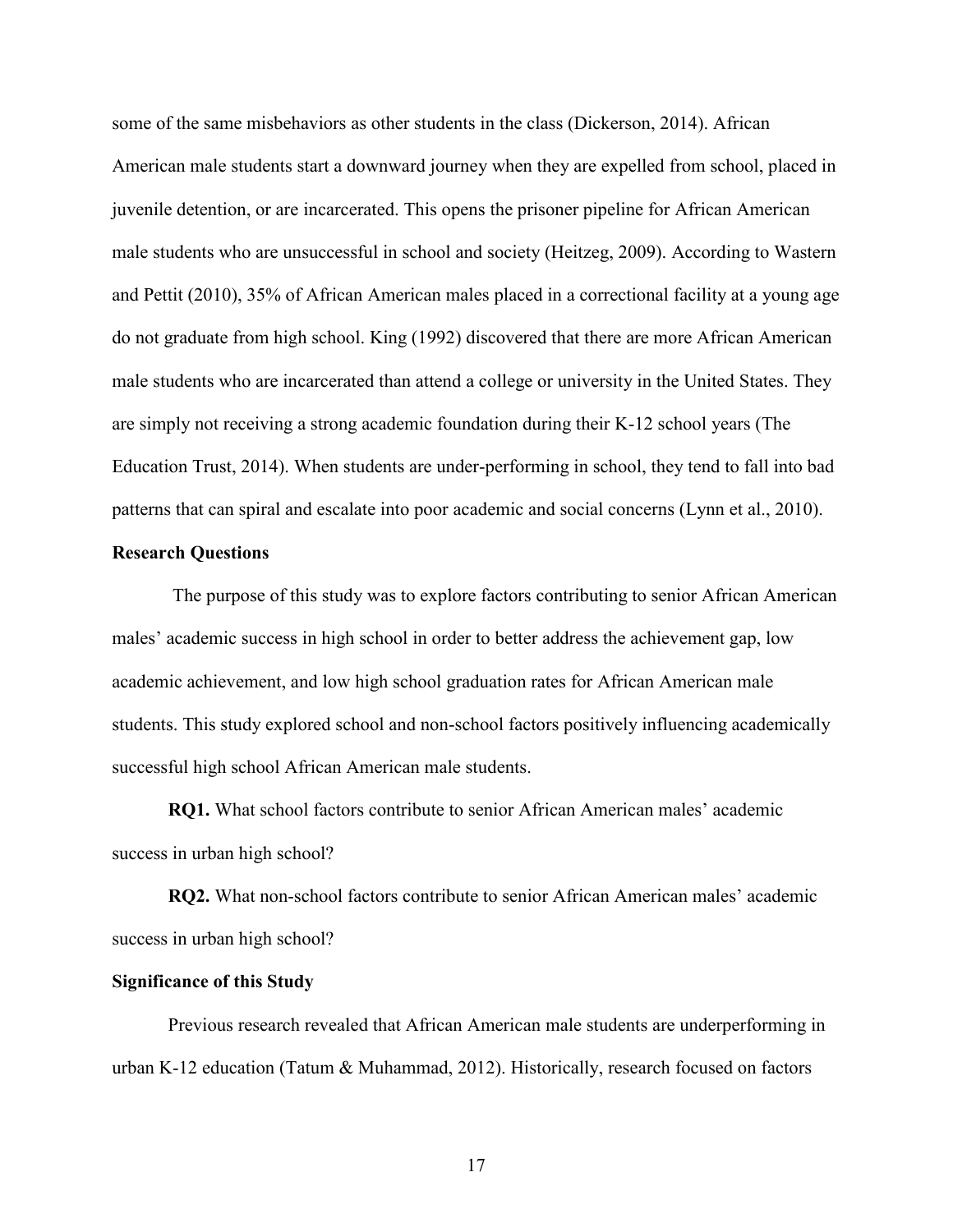inhibiting African American male students' educational success and the long-term consequences. Yet, not all students in this subgroup follow the documented trend. There are African American male students attaining academic success in urban settings. This study explored the factors inside and outside of school that positively contribute to African American male students being academically grounded and engaged in school. The findings of the study will provide valuable insights for school districts, administrators, teachers, students, and parents. Results could reduce the achievement gap and positively influence graduation rates and career readiness.

**Teacher benefits.** The study's findings aim to guide teachers by providing insights regarding effective teaching practices when working with African American male students. This student group often comes from the inner-city and has a different mindset and living standards than the classroom teacher (NCES, 2006). Educators are being tasked to gain knowledge about what is culturally relevant for African American male students in school; in order to do so, they need to be aware of how to create a different space to reach these students beyond the traditional learning environment (Delpit, 1995). Findings may educate teachers on some of the historical disparities that African American male students have faced and continue to face in the classroom today. This study aimed to uncover educational and social data that would show teachers how to create stronger connections with African American male students. The results may assist teachers in increasing student engagement, which could prevent students from falling into the achievement gap, dropping out of school, and underperforming in school (Harre & van Langenhove, 1999).

**Student benefits.** Continued research can benefit African American male students by preventing them from falling into the achievement gap (Ylimaki & Jacobson, 2013). The findings from this study hopes to uncover critical information that could give underperforming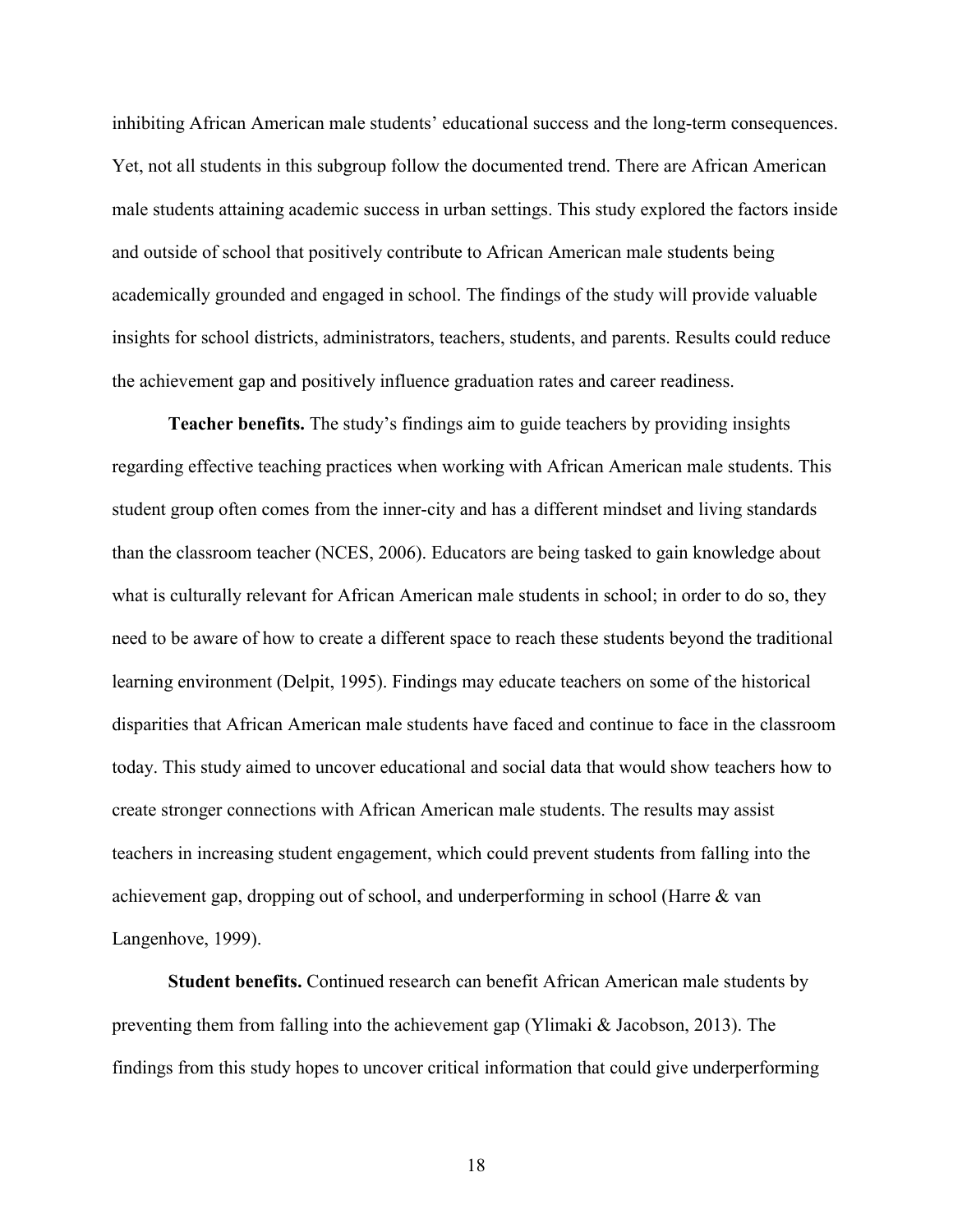students the educational boost and foundation to prevent them from dropping out of high school. Identifying factors that influence African American students' school experience may increase reflection and self-awareness (Cokley, 2003; Graham, Taylor, & Hudley, 2015).

Results from this study have the potential to empower African American male students and build their self-esteem by introducing them to historic tragedies that have taken place over history, so they can have a deeper understanding of where they came from and how important education was then and is now (Epstein, 2000; Montecinos, 1995). Kharem (2006) contended that African American male students need to know where they came from historically in order to build positive self-esteem and self-confidence, which supports academic success in these students. However, there are many African American male students that are academically successful in traditional K-12 schools, which serves as the impetus for research seeking to understand the factors contributing to the students' academic success (Same et al., 2018).

**Parent benefits.** This study aimed to increase the ability of parents of African American males to positively impact their child's academic performance by identifying factors and strategies shown to support school success (Fan & Chen, 2001; Jeynes, 2007). Research has shown that when parents are involved in their child's education, there is a higher chance for their child to be successful in school (Cousins & Mickelson, 2011). African American parents support the establishment of a strong academic foundation by holding their child accountable for schoolwork and behavior inside and outside school and dealing with distractions that could take their child's focus off school (Hayes & Cunningham, 2003; Trusty, 2002). When students do not have this kind of support from their parents, they can have an inaccurate view of what is important in school, which could cause students to be disengaged from school (Jeynes, 2007).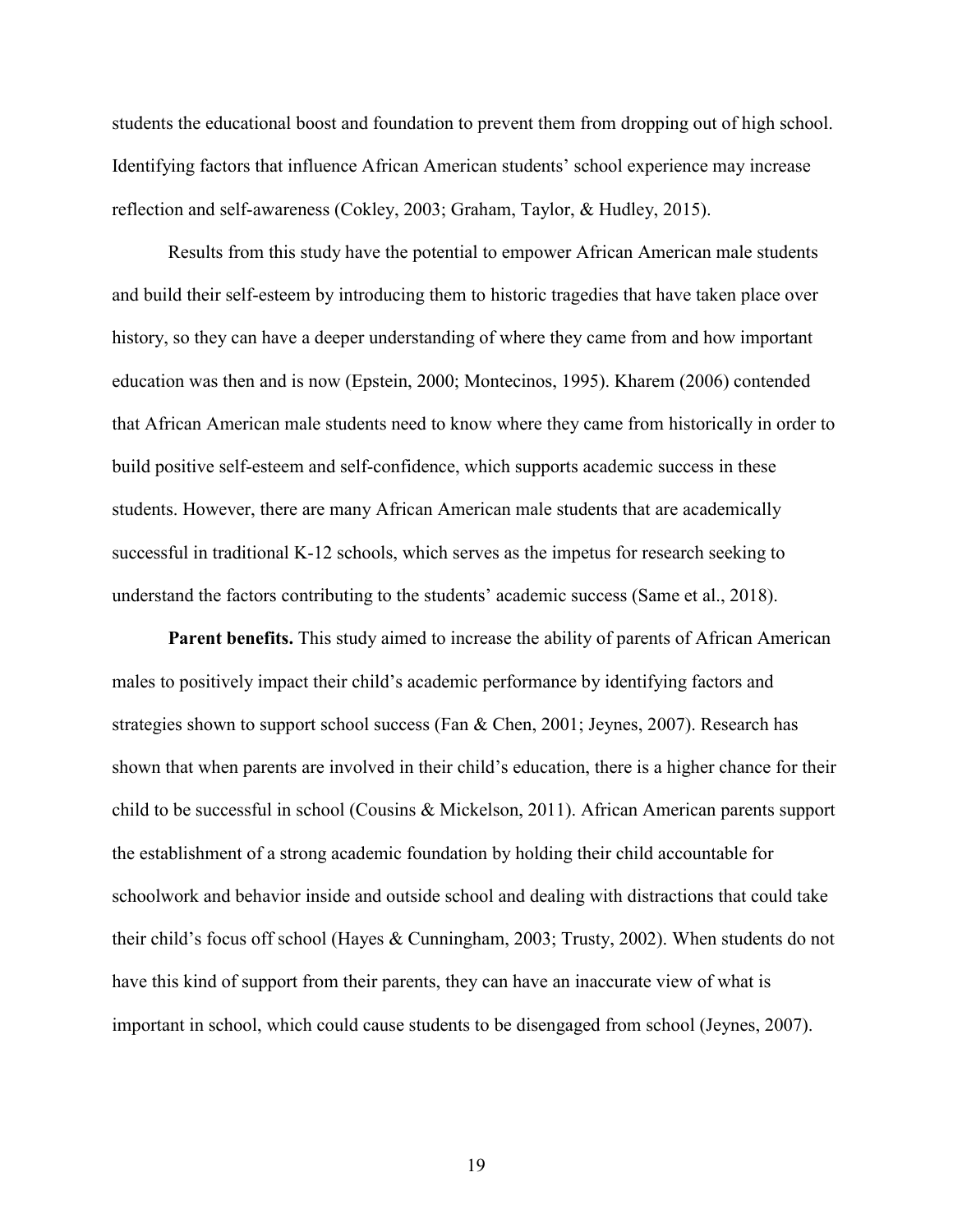Parents need more support to be confident in their decisions about their child's academic journey (Anderson & Minke, 2007). The finding of this study may give parents the confidence to ask questions and look for the right information for their child's academic success (Darling & Steinberg, 1993). Though extensive research has shown that parent engagement positively impacts the academic success of African American male students, there has been a lack of bridging research to practice (Gasman, Nguyen, Conrad, Lundberg, & Commodore, 2017). Parents may benefit from this study's finding because the data will be solicited from students' authentic school and family experiences, which may identify specific behaviors and actions supporting academic achievement.

### **Definition of Terms**

Achievement gap. Persistent disparity in academic achievement between minority and disadvantaged students and their White counterparts (Valentino, 2018). The achievement gap is damaging the African American community due to the fact that African American male students are not finishing high school and not obtaining employment, which is causing a financial and social gap for African American families (Kenyatta, 2012).

African Americans. Black people who live in the United States and descended from Africa (Walls & Hall, 2018).

Brown v. Board of Education. A landmark United States Supreme Court case in which the Court declared state laws establishing separate public schools for Black and White students to be unconstitutional. A movement against racial segregation and discrimination in the southern United States came to national prominence during the mid-1950s (Foster, Root, & Lee, 2015).

Discrimination. Unequal or unfair treatment due to being different from another person (Doucet, Banerjee, & Parade, 2018). African Americans are discriminated against on a daily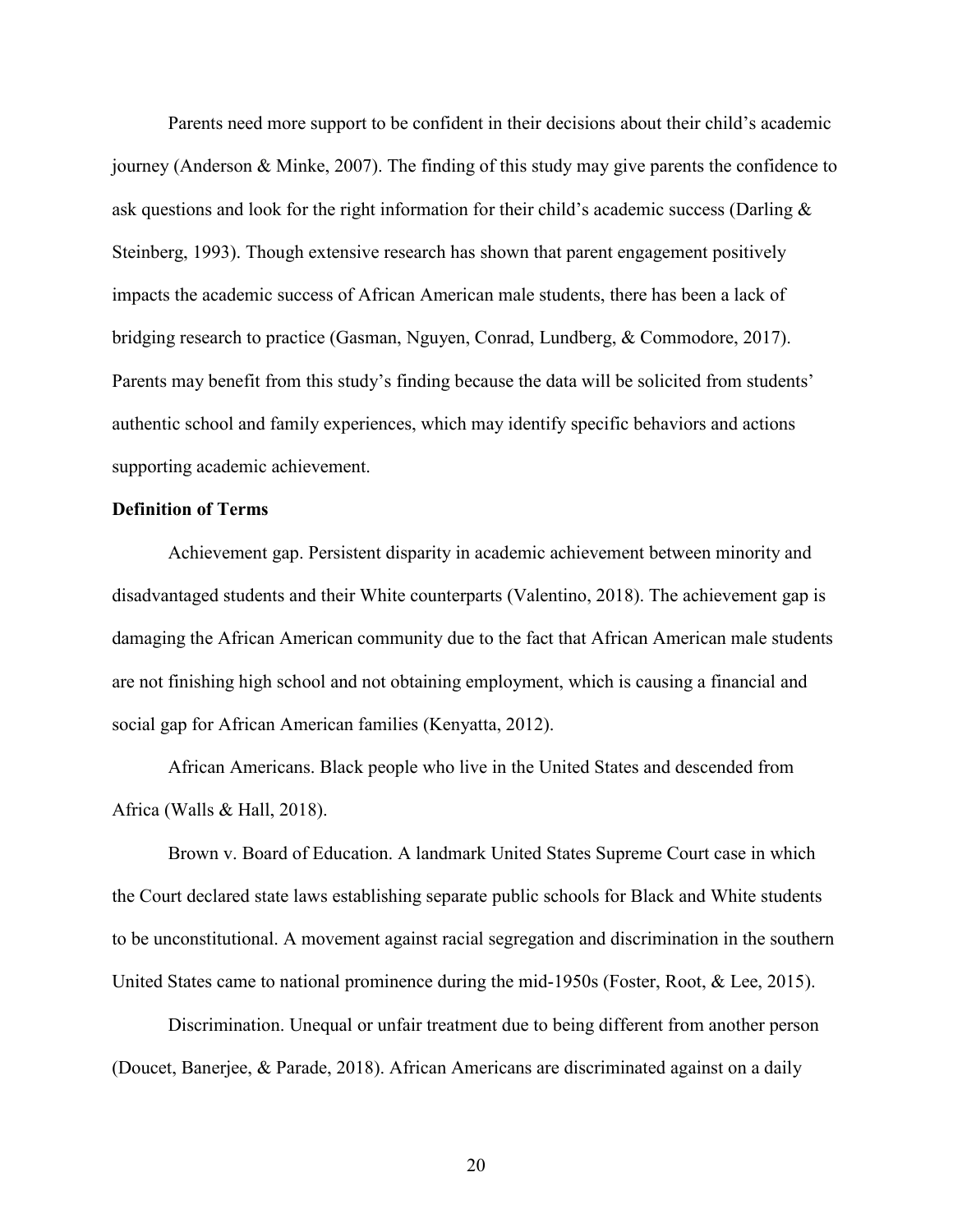basis due to the color of their skin; they are discriminated against when it involves job opportunities, housing, and social justice (Victor, Thacker, Gary, Pawluk, & Copolillo, 2017).

Jim Crow law. Statutes and ordinances established between 1874 and 1975 to separate the White and Black races in the American South (Highsmith & Erickson, 2015). Black and White people were not legally allowed to associate with one another in social settings or social institutions, and it was punishable by physical harm or incarceration.

Low-socioeconomic status. The social standing or class of an individual or group. It is often measured as a combination of education, income, and occupation (Dietrichson, Bøg, Filges, & Klint Jørgensen, 2017). Low-socioeconomic is the quality of life for many African American male students whose families live in poverty (Barone, 2011).

Prisoner Pipeline. When school disciplinary policies and law enforcement policies intersect, and students are pushed out of the classroom and into the criminal justice system (Martin & Beese, 2017).

Segregation. The action or state of setting someone or something apart from others (Jankov & Caref, 2017). Schools were segregated prior to the 1950s, so Black students were not allowed to attend White schools, and Black teachers were not allowed to teach at White schools.

Urban school. A school that is located in the inner city (Leach, 2018). In almost all major American cities, low income African American students attend urban schools because of their economic make up (Harper, 2015).

White privilege. White-skinned people benefiting from societal privileges because of their race (Edwards, 2017). African Americans are treated unfairly by some White people because they feel they have privilege (Green & Dantley, 2013).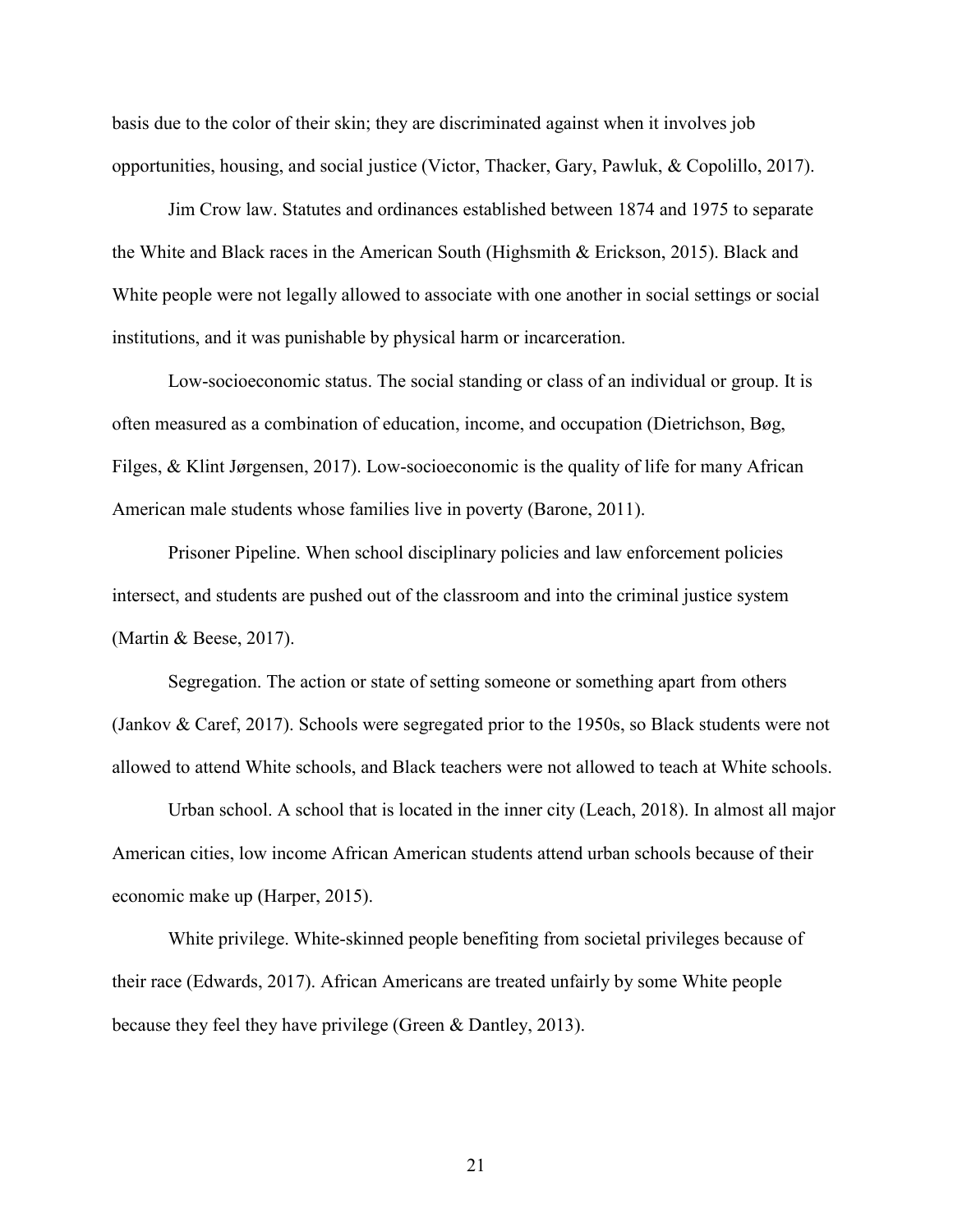#### **Organization of the Remainder of the Study**

Chapter Two discusses how education reform, Federal Reform Acts, local reform efforts, critical race theory, inequities impacting African American male students, early childhood and college and career readiness, culturally responsive schools, restorative practice, and church guidance are needed in urban community to help support African American males' academic success. Chapter Three describes the research methodology, which includes: methods and designs, setting, instrumentation and measures, data collection procedures, data analysis, and limitations and delimitation. Chapter four describes the in-school and out-of-factors that contribute to African American males' senior academic success in urban high school. Here are the in-school factors: supportive teacher providing extrinsic and intrinsic motivation, students motivated to obtain academic success, teacher and student relationship and cultural responsiveness of teachers. Here are the out-of-school factors: parents that support their child academically and socially outside of school, extended family that supports their school-age family members academically and socially outside of school and friends that support their peers academically and socially outside of school. Chapter five ends with the research questions, summary of findings, conclusion, further discussion: students experience racism, recommendation for further study, implications for practice and concluding comments.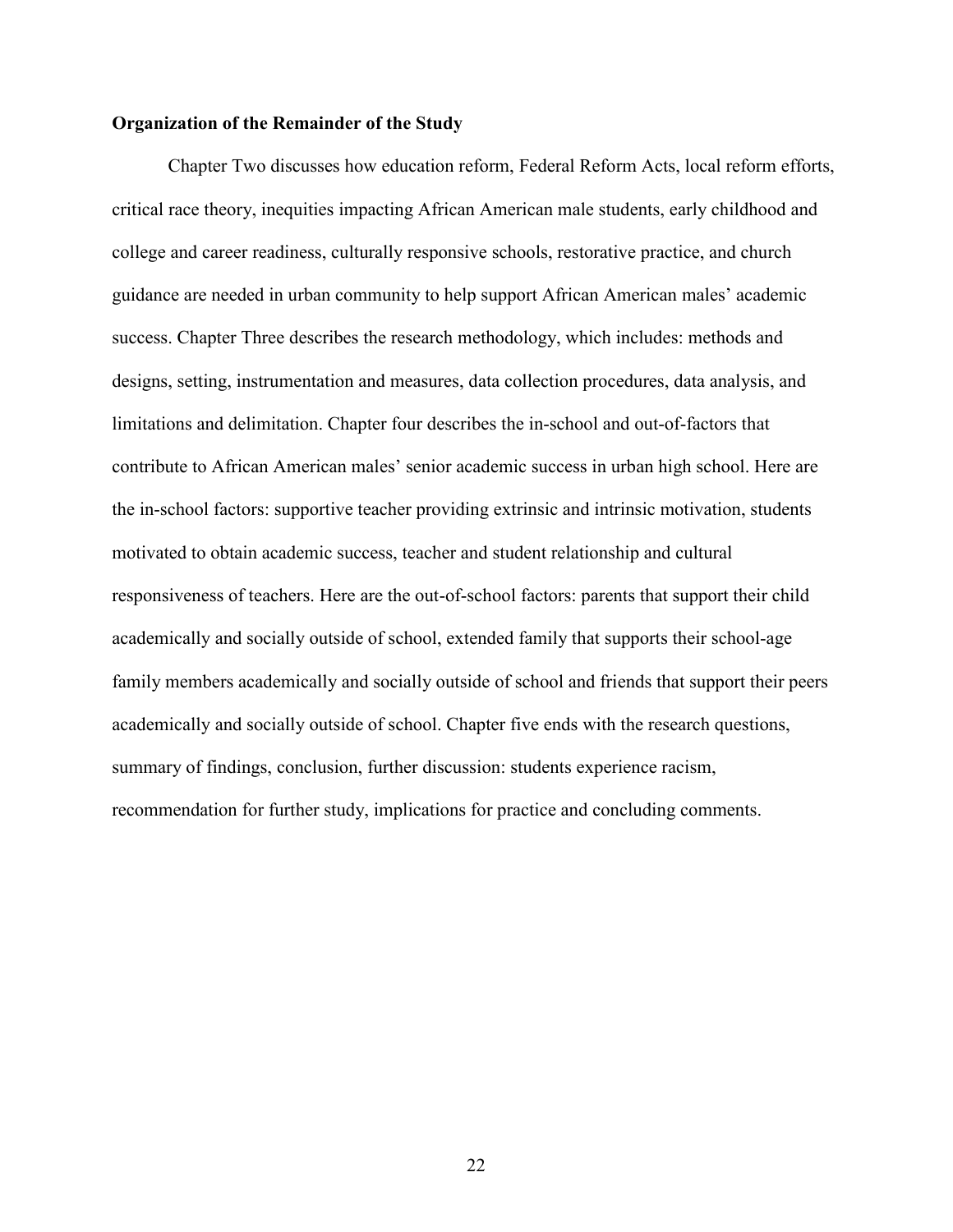#### **Chapter II: Literature Review**

To best understand how African American male students become academically successful in today's schools, this chapter focuses on factors playing a role in African American male students' academic success within urban school settings. These factors include academic foundation, disparities, socioeconomics, historical background, reforming education, and forming relationships. Understanding how social and educational factors are implemented within academically successful African American male students' lives might guide schools' efforts toward meeting the needs of the historically marginalized population.

#### **Federal Educational Reform**

The achievement gap between subgroups of race, poverty, and disability has been acknowledged, and federal educational reform initiatives have aimed to address the disparities in educational institutions. Federal educational reform is looking to enhance educational opportunities, decrease racial disparities, and increase resources in school districts (U.S. Department of Education, 2004).

#### **No Child Left Behind**

The No Child Left Behind Act (NCLB) of 2001 was created to hold schools accountable for educating under-achieving, inner-city minorities. NCLB's standardized assessments included Grades 3 through 8 and required assessment results to be disaggregated by subgroup with the goal of 100% grade level proficiency by 2014. NCLB mandated public access to assessment results and labeling of schools based on students' academic proficiency. Jordan and Cooper (2002) reported that reforming inner-city schools does not work unless schools get the necessary resources. NCLB provided funding for additional educational assistance for students not meeting proficiency benchmarks, so they could be given the same educational opportunity as the majority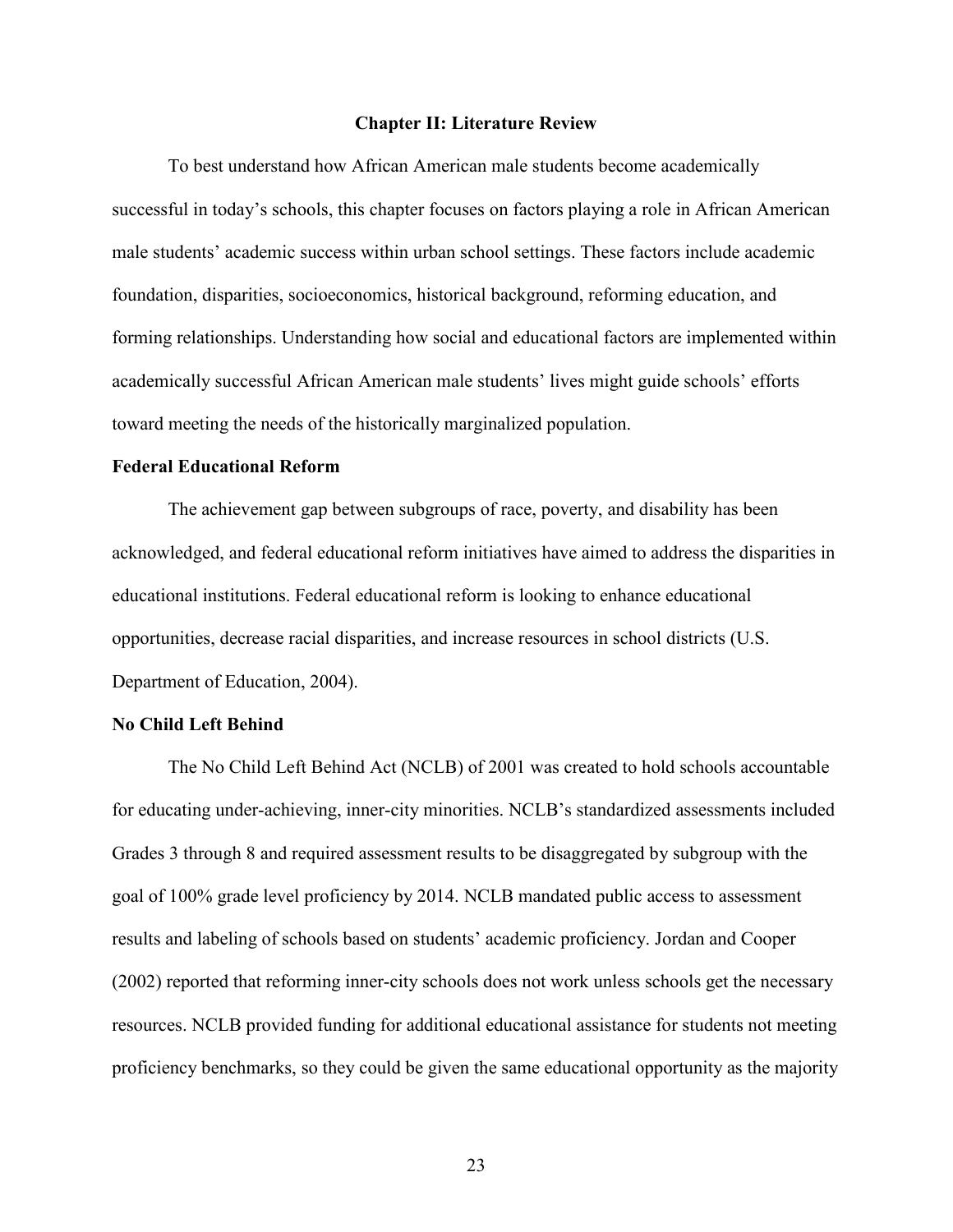student group (Ballou & Springer, 2017). Jordan and Cooper (2002) expressed concern with NCLB that the United States President Bush implemented to close the racial achievement gap. Jordan and Cooper (2012) found it solved some problems, but it created other problems. Hess and Petrilli (2009) found that NCLB had a negative effect on how teachers taught their students because teachers were only focused on increasing students' test scores not on what students needed or wanted to learn (Jennings & Bearak 2014).

#### **Every Student Succeeds Act**

The United States President Obama administration reauthorization of the Elementary Secondary Education Act (ESEA) resulted in the passage of Every Student Succeeds Act (ESSA) of 2015 (Haller, Hunt, Pacha, & Fazekas, 2016). ESSA aligned with research and was designed to address challenges and barriers found in NCLB. States gained more flexibility to set student achievement goals as well as to develop consequences for schools that did not reach their predetermined goals (Haller et al., 2016). ESSA emphasized students' overall academic growth rather than focusing on grade level achievement and gave states the freedom to use nationally recognized tests to replace a statewide standardized testing system (Herman et al., 2017).

ESSA eliminated punitive punishment for school districts that did not meet the standards of NCLB and prevented the government from forcing implementation of the common core academic standards in schools. Obama's bill did not use the one size fits all philosophy to reform schools but looked at students as individuals (Johnson, 2016).

ESSA and NCLB focused on African American students as one sub-group which schools were accountable for academic proficiency and growth. Peterson (2016) noted United States Presidents Bush and Obama made great efforts to try to reform schools for underperforming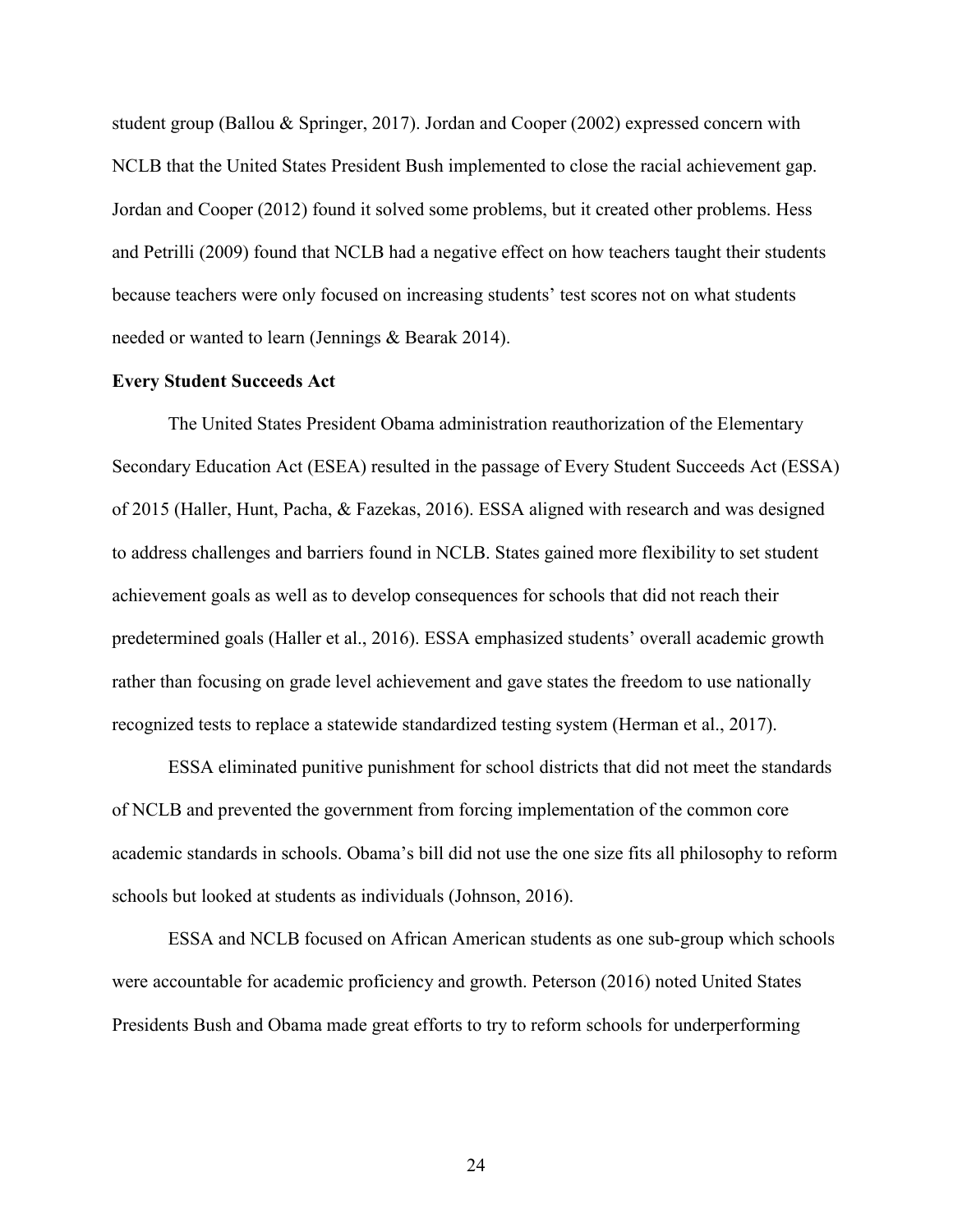students, but neither President was able to eliminate the achievement gap amongst African American students living in poverty.

#### **Local Reform Efforts**

Stiefel, Schwartz, and Wiswall (2015) determined that there has been considerable effort spent on reforming high schools in urban areas. Their research revealed that reforming smaller urban high schools had a greater impact on student academic performance than reforming larger high schools in the inner-city. They advocated that creating smaller schools would increase students' academic success. Urban districts throughout the United States recognized Stiefel et. al.,'s (2015) findings. Major metropolitan cities started to change the format of their urban school settings to small school (Werblow & Duesbery, 2009). Philanthropists acknowledged the benefits of small schools. The Gates Foundation has supported small school efforts by donating over 600 million dollars to small schools (Stiefel, Schwartz, & Wiswall, 2015).

McQuillan (2008) discovered that smaller schools allow students to have less distractions while they are learning and provide a more intimate, warm, and personal setting for the students, teachers, and leaders. This study revealed that smaller schools can better provide adequate education with proper guidance from teachers that meet students where they are at academically. Shear et al. (2008) found that smaller schools help students with anxiety because the school is more personable, less intimidating, and offers a supportive learning environment. Schools enrolling 300-450 students offered a more personalize education and build social and academic confidence (Shear et al., 2008).

McQuillan (2008) stated when districts created smaller schools, students felt they had a choice verses being forced to go to failing schools. McQuillan (2008) compelled struggling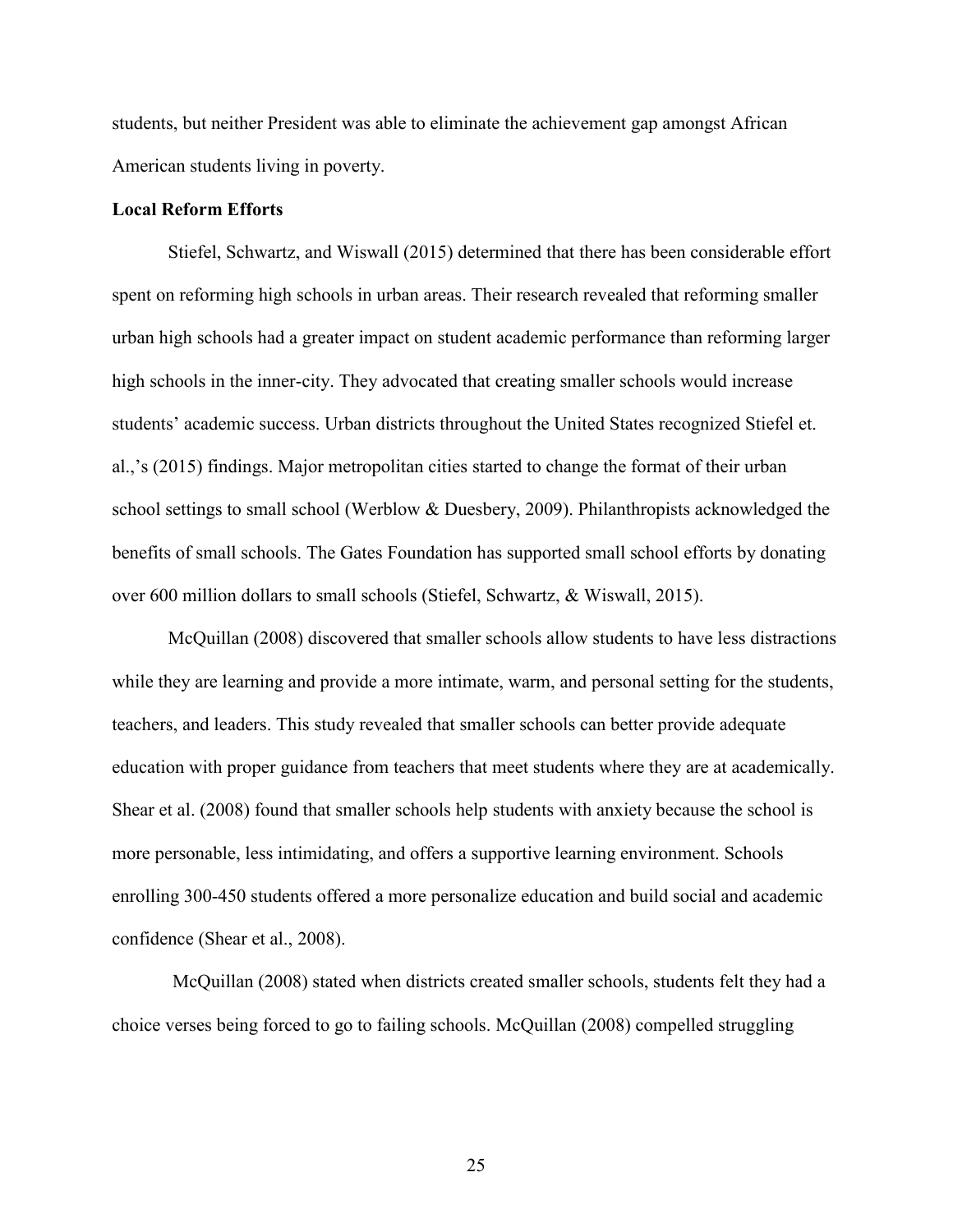school districts in the inner-city to consider closing and opening small schools that provide a stronger education, confidence, and build social and academic confidence (Shear et al., 2008).

Suter and Bruns (2009) found that another way to reform education in urban schools is to deal with the mental health epidemic that is harming African American students around the United States. This study reported that many urban schools do not have mental health support, which causes problems in school because it is hard for students to function and challenging to communicate with parents due to mental health issues that have not been diagnosed nor treated.

Suter and Bruns (2009) reported that African American students are dropping out of school, being suspended, expelled, and turning to drugs to self-medicate due to the lack of support. These authors stated urban schools need to form partnerships with local colleges and universities for mental health support. Harkavy, Hartley, Hodges, and Weeks (2013) revealed when universities' mental health programs get involved with inner-city schools, they provide services that support students academically and emotionally in school, which can help students to function on a higher level in school and in society.

#### **Critical Race Theory**

Critical Race Theory (CRT) is a platform created to uncover racism that exists in laws, education, legislation, and society (Hughes, Noblit, & Cleveland, 2013). CRT identified the unjust racial discrepancies that were historically rooted in law and institutions (Hughes et al., 2013). CRT uncovered hidden White supremacy and racial power inequities that exist in American society and looked at how to restore law and order between race and power.

#### **History of Critical Race Theory**

CRT revealed that racism really does exist in American society (Milner, 2008). CRT explains how White people used the civil rights legislation to their advantage by being privileged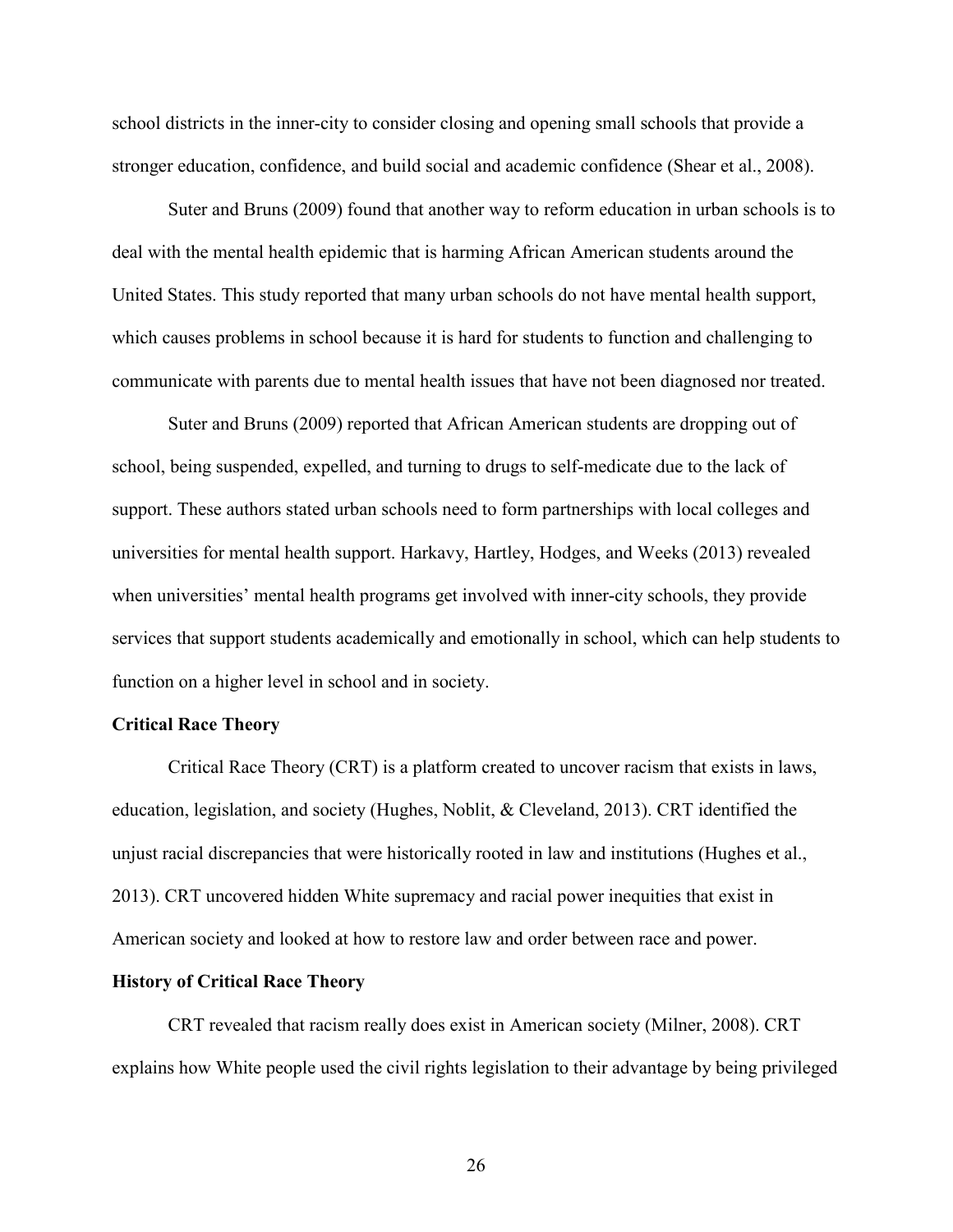to certain laws and educational benefits. CRT takes a broader look at how citizenship and race play an important role in the United States. CRT puts a great deal of emphasis on understanding the educational inequity that people of color in our society experience.

CRT can be used to examine the discriminating injustices that have taken place in history with African American male students (Allen, 2006). This theory explores racial bias in how race, law, and power have prohibited African Americans from being equal. According to Ladson-Billings and Tate (2006), CRT is the platform for examining racial discrimination against African Americans trying to gain equal educational rights as American citizens. African American male students have been faced with many disparities when it comes to receiving a fair and equal education over the years, and this is something that they are still fighting for today's education system (Mitchell & Stewart, 2013). Lancellot (2016) examine the desegregation of public schools through the lens of educational leaders. The author revealed that the United States has always had a problem with racial justice in our public schools. The inequalities that were identified were racism, sexism, and classism. These practices cause social and educational problems for Africans.

Lancellot (2016) revealed that desegregation during the Brown v. Board of Education period was not as successful as African Americans thought because many African American educators and students suffered during this time period. Black educators lost their jobs to White educators; therefore, White teachers were forced to teach African American students to whom they would teach the bare minimum through a White prejudice educational lens. If African American educators were teaching, they would teach through a different lens. Lancellot (2016) discussed how the topic of race needs to be openly talked about between White and Black students given the circumstance that Black and White students are raised differently, so the topic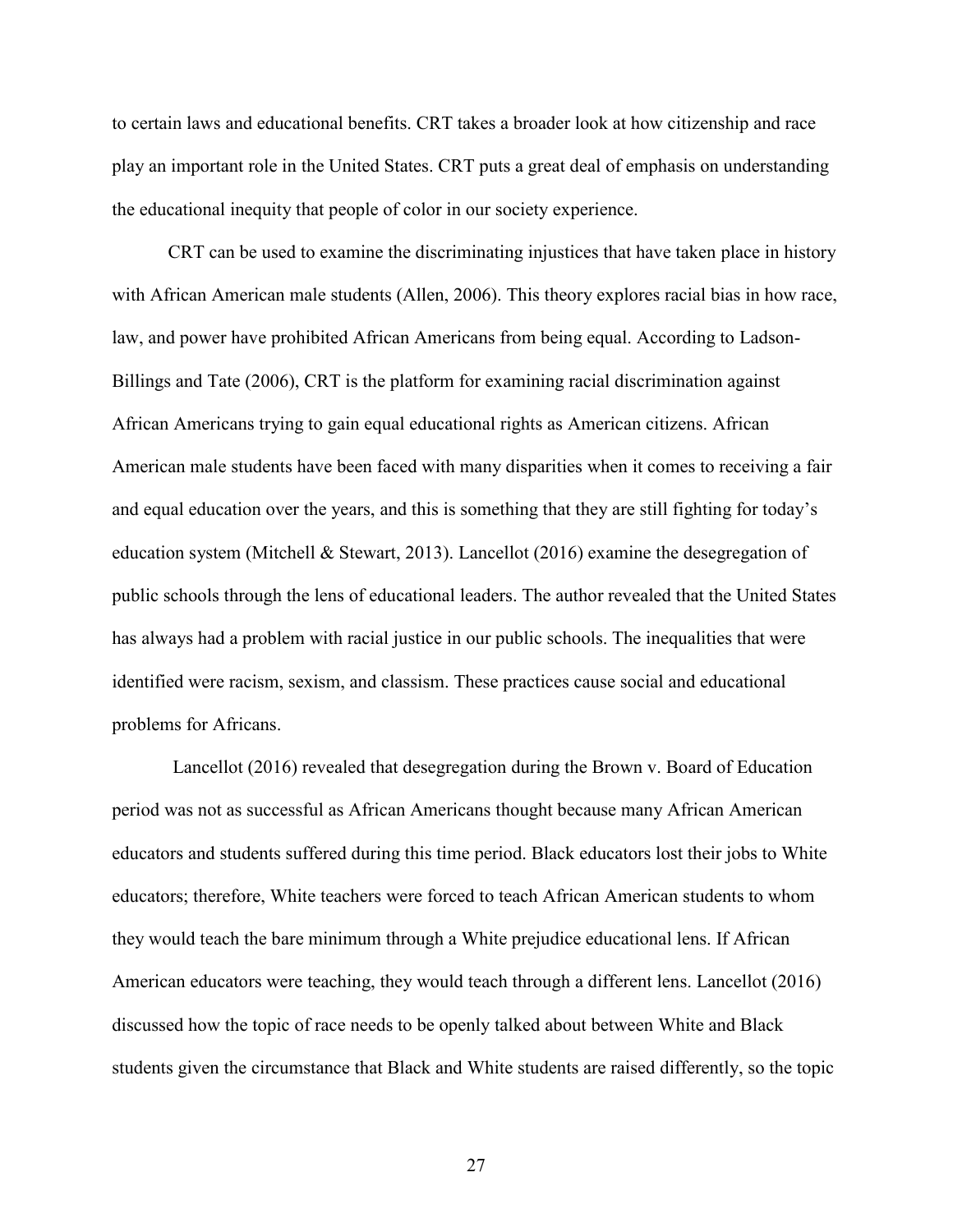is viewed differently in each race's home. White students tend to ignore race due to the White privilege they receive in society; therefore, discrimination is not a main topic in their households. African American families experience racism quite often, so this is a topic discussed in their households often (Lancellot, 2016).

In 1970, Derrick Bell was one of the first African American male civil rights lawyers to teach at Harvard Law School. Bell studied and wrote about the challenges and misconceptions of Western racial history (Curry, 2008). Bell's CRT work helped to support a minority legal scholarships program, which contributed toward the fight for civil rights, equal laws, and opportunities for people of color. CRT exposed how the United States was handling the slowly evolving movement of racism.

Brown (2010) examined how African American students were not excelling in K-12 schools in the nineteen and twentieth centuries and concluded that it was due to educational curriculum that was not culturally appropriate. Research contended that inaccuracies of African Americans' history had a negative impact on African Americans, which affected young African American scholars of the twentieth century. In the nineteen and twentieth centuries, African Americans' history looked like it did not even exist due to racism and other prejudiced actions that existed in America (Brown, 2010). Researchers found that White supremacy was used to depict African Americans lazy, unintelligent, and inferior to Caucasians. Literature, news media, and school texts painted a negative picture of African Americans' culture and their history (Howard, 2008). This had a significant negative impact on African American males because people thought they were violent and dangerous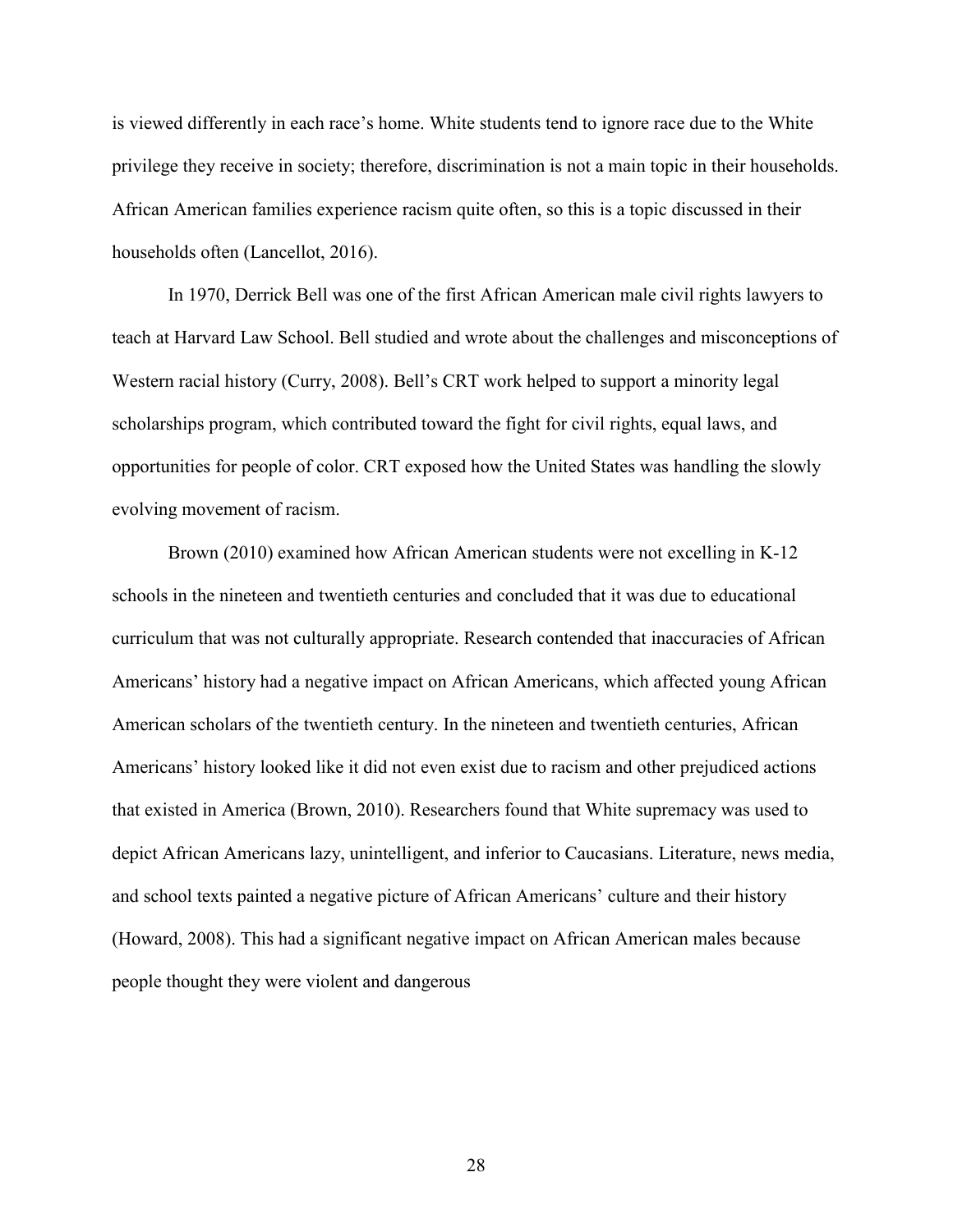Johnson-Ahorlu (2017) found how CRT provided a platform for African American male students to speak out against injustice, and an education system that had oppressed African American students for centuries.

#### **Black Students Attending White Institutions—Critical Race Theory**

According to Strayhorn (2012), historically African Americans have been racially marginalized in society, which causes a problem when African American students attend primarily all-White colleges or universities. Black students have problems trusting White students and White adults because of the oppression they have faced in society (Guiffrida & Douthit, 2010).

Strayhorn (2012) studied issues that Black students faced when attending predominantly White colleges and identified campus racism, daily micro-aggressions, and feeling they do not belong at the school. Lee (2016) found that African American students were uncomfortable with the climate because they felt they had racial micro-aggression, poor relationships with teachers, White peers that did not understand them, and they experienced racism in school and outside of school in the community.

Kena et al. (2015) stated that White advisors play a pivotal role in Black students' experience attending a White college. The authors revealed how White advisors made Black students feel unwelcome, which led to a lack of belonging. This study found that advisors' lack of knowledge about race and racism influences students of color to feel unwanted at school, and this affects students' relationships and academic achievement. Strayhorn (2012) stated that advisors use of CRT could provide a foundation for African American students to feel normalized and valued in a systemic White institution.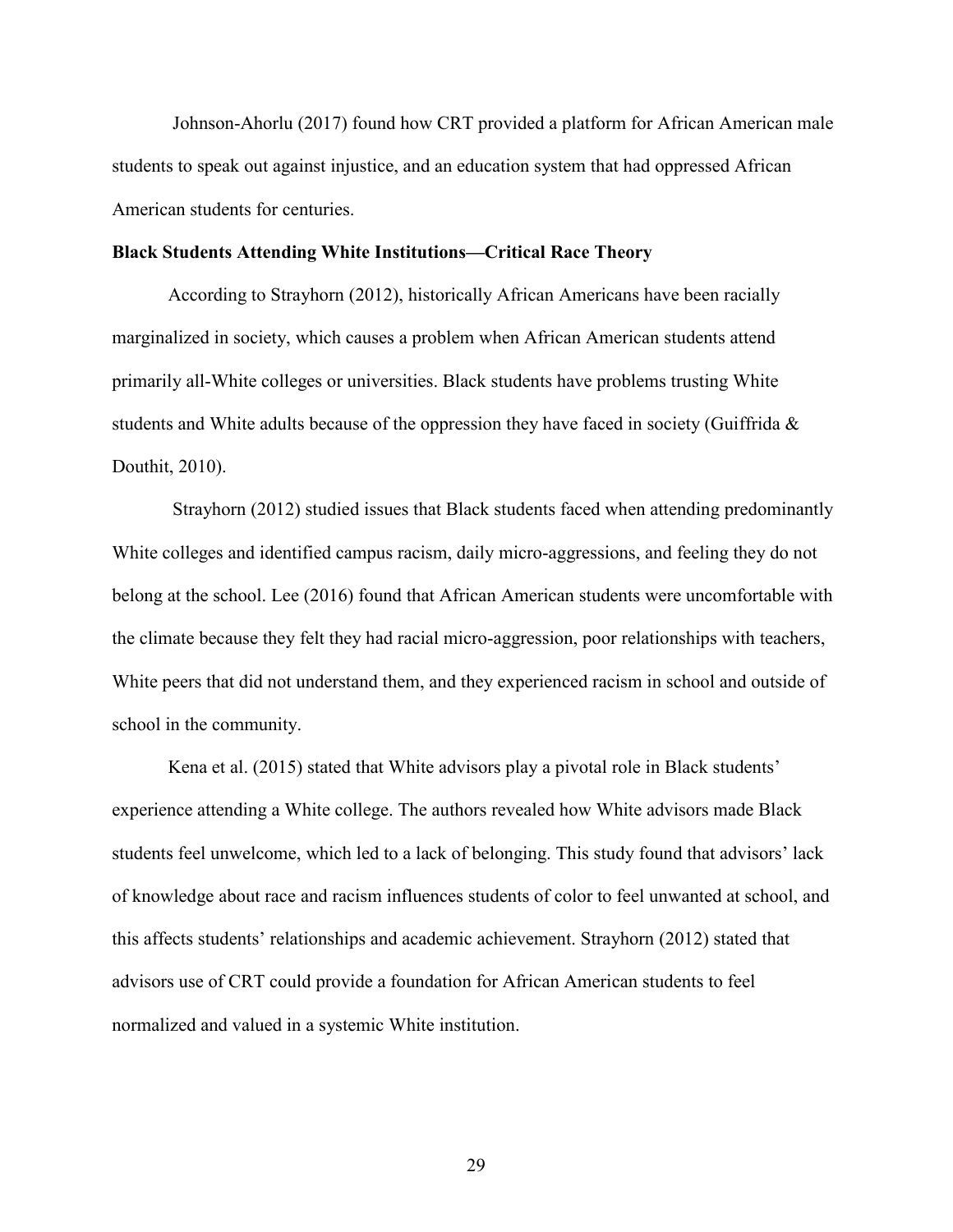Hurtado and Ruiz (2012) conducted a national study of 4,037 students of color attending 31 campuses. More than half the students reported some type of racial feeling at school. Black students reported racial incidents involving campus police more than their peers and described feeling like they did not belong at the university. Black students reported that they often experienced people making negative racial comments on a regular basis.

Mitchell, Wood, and Witherspoon (2010) believed that in order to make change the White advisors will have to use CRT to start looking at Black students through a different lens to make sure social justice and cultural competency is being practiced. Mitchell et al. (2010) pointed out that White institutions are clearly designed for White students, which leaves little room for diversity. Black students become invisible in the academic and social world of a White institution.

#### **Inequities Impacting African American Male Students**

African American male students are struggling to achieve academic success in schools (Douglas & Peck, 2013). Bradshaw, O'Brennan, and McNeely 2008) found a discipline gap between the White and Black students. Black students were not afforded the same fair and inclusive treatment as the White students when it involved disciplinary actions at school. Bradshaw et al. (2008) revealed that this type of unfair treatment made Black students feel unwelcomed and discriminated against. Bottiani, Bradshaw, and Mendelson (2017) examined the equity gap between Black and White students' disciplinary actions in high school. Their study included 58 high schools and a sample comprised of 19,726 adolescent students. They discovered that Black students tended to be over-represented in referrals for defiance and other subjective disruptive behaviors such as talking in class. They found that White students were disciplined for objective infractions like fighting and smoking on school grounds. These authors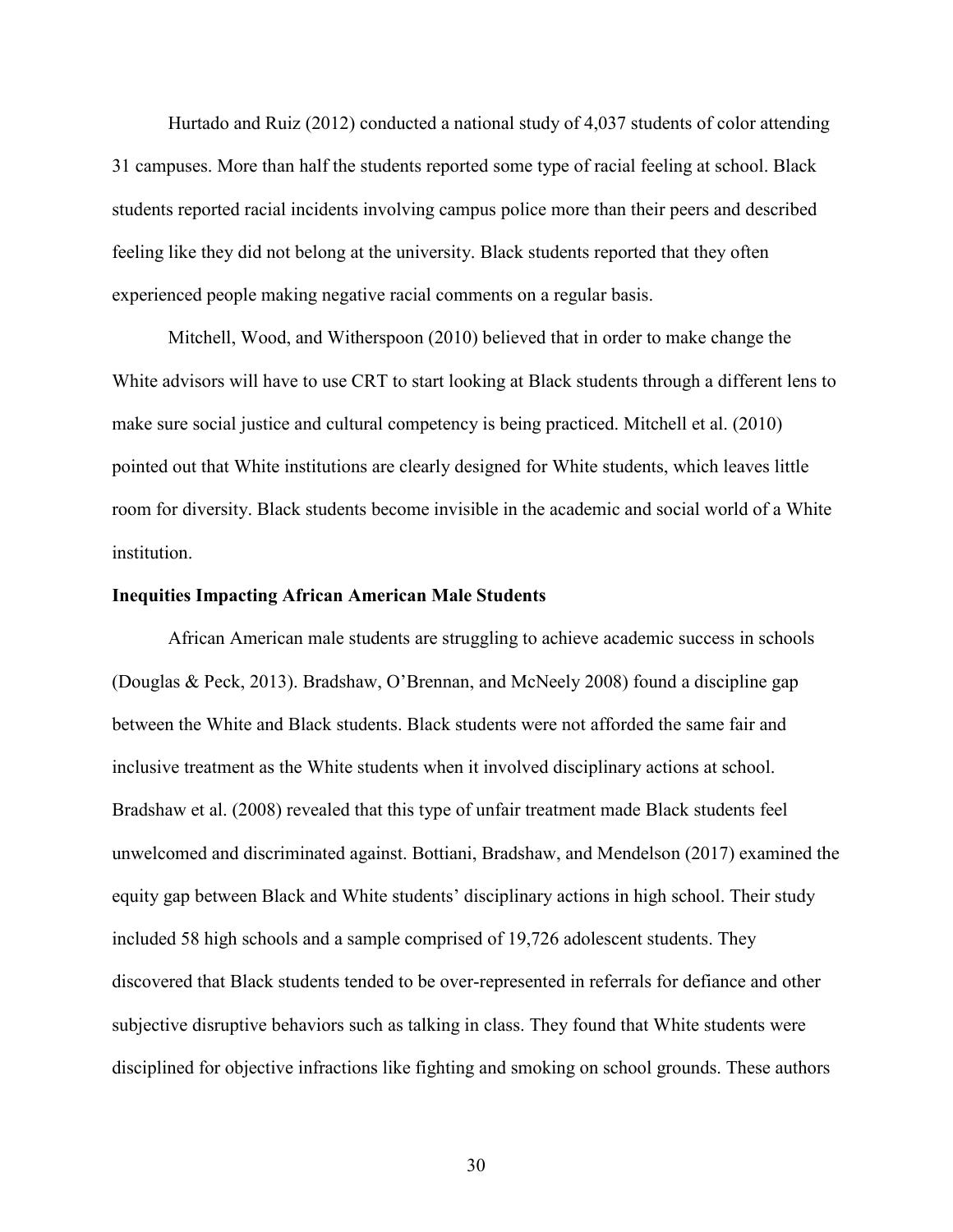also examined how gender impacted discipline disparities amongst students. They found that Black male students are two times as likely as Black females to be suspended, and Black males are six times as likely as White females to be suspended. The discipline disparity caused African American students to drop out of school, and some students became part of juvenile justice system (Finn & Servoss, 2014).

Wallace, Goodkind, Wallace, and Bachman (2008) studied the discipline disparity between African American and White Grade 9 students. They discovered that African American were 31% more likely to get a discretionary discipline referral than White students displaying the same behaviors. Gregory, Clawson, Davis, & Gerewitz (2016a) contended that high schools need to re-examine practices involving conflict with African American students such as handling rule infractions, re-engaging students after an infraction has occurred, and suspending students. Many high schools only have one form of disciplinary practice, which is suspension or expelling students, and this usually affects African American students the most (Bowman-Perrott et al., 2013).

According to McGee (2013), Black students were being suspended three times more than White students, and Whites students graduated high school 70% more than African American male students. Researchers found that African American students were being suspended from school 26.2% compared to White students, who were being suspended from school only at 9.9% before restorative practices were implemented (Thomas & Stevenson, 2009). Morgan (1991) discovered that students being suspended rarely catch up with their missed assignments and are unable to complete their assignments because they miss the instruction in class. McGee (2013) stated that educators need to find an alternate to suspension keeping Black males in school, so they can be eligible for graduation. He also stated that these statistics are very alarming because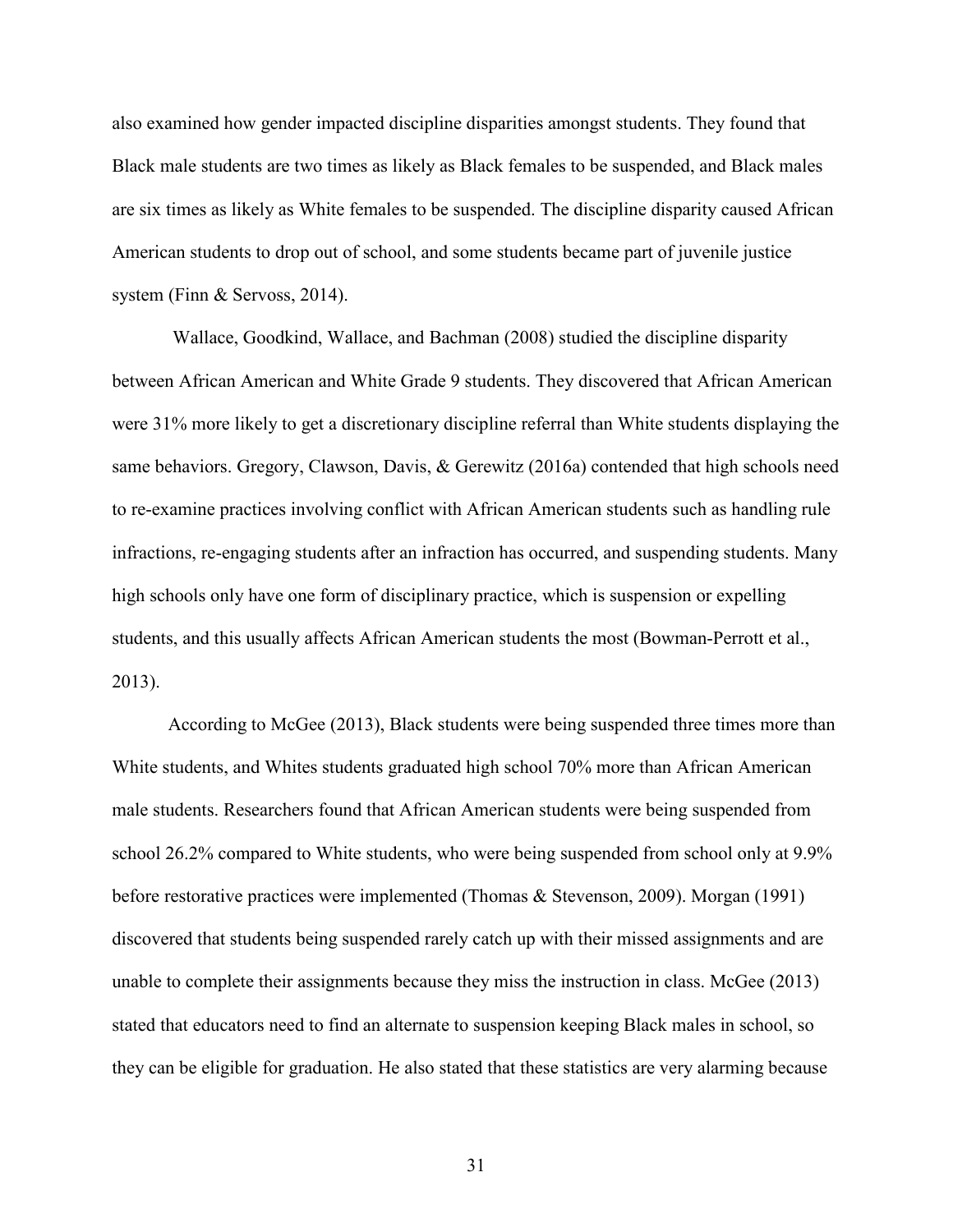more and more African American male students are dropping out of high school each day. African American male students are struggling academically, which has long-term financial and social consequences for African American communities and families. According to Van Dorn, Bowen, and Blau (2006) a high percentage of African American students are dropping out of high school or being incarcerated before they reach the age of 18. These hardships impact the African American community drastically because it is hard for African American males to get a job when they do not have a high school diploma or they have a criminal record (Van Dorn, Bowen, & Blau, 2006).

#### **Early Childhood**

McCarthy and Morote (2009) examined the link between early childhood pre-schools and high school graduation rates for African American male students in the United States. They found there was a strong connection between early childhood programs and male students graduating from high school. McCarthy and Morote (2009) advocated for increased financial investments in Head Start and pre-school programs. They contended that the key to African American males graduating high school was creating a solid foundation for early learning before they start kindergarten.

Jarrett and Coba-Rodriguez (2017) researched how low-income African American parents impact their child's educational future by playing a role in their child's literacy before they enter into kindergarten. Jarrett and Coba-Rodriguez (2017) discovered that when parents are not involved in their child's educational pre-school learning, their child could be at risk for not being ready for kindergarten. Studies have found that when families enroll their children in preschool readiness programs such as Head Start, their children had a strong start during kindergarten (Bitler, Hoynes, & Domina, 2014; Jarrett & Coba-Rodriguez, 2017).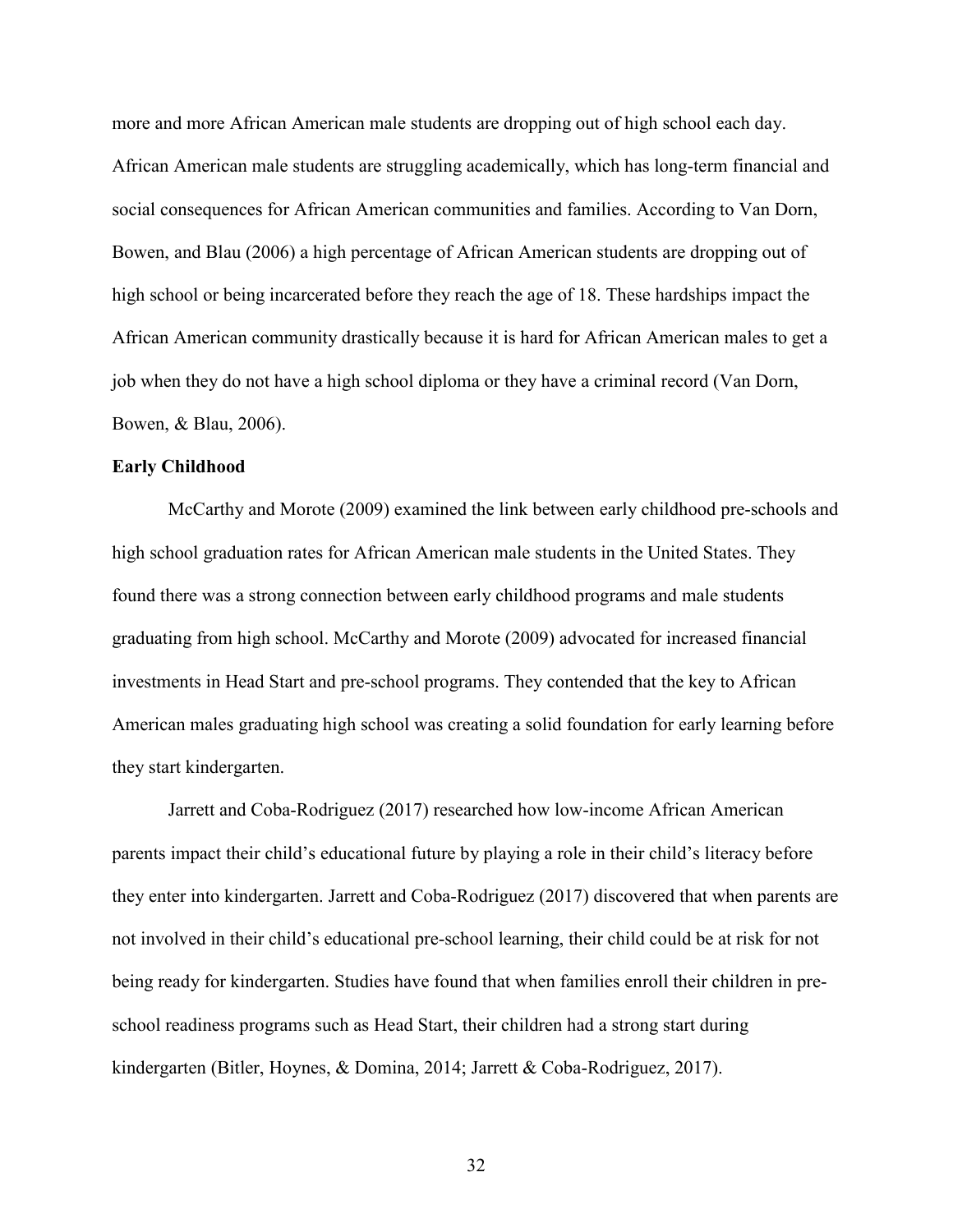Bitler, Hoynes, and Domina (2014) discovered that school readiness programs like Head Start help low-income African American students before they get to kindergarten. These researchers found that students having participated in Head Start programs enhanced their cognitive skills. They studied over 84 Head Start programs, which included at least 5,000 preschool age students ranging from three to four years old. The children were randomly selected to the Head Start program or a control group. These authors identified a significant difference in results between both groups. They revealed that the Head Start program group out-performed the control group in literacy, prewriting, and social skills.

Reardon and Portilla (2016) reported that early childhood education programs are making an impact in low-income areas. These researchers found that between 1998-2010, early childhood programs have made a great advancement in improving students' reading and math skills before they entered kindergarten. When students are introduced to an early childhood education, they have a stronger educational foundation, which increases their chance of being more productive in the future as far as graduating from high school, attending college, and gaining employment (Chetty et al., 2011).

#### **College and Career Readiness**

Research indicated that African American male students are starting to make improvements in high school graduation rates and attending college (Ross et al., 2012a). The NCES reported that the drop-out rate for African American male students has decreased in recent years. In 1995, the drop-out rate was at 15% for African American male students while in 2010, the rate decreased to 9%. In 1980, only 8% of African American students earned a bachelor's degree, but by 2011, the number of bachelor degree graduates increased to 20% for African American male students (Ross et al., 2012a).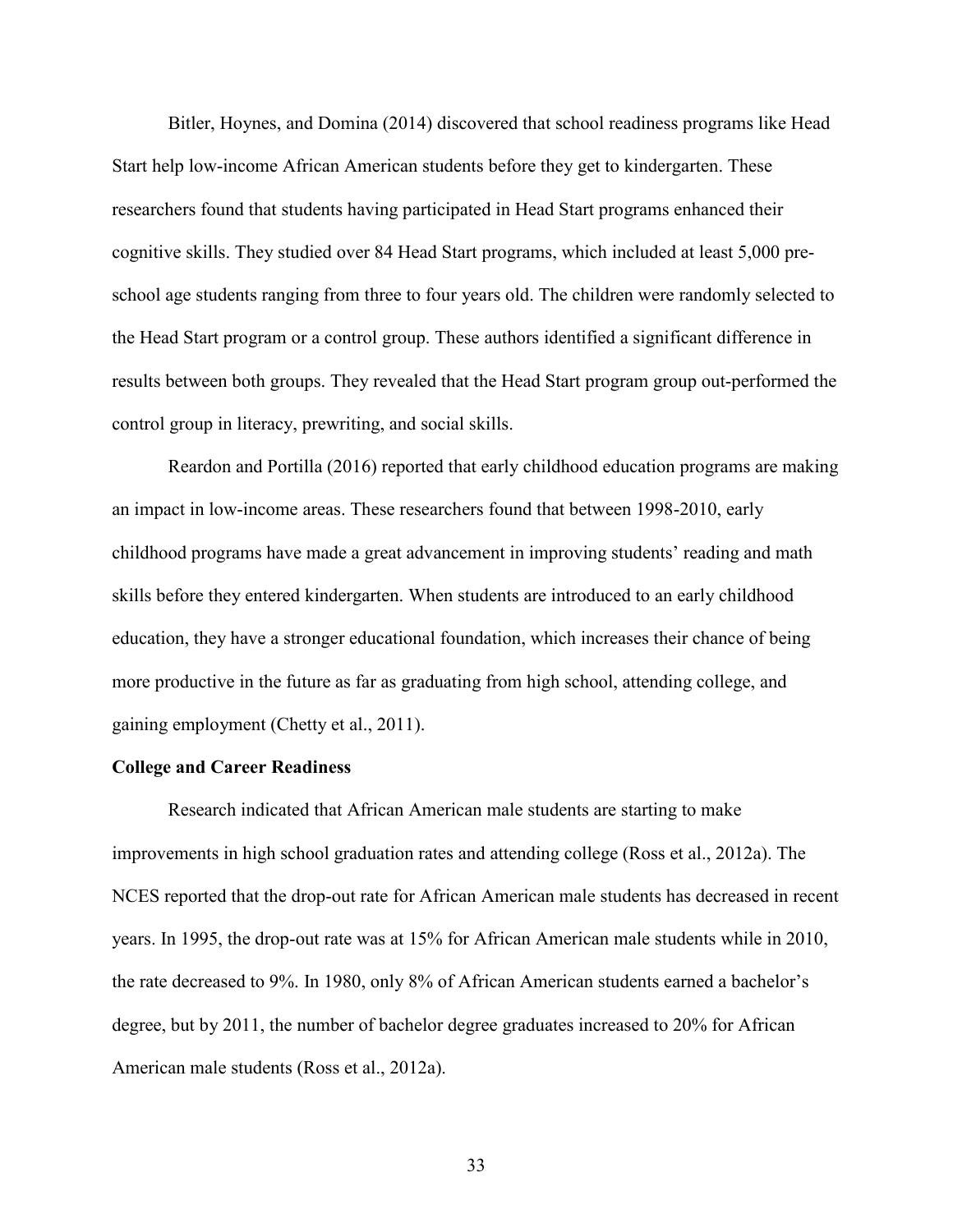Wood and Vasquez Urias (2012) researched first-year minority male students going into post-secondary education. The study included 16,580 participants, of which 4,830 were community college students and 11,750 attended a proprietary school. Results showed 89.4% of the minority students preferred community college and 10.6% preferred proprietary schools. Wood and Vasquez Uria (2012) found that community college was a more satisfying fit for lowincome, minority students. They discovered that these students excelled in their major classes and the cost was affordable.

Harper (2015) identified why African American male students pick Historically Black College Universities (HBCU). He found that HBCU colleges provide specific supports for Black students, and students more easily relate to the university's culture. Harper (2015) revealed that HBCU schools provided African American male students a sense of belonging, helping them to feel supported while they pursue their educational goals. HBCU colleges can provide a strong education for African American male students because there are students and teachers that look like them and share some of the same interests (Harper, 2015).

HBCU Science, Technology, Engineering, and Mathematics (STEM) programs, like Morehouse, benefit African American male students in college and the workforce (Gasman et al., 2017). Gasman, Nguyen, Conrad, Lundberg, and Commodore (2017) showed how to reduce the education gap between African American males and White students. Gasman et al. (2017) revealed that when African American male students participated in STEM college programs it increased their social and academic awareness in school.

Saenz and Ponjuan (2011) revealed that Latino males and African American males have one of the lowest percentages out of any other races and genders of attending college. This research states that 46% of Latino and 45% African Americans will be able to attend college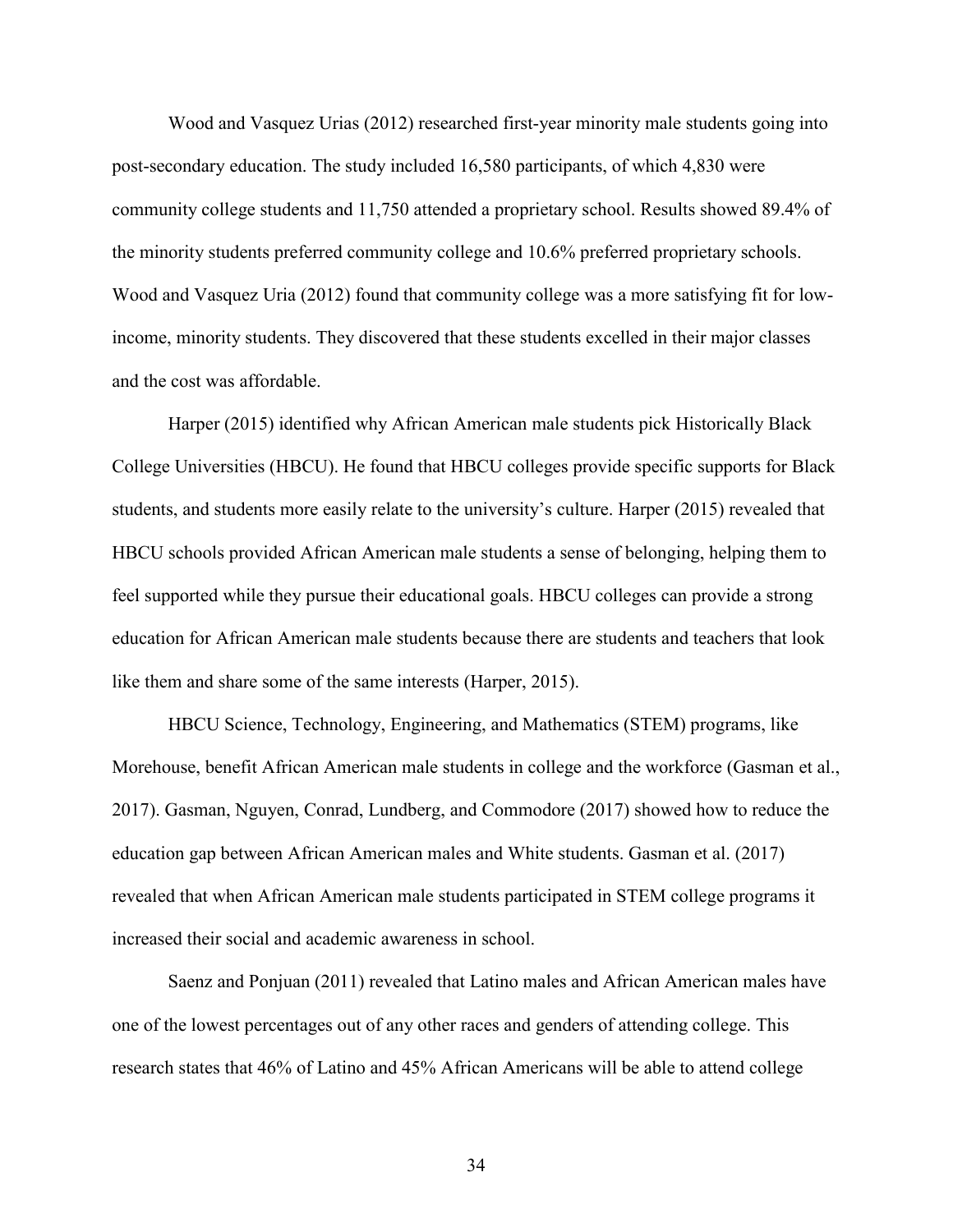compared to 51% to 67% of Asian and Caucasian students who will go to college. Saenz and Ponjuan (2011) pointed out that poverty, gender, school discipline policies, language, and cultural barriers play a part in how African American and Latino males function in school. Therefore, their post-secondary opportunities can become very limited due to their circumstances and conditions. Corwin and Tierney (2007) found that urban high schools had success getting African American students to post-secondary when the high school had a relationship with a college, creating a path for African American students to attend post-secondary. These authors revealed how consistent practices, organizational structures, and students' development can help promote African American students to further their education after high school (Corwin & Tierney, 2007).

Aldana (2014) conducted a study that found Catholic schools in urban areas were a better fit for African American and Latino students. The study revealed that 81% of African American and Latino students that attended Catholic high schools graduated from high school and went on to attend a four-year post-secondary school. Bryk, Lee, and Holland (1993) conducted a similar study that pointed out how urban Catholic schools have a greater positive impact on African American students than public schools when it comes to preparing them for post-secondary. Bryk et al. (1993) identified how African American students felt Catholic schools gave them a sense of community. Aldana (2014) discovered that Catholic schools taught students to prevail socially and academically in school, which prepared them for post-secondary.

#### **Culturally Responsive Schools**

According to Bazron, Osher, and Fleischman (2005), Culturally Responsive Schools (CRS) are needed in districts throughout the United States. Schools are being globally integrated, so teachers need to be trained to teach from a culturally responsive point of a view. CRS develop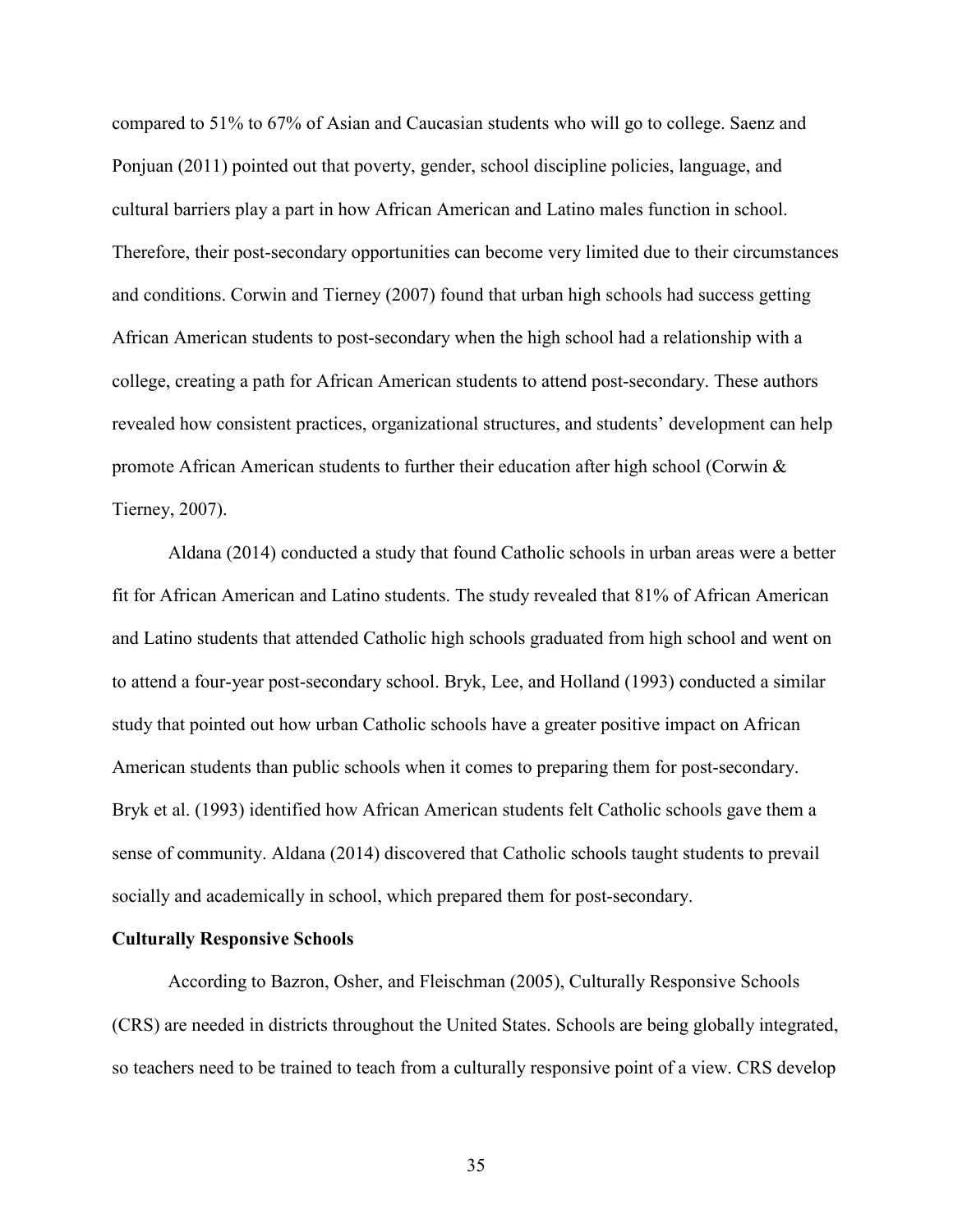teachers and students who understand how to blend culture and race with education (Bal, Afacan, & Cakir, 2018). When teachers were trained to be culturally responsive, it enhanced their social awareness and problem-solving ability (Darvin, 2018).

Teachers becoming culturally responsive and increasing their culturally responsiveness requires special training. Nilsson, Kong, and Hubert (2016) researched how some teachers have to be reconditioned because they are so used to the old traditional way of teaching students (Wallace & Brand, 2012). Culturally responsive teachers may solve potential problems that come from unequal distribution of power and privilege. This starts to create a shared sense of responsibility for all parties because they learn to trust and respect each other. Juettner (2003) reported that teachers who are not culturally responsive have misconceptions of students of colors' behavior and learning gaps as disabilities or problems because the teachers are unfamiliar with students' diverse backgrounds and cultures (Darvin, 2018).

According to Mogge, Martinez-Alba, and Cruzado-Guerrero (2017), when teachers were culturally responsive toward parents it established a stronger relationship between the parents, students, and teachers. Culturally responsive teachers better understood parents' needs and how to adapt to some of the barriers that hinder students from learning.

Olson and Rao (2016) discovered culturally responsive teachers encouraged academic and cultural excellence; therefore, helping students to learn about each other's cultures and traditions. Culturally responsiveness teaches students to socially interact and learn from global experiences. Students feel comfortable with exploring differences of opinion and sharing their cultural point of view.

Khalifa, Gooden, and Davis (2016) stated that culturally responsive school leaders (CRSL) are intentional on how they treat race matters in school. CRSL ensured a high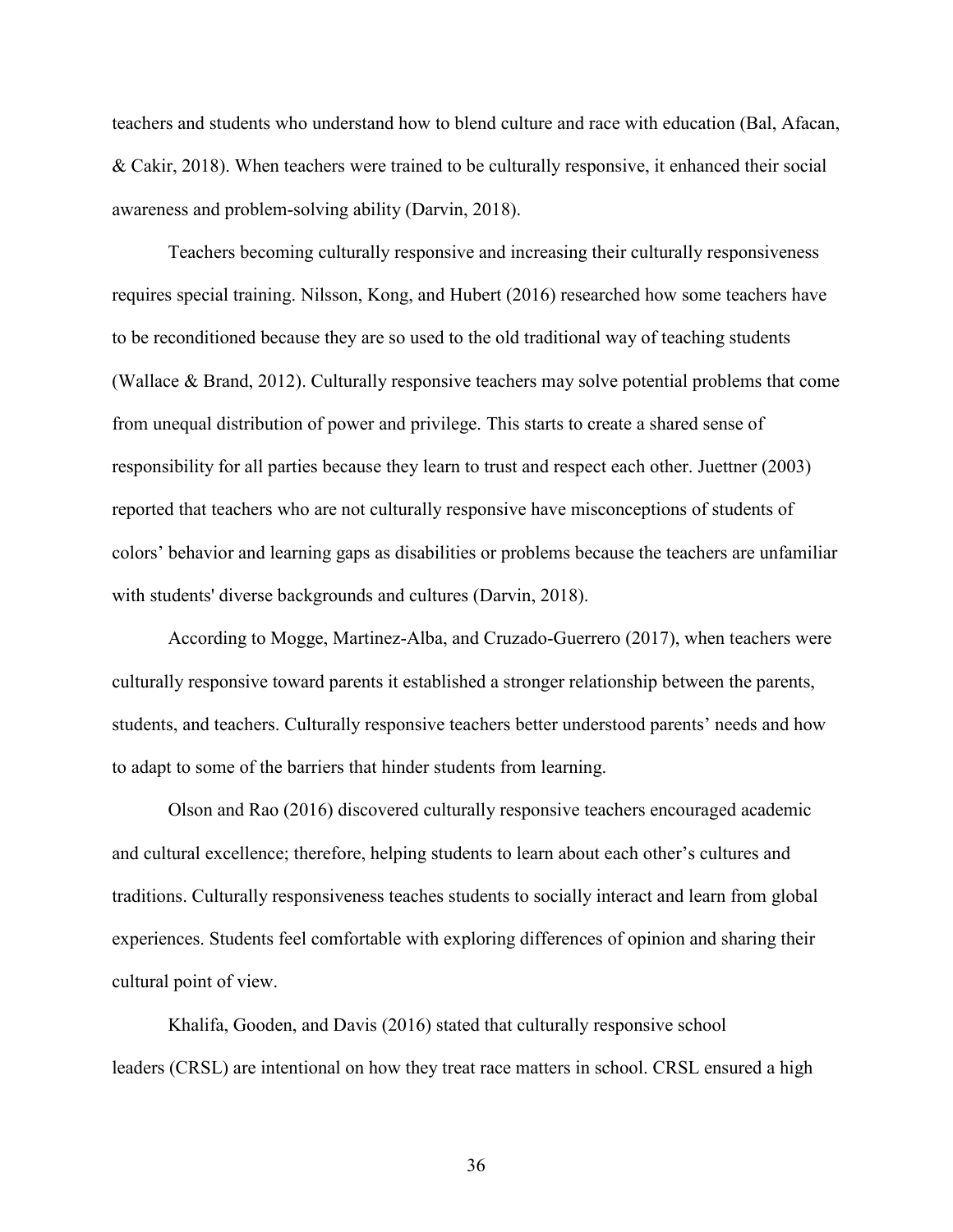priority on developing and improving the way teachers see and teach race in classrooms (Lopez, 2015). According to Vass (2017), CRSL creates a school environment that is inclusive for staff, teachers, students, and parents, so the atmosphere is welcoming and accepting to everyone regardless of their race, gender, or social status. Vass (2017) found that culturally responsive leaders are needed in schools today because our school communities are becoming more diverse.

# **Restorative Practice**

Gregory, Clawson, Davis, and Gerewitz (2016) have taken a new approach to examine the link between Restorative Practices (RP) and diverse students' relationships with their teachers. They found that restorative practices supported positive teacher and student relationships among all racial groups. The approach is a pro-active alternative to punitive approaches, which could help create a more equitable school climate for all students (Hantzopoulos, 2013).

Hantzopoulos (2013) showed that when teachers used RP and were aware of the disparity issues, discipline improved in the school and referral disparities were reduced between White/Asian and African American/Latino students. Gregory et al. (2016) analyzed and described data regarding factors contributing to disproportionality in school discipline referrals, suspension, and expulsions. Gregory et al. (2016) measured progress and outcomes due to implementing RP. They found what steps and decisions needed to be made to help schools improve equitable school discipline practices. They discovered the benefits to administrators, principals, teachers, coaches, behavior specialists, and educators when they were involved in the school discipline policies and practices.

Costello, Wachtel, and Wachtel (2010) examined how RP is an alternative to suspensions. It helps to restore community and build opportunities for students. RP is considered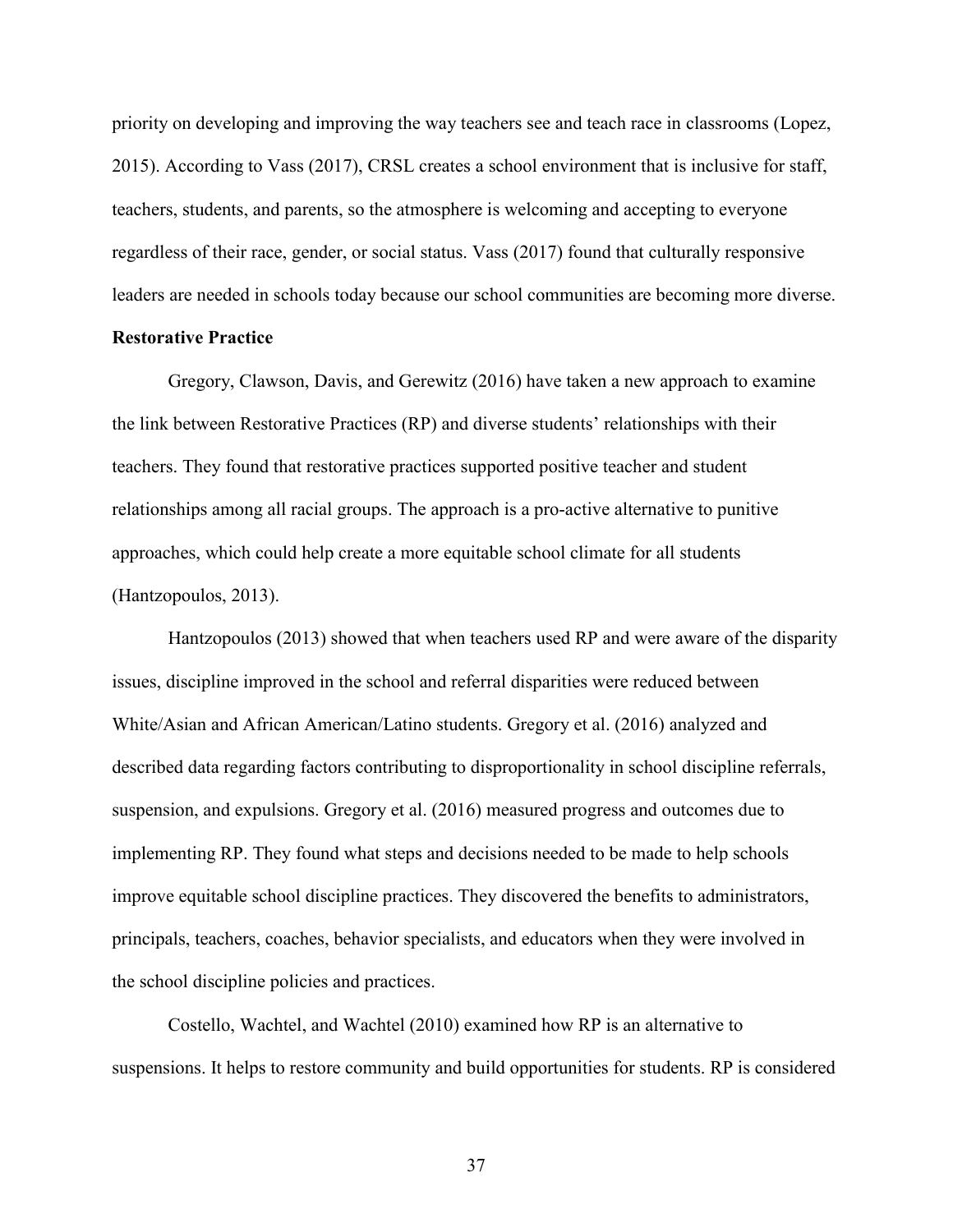to be a pro-active tool for teachers and students used to prevent conflict or solve problems. Mirsky (2011) found that RP is the key to creating stronger communication between teachers and students because RP creates space for students to communicate to their peers and teachers about problems they are having in school. RP allows students to talk about positive and negative situations that happen in school. Teachers can use RP to get certain points across to their students without offending them, and RP opens the grounds for students to respectfully express themselves about the school environment, peers, and teachers. Mirsky (2011) mentioned that RP allows students to have a respectful voice in their classroom without being punished for expressing their truth. Costello et al. (2010) found that RP can be used to facilitate classroom circles to talk about situations with peers and teachers before they become issues in school. RP provides a safe place for students and teachers to express their real feelings.

Gregory et al. (2016) reported that RP circles give students and teachers a chance to learn about each other as they form relationships throughout the school year. RP circles are a way to develop a sense of shared responsibility and ownership over the classroom environment because it increases expectation and accountability between students and teachers. RP classroom circles are a place where teachers can address classroom rules, behavior expectations, and consequences. Gregory et al. (2016) researched how teachers used RP to improve the school climate. This study revealed that teachers that used RP had stronger relationships with their students as opposed to teachers that did not use RP. These authors found that students felt a high level of respect for their teachers even when teachers had to discipline them. Gregory et al. (2016) discovered that RP reduced the racial discipline gap due to prevention work that was done every day in class. RP also lowered disruption and defiance referrals in class with students of color.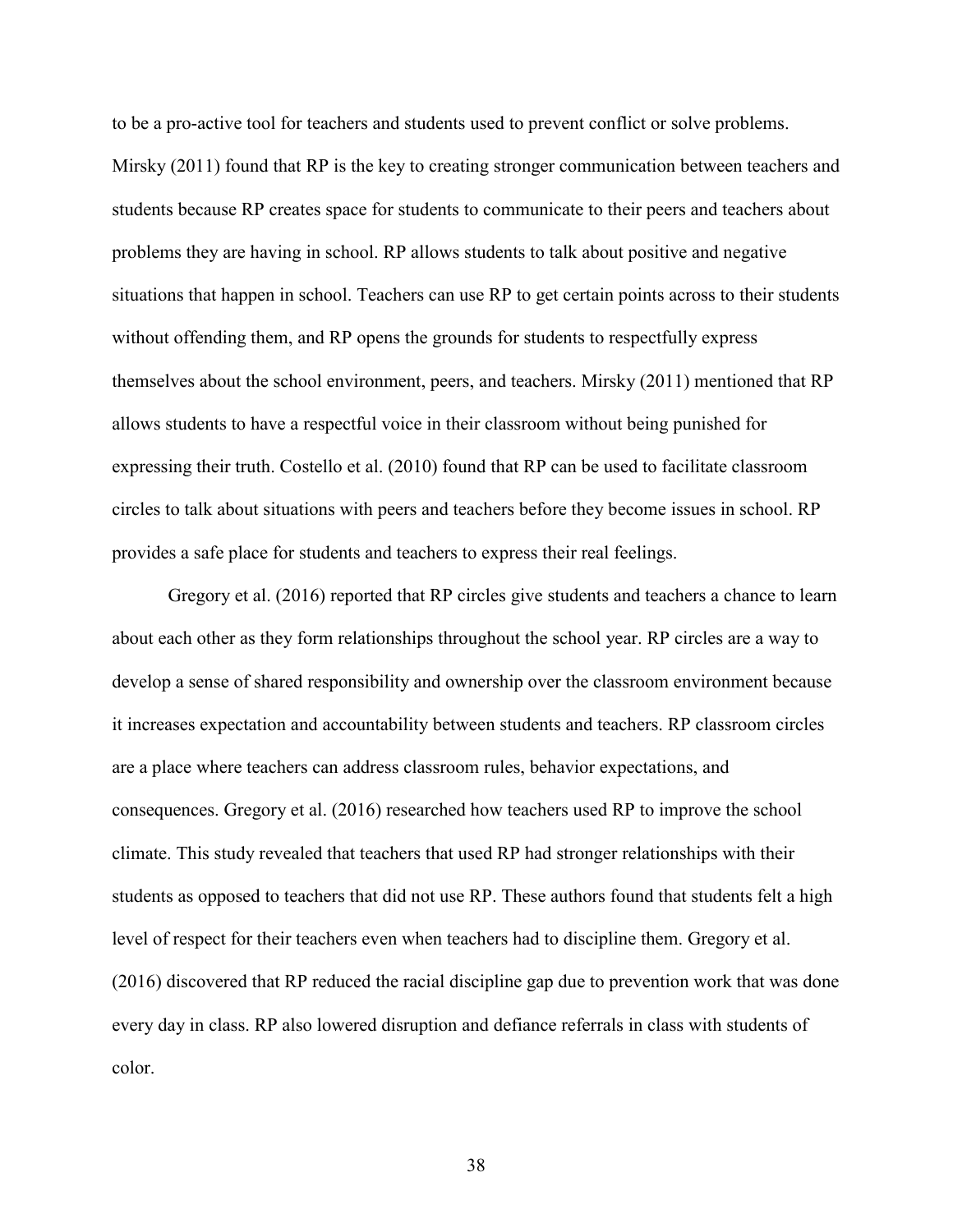### **Advanced Via Individual Determination**

Parker, Eliot, and Tart (2013) revealed African American male students have been underachieving academically and socially in urban school settings for many years. Education has not been a top priority for many African American male students because students feel they have been discriminated against, they lacked educational knowledge, or they were faced with hardships outside of school. These authors believed there has been psychological damage done by society when it comes to the educational future of African American male students, which tends to affect their pride, confidence, and their educational advancement.

Advanced via individual determination (AVID) is a school program that is successfully helping African American students around the United States to improve their academic achievement, better meet their social needs, and be better prepared for college (Pugh & Tschannen-Moran, 2016). According to Pugh and Tschannen-Moran (2016), AVID focuses on four major areas in students' life styles: making sure supportive, family-like relationships are created in classrooms, pushing students to see the value of academics, increasing students' preparation for college, and setting reachable educational goals for students.

Tramonte and Williams (2010) discovered that AVID helps African American students' social and academic achievement because it increases their self-efficacy. Bernhardt (2013) revealed that AVID created a bridge to decrease the racial/ethnic educational disparity gap that inner-city schools encounter. Inner-city schools often do not have the necessary educational resources to support African American students' success in high school so AVID is imperative in inner-city schools (Parker, Eliot, & Tart, 2013). Osborne (1999) mentioned AVID is one way African American male students can overcome some academic and social achievement gaps. Pugh and Tschannen-Moran (2016) found that AVID holds African American students to a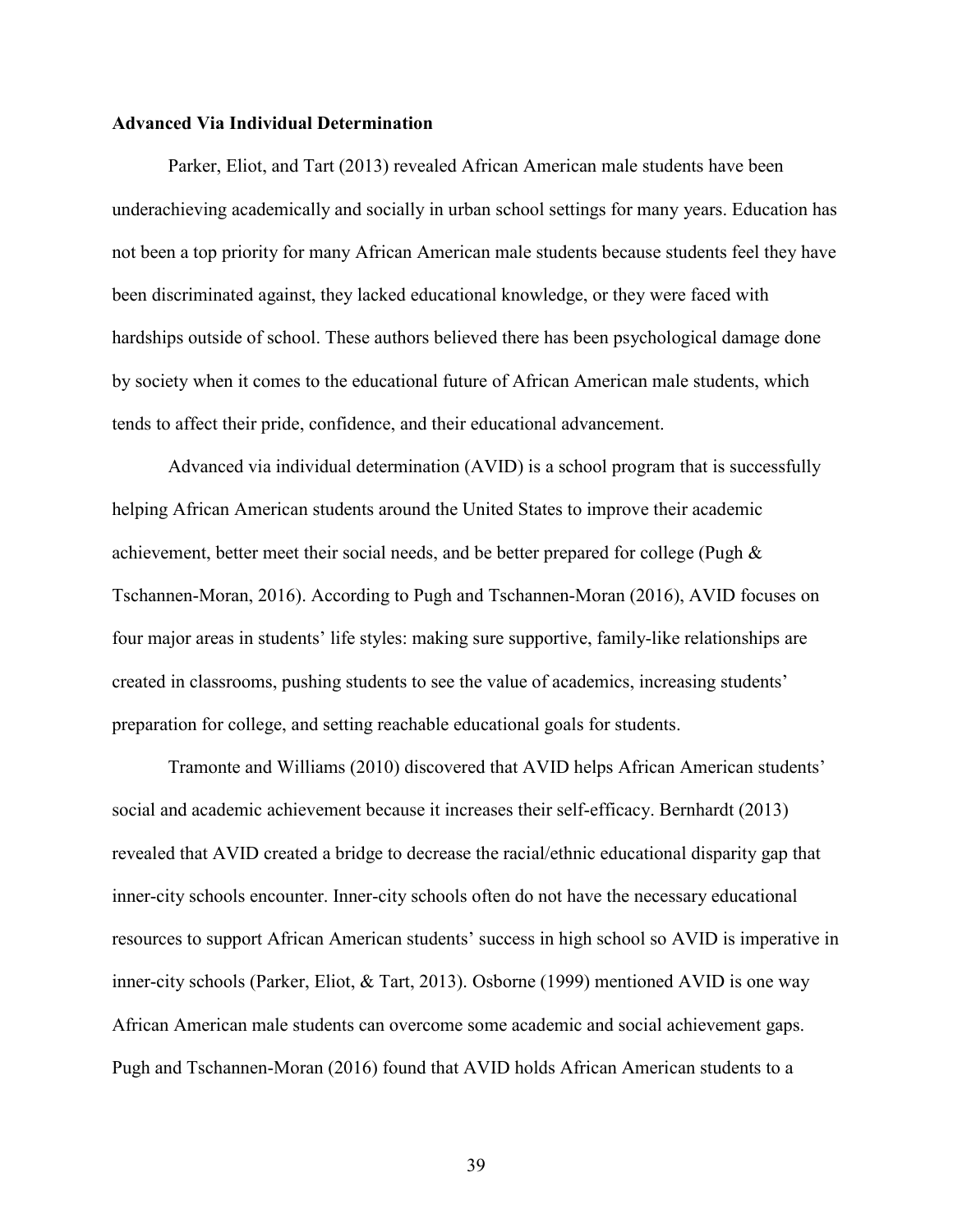different academic and social standard. AVID challenges students by making sure they understand the process of education. AVID prides its program on developing students for the future, building educational structure, and conveying respect for education.

Pugh and Tschannen-Moran (2016) revealed that AVID programs can create a strong educational foundation for African American students to understand educational and social values. These researchers found that once exposed to AVID, students are more likely to attend college after high school. Pugh and Tschannen-Moran (2016) discovered that students who attended AVID and college preparatory classes become confident in their academic affairs. Parker et al. (2013) found that African American boys who attend an inner-city school usually have experienced disparities and racism at some point in their lives; therefore, when these students get involved with AVID, it teaches them to be committed to education. Parker et al. (2013) discovered how AVID helps low-income students pursue college after high school. This study revealed how low-income students have a hard time getting prepared for college because they do not have the academics or support system like AVID provides. Darling-Hammond (2010) referred to AVID as one of the keys to decrease the educational gap in many schools, because AVID has additional resources for urban schools that support students that have fallen behind, and students who need guidance to go on to college. Darling-Hammond (2010) mentioned the educational resources that AVID provides: expert teachers, individual student support, quality curriculum, college readiness material, and information that will prepare students for high school and college.

### **Church Guidance**

Gaines (2010) provided historical context regarding African American churches having a powerful influence on the African Americans' education. Gaines (2010) revealed that Black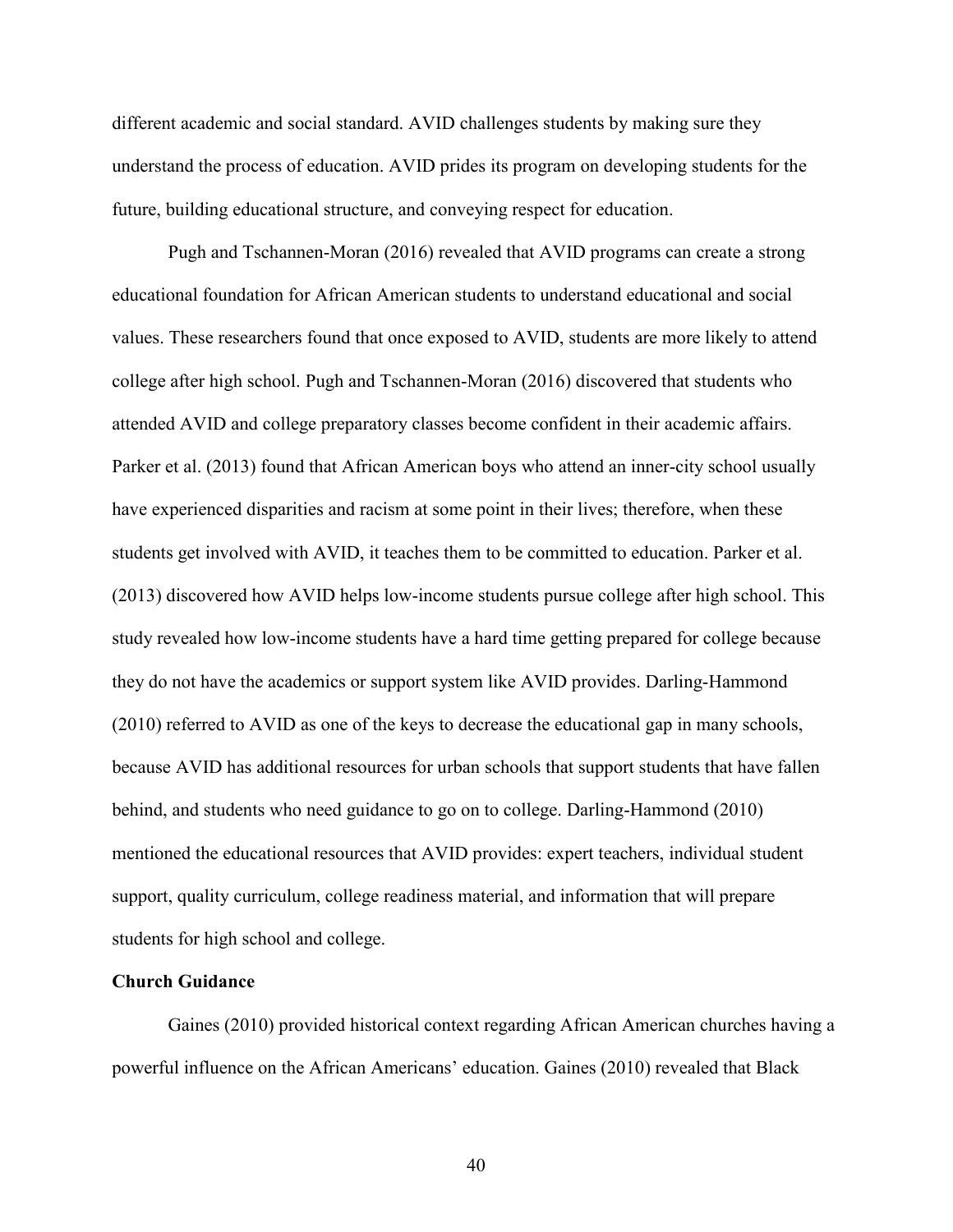churches served as the mediator between families and school. Churches are known in the African American community for having church leaders who reinforce equal opportunities for African America students by volunteering in schools. This helps African American students feel safe and invested in their community and school environment (Mitchell, 2010).

McCray, Grant, and Beachum (2010) stated that church is an outside-of-school factor that contributes to African American students' success. They reported that there were three factors developed when students are educated in a safe environment like the church: self-development, self-realization, and self-assertion. Church provided a strong educational platform for education, which was evident when members of the church expressed the importance of education to students who attended the church. When educated church members made a connection with African American males, it alleviated the anxiety that students experienced in school (Irvin, Farmer, Leung, Thompson, & Hutchins, 2010).

Land, Mixon, Butchner, and Harris (2014) conducted research that tracked six high school African American male students who attended an inner-city school. Land et al. (2014) found that church was a factor that helped students overcome barriers and stay focused on education. Students received the spiritual guidance and instruction that helped them socially and academically in school and outside of school. Gaines (2010) reported that Black churches are known in the community as functioning as an educational space for students to feel safe. Gaines (2010) mentioned that Black churches have been invested in education ever since the civil rights movement and before.

Black churches have taken a stand in urban communities to teach their congregations how important education is for youth. Isaac, Guy, and Valentine (2001) stated that Black churches have positioned themselves to get involved with school boards to help make change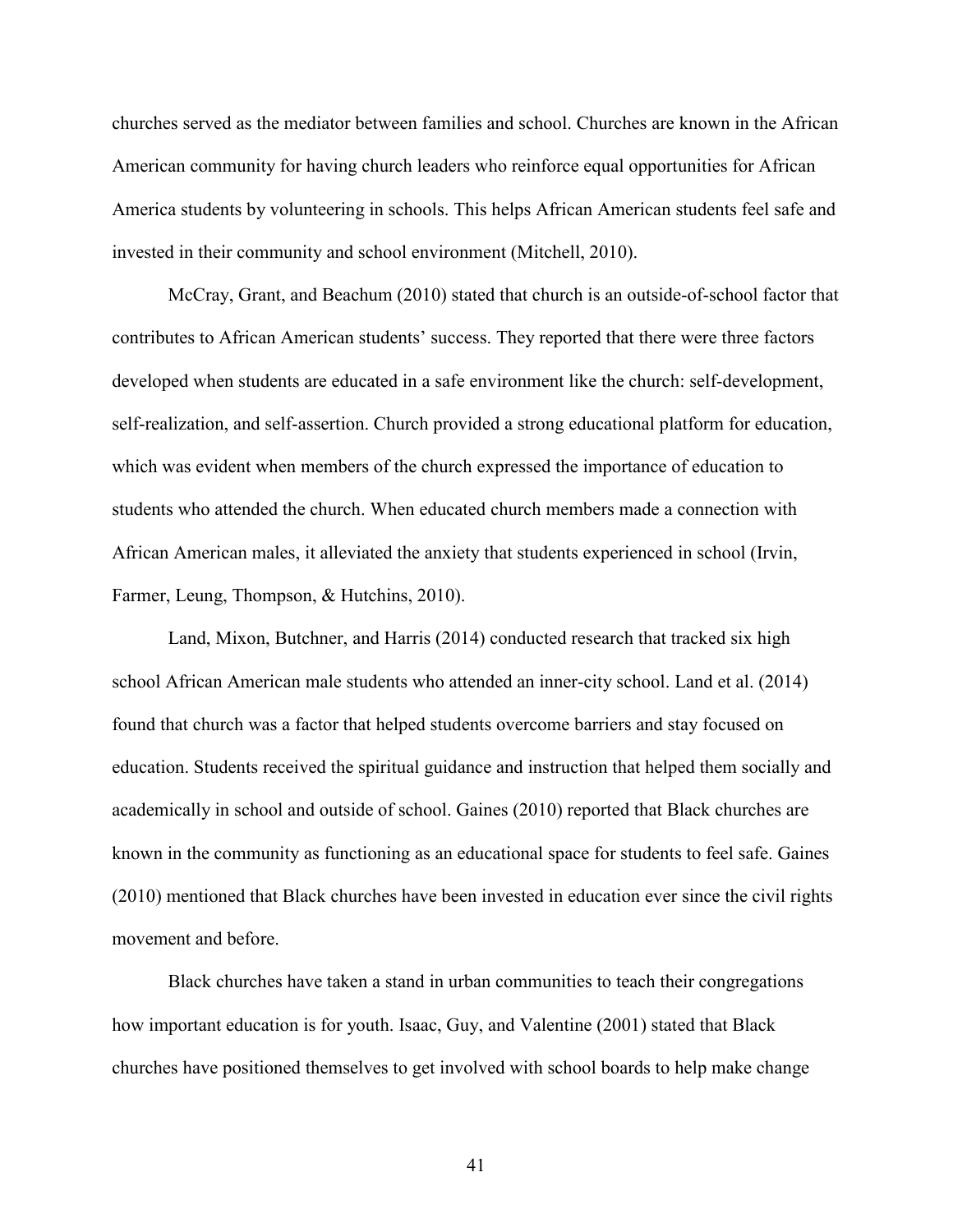with African American students and to make sure their rights are not being violated in school or the community. Black churches make sure African American students have a voice in education. Isaac et al. (2001) found that Black churches are a staple for education according to history because Black churches were the meeting place for African Americans to gather and talk about politics, equal rights, and educating youth.

According to Isaac et al. (2001), the Black church provided education assistance, as well as religious support. Isaac et al. (2001) revealed how historically Black churches offered educational assistance, health service, arts and crafts, and leadership practices. Mattis et al. (2004) found that during the civil rights movement, men and women served two different purposes in the Black churches. Women were more involved in the non-organizational side, such as religious duties, and men were involved in the organizational side, such as politics and programing.

United States former President Barack Obama created an advisory group that consisted of Black churches in the low-income neighborhoods in 2009. He formed partnerships to help resolve some of the crises that neighborhoods face on a day-to-day basis. The Obama administration turned to the churches to reach out to the community (Derthick & Rotherham, 2012). The Black churches acted as the ears and voice of the community to work with the Obama administration to help with prisoner reentry, violence prevention, and to support fatherhood programs (Office of Justice Programs, 2015). The Black churches and the U.S. Department of Health and Human Services partnered together to support mentoring, health, wellness, and job training for the African American community (U.S. Department of Health and Human Services, 2015).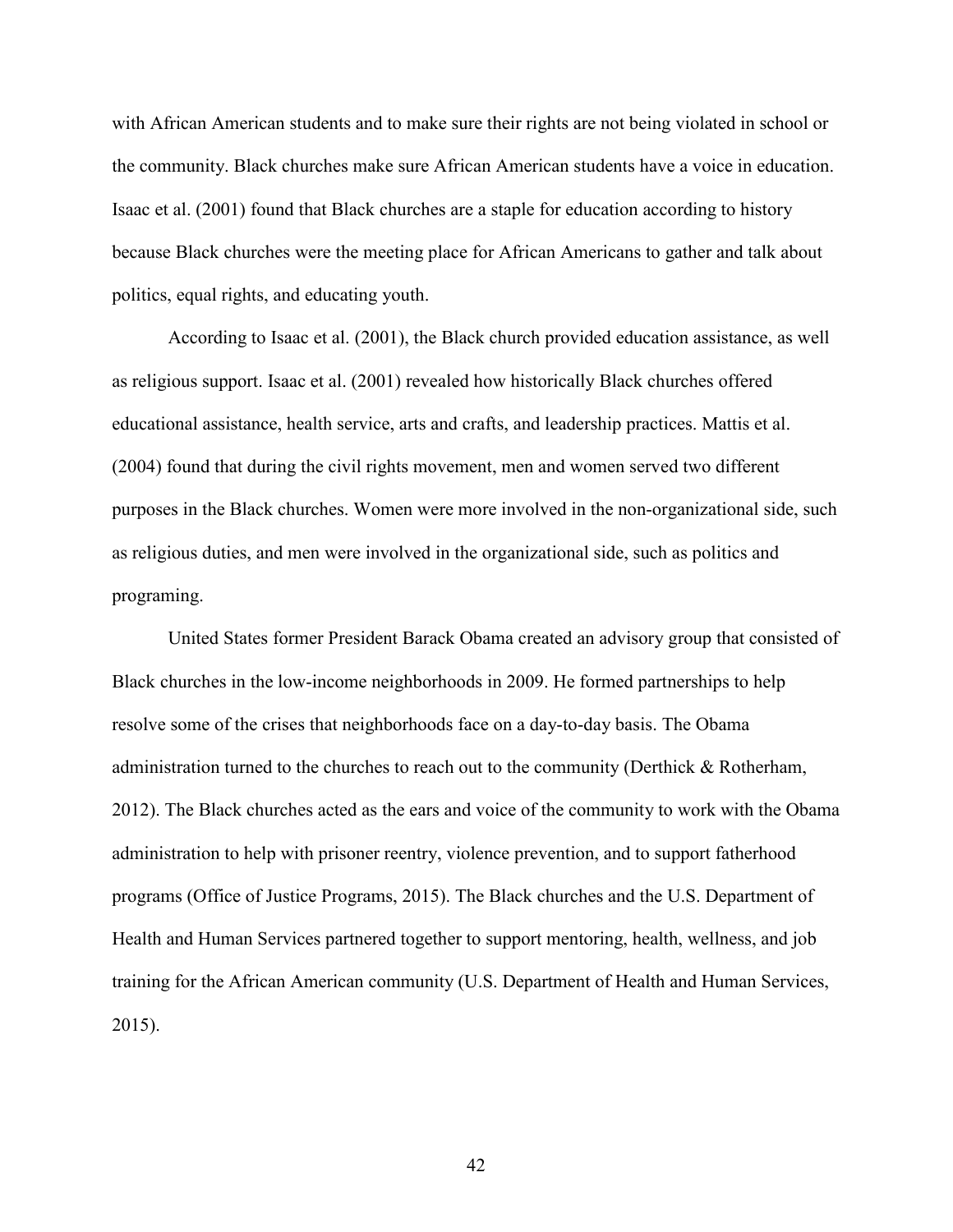Next, Chapter Three describes the research methodology, which includes: methods and designs, setting, instrumentation and measures, data collection procedures, data analysis, and limitations and delimitation. Chapter Four describes the in-school and out-of-factors that contribute to African American males' senior academic success in urban high school. Here are the in-school factors: supportive teacher providing extrinsic and intrinsic motivation, students motivated to obtain academic success, teacher and student relationship and cultural responsiveness of teachers. He is the out-of-school factors: parents that support their child academically and socially outside of school, extended family that supports their school-age family members academically and socially outside of school and friends that support their peers academically and socially outside of school. Chapter Five ends with the research questions, summary of findings, conclusion, further discussion: students experience racism, recommendation for further study, implications for practice and concluding comments.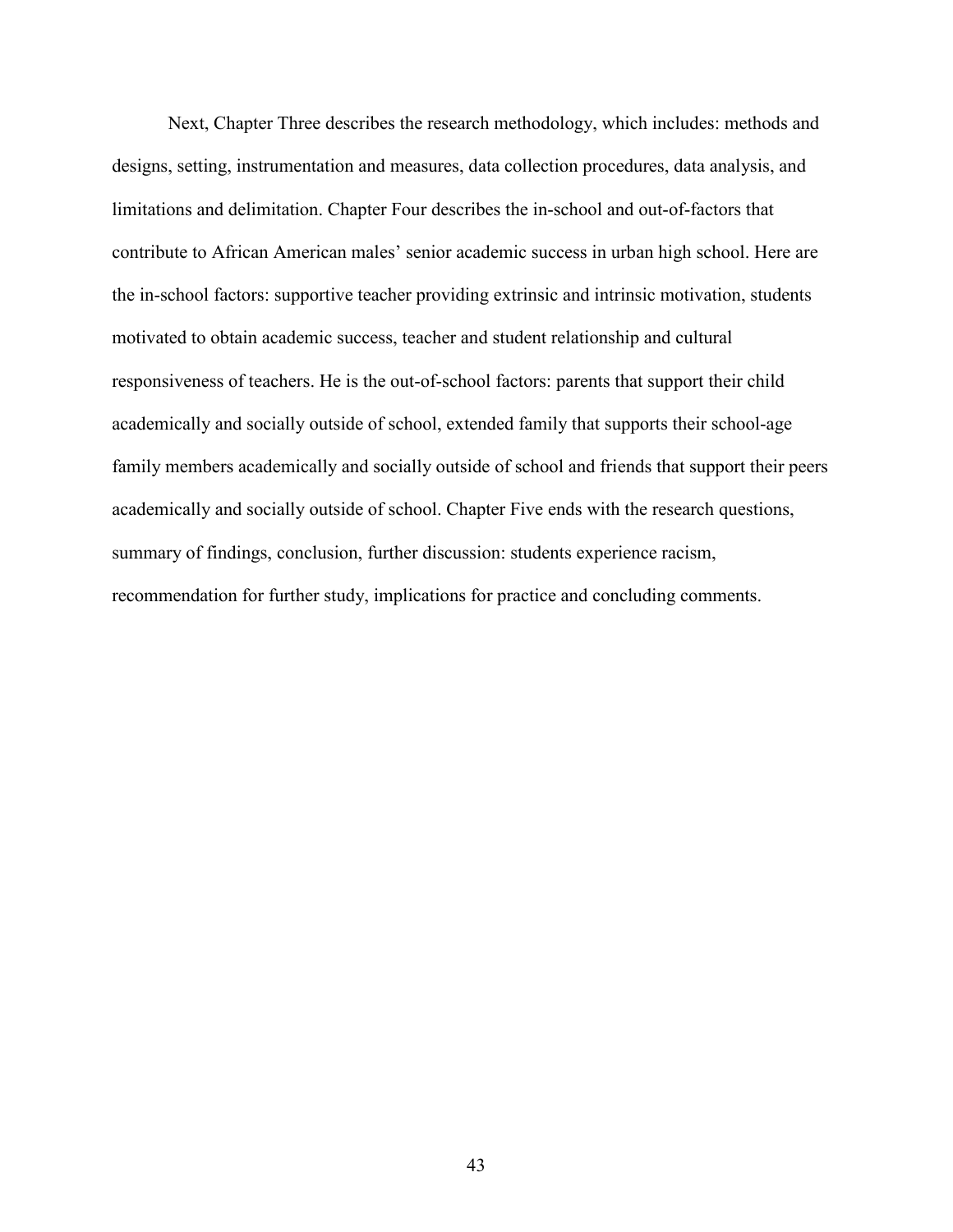### **Chapter III: Methodology**

The purpose of this qualitative study was to explore the factors that contribute to senior African American male students' academic success in high school. Findings from this study may aid African American male students in breaking the vicious cycle that prevents them from experiencing positive school experiences. Findings may help close the achievement gap, lead to increased African American male students' graduation from high school, and increase the number of African American male students attending college. The goal of this research was to gain insights that support African American males in establishing a strong educational and social foundation during and after high school.

This chapter has nine sections of interest that will aid in exploring factors that contribute to high school senior African American males' academic success: research method and design, research questions, setting, respondent selection, instrumentation and measurements, data collection procedures, data analysis, limitation and delimitations, and ethical considerations.

#### **Research Method and Design**

A qualitative method was used to explore the factors that contribute to high school senior African American males' academic success. Creswell (2014) claimed, "Qualitative research is an approach for exploring and understanding the meaning individuals or groups ascribe to a social or human problem" (p. 4). According to Creswell (2014), qualitative research takes place in a naturalist form during the research process. The qualitative method is flexible and a more natural procedure for the researcher and the participants. This method allows the participants to be themselves, which creates an opportunity for them to answer open-ended questions spontaneously, freely, and in their own words.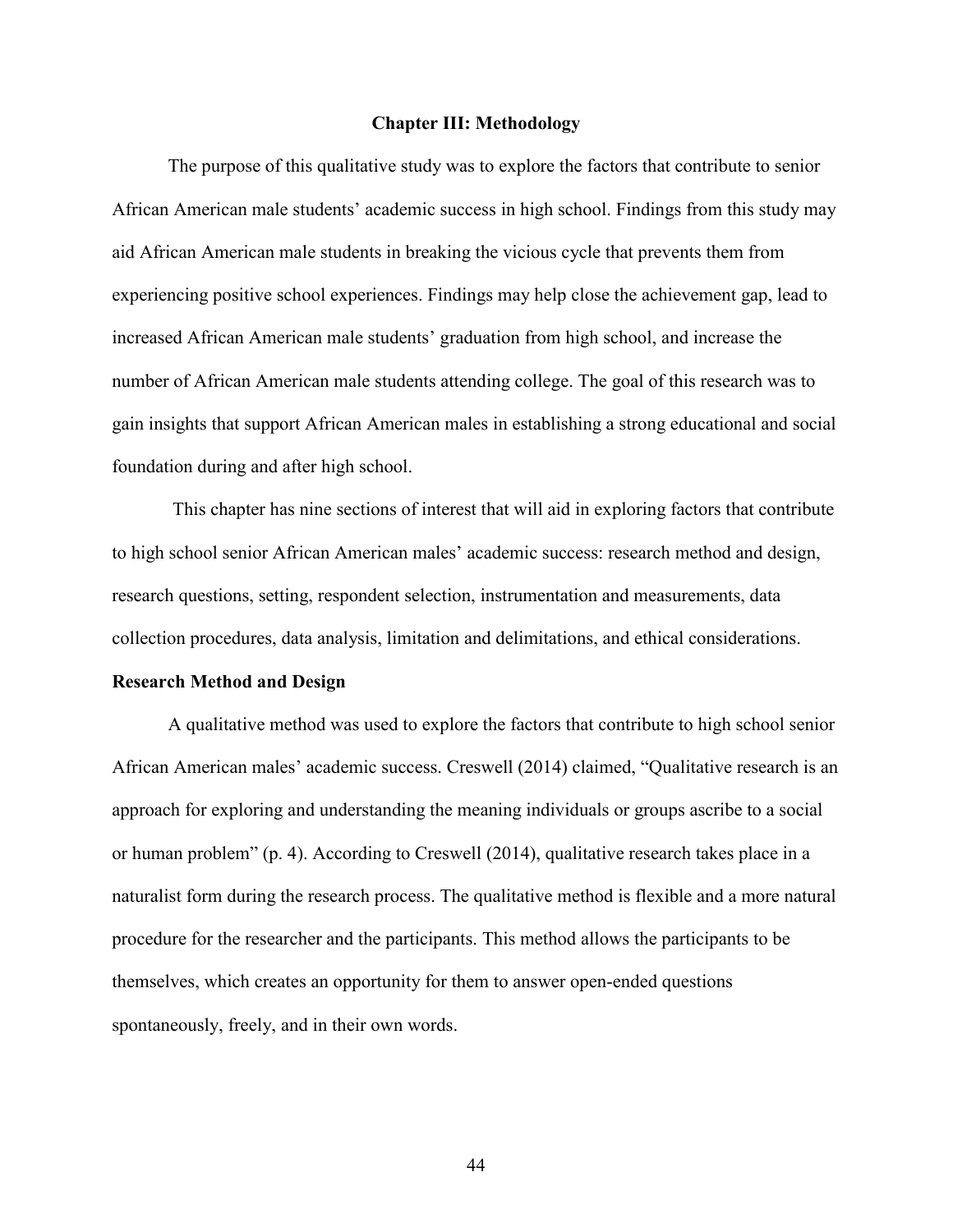Case studies require deep analyses involving an up-close, in-depth, and detailed examination of a particular subject. Merriam (2009) suggested that a case study is a finite number of people who could be interviewed about complex situations, real life influence, and major decisions. This case study was designed to deeply investigate the influences that address the achievement gap and support academic success of African American male students.

While quantitative research is a statistical method that analyzes numerical data, it causes the researcher to miss natural human emotional factors on which the researcher bases the findings (Creswell, 2014). According to Merriam (2009), case studies provide detailed information that can enhance new findings or support ideas about real-world problems, which affect African American male students every day.

This study used semi-structured interviews to gather research information from African American students. The semi-structured interviews encouraged participants to be honest and open about their answers, allowing them to be themselves during the interview. The interview was comprised of open-ended questions, and the researcher prompted for more information, in order to further explore particular themes or responses.

## **Research Questions**

The purpose of this study was to explore factors contributing to senior African American males' academic success in high school in order to better address the achievement gap, low academic achievement, and low high school graduation rates for African American male students. This study explored school and non-school factors that positively influence academically successful high school African American male students.

**RQ1.** What school factors contribute to senior African American males' academic success in urban high school?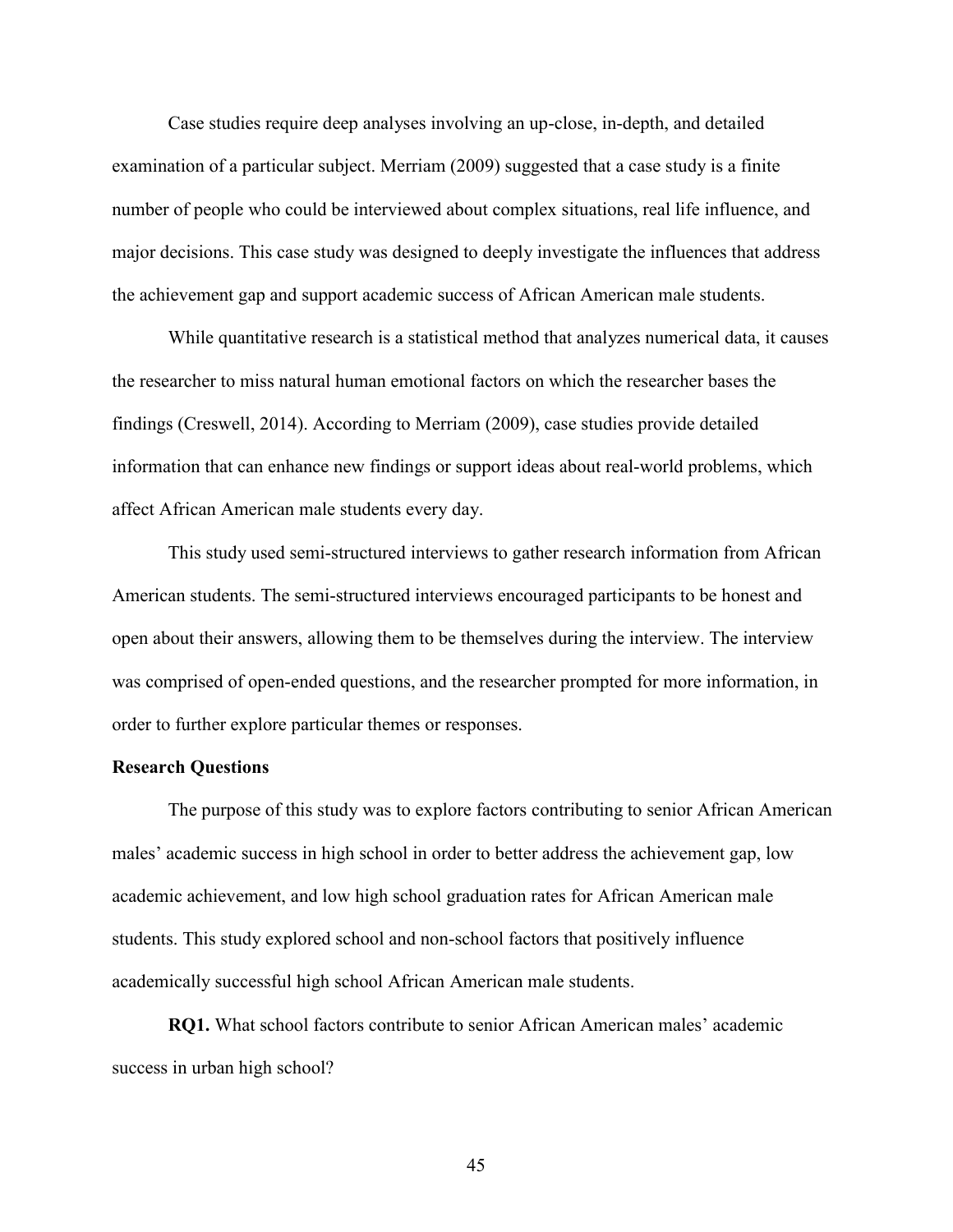**RQ2.** What non-school factors contribute to senior African American males' academic success in urban high school?

## **Setting**

The setting of the study was purposefully selected to be an urban Midwestern high school in order to obtain participants with the realistic conditions and experiences regarding the unique challenges and successes that African American male students face in an urban school setting. The study provided an authentic perspective on how successful high school senior African American male students function in a unique geographic location.

The urban high school served 1,100 students in Grades 9 to 12. The student body was comprised of 60% African American, 20% Hmong, 5% Latino, 5% Native American, 5% Caucasian, and 5% Somali. Dyson, Hett, and Blair (2003) stated that in some inner-city schools 95% of their students qualify for free and reduce lunch. These authors revealed that children living in poverty can have negative experience in school due to the fact of their living conditions at home.

This school had an International Baccalaureate program (IB) for Grades 9 to 12 students. Students in Grades 11 and 12 may choose to engage in varying levels in the IB program and/or career-related programs. There were different academic programs for students attending. Of these programs, 10% of the students were enrolled in special education, 10% of the student body had a 504 plan, which ensure that children who have a disability will be identified under the law, 30% of the student body was enrolled in the International Baccalaureate program, and 40% of the student body was enrolled in traditional education.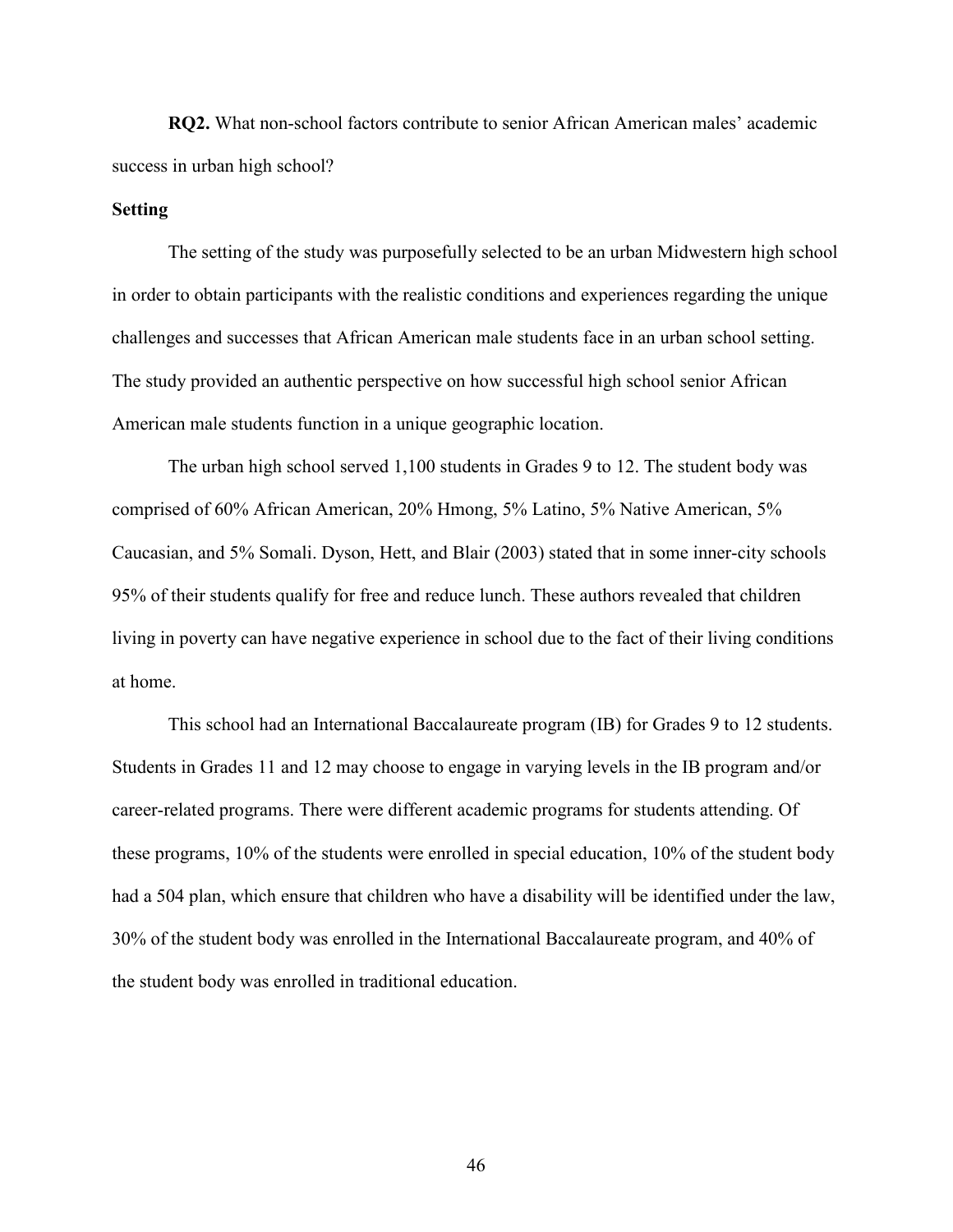## **Respondent Selection**

The sample included nine academically successful African American male senior students attending an urban Midwestern high school. The students selected had a grade point average (GPA) of 3.0 or higher. A list of potential respondents was secured by the high school counselor. The potential respondents were ranked by GPA. The researcher invited the nine students with the highest GPAs to participate in the study. If a student declined a second-round invitation was sent to the student next in GPA rank. This process was continued until nine participants were secured.

### **Instrumentation and Measurement**

This study used a semi-structured interview approach to gather information from African American male high school senior students. According to Merriam (2009), semi-structured interviews provide a comfortable and flexible atmosphere for respondents answering questions. Creswell (2014) defined semi-structured interviews as a method that involves a number of steps, such as: providing introduction, verifying informed consent, reviewing the research goals, reminding participants of the reason for their selection, estimating the length of time, assuring confidentiality, and requesting permission to record. Table 2 includes the research question, interview questions, and research linked to review the specific area of interest.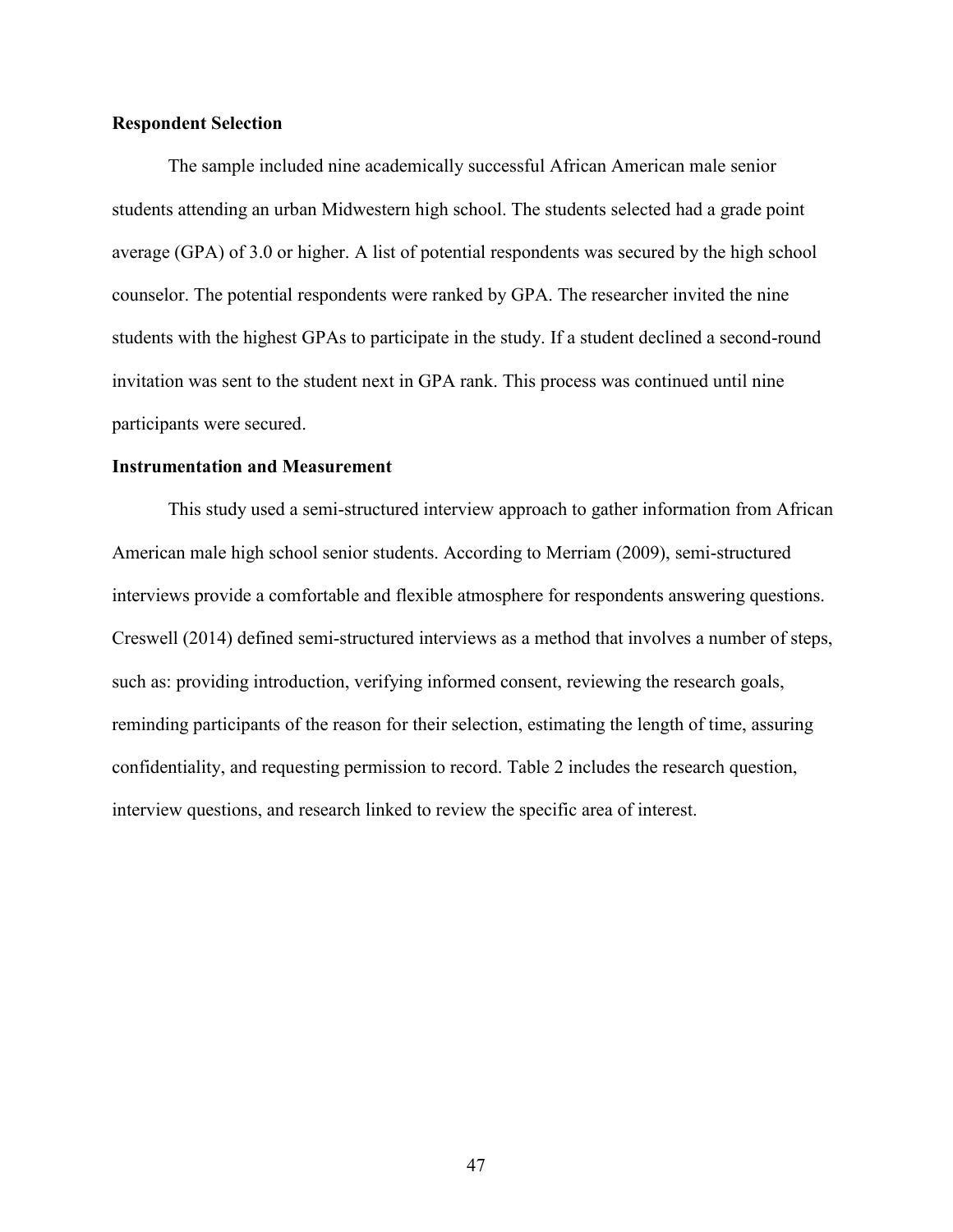# Table 1

# *Interview Protocol*

| <b>Research Question</b>                                                                                              | Interview Question                                                                                                       | Literature Review                                                                                                                                                                                                                                                                                                                         |
|-----------------------------------------------------------------------------------------------------------------------|--------------------------------------------------------------------------------------------------------------------------|-------------------------------------------------------------------------------------------------------------------------------------------------------------------------------------------------------------------------------------------------------------------------------------------------------------------------------------------|
| RQ1. What school factors<br>contribute to senior African<br>American males' academic<br>success in urban high school? | 1. Think back as far as<br>you can. What is one of<br>your very first positive<br>school memories?                       | According to Bazron et al. (2005), culturally responsive schools are<br>needed in our school districts around the United States. These<br>researchers state that schools are being globally integrated at a fast<br>pace so teachers need to be trained to teach from a culturally<br>responsive point of a view when educating students. |
|                                                                                                                       | 2. Think of your best<br>academic experience in<br>high school. What or<br>who helped you to do<br>well in your courses? | Restorative practices provide a positive teacher and student<br>relationship among all racial groups, and this could be the alternative<br>to punitive approaches, which could help create an equitable school<br>climate for all students no matter what race or gender). (Gregory,<br>Clawson, Davis, & Gerewitz, 2016).                |
|                                                                                                                       | 3. Describe your<br>relationship with your<br>teachers and how it<br>impacts your school<br>experience?                  | There is a positive academic link between early childhood pre-<br>schools and high school graduation rates for African American male<br>students in the United States (McCarthy & Morote, 2009).                                                                                                                                          |
|                                                                                                                       | 4. How do principals,<br>teachers, and other<br>school staff from a<br>different race connect<br>with you culturally?    | An increasing level of attention has been directed towards the<br>achievement of African American male success in school. Hines and<br>Holcomb-McCoy (2013) identify some of the key factors that<br>contribute to students' success in school.                                                                                           |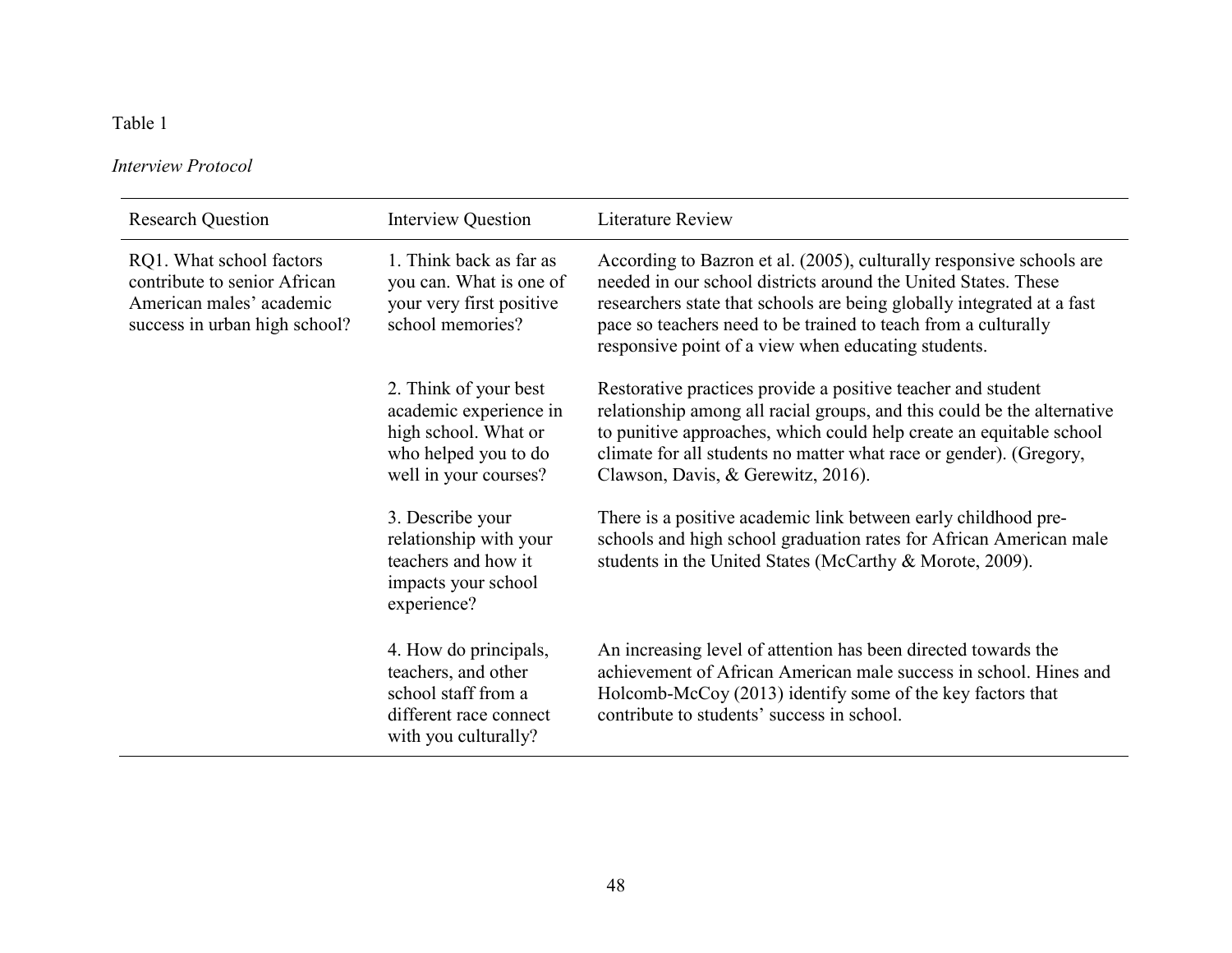| <b>Research Question</b>                                                                                             | <b>Interview Question</b>                                                                                                                                                    | <b>Literature Review</b>                                                                                                                                                                                                                                                                                                                                                                                                                                                                                                             |
|----------------------------------------------------------------------------------------------------------------------|------------------------------------------------------------------------------------------------------------------------------------------------------------------------------|--------------------------------------------------------------------------------------------------------------------------------------------------------------------------------------------------------------------------------------------------------------------------------------------------------------------------------------------------------------------------------------------------------------------------------------------------------------------------------------------------------------------------------------|
| RQ2. Non-school factors<br>contribute to senior African<br>American males' academic<br>success in urban high school? | 5. What are your parents'<br>expectations for you in<br>school? How do you<br>know?                                                                                          | When African American parents establish a strong Academic<br>foundation for their children outside of school, such as holding them<br>accountable for schoolwork and behavior inside and outside school, it<br>contributes to their academic success (Hayes & Cunningham, 2003;<br>Trusty, 2002).                                                                                                                                                                                                                                    |
|                                                                                                                      | 6. Has your family<br>shared in your school<br>experience? How have<br>they been involved?                                                                                   | According to Annunziata, Hogue, Faw, and Liddle (2006), family can<br>contribute to African American males' success in school as well. The<br>authors interviewed 211 African American male students in Grades<br>6-8 and their parents. They found that when Black boys have strong<br>relationships with their family members and their family believes in<br>education, this creates a supportive and positive network which helps<br>the African American boys to do well in school (Annunziata, Hogue,<br>Faw, & Liddle, 2006). |
|                                                                                                                      | 7. How do your peers<br>(friends and classmates)<br>respond to your success<br>in school?                                                                                    | Academically successful African American students were teased<br>about acting White. (Davis, 2003)                                                                                                                                                                                                                                                                                                                                                                                                                                   |
|                                                                                                                      | 8. Do you have someone<br>in your community, such<br>as a mentor, church<br>leader, or go-to person<br>that has influenced your<br>school experience and/or<br>expectations? | Gaines (2010) provided historical context regarding African<br>American churches having a powerful influence on African<br>Americans' education. During the civil rights era, Black churches<br>were the anchor for communities; they promoted religion, education,<br>and social justice.                                                                                                                                                                                                                                           |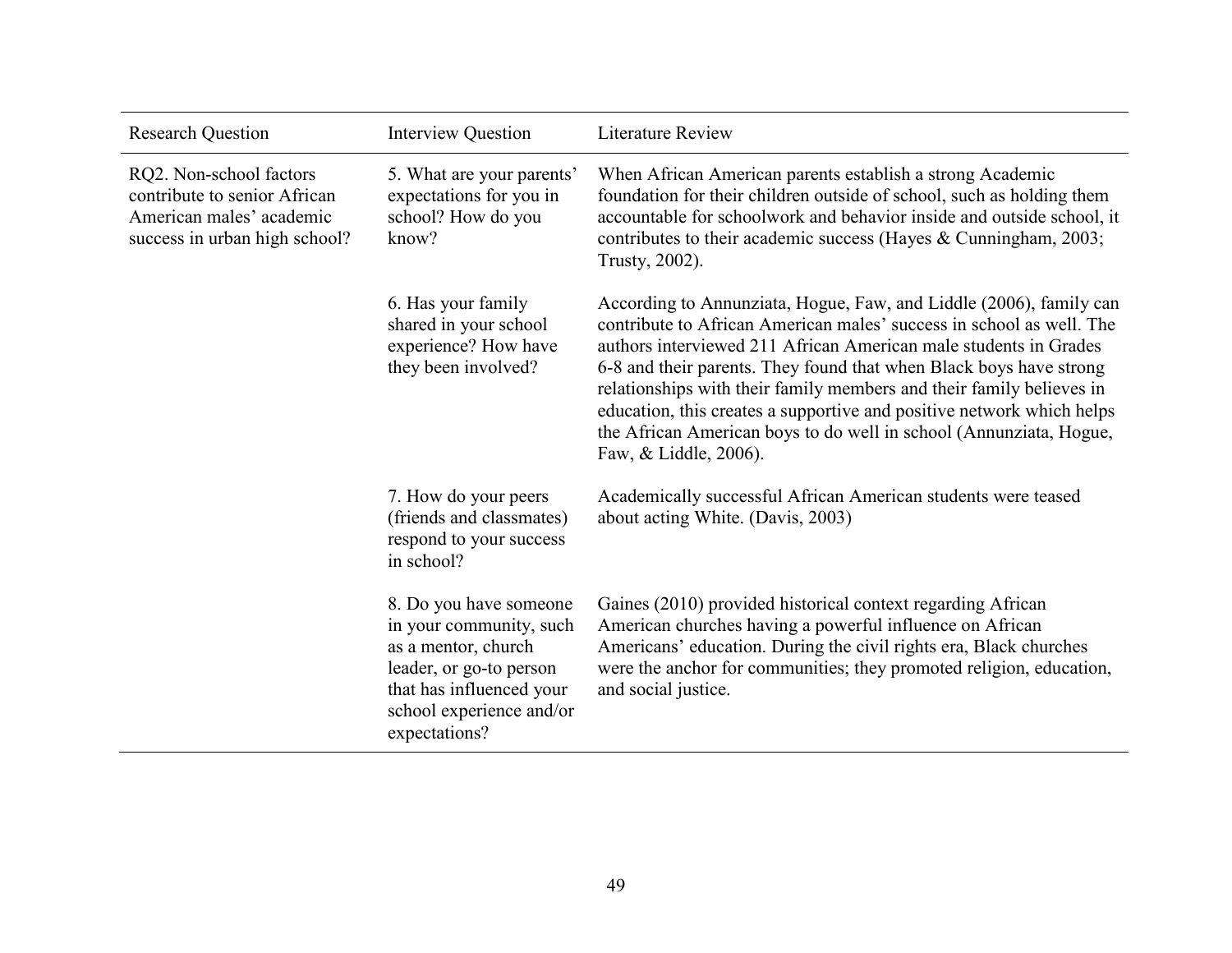| <b>Research Question</b> | <b>Interview Question</b>                                                                                                                               | <b>Literature Review</b>                                                                                                                                                                                                                                                                                                             |
|--------------------------|---------------------------------------------------------------------------------------------------------------------------------------------------------|--------------------------------------------------------------------------------------------------------------------------------------------------------------------------------------------------------------------------------------------------------------------------------------------------------------------------------------|
| Open Ended               | 9. Have you observed<br>unequal or differences<br>between racial groups at<br>your school? If yes, how<br>did that impact your<br>academic achievement? | According to McGee (2013), there are many urban schools that<br>continue discrimination practices by not providing African American<br>male students an equitable education. McGee (2013) revealed the<br>many disparities between Whites and African American males being<br>suspended from school and graduating from high school. |
|                          | 10. Tell me how race,<br>law, and/or power<br>impacted your academic<br>achievement in school.                                                          | Critical Race Theory can be used to examine discriminating<br>injustices that have taken place in history with African American<br>male students (Allen, 2006). This theory explores how race, law, and<br>power have prohibited African Americans from being successful all<br>over the nation.                                     |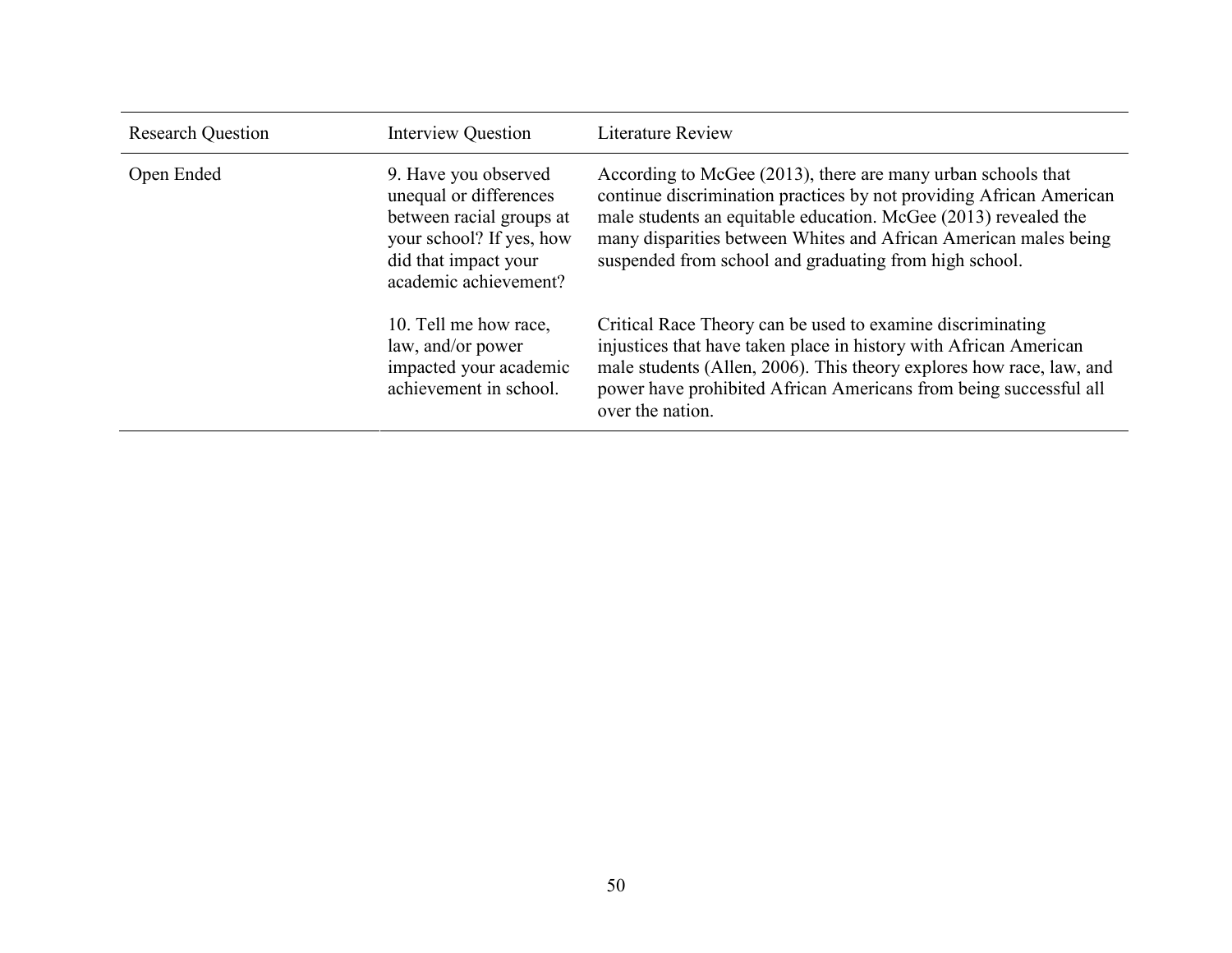## **Data Collection Procedures**

Once students were selected, a letter of invitation and a consent form were delivered to students' classrooms, and sent by mail to each student's home. The letter described the study's purpose, interview procedure, and researcher's contact information, and listed criteria for inclusion. The informed consent letter emphasized that all students that participate in this study are on a voluntary basis, and the researcher confirmed with all students that there will be no physical or mental harm to them during this study. The letter explained the removal of personally identifiable information in order to protect respondents' confidentiality, detailed information about the utilization of a confidential transcription service, and the safety of respondents' information due to all information being stored in a password-protected, locked system/space.

The respondents' interviews were conducted in a safe and quiet location in the school. The interviews consisted of 10 open-ended questions and lasted between 45- 60 minutes for each student. All interviews were saved onto a digital voice recorder for transcription purposes.

### **Data Analysis**

Interviews were recorded in a quiet and safe location of the school, so there were no distractions during the interviews. The digital recording was transcribed by a professional transcriber. All personally identifiable information was removed including place and participants' names. In order to fully protect the privacy of respondents, the researcher altered any specific information about family. After transcripts have been reviewed for accuracy and protected against the provision of personally identifiable information, respondents received a copy of the transcript to check for accuracy. Signatures were obtained from each student and a parent/guardian.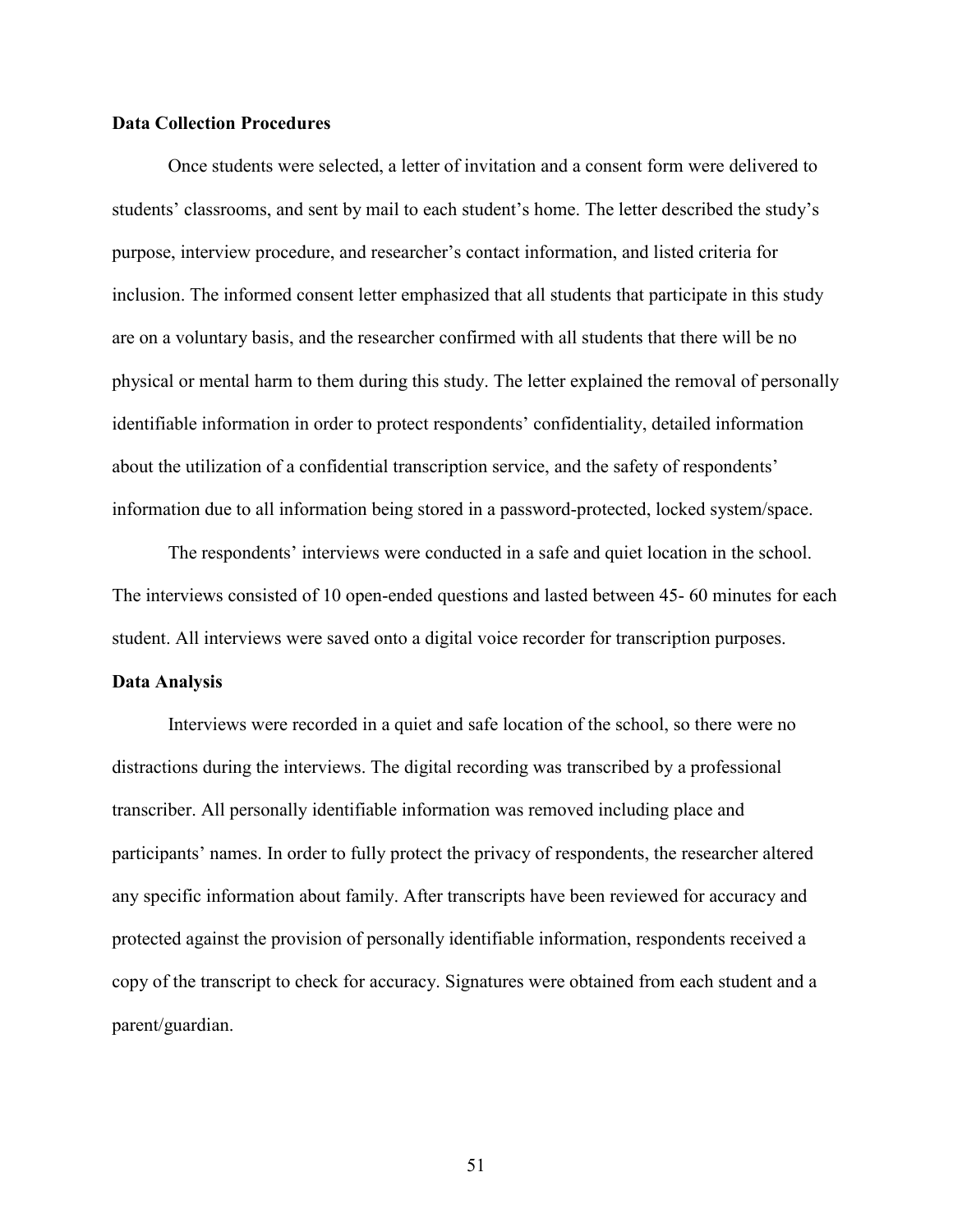Once the accuracy of all transcripts was verified, the researcher read through transcripts two times to gain a broad foundational understanding of the responses. These readings were designed to orient the researcher to the data and reaffirm alignment between the data and the research questions.

The researcher read the transcripts for the purpose of designing a coding system. This type of coding process is sometimes referred to as open coding. The researcher generally makes notes next to any unique information, referred to as a meaning unit that provides support to answer research questions (Merriam, 2009). Then, the researcher read through all transcripts two more times, and the researcher used initial codes to capture the ideas that repeatedly appear in the transcripts.

The researcher's next steps during the coding process grouped codes together, referred to as analytical coding. While open coding is descriptive in nature, analytical coding requires more reflection and interpretation. Analytical coding is a method that requires multiple analyses of each transcript so as to narrow the initial list of codes, refine the code names to reflect accurately the content of each category, and arrive at codes that occurred across multiple transcripts (Merriam, 2009). Once all data was coded, the researcher analyzed codes across interviews to identify themes. A theme emerged as a finding if it occurred in five of the nine interviews. A code book was used to journal ideas and make decisions.

After the researcher finalized codes, an independent analyst was contacted in order to promote credibility and reliability. The independent analyst reviewed the coded book, and independently coded two interviews. The researcher and independent analyst met during this process to ensure thorough understanding of all codes and potential situations in which to use them. The reliability check yielded 96% coding consistency.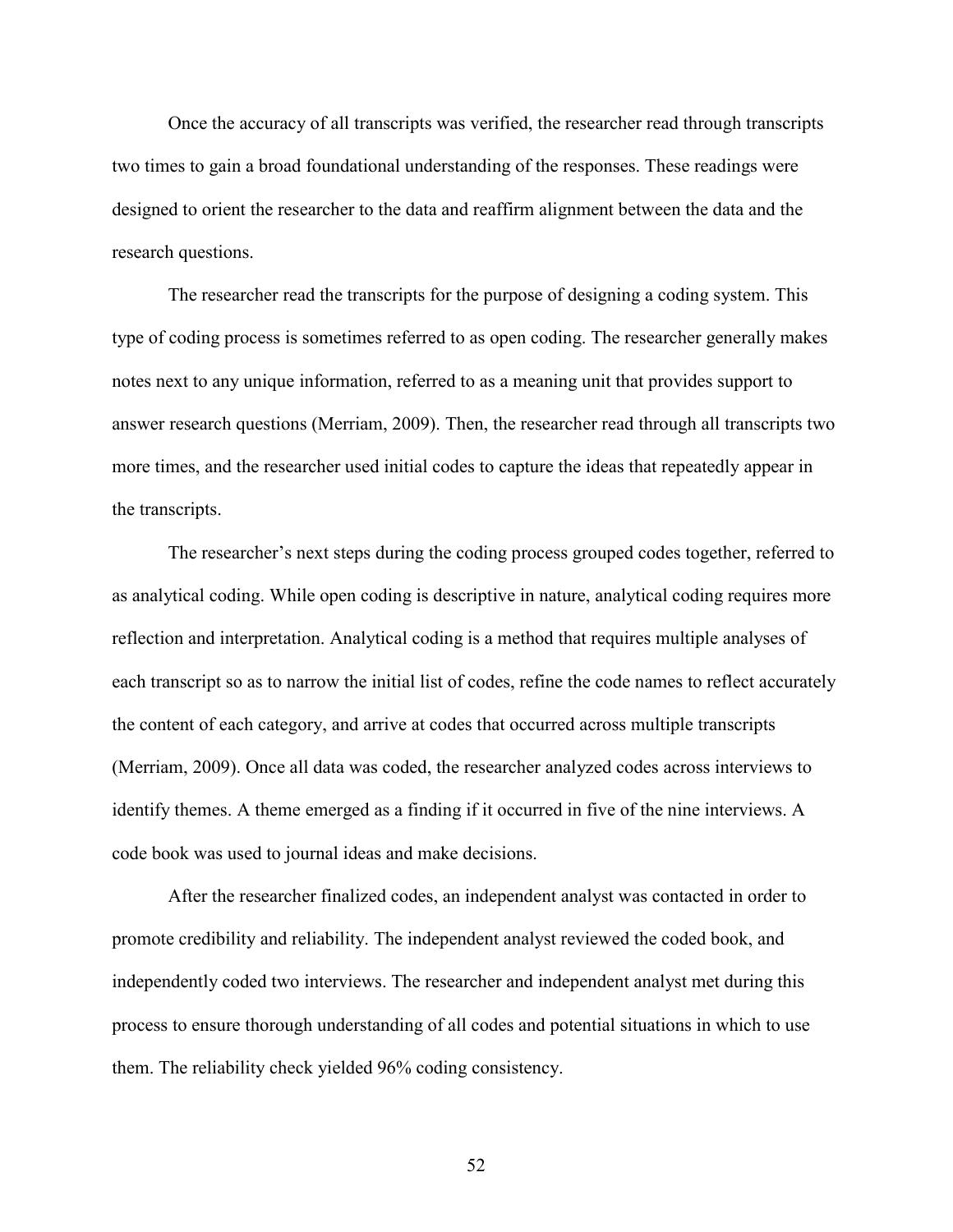### **Limitations and Delimitations**

The researcher intends to share this information with schools and districts around the country. Readers of the study should be aware of its limitations as they determine application of findings. The sampling of settings was limited in this research because it included one Midwestern urban school. An additional limitation was the small sample size of nine. A larger research team could broaden the scope of the research to a larger sample.

This study lacked diversity of gender and race. Only high school senior, male, African American students were included, so the perspective of younger students and students of diverse races were not documented. The purposeful sample population allowed for an in-depth focus of a specific group.

Finally, time constraints of interviews were a necessary reality that might limit the exploration of certain topics. The hour time limit was determined as a commitment that would not deter possible participants from consenting to participate.

### **Ethical Considerations**

When researchers use qualitative research, there are a number of ethical considerations to be aware of during the research process (Merriam, 2009). The researcher took many precautions during this study to protect participants' confidentiality and rights. The research was conducted through one-on-one interviews in safe, quiet rooms at the school. All interviews were scheduled at times that did not interfere with students' testing or classroom assignments. Participants' transcripts did not contain names to protect the identity of the participant. The researcher explained to the participants that this research was a voluntary basis with no benefit and there was no penalty for participants withdrawing from the study. This information was noted in the invitation letter and the informed consent forms. Before the researcher recorded participants,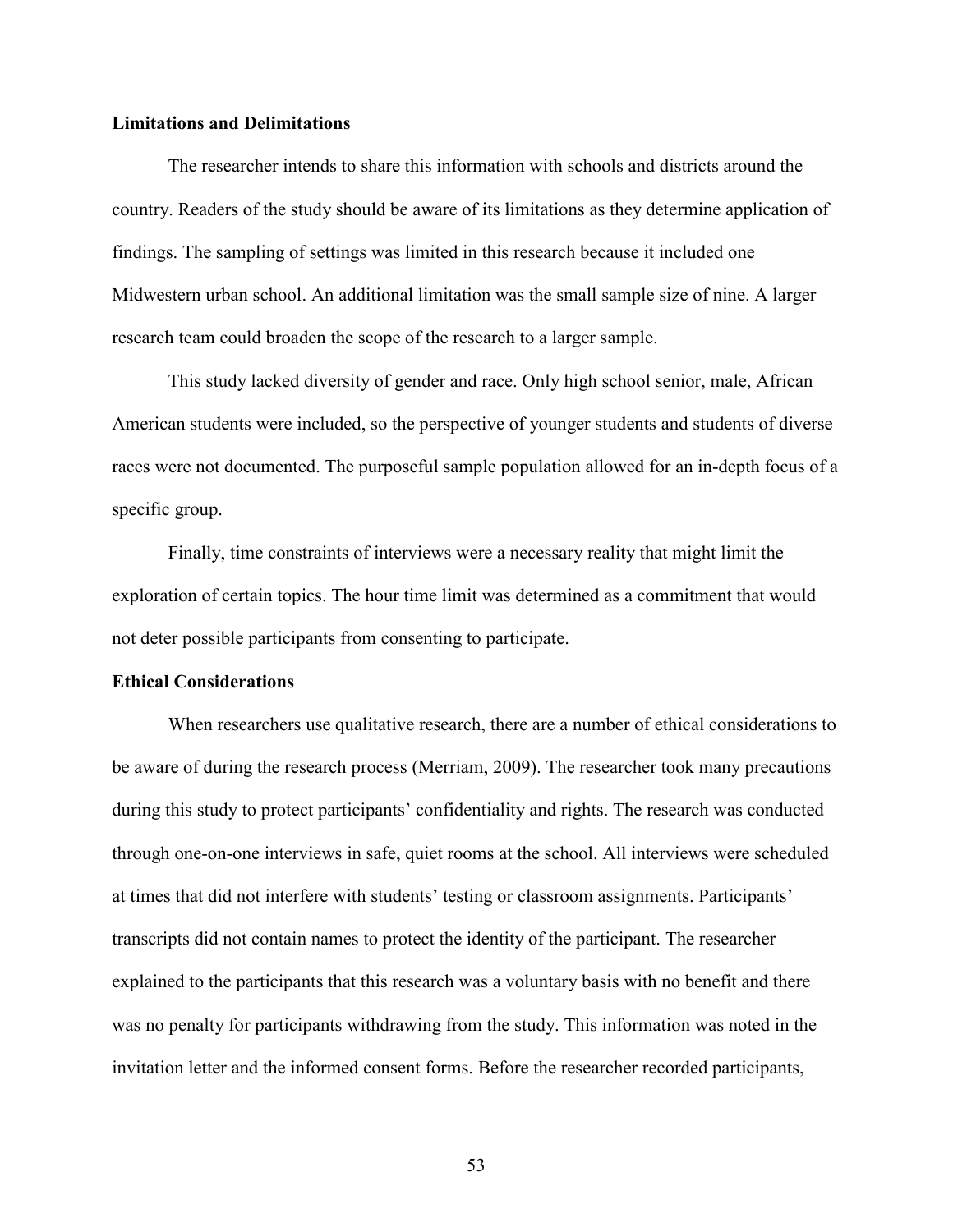they were made aware of all audio recording, and they were advised that they may stop recordings at any time and for any reason. The researcher took extra precaution to properly store audio recordings in a safe and secure location.

After all interviews had been transcribed, the researcher had the participants check for accuracy. The researcher provided a copy of the transcript to each respondent. Any corrections, deletions, or clarifications requested were honored by the researcher. When the researcher shared the transcript with the outside source all names and locations were removed.

The researcher followed the ethics research guidelines that come from the Collaborative Institutional Training Initiative (CITI). The CITI program uses a social science research methodology that teaches awareness of history and ethical principles, student research, educational research, research on children, privacy and confidentiality, informed consent, monitoring risk in social and behavioral sciences, research regulations, and researching human subjects.

.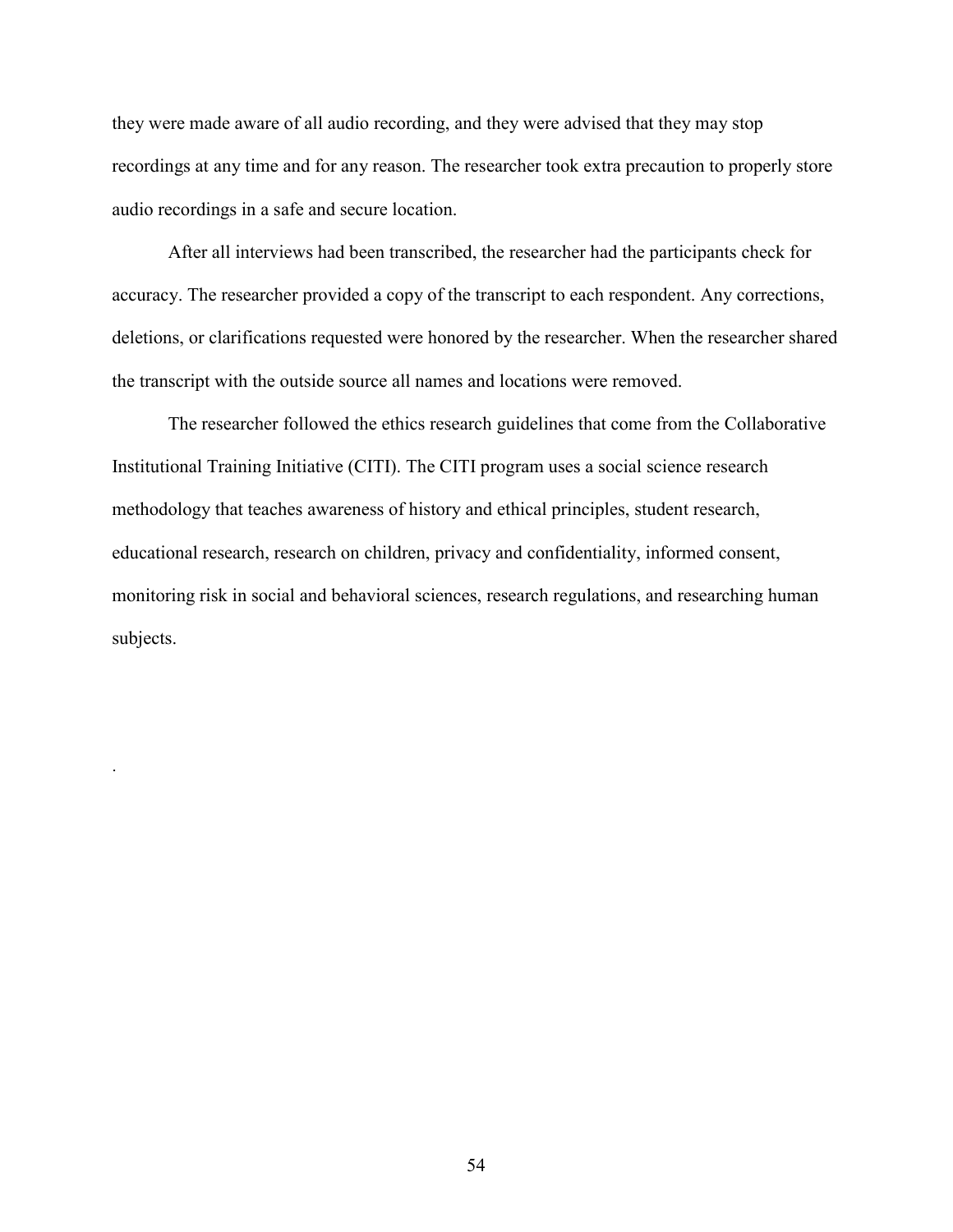## **Chapter IV: Findings**

# **Introduction**

The purpose of this study was to investigate the factors that contribute to senior African American males' academic success in urban high schools. Participants included nine senior African American male students with GPAs at or above 3.0. Respondents participated in semistructured, face-to-face interviews in a quiet and safe location in the high school.

# **Discussion of the Sample**

All participants were 17 or 18 years old. Six of the interviewees participated in extracurricular activities and two were employed, one at the Wing Stop and the other at a golf course. Demographic information is presented in Table 3 at the time of the study.

Table 3

| Pseudonym<br><b>Names</b> | Age | Employment  | Family Household       | Involvement in<br><b>Extracurricular Activities</b> |
|---------------------------|-----|-------------|------------------------|-----------------------------------------------------|
| John                      | .18 | Unemployed  | <b>Two Parents</b>     | None                                                |
| Rob                       | .18 | Unemployed  | Single Parent (Mother) | Basketball,<br>National Honor Society               |
| Terry                     | 17  | Unemployed  | <b>Two Parents</b>     | School Choir                                        |
| Kevin                     | 18  | Golf Course | <b>Two Parents</b>     | Football                                            |
| Mike                      | .18 | Unemployed  | Two Parents            | None                                                |
| James                     | 18  | Unemployed  | Two Parents            | Football, Basketball, Track                         |
| Dexter                    | 18  | Unemployed  | <b>Two Parents</b>     | Debate Team                                         |
| Tim                       | 18  | Unemployed  | <b>Two Parents</b>     | None                                                |
| Kris                      | 18  | Wing Stop   | Single Parent (Mother) | National Honor Society                              |

### *Interviewee Participants*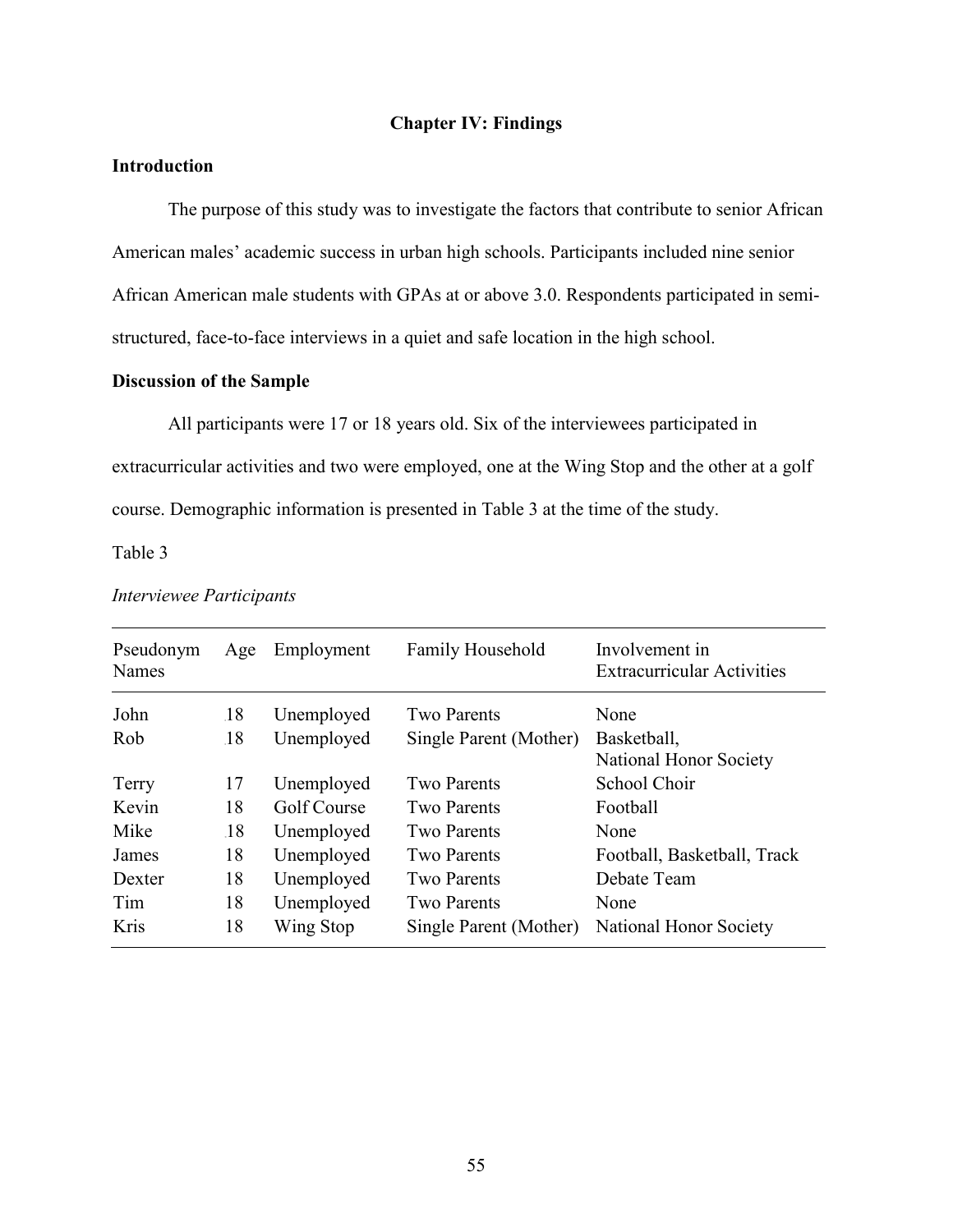## **Theme Development**

The data was sorted by research question. A thorough review of the codes determined that there were codes that appeared in only one interview, which seemed to be more of an anomaly than a generalized code. Those codes were removed: Incentive, Tutors, and Supportive Church. Repeated reads of the codes were conducted in order to identify themes. Three codes in RQ2 (Supportive Mom, Supportive Dad, and Supportive Parents) were collapsed in a shared theme of "supportive parents provided encouragement and support toward their child's physical and mental needs inside and outside of school." After rigorous analysis, themes emerged. To be identified as a theme, a construct must have occurred in at least seven of the nine interviews.

In the first research question, which focused on factors that contribute to senior African American males' academic success in urban high school, four themes emerged.

**RQ1.** What school factors contribute to senior African American males' academic success in urban high schools?

- Supportive teacher providing extrinsic and intrinsic motivation
- Students motivated to obtain academic success
- Teacher and student relationship
- Cultural responsiveness of teachers

# **Theme 1: Supportive teacher providing extrinsic and intrinsic motivation.** The

study's findings aim to guide teachers by providing insights regarding effective teaching practices when working with African American male students. This student group often comes from the inner city and has a different mindset and living standards than the classroom teacher (NCES, 2006). Teachers mitigate these differences by providing extrinsic and intrinsic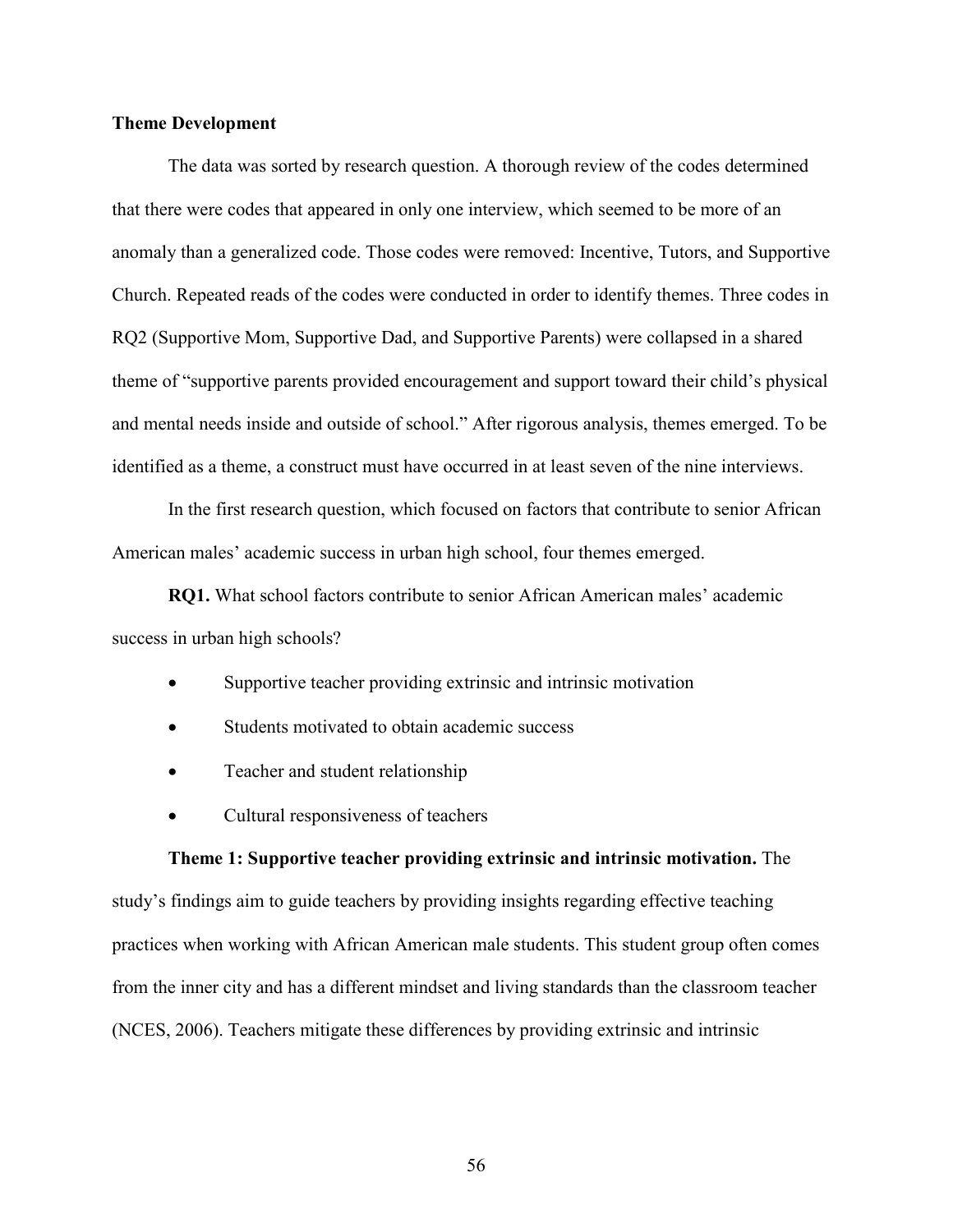motivation in efforts to support students. Respondents agreed that supportive teachers are needed to help African American male students succeed in school.

John, one of the participants, stated that knowing that his teacher had his back and believed in him made him feel like he could accomplish anything. Alternately, John shared that "there are teachers that work in this school that I know don't care about the students and that's why they have a hard time with the students listening and learning from them." Mike stated that students who do not have strong support from teachers often have poor educational experiences; this can cause students to develop behavior problems and lose interest in school. Rob stated that when he had supportive teachers working with him they made sure all his needs were met educationally and socially. When he knew this, the sky was the limit.

Kris expressed how one of his teachers would go an extra mile to make sure he got up for school on time in the morning. His teacher bought him an alarm clock, and she would call his grandmother when he would over sleep. Kris stated, "Instead of just letting me be lazy and fail class, she pushed me to start getting to school on time." Another participant, Terry, also attributed his school success to supportive teachers, "I know teachers cared about me and want me to be successful in school, even when I was not believing in myself about my academic performance they would give me the encouragement to keep going forward."

James stated his first interaction with a supportive teacher was in the Grade 1, and it set the tone for his experience with education and teachers. "This feeling would last through my educational future when I made that connection with a supportive teacher." Both Terry and Rob reflected that teacher support shows in their behaviors, attitude, and teaching. Tim stated, "Teachers that support their students can help shape their student's future by building selfconfidence, which will help students be successful not only in school, but in life." All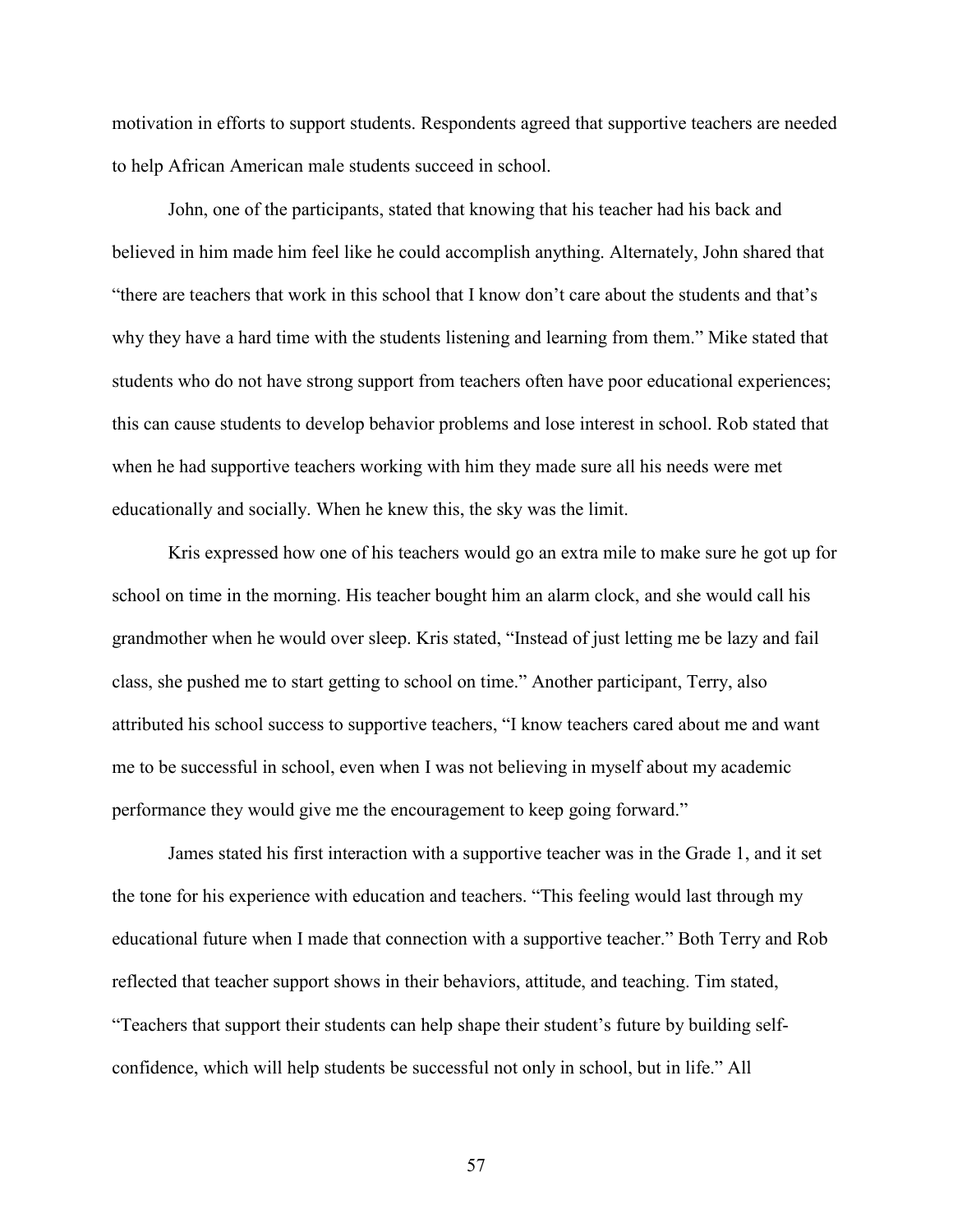participants shared that teachers played a significant role in their school success by preparing them mentally and physically for success. This preparation and support helped students focus and avoid the distractions that can occur in an urban school setting.

Having supportive teachers in the classroom is a large determinant of students' educational experiences. Tim shared how his caring teacher helped his relationship with his mother, "When my mom knew my teacher supported me, the teacher and my mother became closer, they stayed connected over the phone or through email. My mother would also visit the school more often." By using supportive practices, teachers facilitate students' learning and social awareness, which transforms a classroom into an inclusive learning community.

 Supportive teaching requires students and parents to be open-minded about strategies that a teacher may use to support the student. According to Dexter, "The teacher had to give me extra support in school and after school before I started opening up and forming a trustful bond with the teacher." Kevin stated, "Students need to realize that there are some good teachers that want to see them succeed in school."

**Theme 2: Students motivated to obtain academic success.** All respondents shared that they were motivated to work harder in class when they got good grades in high school. According to Kris, "I would work hard to get all A's in school because it would make me feel proud to have a high-grade point average." James stated "that every student has the same opportunity to do well in school. We are all a product of the same environment, but it is up to the individual person to choose what path they want to take education-wise."

Mike acknowledged that there are limitations to attending an urban school, but motivation is not one. Mike's motivation was to strive for a better life, and he believed that getting good grades would pay off for him in the future. Another respondent, Dexter, stated that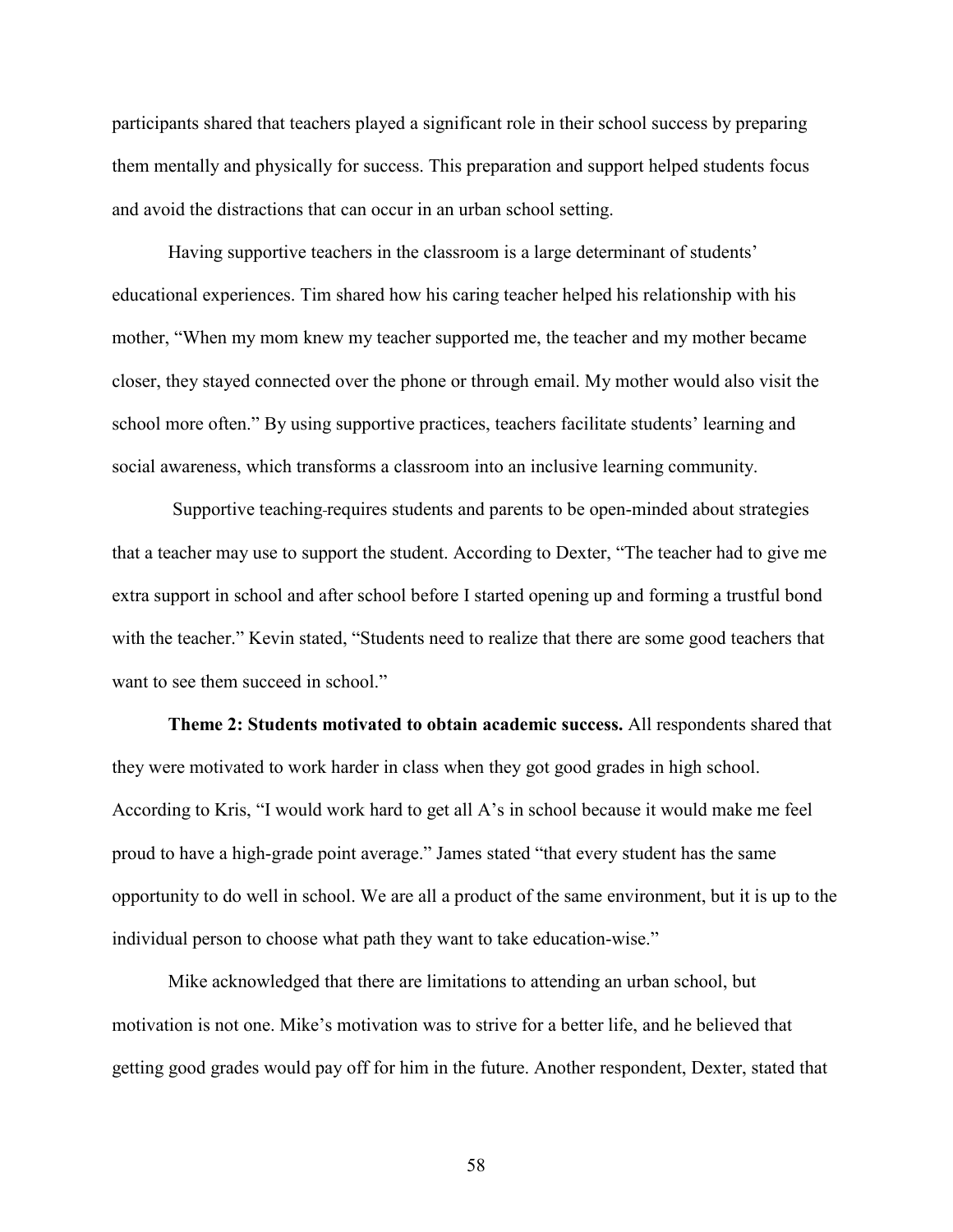getting a high-grade point average motivated him to work harder to prepare for college and later get a good job. Mike noted "There are a lot of students at his school that do not seem to see how important education is and how much it plays a part in their future." Mike stated, "This is also what motivates me to do well in school, so I don't become a product of my environment that I live in."

Participants shared a cycle in which good grades led to a better self-concept, which resulted in more enjoyment of school. Kevin stated that he was not always motivated by his grades "until I met with my counselor, and he showed me how important my GPA was in high school, and it could affect me going to college if my GPA is not high enough." John said, "In order to improve my GPA, my parents got me a tutor. Working with a tutor motivated me even more to keep my GPA high." Tim added,

Me and my friends took pride in getting good grades because we know this is one of the keys to being successful in school and life, so we made sure we did good on test[s] and handed in all of our homework.

**Theme 3: Teacher and student relationship.** All respondents agreed that students and teachers need to have good relationships to create a positive atmosphere in the classroom. John stated that his relationship with his teacher was like a mentor, "I could share many things with my teacher and I felt he never judged me and he gave me the best advice he could." Mike shared that his relationship with his teacher was like having a mother figure to guide him through the ups and downs of high school. This sentiment was shared by numerous participants. One respondent shared that if you can make a connection with a teacher it opens up a different avenue of trust, which allows students to be themselves, and push themselves educationally.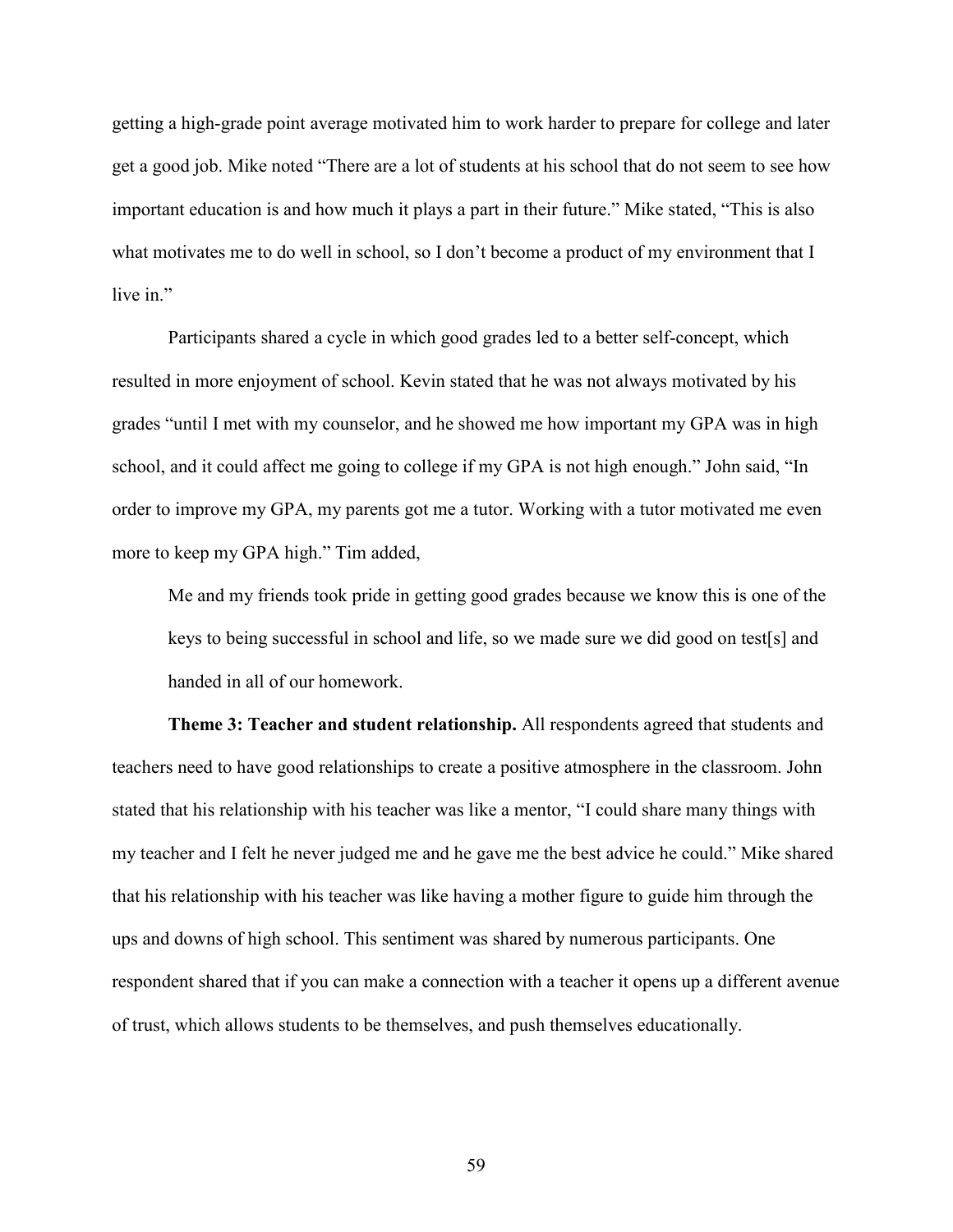Kris explained he respected one of his teachers "because he [this teacher] was always on my ass." After he understood the teacher's intent, they grew closer, "This teacher ended up being one of my favorites." Terry explained how having a relationship with your teachers builds mutual trust, and this makes learning fun and interesting for everyone.

All respondents stated that strong communication between the student and teacher can result in increased student engagement in school. Kevin said, "Having a good relationship with my teacher made me feel comfortable in school; we had a strong bond that made me trust him 100 percent; we would joke in class, talk about our family members, and talk about sports." Teachers that do not have a good relationship with their students can sometimes lead to students being removed from class for disciplinary action (Bradshaw, O'Brennan, & McNeely, 2008). Teachers that have a good relationship with African American male students are able to connect educationally and socially with them in school. These teachers help students to see school in a different light and challenge students to finish high school, go on to college, or get a job.

**Theme 4: Cultural responsiveness of teacher.** Participants shared that having a teacher that understood their culture and beliefs strengthened the student-teacher relationship. Kevin stated, "When my teacher got to know some of my family traditions and beliefs, the connection between my mom, me, and the teachers was stronger."

Another respondent explained, "If teachers are not willing to invest time in knowing about other students' cultures and traditions, they are not only putting the students, but also themselves at a disadvantage." It was noted by Terry that, "When my teacher knew about my culture it made me feel more of a connection with her because I know she cared about my beliefs and traditions."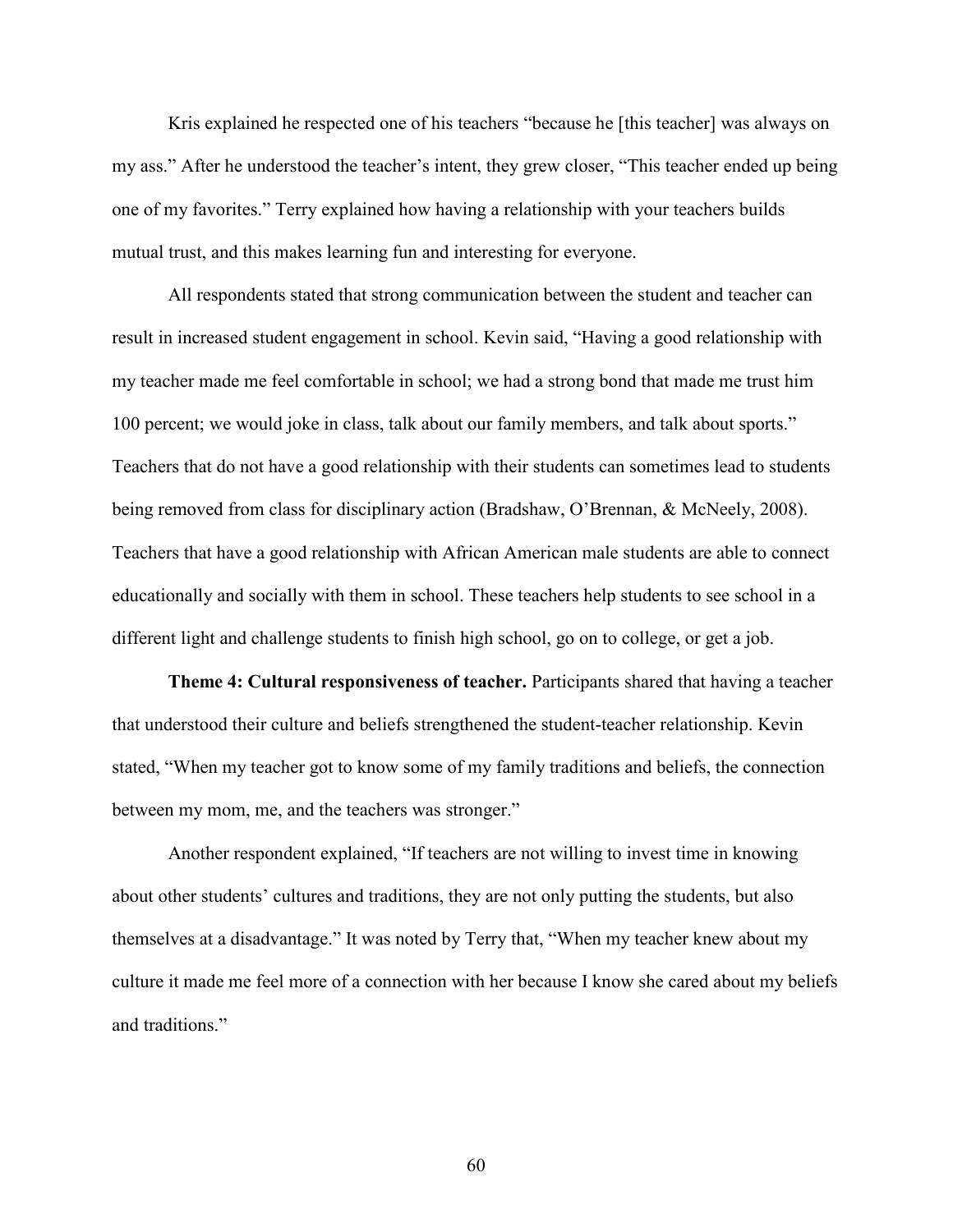One respondent pointed out that we now live in a global world and not just teachers need to know about other cultures, but everyone living in this global world today. It is important for teachers to role model being culturally responsive in our schools. All respondents reported that being in a culturally responsive classroom helped them to understand other cultures and traditions. When teachers encourage students to share traditions and beliefs with the class, students gained a more global view of the world.

Kevin noted that culturally responsive teachers understand their students more than other teachers. These teachers get to know their students on a more personal level by taking the time to learn about students' culture. Mike shared,

In addition to my teacher knowing me academically she knew me culturally too, which made a difference in our relationship. My teacher understood that I need to pray every day at a certain time, and she would always make sure I could leave and I got my missing work or any instruction I missed. While this was important to me, not all teachers understand the importance of teachers being culturally responsive, and this sometimes causes a disconnect between some of our African American male students and our White teacher working in the urban school settings.

Similarly, John shared, "When students and teachers understand where they come from, then they can create a new safe learning environment together."

In the second research question, which focused on the non-school factors contributing to senior African American males' academic success in urban high school, three themes emerged.

**RQ2.** What non-school factors contribute to senior African American males' academic success in urban high school?

Parents that support their child academically and socially outside of school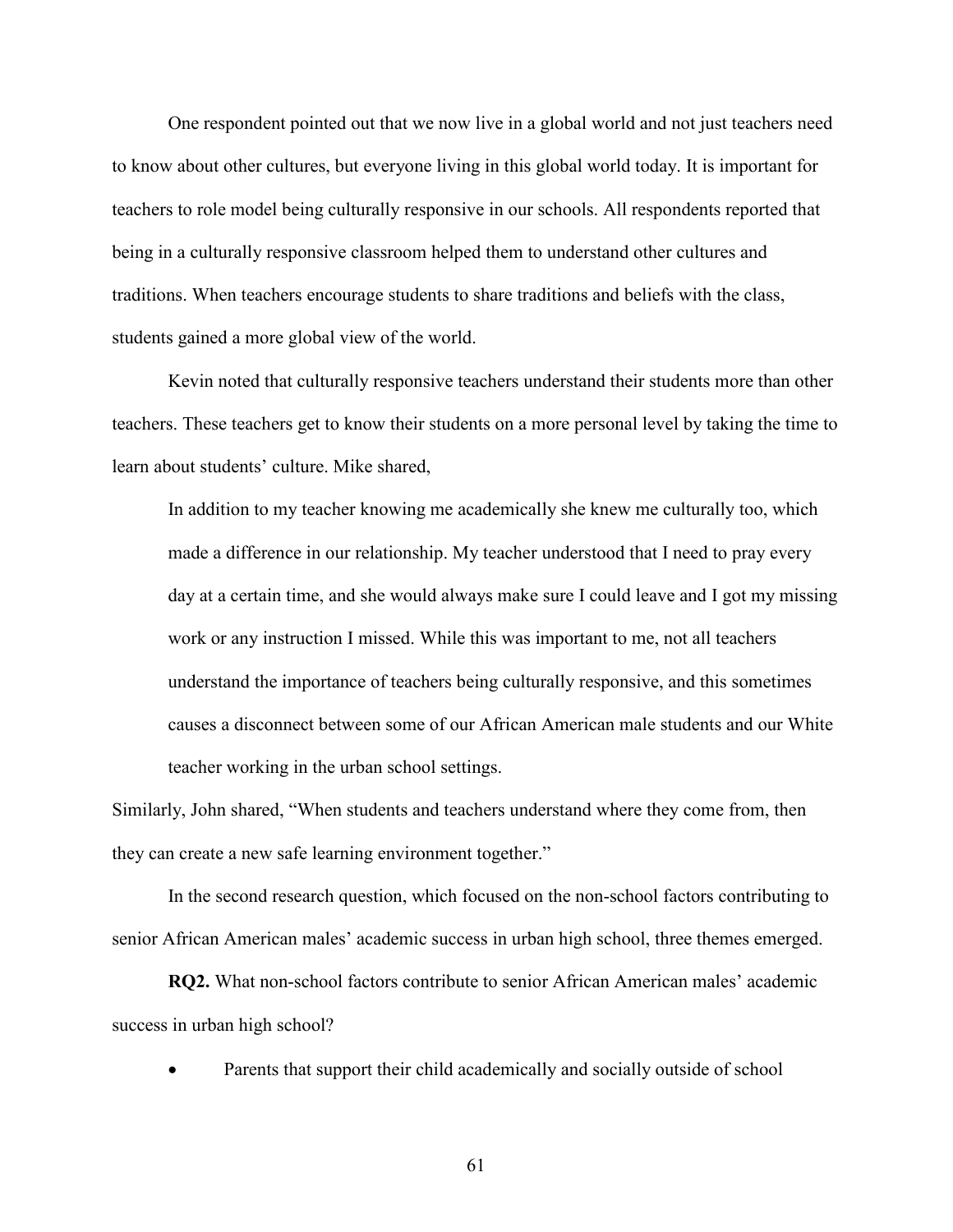- Extended family that supports their school-age family members academically and socially outside of school
- Friends that support their peers academically and socially outside of school

**Theme 1: Parent support and encouragement for academic success.** All respondents agreed that supportive parents were essential to academic success. According to Tim, "Having my parents around supporting me through my educational future was the key to me being successful in high school." One respondent stated, "My mom has been the rock of my life because she has supported me through everything that I have participated in especially school." Parents provide physical and mental support during their child's academic experience and help them learn to be productive students and citizens of their community.

Respondents shared that one of the main reasons they got good grades was to please their parents. Dexter mentioned how his mother was so proud of him that she would carry around his report card in her purse. Terry said his parents held him to very high standards regarding academics: "They pushed me to get A's during high school and stay out of trouble, and I was able to stay on the A honor roll just about every grading period." Supportive African American parents try to build a strong academic foundation by holding their child accountable in school and dealing with distractions that could take their child's focus off school (Hayes & Cunningham, 2003; Trusty, 2002).

All of the respondents shared that some of their friends that lacked strong parental support did not do well in high school. John shared that he knew some students that did not have strong parental support who dropped out of school. Students that do not have parental support can fall into negative patterns in school, be put on behavior contracts, become physically and verbally aggressive, have attendance problems, and get bad grades. Mike's perspective regarding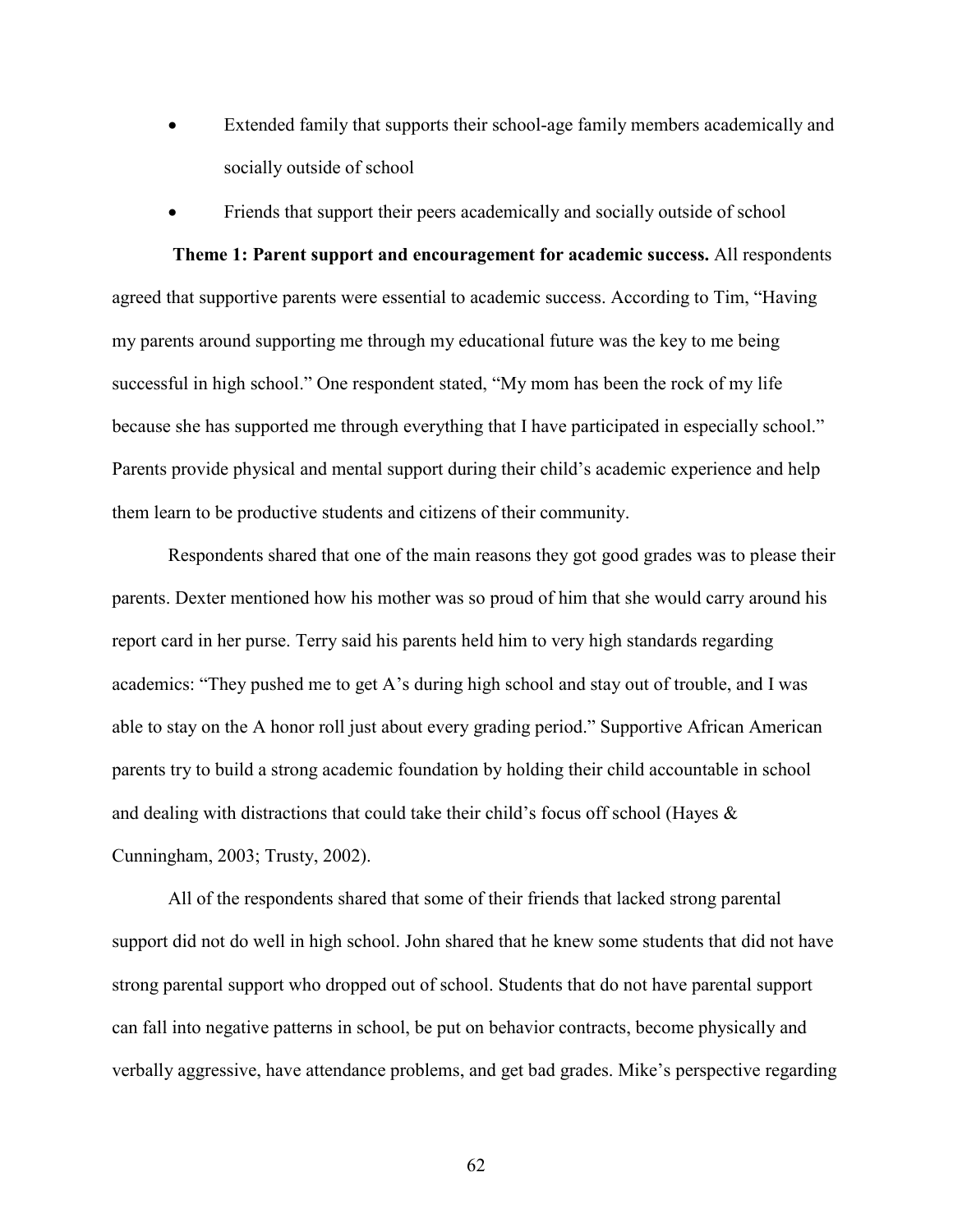parents who are not involved in their child's school education was stated, "You can see how some of the students misbehave in school that don't have strong parent support. My friends who don't have supportive parents are doing poorly in school."

Respondents highlighted that having their parents involved in their academic experience really sets the foundation for their success in school. They claimed that parent involvement helped them to develop who they are mentally and physically. Four respondents stated that if it was not for their parents pushing them when times get hard in school, they did not know if they would have been as successful in school. Kevin said, "Sometimes we needed to be pushed to the other side, and we needed to know that others believe in us. That is why our parents play a pivotal role in being in our education."

Students needed to be motivated and guided in school. According to Terry, "I think it's the ability to communicate how they're feeling and the ability to identify their own needs that are important in young African American males' success in school." Research has shown that when parents are involved in their child's education, children are more likely to be successful in school (Cousins & Mickelson, 2011).

**Theme 2: Extended family members support and advocate for student educational success.** Respondents revealed that having supportive extended family members positively impacted their education. Mike shared that his uncle brought him to school and reminded him daily to get good grades and be a leader. Tim explained how his grandmother played a key role in supporting him through high school; his grandmother would take the time to meet with the principal and teachers every time she came to visit. Terry stated that his cousins would support him during high school by attending sports activities and his academic accomplishments. He said, "My family was one of things that kept me striving for excellence." Dexter stated that his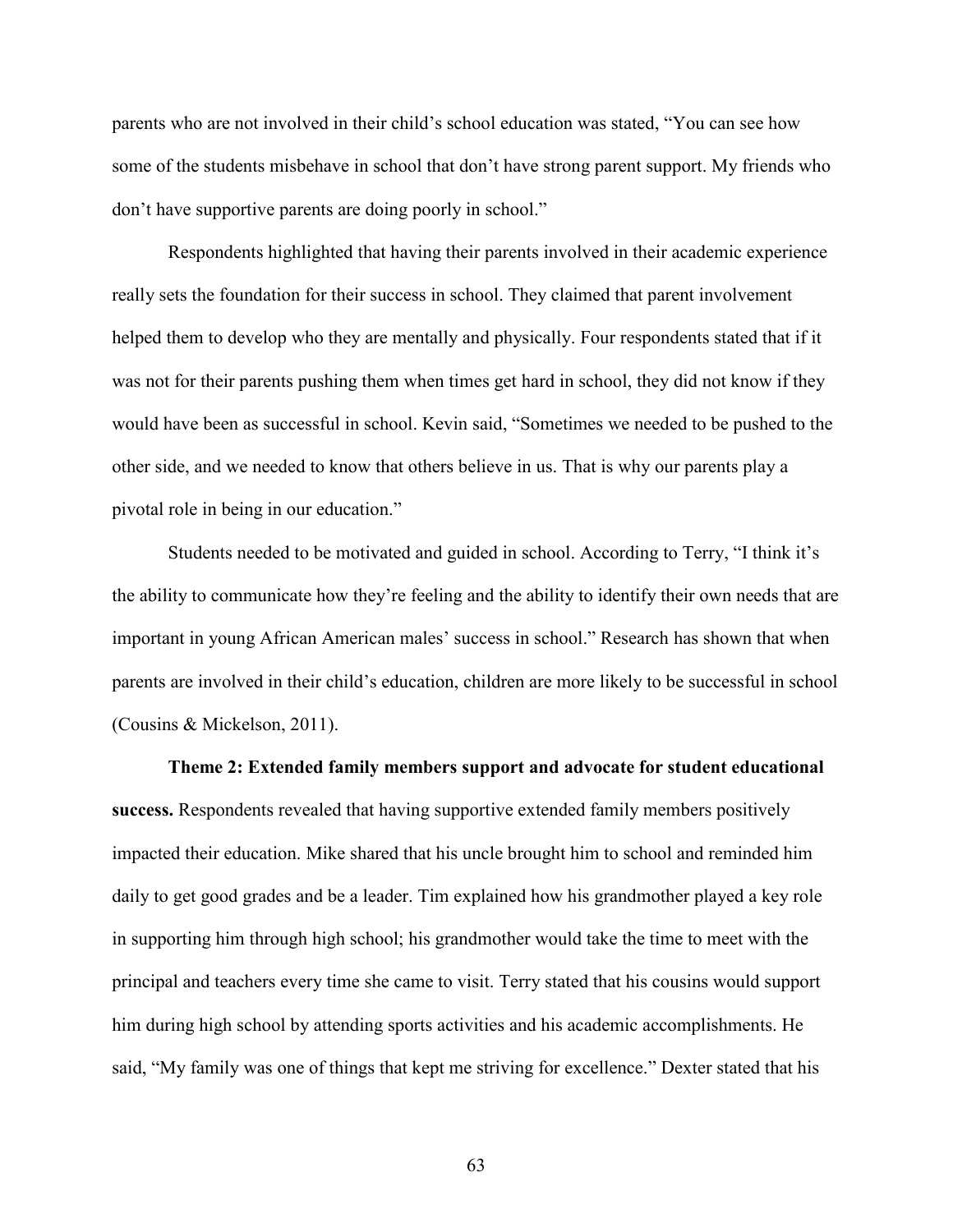sister who no longer lives at home is what pushed him to want to succeed academically; she was an "A" student in high school, and he wanted to follow in her footsteps.

Dexter believed that his extended family members created a safe place outside school for him to talk about school and other social issues. John stated that his extended family supported him in just about any activity that he participates in. "They would come watch me play football, and band play in concerts, and they attend my awards ceremonies. When I see them at my events it makes me feel good." James said, "Family plays a big role in some of the factors that impact my success." Kevin explained that his aunt was a major part of his success in school. She not only pushed him to do well in school, but she led by example by showing his family how to be successful.

Respondents asserted that students need to have confidence in order to have success in school and life. Rob said his older cousin showed him what to avoid in high school. "My cousin dropped out of high school and got in a lot of trouble and never finished." Mike added,

My extended family is an extension of my mother and father, so they treat me like I am their child and I respect them like they are my parents. My extended family advocates for me and keeps me on the right track.

Rob said, "Without my family investment in me the likelihood of me being successful in school is slim."

**Theme 3: Positive peer support and pressure for academic performance.** Rob stated that his friends were considered to be the reasons for student success in the classrooms. He said, "We would compete with each other to see who got the highest grades, and we would support each other when we needed help with a subject." James revealed how his friends had a direct impact on how he would develop academically and mentally in high school. "Having good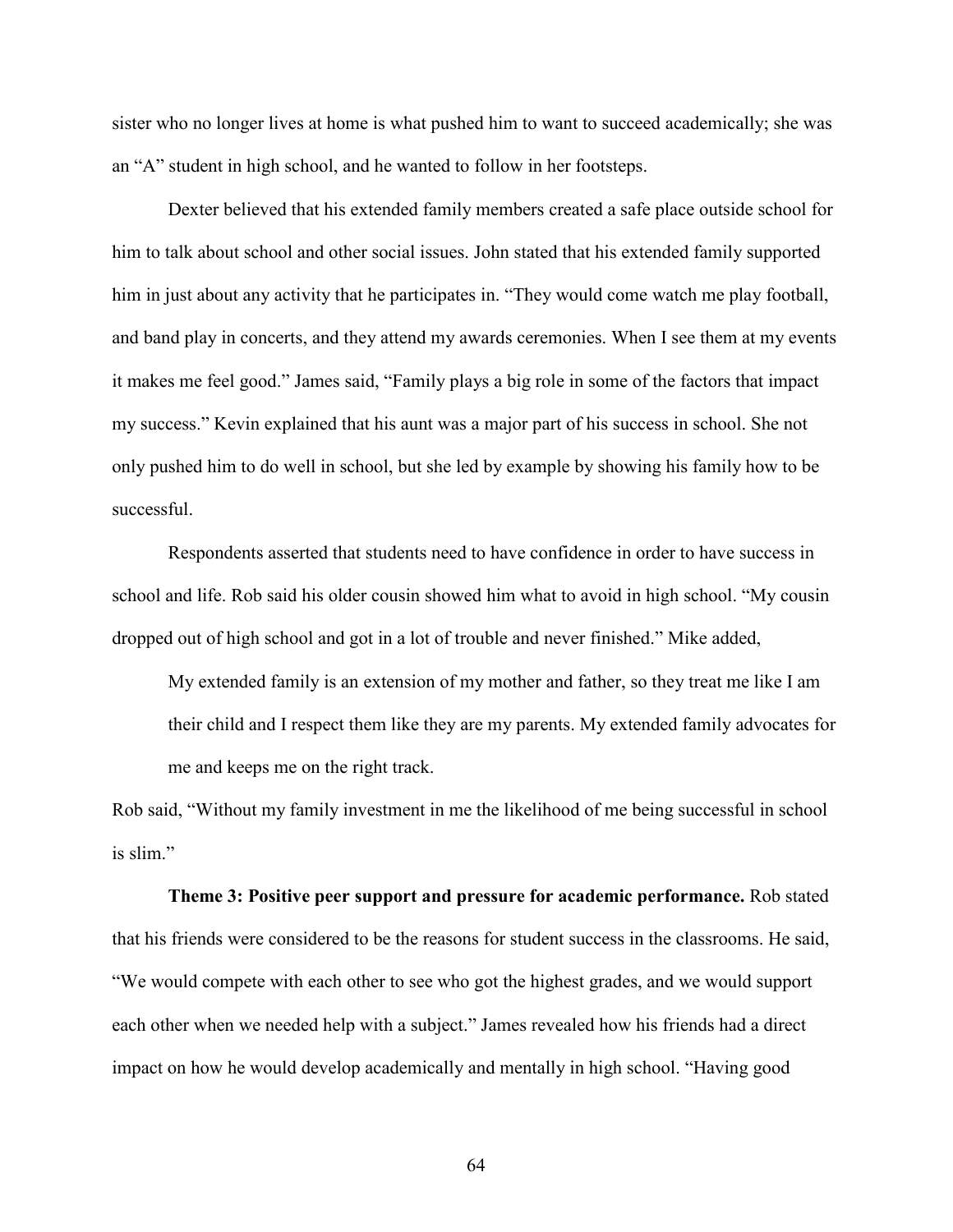friends helped me identifying barriers and transition into new areas in high school that I could not even imagine doing without my friends' support." John stated that not all friends are friends in high school because some friends lead you down the wrong road, so it is important to know who has your best interest in mind. According to Dexter, "There were times my friends were more of a distraction instead of a help, so I had to figure out the hard way who was really my friend and wanted me to succeed in school." Terry said, "Some friends are jealous of your accomplishments and always try to down play your success in high school." James said, "I would definitely say that my friends are the reason for me wanting to attend college." Rob said that his friends have high academic expectations in school. "I would also try to motivate my friends that were not doing well academically in school to change their mindset about school."

Mike stated that there is a perception that African American males are difficult to get along with, but this is just a stereotype that has hindered Black males for many years. He continued, "When you have parents, teachers and friends surrounding you, you can be successful in almost anything you set your mind to." Kevin stated, "We are dependent on our friends in school because they provide a space where we can lean on each other for support." Mike emphasized,

Friends are important to me because we laugh and have fun in school, which I believe is what makes me want to come to school every day. I figure out how to balance my school time with my friends in and out of school.

John stated, "We are going to need to have friends to make it work in school because there are things we can't always go to our parents or teachers about."

Several of the respondents mentioned that students of color were sometimes treated differently. Mike revealed, "This is why it is important to have friends so we can stick up for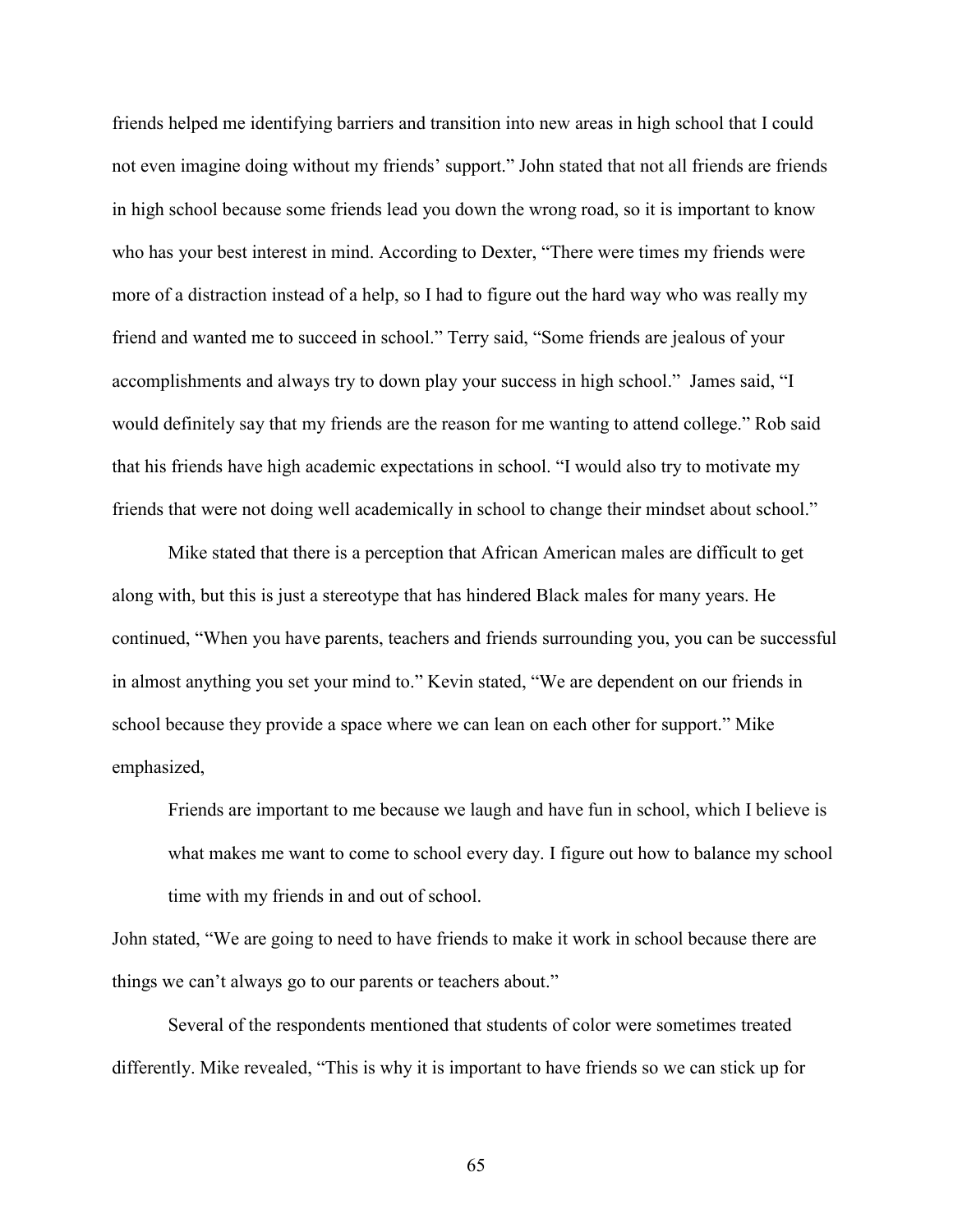each other, especially when it involves discriminatory acts in school." Dexter said, "There is a perception of when African American males gather together it's always something negative about to happen at our school." Terry stated, "I want to break that mindset towards African American males by getting good grades and going on to achieve great things." According to Rob, when you have good friends you can change the mindset of many people and create a movement for all students to thrive and work together to be a success in an educational environment.

### **Conceptual Map**

Figure 3 shows a conceptual picture of factors that contribute to African American male students' academic success in an urban high school. There were four school-related themes that directly contribute to senior African American males' academic success in urban high schools: supportive teacher providing extrinsic and intrinsic motivation, students motivated to obtain academic success, teacher and student relationship, and cultural responsiveness of teachers. Three non-school themes emerged that directly contribute to senior African American males' academic success in urban high schools: parent support and encouragement for academic success, extended family members support and advocate for student educational success, and positive peer support and pressure for academic performance.

The factors that contribute to African American males' academic success are represented by gold foundation, blue guidance arrows, green square platform, and red target areas.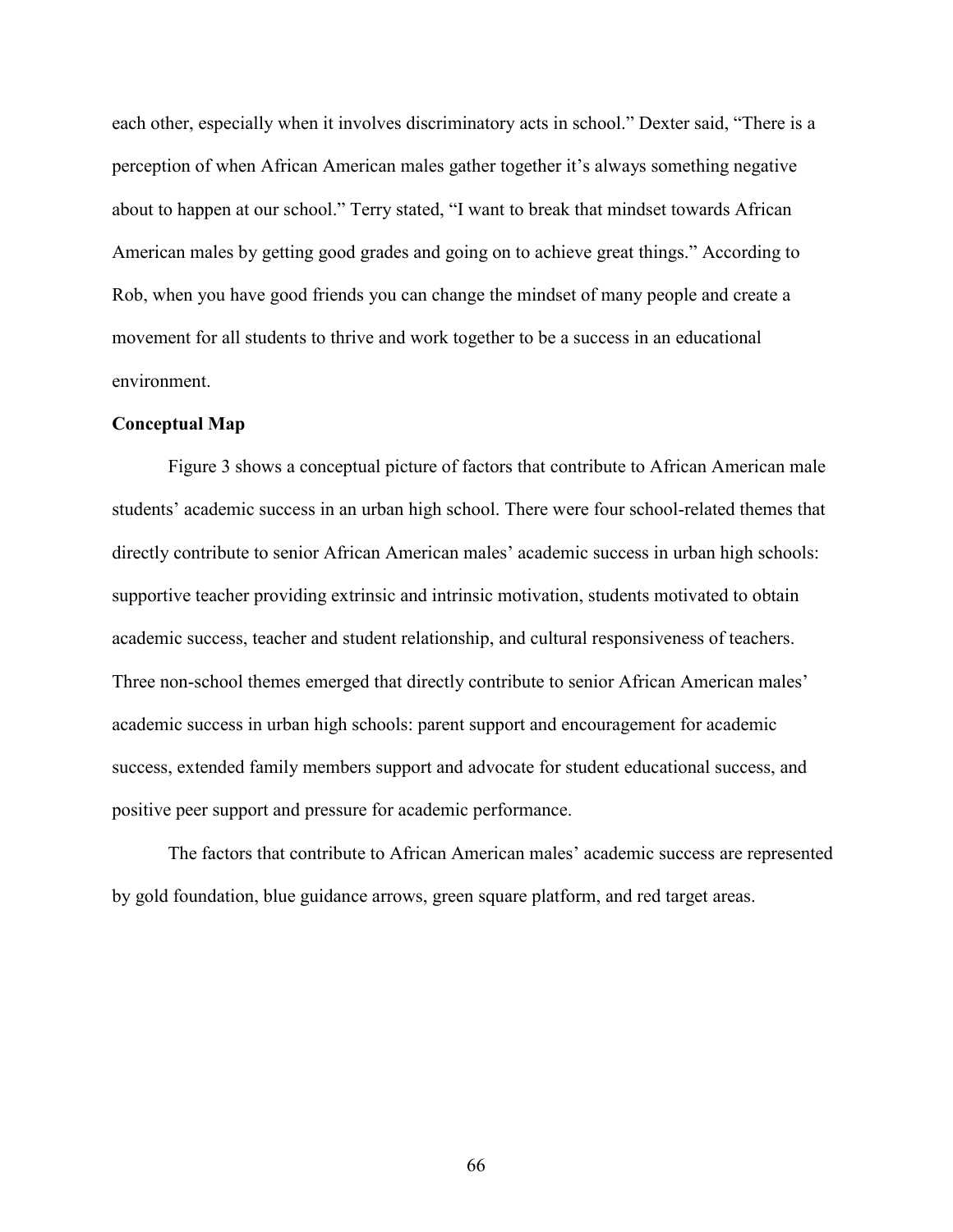# Figure 3





This conceptual map agrees with Kharem's (2006) research. African American male students need to have positive support systems in order to build positive self-esteem and selfconfidence; in turn, these factors support academic success in African American male students' lives.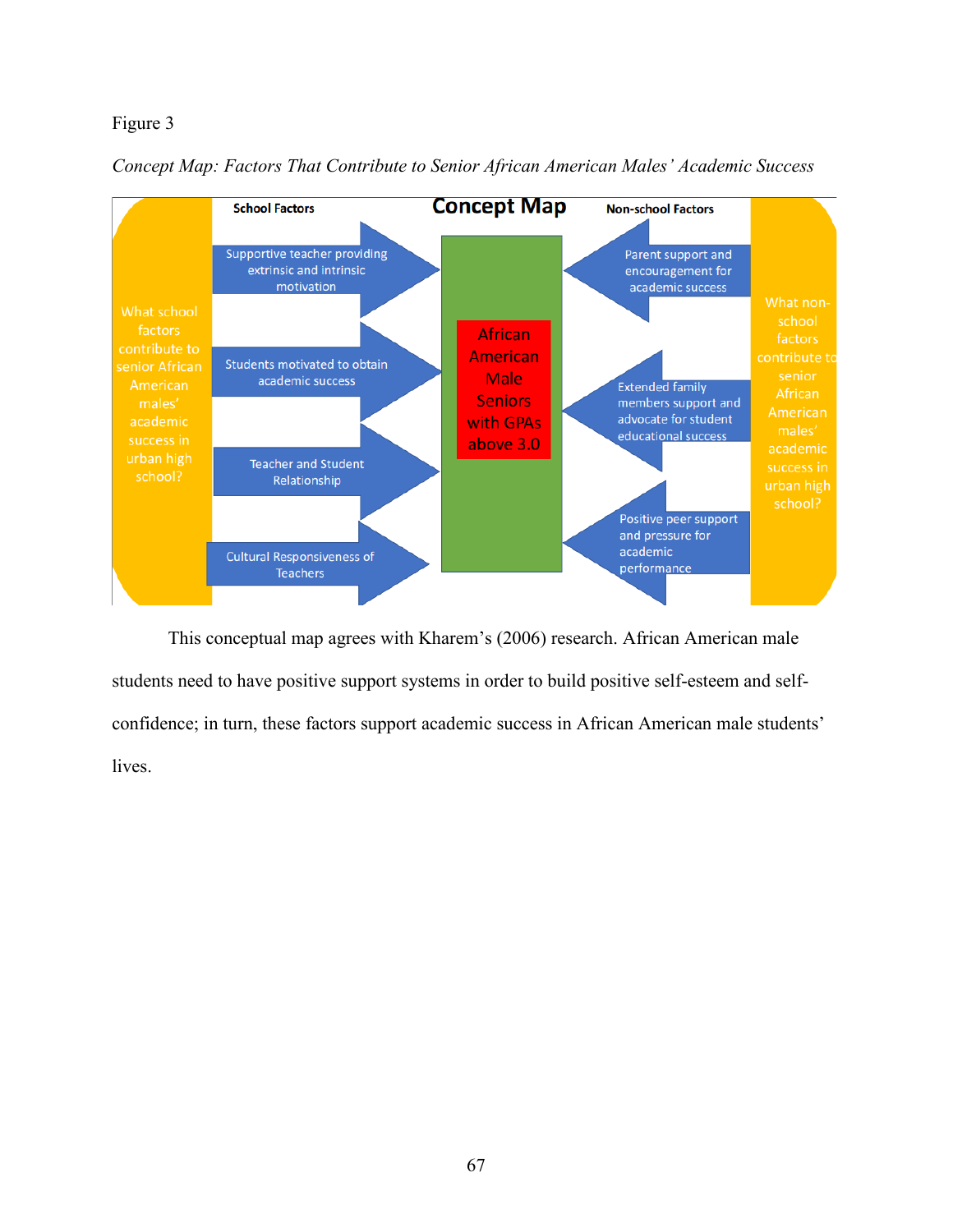#### **Chapter V: Discussion, Implications, and Recommendations**

### **Overview of the Study**

The purpose of this study was to investigate the factors that contributed to senior African American males' academic success in an urban high school. Participants included nine African American senior male students with a GPA of 3.0 or higher. Respondents participated in semistructured, face-to-face interviews at a quiet and safe location in the high school. Interviews were transcribed, coded, and analyzed for common themes. After multiple iterations of coding and feedback from all respondents, seven themes emerged.

## **Research Questions**

This study sought to answer the question, "What are the factors that contribute to senior African American males' academic success in urban high school?" The factors explored were placed into two categories: school factors and non-school factors. During the course of this study, the following research questions guided the investigation:

**RQ1.** What school factors contribute to senior African American males' academic success in urban high school?

**RQ2.** What non-school factors contribute to senior African American males' academic success in urban high school?

#### **Summary of Findings**

Multiple themes emerged from participants' answers specific to each research question. The themes relevant to question one addressed which school factors contribute African American males' high school senior academic success in an urban school. Participants identified four inschool factors that contributed to academic success: supportive teachers, students motivated by academics, a strong teacher and student relationship, and cultural responsiveness of teacher.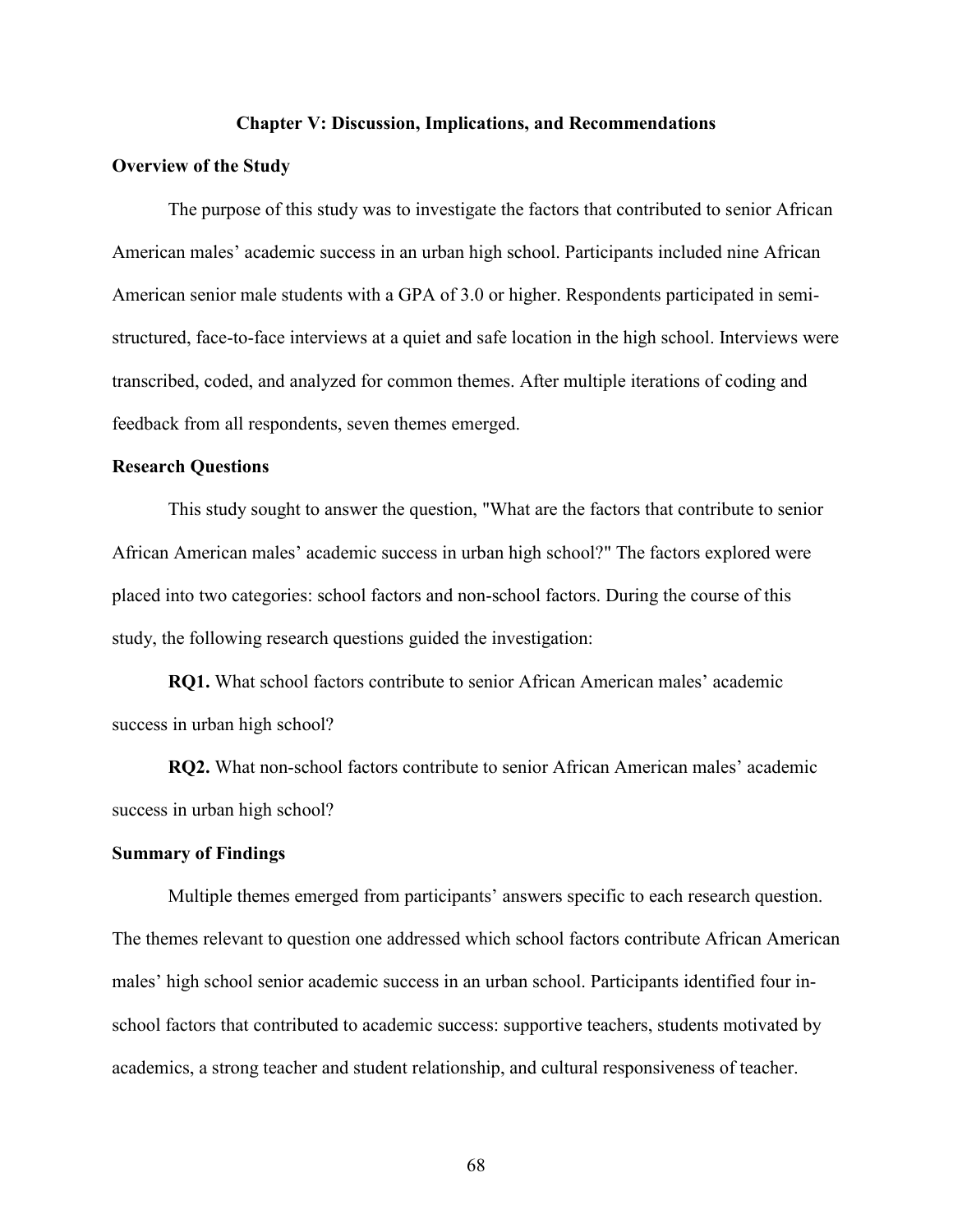Three of the school factors were directly related to teachers. The impact of teachers may be even more significant for African American male student than other racial groups (Anumba, 2015). The participants also identified three out-of-school factors that contributed to academic success: supportive parents, supportive extended family, and supportive friends.

### **Supportive Teacher Providing Extrinsic and Intrinsic Motivation**

During the interviews, the participants associated academic success with having support from their teachers. Overall, students felt that teachers who support students encourage them to be academically successful, attain a high-grade point average, graduate from high school, go to college, and get a good-paying job. In addition, students believed that these teachers encourage the students to be self-motivated in school, a key factor in African American males being academically successful in high school.

Four participants felt it was important that students receive some type of supportive help from the teacher to guide them through their academic future. One of the participants, Kevin, believed that academic success means gaining the respect of the teacher in class. He further shared that academic success happens when you have good teachers supporting you, both academically and socially. He said,

I have always been taught to respect adults no matter what the situation entails, but it is not always the case at my school when the students are sometimes disrespectful towards the teacher while they are trying to teach. This is why I try to put myself in a position where I can make a connection with the teachers, so they enjoy supporting me and showing me different way[s] to learn in school.

John said that academic success comes from teachers believing in students and students believing in teachers. He stated, "Academic success usually is defined as getting A's on your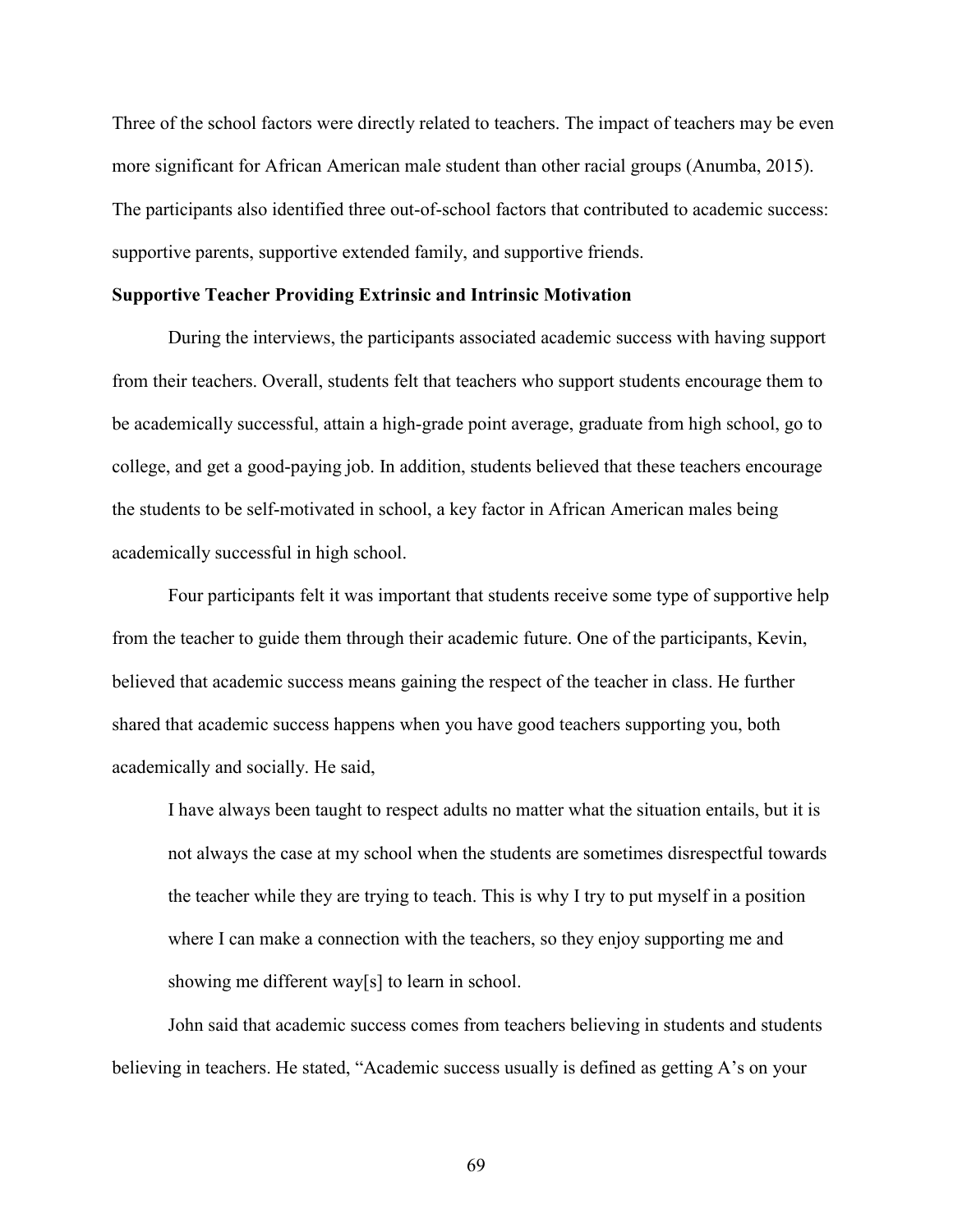report card, but this can only happen if you have the support of your teacher." He shared that the more the student and teacher learn about each other, the more academically successful the student becomes. John believed that when teachers and students have a strong support system built, academic success is easy to achieve because they have a connection that helps both parties understand how they can use their relationship to advance the students' life.

According to Dexter, a person who is academically successful in school is "someone who is able to navigate through all the distraction that an urban school presents on a day-to-day basis." Dexter felt as far as academic success, many African American male students at his school get lost because they do not know how to take advantage of the teachers' support because of the hardship that they are up against in an urban community.

Rob mentioned, that

a lot of my family members have not been successful in school, so that some of them have not been successful in life. I know by achieving a good education and having a teacher that cares about me is the key to having a better lifestyle once I become an adult.

## **Students Motivated to Obtain Academic Success**

Participants felt that self-motivation helps African American male students be academically successful and overcome some of the negative stereotypes that they face. Selfmotivation can develop strong leadership within African American students, which can then give them the confidence to succeed at school and in life. Participants reported that African American male students do not always need teachers and parents to encourage them to be academically successful because they have to motivate themselves first, then look for help. All of the nine participants stated that caring about their GPA influenced them to stay on track. They found when they paid attention to their grades, it was easier to stay focused on their studies and goals.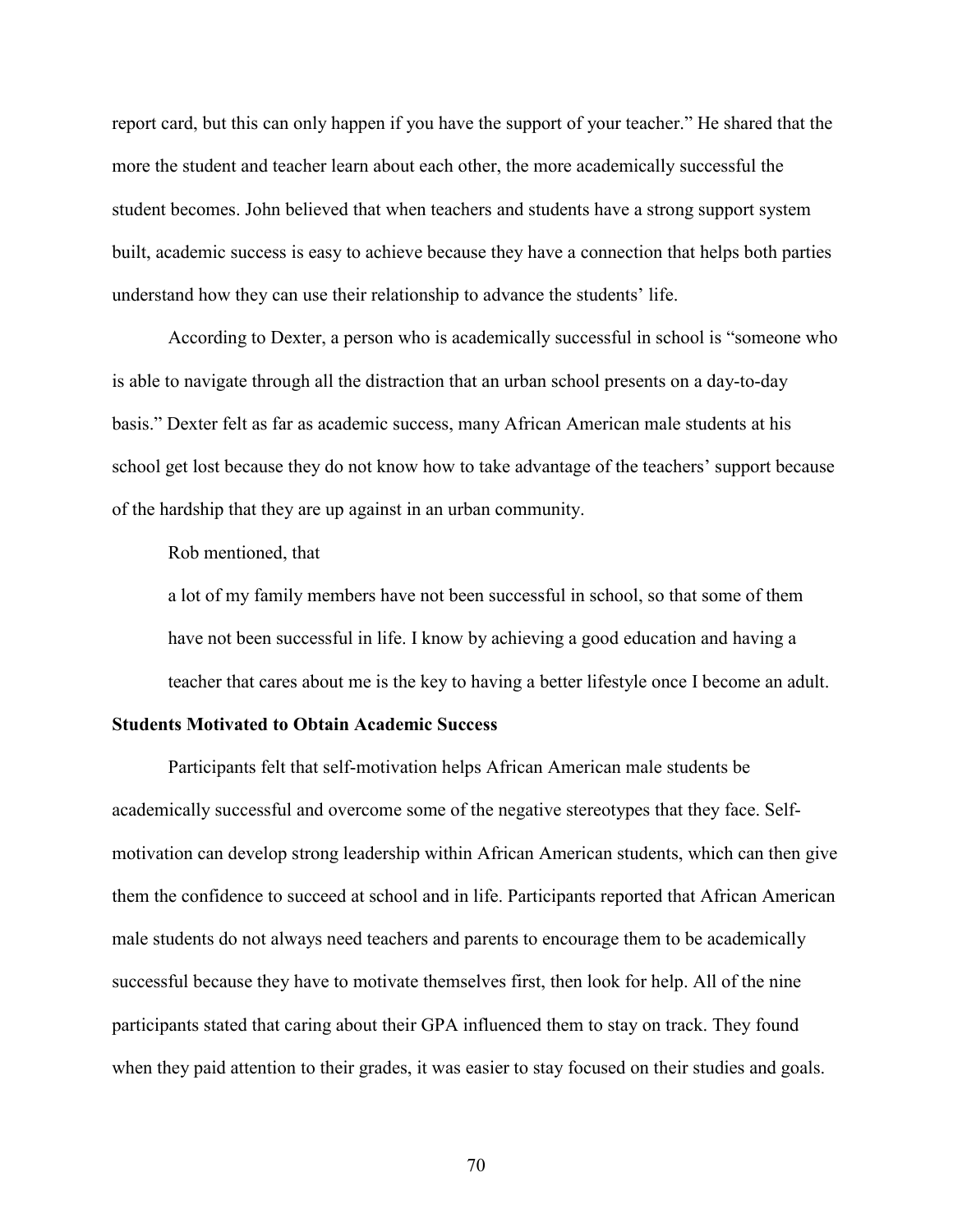Findings revealed that when students are self-motivated about their academic performance, they tend to be better listeners, better students, and better learners.

## **Teacher and Student Relationship**

The participants revealed that having a nurturing teacher and student relationship at an urban school contributed to their academic success. When they knew teachers cared about them, it created a special kind of relationship; they trusted and valued what the teachers had to say and teach.

When teachers made positive connections with African American male students, it helped them build their confidence and realize their academic ability. John stated that he struggled in Grade 9 and refused to have a relationship with a particular teacher. However, when his mom forced him to stay after school, he was forced to develop a relationship with this teacher. He still seeks this teacher's advice and help even though he is a senior in high school.

Mike revealed that his relationship with his math teacher was very special because, "He treats me like a friend first, then a student. He always takes the time to ask what is going on in my life, and he shares what is going on in his life." This relationship made Mike work hard in school and strive for the best grades. Mike believed part of his drive was that he did not want to disappoint his teachers or parents.

I believe my relationship with my teachers played a big part in why I'm so confident in myself and schoolwork. When you have good relationships with your teachers, it makes you feel like you can achieve anything in this world.

Mike further remarked,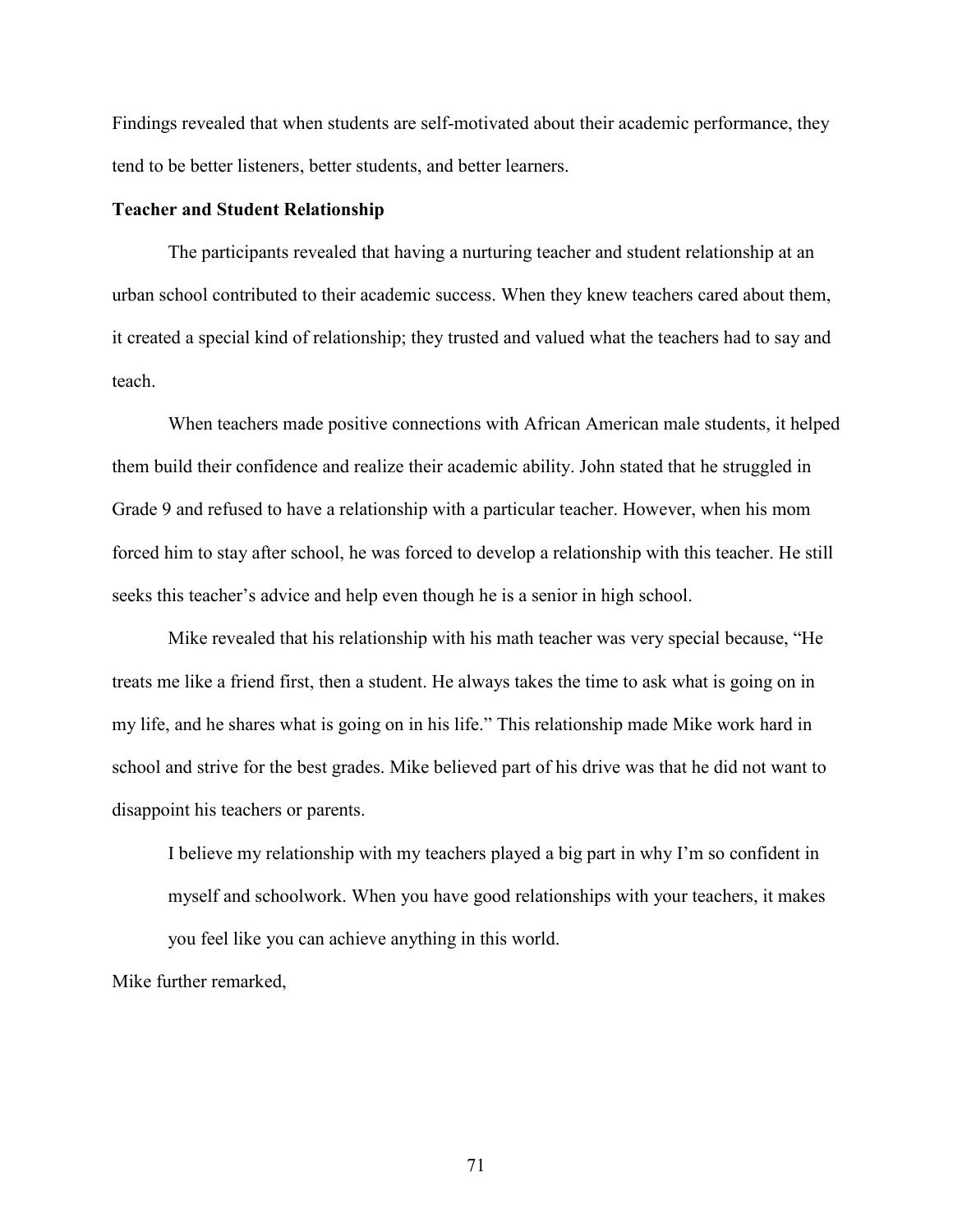Teachers also believe when they have a relationship with the student it helps with their academic success sometimes because the students are more attentive listeners and they trust what the teacher is saying and they are willing to take new chances.

Tim noted that his teachers were more than just your average teachers because they wear many hats like school teacher, friend, counselor, and parent.

### **Cultural Responsiveness of Teachers**

Cultural responsiveness of teachers is important in the academic success of African American male students. Some African American males are disconnected from their teachers because teachers do not know about their student's culture. Cultural awareness and responsiveness, as noted by students, can have a major effect on the teacher-student relationship, and the parent-school relationship. Culturally responsive teachers usually have a good relationship with their students and parents because the teacher took the extra time to learn about their culture and traditions. The participants suggested that all teachers take the time to understand the African American students' culture, especially if they are working in an urban school.

According to participants, cultural responsiveness of teachers not only helped African American male students, but it also shed light on other cultures, so students can understand other races, cultures, and traditions. Cultural responsiveness reduced bias and helped teachers understand how students' cultures functioned in society. This approach is in contrast to the historical approach, which was often rejected, of educators pushing personal beliefs and traditions on students.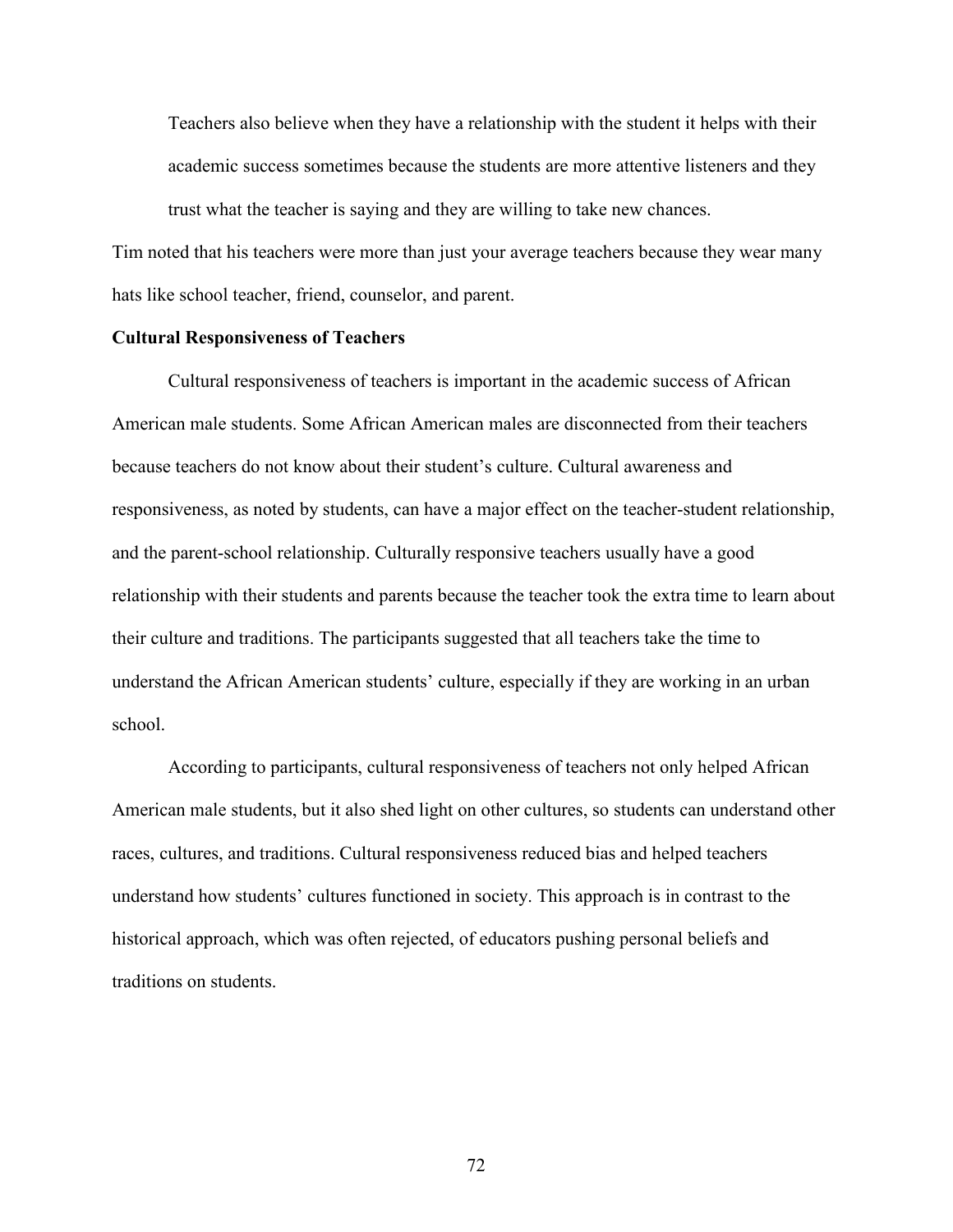#### **Parent Support and Encouragement for Academic Success**

Participants noted that parental support and involvement influenced their desire to be successful in school. All of the participants expressed that their parents had high academic expectations. Mike stated,

Even though my parents did not have a good educational experience in school, they still placed a high value on my education. My parents always encouraged me to work hard and never give up. My parents have supported my academics, athletics, and extracurricular endeavors. My parents are always willing to go the extra mile and support me and my friends.

One participant, Terry, identified the strongest factor that contributed to his academic success as having strong, supportive parents. "I say 80% of my success comes from my parents pushing me and giving me the confidence to achieve anything I put my mind to." He understood academic success was important, so having someone to support him inside and outside of school was really important, too. He believed his parents have always been positive role models and really helped him to become a successful student. Tim stated that he worked hard in school in order to make his parents proud. "This was a way I thought I could repay them since I did not have any money to give them for all of the things they sacrificed for me."

When parents felt they were an extension of the school, they felt welcome which impacted their child's academic success. Terry's parents were active at his school, participating in PTA and other volunteer opportunities. Terry's parents knew all his teachers, principals and support staff, so they knew right away if Terry had a problem or was performing well. This support happened because Terry's parents were provided positive opportunities to be connected to the school. John said his mother pushed him to be the successful student that he is today by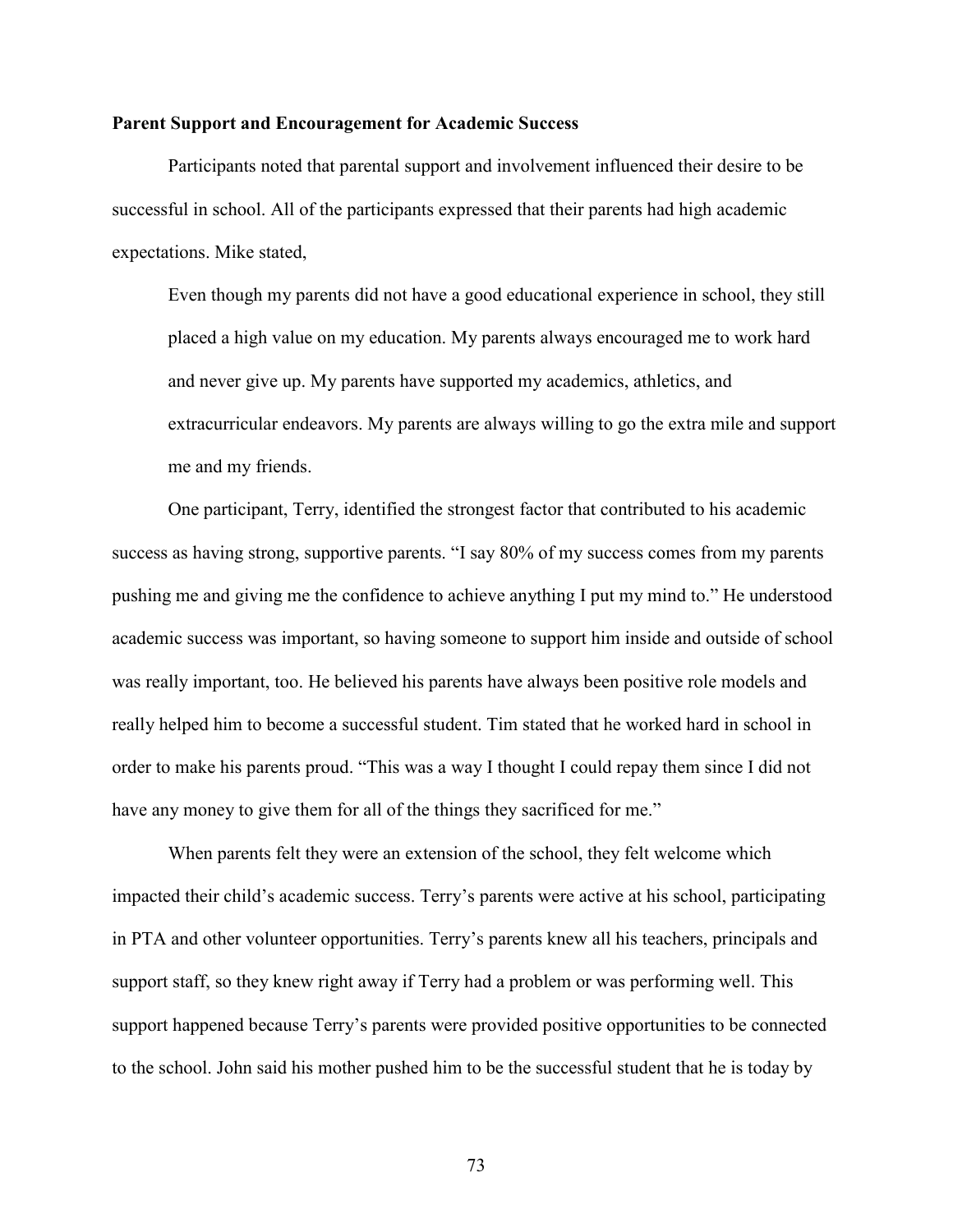reminding him about the struggles that African American male students face when they do not have a good education, "She told me if you do not have a strong education you will miss out on many opportunities that could affect your future."

## **Extended Family Members Support and Advocate for Student Educational Success**

Participants in this study reported that extended family members played an active role in their academic success. Participants shared that they did better in school when they were motivated and encouraged by their extended family, including in extracurricular activities. Many participants felt their extended family had high expectations for them to get good grades and be an outstanding student at school. Participants talked about how their extended family gave them encouragement and guidance through high school.

Kevin stated, "As young Black men we already have marks against us, but when we have family members that believe in us we know we can overcome the way some people see African American males." Kevin believed that he needed to set a good example as a successful African American male student, so he can show younger African American male students how to be successful academically.

Mike's uncle played an important part in his academic success. He would take him to school every morning and give him words of encouragement he would never forget. He would tell him that an education is something no one can ever take from you and stress the importance of graduating from high school and college. In addition, Mike's uncle told him to treat people how you want to be treated, including your friends and teachers.

Mike continued by sharing that family gave him a different kind of support because a lot of them have known him since he has been born and helped raise him. They taught him the importance of school, how to respect staff and teachers, and to always have a strong mindset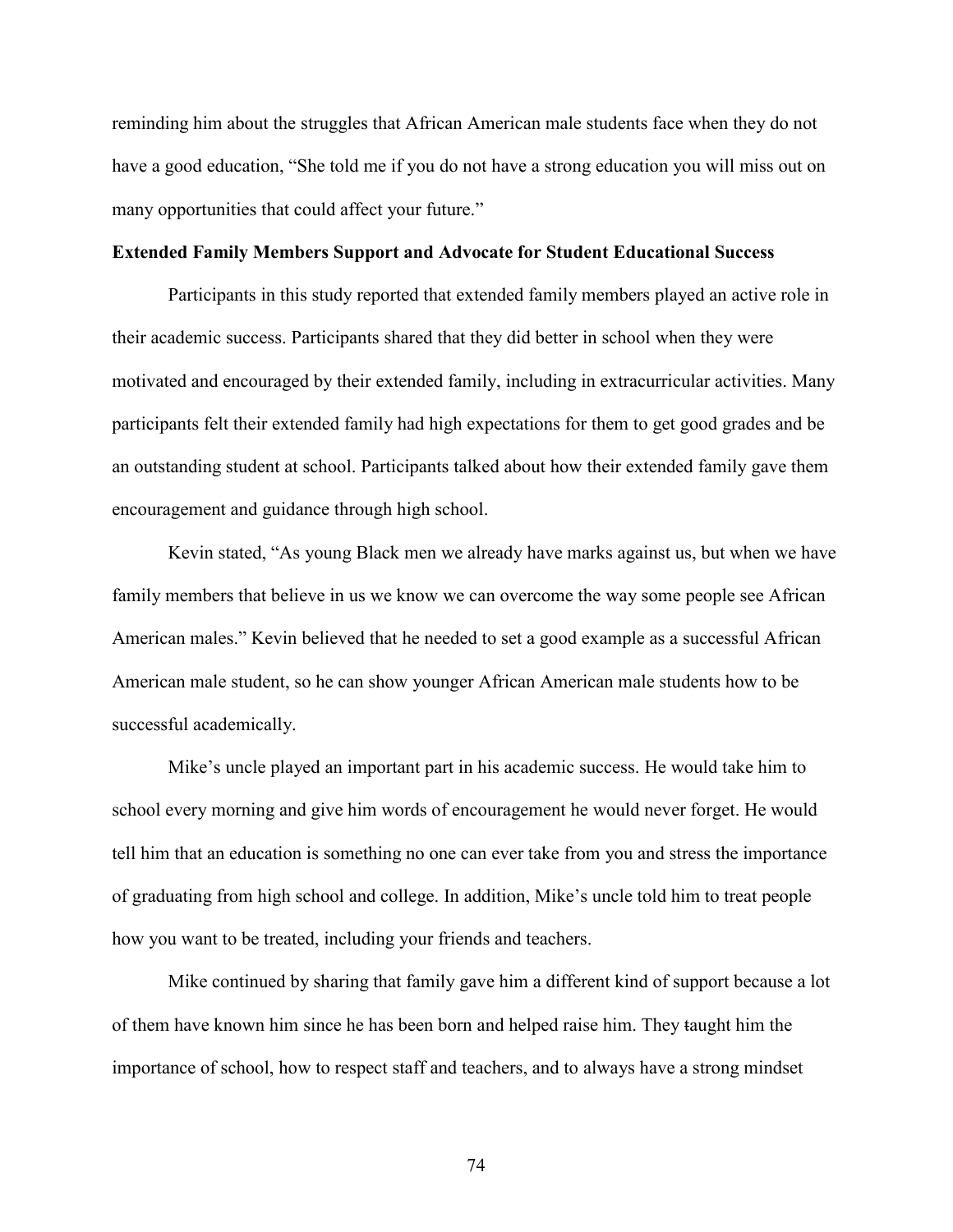when it involves his education. His extended family always supported his academics and athletics.

## **Positive Peer Support and Pressure for Academic Performance**

Peers can influence each other in school in both positive and negative ways. During this study, the researcher found that friends help students become better students by offering support and encouragement, while other friends were more of a distraction because they started leading students down the wrong path. Peers offer motivation, guidance, and friendship: major factors that helped influence African American males' academic success in an urban school. Kevin stated that his mom says hanging around the wrong friends will get you in trouble. Tim stated friends have a very powerful impact on students' behavior in and out of school.

Peer relationships differ from adult and child relationships because friends tell each other things they do not tell their parents. Peers are important in students' lives because they listen to each other and value each-others' opinion. Friends, according to Dexter, were helpful when he felt stressed about school and home, by giving encouragement and serving as counselors.

He believed friends helped him study and gave him lots of personal and school advice. Dexter said, "Without true friends, school would be boring and I would be forced to talk to my parents or keep everything good or bad to myself." James believed friendships can create a special bond that holds each other accountable to stay focused on goals. To make sure friends achieve academic success, he said, "The trust level must be established, so we know we have each other's back in and out of school." James believed that in some ways peers have a greater influence than parents.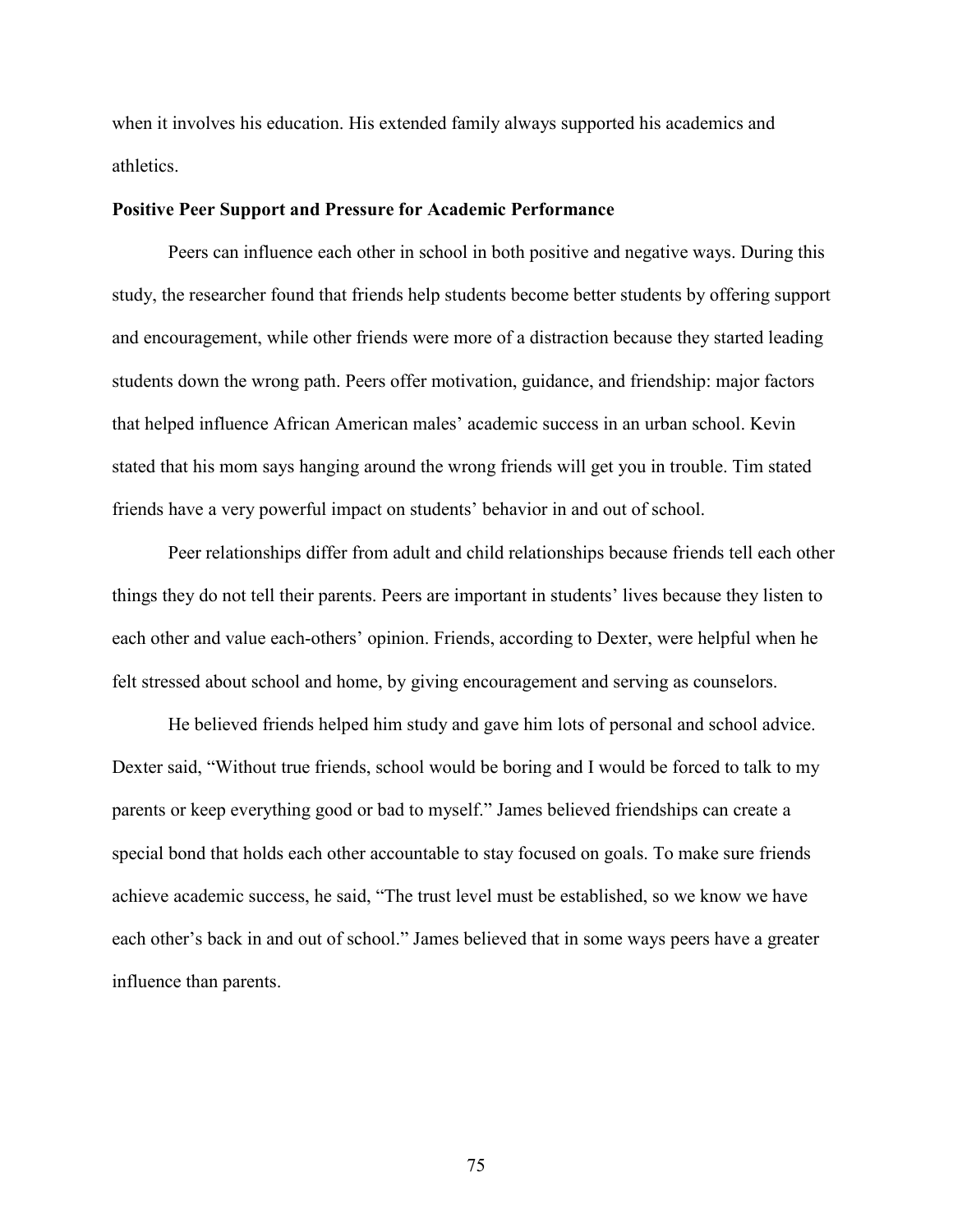## **Further Discussion: Students Experience Racism**

Despite the study's asset-focused approach, four of the participants expressed experiencing racism in their urban high school. Dexter believed some teachers have hidden agendas when educating African American male students. He has seen Asian students be treated differently from Black students just because they are not as loud. For example, when some Asian students are late to class, the teacher lets them right in; however, when one African American student is late, the teacher makes the student get a pass. Dexter shared that when everybody is talking in class the teacher always tells the Black students to be quiet first.

John has experienced racism from White students, stating

When they thought I stole their earphone, but I had a pair that look[ed] like theirs and the White teacher accused me before he heard my side of the story, so when I called my mom and she said she bought them, he was very apologetic, but the White students were not. When African American male students experience these negative encounters, they start to feel inadequate about their academic abilities.

Kevin noted that experiencing racism is a motivator. He knows that he has to work twice as hard because some people do not want him to succeed. Kevin stated, "That is why I try my best to be academically successful in school."

Four of the respondents described experiencing racism in their school; they see a high percentage of Black students sent to the office and kicked out of school. Kevin said, "I have seen where the school has tried to put all the Black students in the same class to control their behavior." All respondents shared that they have seen some form of racism in their school by teachers or students. Until schools provide equal opportunity to all students, and not judge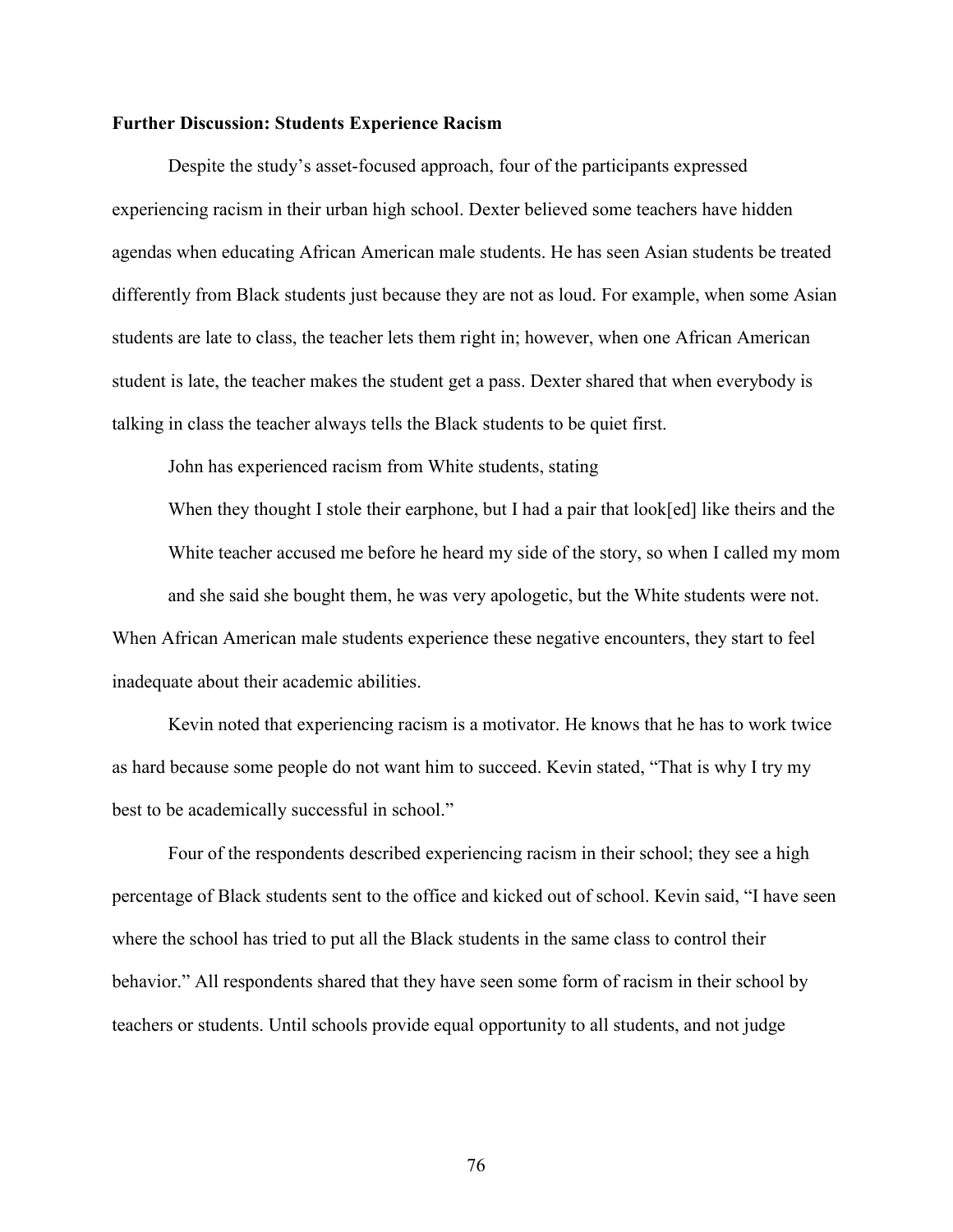students by the color of their skin or their country of origin, it is going to be hard to build a collaborative relationship between all parties.

Racism exists in urban schools today and can cause African American male students to lose interest in school. Dexter stated that he never experienced racism in the school personally, but he has seen other African American students treated differently than some of the Asian students. "The school never questions the Asian students when they are in the hallways with no pass, but they always question the Black students when they are in the hallway." John stated he experienced racism with a White teacher: "The White teacher would let the White students misbehave in class, but when the Black students misbehaved, he would send them to the office, and this would happen consistently." One respondent stated that because of the racism in the schools and in the world, African Americans have to work even harder to accomplish things: "My dad and mom have told me this ever since I have been little that Black folks have to work harder than White folks."

## **Conclusions**

Challenges that African American male students face in an urban school setting have created a negative cycle that includes low academic achievement in high school. African American male students receive zero tolerance consequences for exhibiting some of the same misbehaviors as other students in the class (Dickerson, 2014). Our educational system and society need to break these trends and stereotypes by better understanding the experiences successful senior African American male students have with academic success in our urban schools. It is important that the education system and society focus on the positive attributes that African American male students display. African American male students can be successful with the right guidance and support.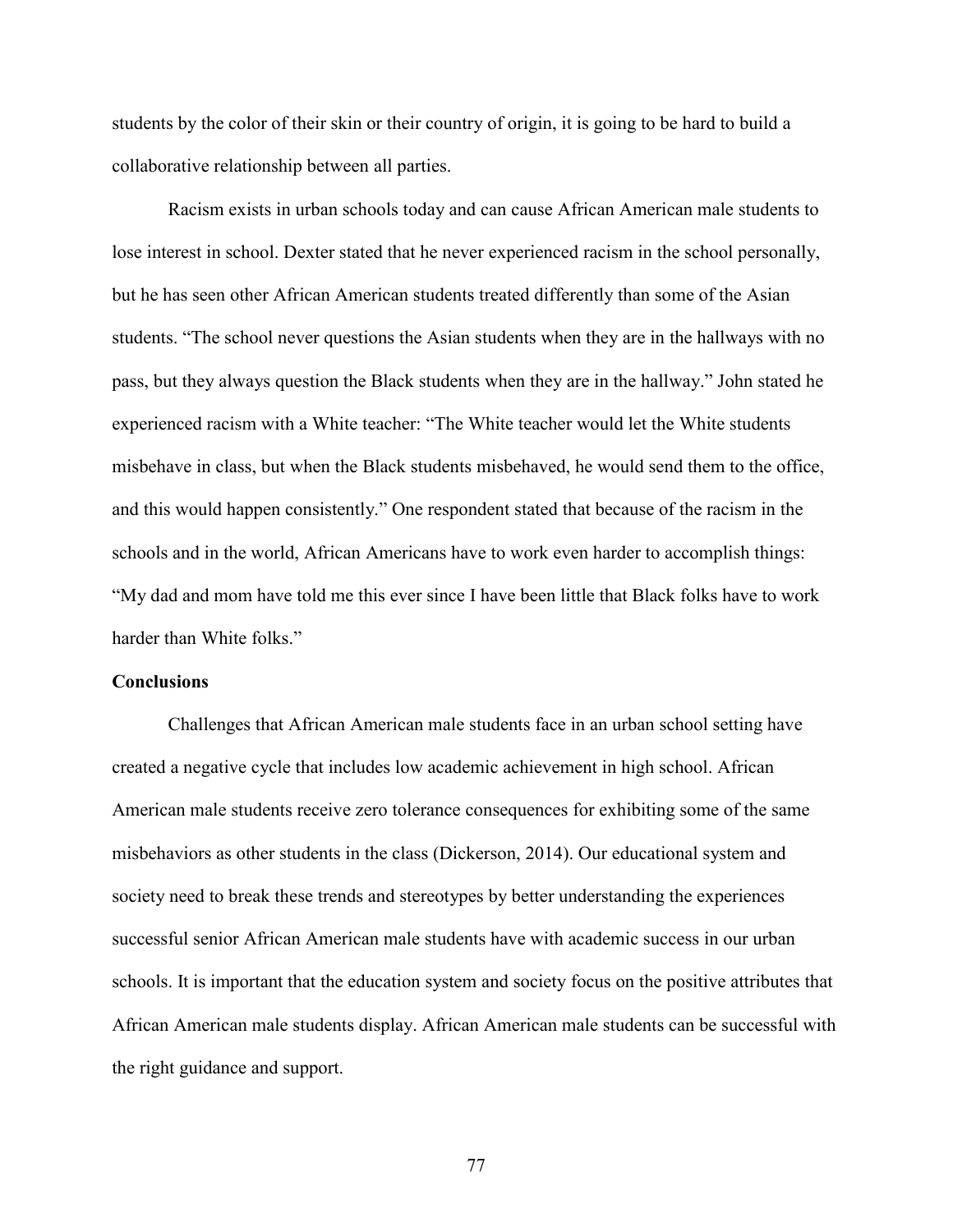### **Implications for Practice**

Relationships and support are key factors for students to be successful academically and socially in school; without these factors, academic success is more difficult. Successful African American male students are relationship-driven; this is why it is so important for teachers and parents to form a bond with students in school and out of school. African American male students that are placed in supportive environments in and out of school tend to open up and trust and accept some the educational challenges because they know they have the support from teachers, parents, and peers.

Teachers, parents, and students need to collaborate to make decisions that will benefit students' academic success. Parents and teachers need to be in consistent contact via email, phone, or face-to-face interactions during students' high school experience. Parents and students need to know school administrators and support staff who will give students more support in school.

The cultural responsiveness of teachers is imperative when it comes to forming relationships with African American male students. Culturally responsive schools should ensure that they hire culturally responsive teachers, but they also need to ensure they provide teachers with professional development to support teachers. Students come from all parts of the world and teachers need to know how to adapt to different students' cultures. Professional development will give teachers more confidence and classroom management strategies to appropriately work with their students.

Teachers who take the time to understand the traditions and struggles of African American male students not only learn about African American male life, but they also get a chance to teach other students what they have learned. When African American parents see the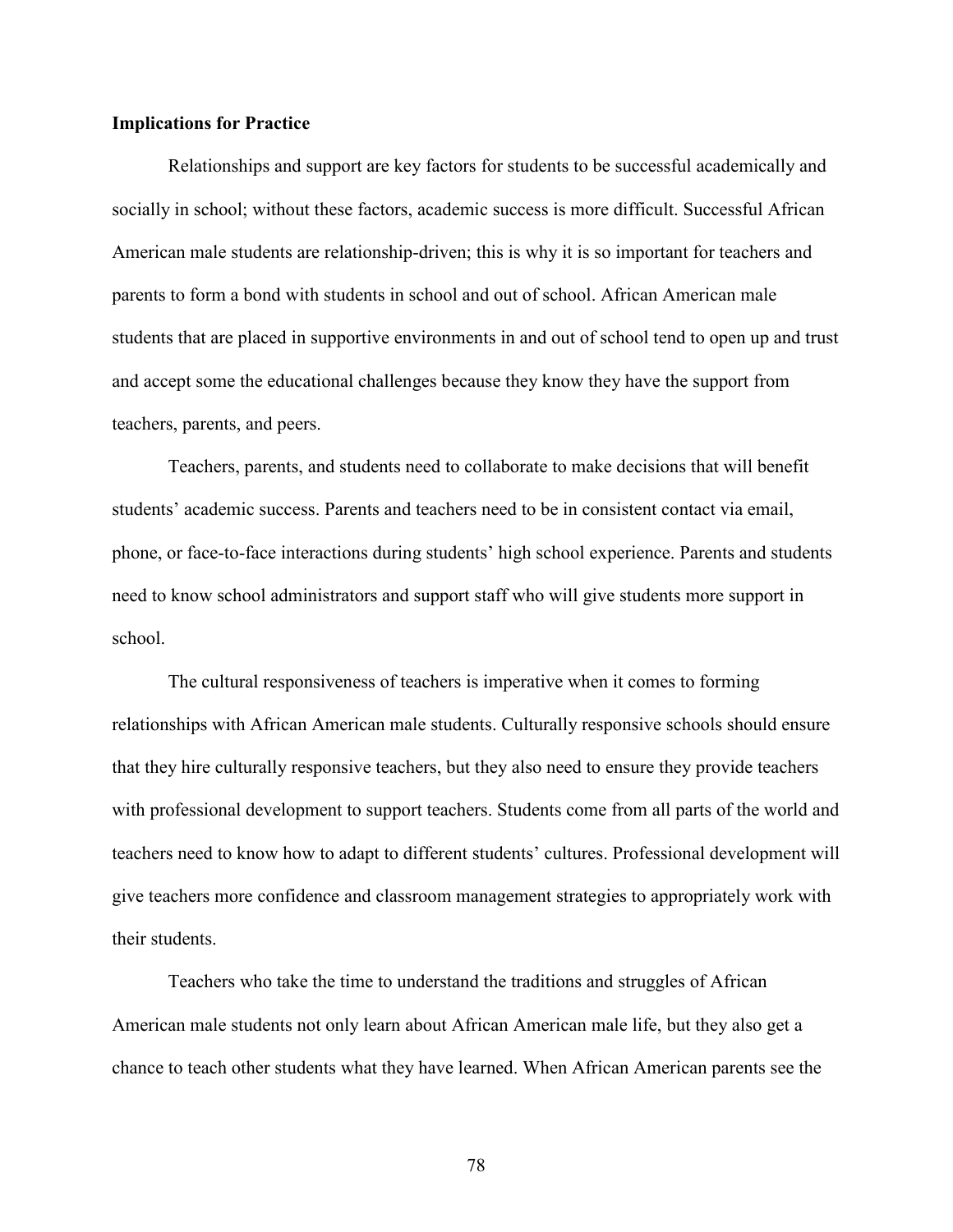teacher has invested in their child, they develop more trust in the teacher, which strengthens the bond with the student. Though extensive research has shown that parent engagement positively impacts the academic success of African American male students, there has been a lack of bridging research to practice (Gasman et al., 2017).

There has been a big disconnection with some African American parents whose children attend urban schools. Some of these parents had a bad experience when they went to school, so now they are scared to get involved because they are dealing with the same trauma from when they were in school. Even though some African American parents are struggling with past issues, schools must do a better job of engaging parents in school. Schools need to make parents feel more comfortable and welcome instead of pushed away.

### **Recommendations for Further Study**

This study included participants from two urban high schools. Findings could be generalized to a broader audience with an increased sample size from multiple urban schools.

Research should be extended to African American male students outside of Minnesota. This could result in gaining insights that benefit African American families in many different states that struggle with the achievement gap (Douglas & Peck, 2013).

Due to the vast majority of historical research being focused on barriers to success, continued research is needed to examine how African American males over-came some of the hardships. We can learn how successful African American male students were able to be successful, with the same socio-economic problems and hardships as other African American male students. Future research founded on a sociology lens, aimed at examining how African American male students' parents and family members affect their success, is warranted. Findings would be valuable to community programming such as early childhood education.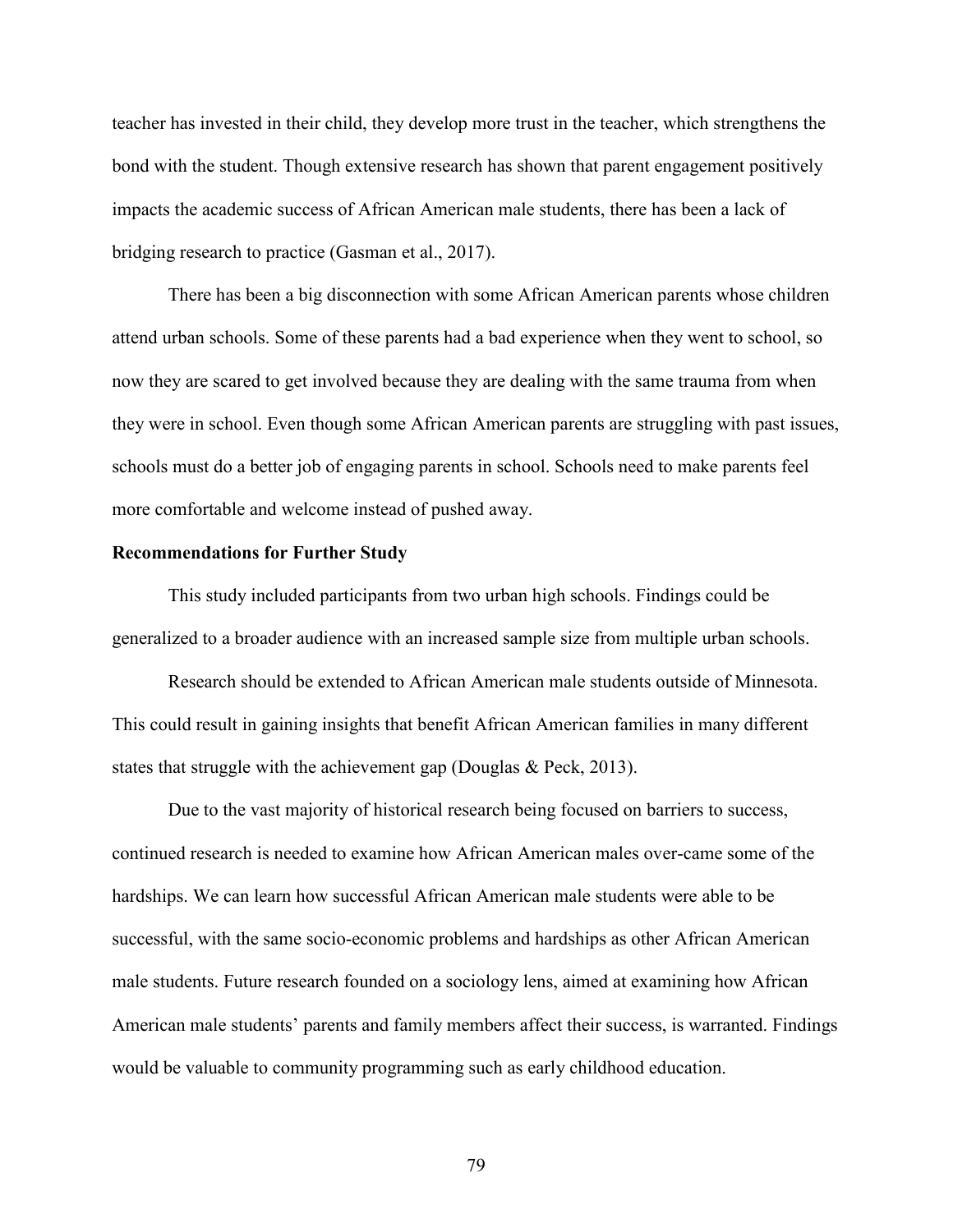Further research may study the effect African American male students' have on teachers regarding cultural responsiveness. There needs to be a focus on parent and teacher relationship within the schools. In addition, the research can examine how powerful African American parents and culturally responsive teachers can be if they have a good relationship with each other around the student's educational journey. Future research is needed that focuses on how institutional racism influences African American males' academic success in urban schools. Biased practices must be identified and addressed in order to effectively serve marginalized populations.

Finally, future research may examine how peers influence African American males' academic choices in school, if schools can learn how peer influence will allow schools to be proactive and create systems that nourish positive peer support.

#### **Concluding Comments**

This study outlined factors that contributed to African American males' senior academic success in an urban school. The study revealed academic success had a great deal to do with the support and relationships the students had in and out of school with their teachers, parents, family members, and peers. Though these students attended school in an urban area and faced many distractions at home, at school, and in the community, they were able to overcome these hardships and be successful in high school. It is hard in today's world to be an African American male student because society has painted a false stereotype of Black males: these students all know how society sees them, but they also know how hard work pays off in the end.

Kevin said that "Every student has the same opportunity when it comes to being successful in school." According to Kevin, being a good student starts with how much you are willing to apply yourself at school and what you really want in life. "I don't mean to excuse all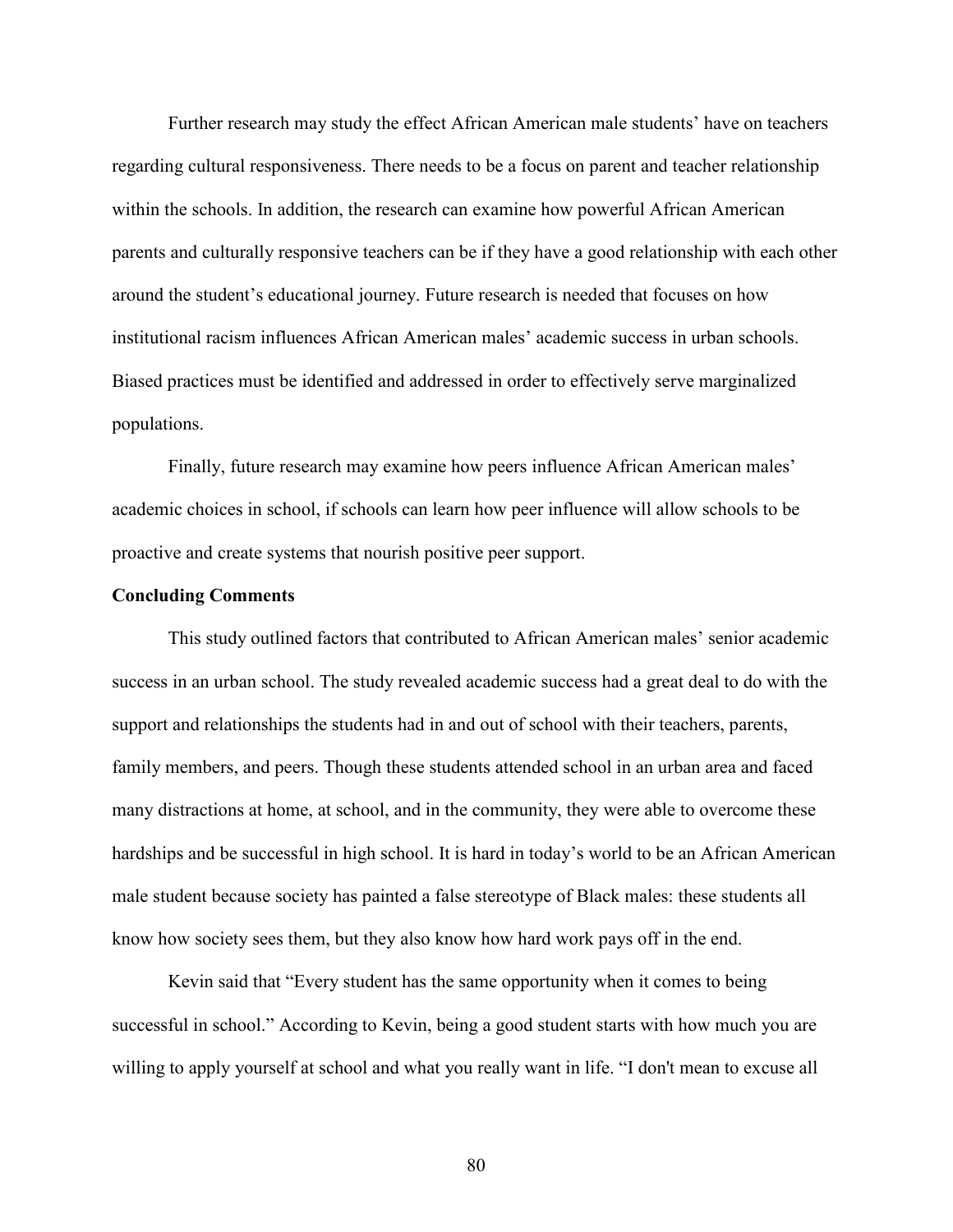barriers and road blocks that African American male students face, but with self-motivation and support from teachers and family, academic success is possible."

African American families and schools need to create an environment where both sides trust and feel comfortable with exploring new ways to reach African American male students, instead of pointing the finger at each other and placing blame on the African American male students for not being successful in school. This new bond between African American families and schools will have to start with honest communication among teachers, students, parents, and the community. In order to create this atmosphere, parties must be willing to listen to each other and respect each other's views; these conversations must occur when parties are level-headed instead of during an intense moment.

It was challenging to find African American male seniors that had 3.0 or higher GPA, which was recognized as academically successful in an urban high school, and met the study's criteria for participation. This reflects why the study is even more important in our urban schools that educate African American male students. Too often studies want to look at African American males who were not successful in high school and try to explore why they are not successful. We need to look at examples that successful African American male students have set for us, and learn to follow in their footsteps of academic success. As John said, "We need people in our life that we trust, and that believe in us."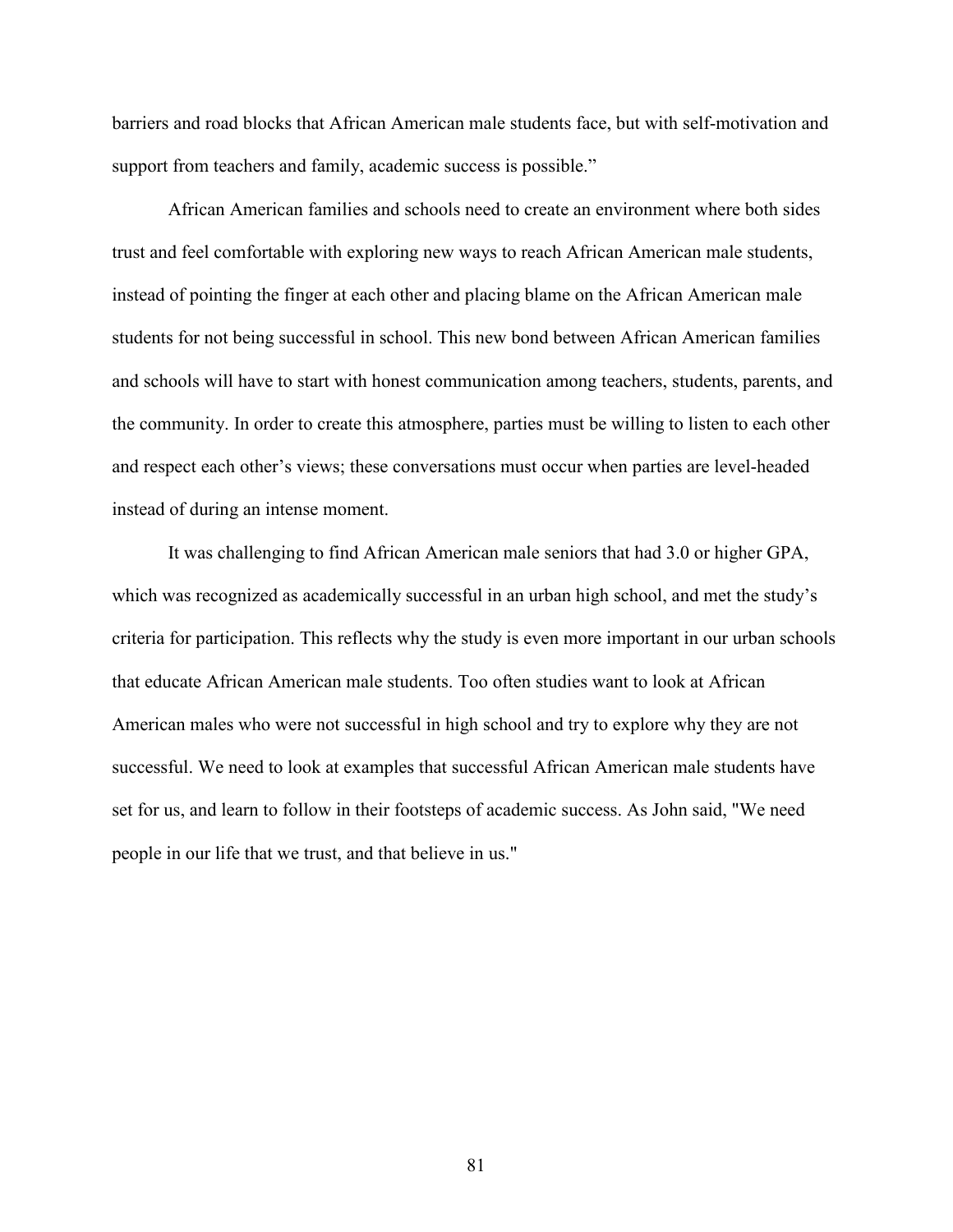### References

- Aldana, U. S. (2014). Moving beyond the college-preparatory high school model to a collegegoing culture in urban catholic high schools. *Journal of Catholic Education, 17*(2), 131- 153.
- Alexander, K. L., Entwisle, D. R., & Olson, L. S. (2001). Schools, Achievement, and Inequality: A Seasonal Perspective. *Educational Evaluation and Policy Analysis*, *23*(2), 171–191.
- Allen, R. L. (2006). The race problem in the critical pedagogy community. In C. A. Rossatto, R. L. Allen, & M. Pruyn (Eds.), *Reinventing critical pedagogy: Widening the circle of antioppression education* (pp. 3–20). Lanham, MD: Rowman & Littlefield Pub Inc.
- Anderson, K. J., & Minke, K. M. (2007). Parent involvement in education: Toward an understanding of parents' decision making. *Journal of Educational Research*, *100*, 311- 323.
- Annunziata, D., Hogue, A., Faw, L., & Liddle, H. A. (2006). Family functioning and school success in at-risk, inner-city adolescents. *Journal of Youth and Adolescence, 35*(1), 100- 108.
- Anumba, E. (2015). Successfully navigating through college: Voices of African American males *International Journal of Teacher Leadership*, *6*(1) 35-56.
- Aud, S., Husser, W., Johnson, F., Kena, G., Roth, E., et al. (2012). *The condition of education 2012 (NCES 2012-045): National center for education statistics, institute of education sciences*. Washington, DC: U.S. Department of Education.
- Bailey, D., & Paisley, P. O. (2004, December). Developing and nurturing excellence in African American male adolescents. *Journal of counseling and development: JCD*, *1*(82).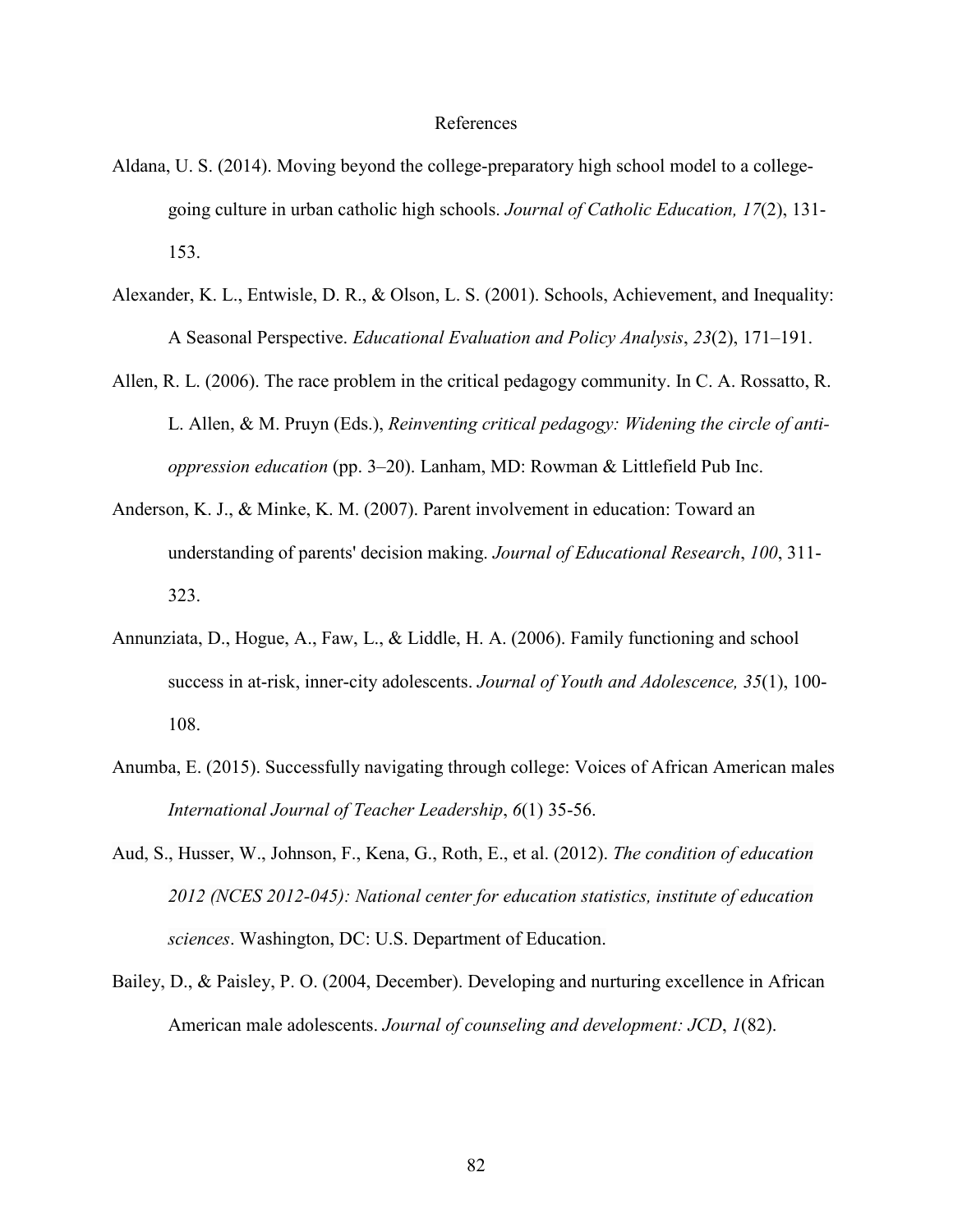- Bal, A., Afacan, K., & Cakir, H. I. (2018). Culturally responsive school discipline: Implementing learning lab at a high school for systemic transformation. *American Educational Research Journal, 55*(5), 1007-1050.
- Ballou, D., & Springer, M. G. (2017). Has NCLB encouraged educational triage? Accountability and the distribution of achievement gains. *Education Finance and Policy, 12*(1), 77-106.
- Barone, D. (2011). Welcoming families: A parent literacy project in a linguistically rich, highpoverty school. *Early Childhood Education Journal, 38*(5), 377-384.
- Bazron, B., Osher, D., & Fleischman, S. (2005). Creating culturally responsive schools. *Educational Leadership, 63*(1), 83-84.
- Bell, E. E. (2009) Impact of Self-Esteem and Identification with Academics on the Academic Achievement of African American Students. *Doctoral Dissertations and Projects*. 266.

Bell, E. E. (2010a). *Letters and lessons for teachers*. Raleigh, NC: All About Children.

- Bell, E. E. (2010b). Understanding African American males. 1-20. doi:https://files.eric.ed.gov/fulltext/ED514552.pdf
- Bell, E. E. (2014). Graduating Black males: A generic qualitative study. *The Qualitative Report, 19*(7).
- Bernhardt, P. E. (2013). The advancement via individual determination (AVID) program: Providing cultural capital and college access to low-income students. *School Community Journal, 23*(1), 203-222.
- Bitler, M. P., Hoynes, H. W., & Domina, T. (2014, August). *Experimental evidence on distributional effects of Head Start* (NBER Working Paper 20434). Washington, DC: National Bureau of Education Research.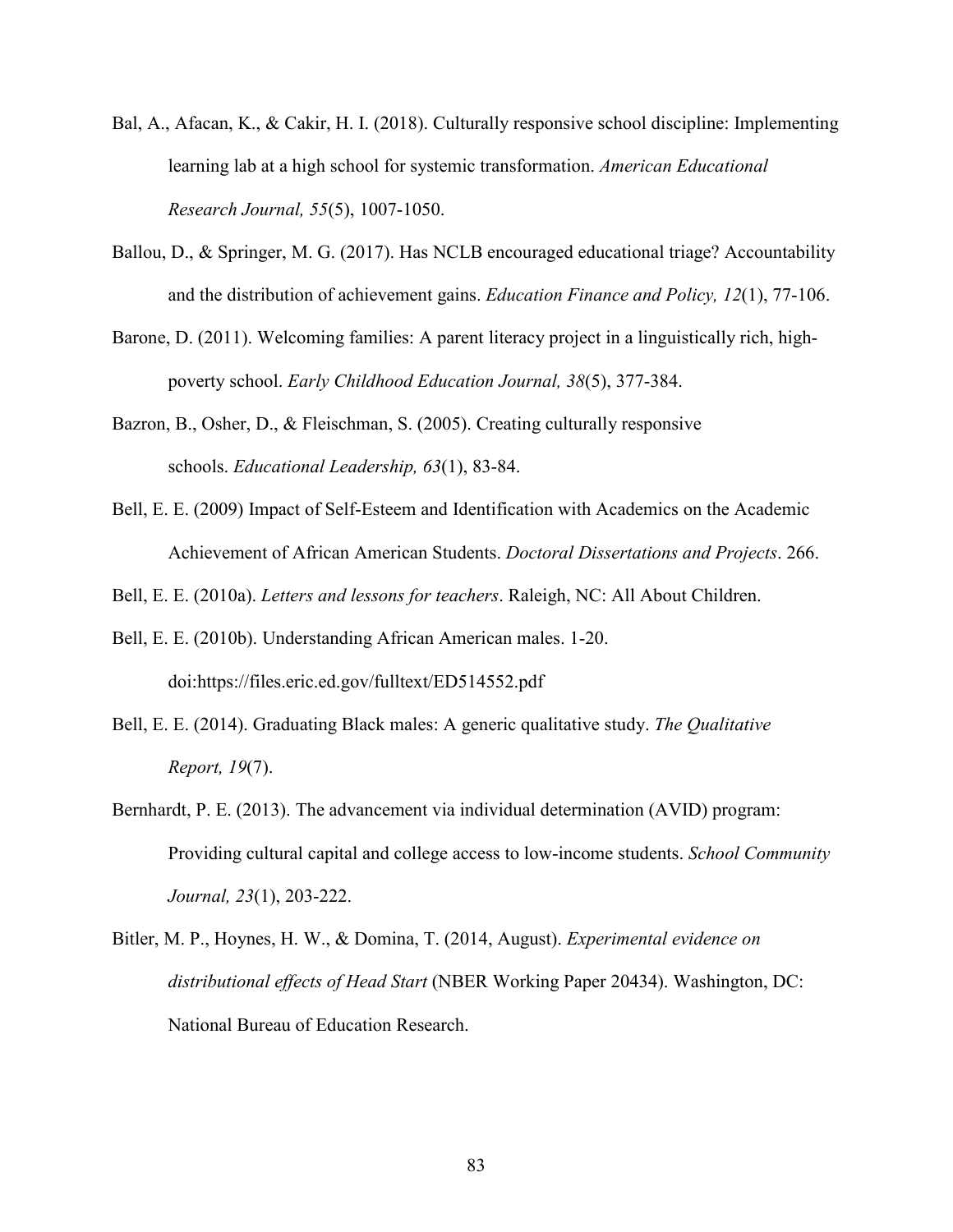- Bottiani, J. H., Bradshaw, C. P., & Mendelson, T. (2017). A multilevel examination of racial disparities in high school discipline: Black and White adolescents' perceived equity, school belonging, and adjustment problems. *Journal of Educational Psychology, 109*(4), 532-545.
- Bowman-Perrott, L., Davis, H., Vannest, K., Williams, L., Greenwood, C., & Parker, R. (2013). Academic benefits of peer tutoring: A meta-analytic review of single-case research. *School Psychology Review, 42*(1), 39-55.
- Bradshaw, C. P., O'Brennan, L. M., & McNeely, C. A. (2008). Core competencies and the prevention of school failure and early school leaving. *New Directions for Child and Adolescent Development, 2008,* 19–32.
- Brown, A. L. (2010). Counter-memory and race: An examination of African American scholars' challenges to early twentieth century K-12 historical discourses. *Journal of Negro Education, 79*(1), 54-65.
- *Brown Foundation for Educational Equity*. (2004, April 11). Retrieved from The Brown Foundation website: https://brownvboard.org/
- Bryk, A. S., Lee, V., & Holland, P. B. (1993). *Catholic schools and the common good*. Cambridge, MA: Harvard University Press.
- Butchart, R. E. (2010). Black hope, White power: Emancipation, reconstruction and the legacy of unequal schooling in the US south, 1861-1880. *Paedagogica Historica: International Journal of the History of Education, 46*(1-2), 33-50.
- Chetty, R., Friedman, J. N., Hilger, N., Saez, E., Schanzenbach, D. W., & Yagan, D. (2011). How does your kindergarten classroom affect your earnings? Evidence from Project Star. *The Quarterly Journal of Economics, 126*(4), 1593–1660.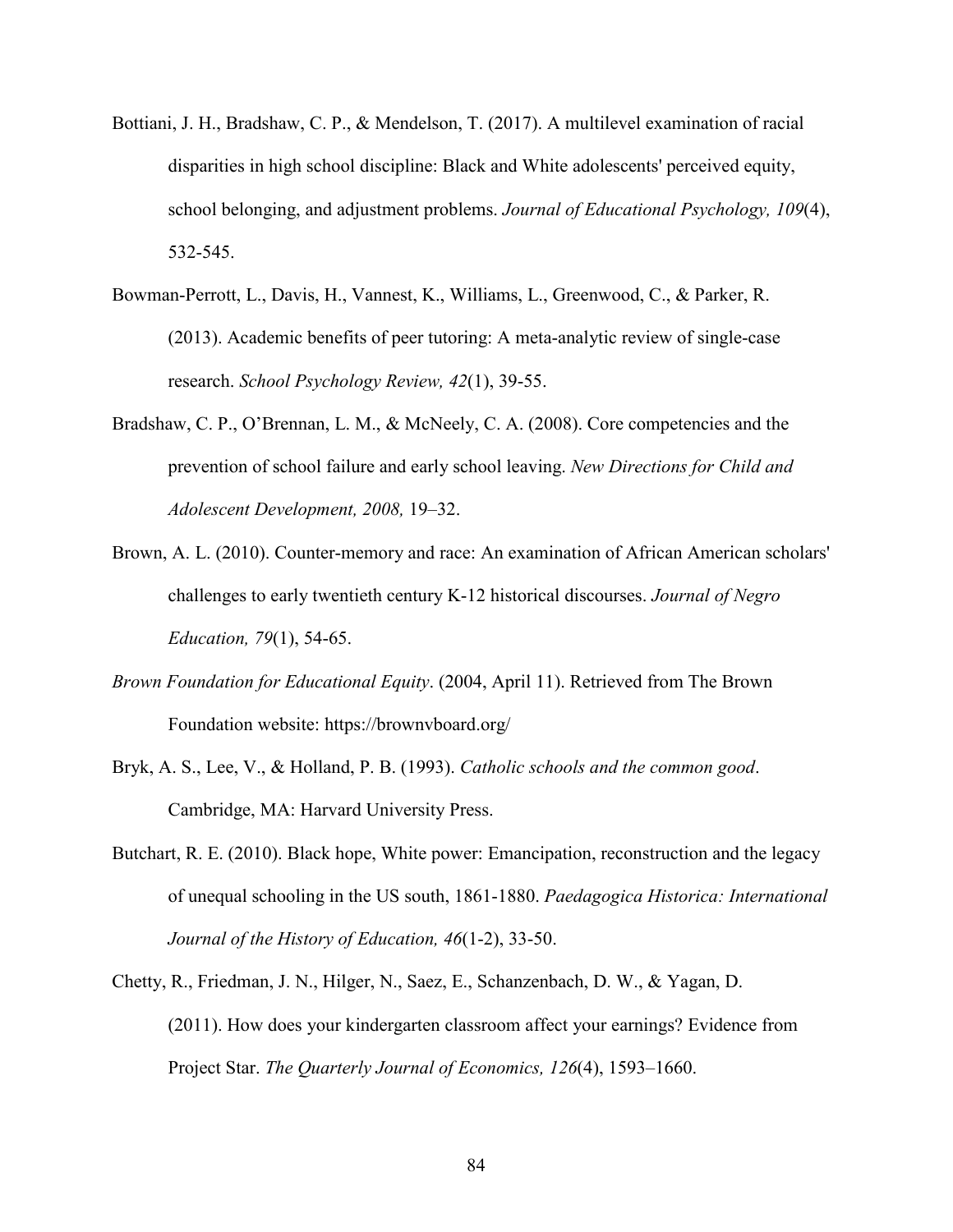- Cokley, K. O. (2003). What do we know about the motivation of African American students? Challenging the "anti-intellectual" myth. *Harvard Educational Review, 73*(4), 524-558.
- Corwin, Z. B., & Tierney, W. G. (2007). Getting there and beyond. Building a culture of collegegoing in high schools. *Center for Higher Education Policy Analysis.*
- Costello, B., Wachtel, J., & Wachtel, T. (2010). Restorative circles in school help Building community and enhancing learning. Bethlehem, PA: International Institute for Restorative Practice.
- Cousins, L., & Mickelson, R. A. (2011). Making success in education: What Black parents believe about participation in their children's education. *Current Issues in Education, 14*(3).
- Creswell, J. W. (2014). *Research design: Qualitative, quantitative, and mixed methods approaches* (4th ed*.*). Thousand Oaks, CA: Sage.
- Curry, T. (2008). Saved by the bell: Derrick Bell's racial realism as pedagogy. *Philosophical Studies in Education, 39*, 35-46.
- Darling, N., & Steinberg, L. (1993). Parenting style as context: An integrative model. *Psychological Bulletin, 113*, 487-496.
- Darling-Hammond, L. (2010). *Eat world and education.* New York, NY: Teachers College Press.
- Darvin, J. (2018). Becoming a more culturally responsive teacher by identifying and reducing micro aggressions in classrooms and school communities. *Journal for Multicultural Education, 12*(1), 2-9.
- Davis, J. E. (2003). Early schooling and academic achievement of African American males. *Urban Education*, *38*, 515–537.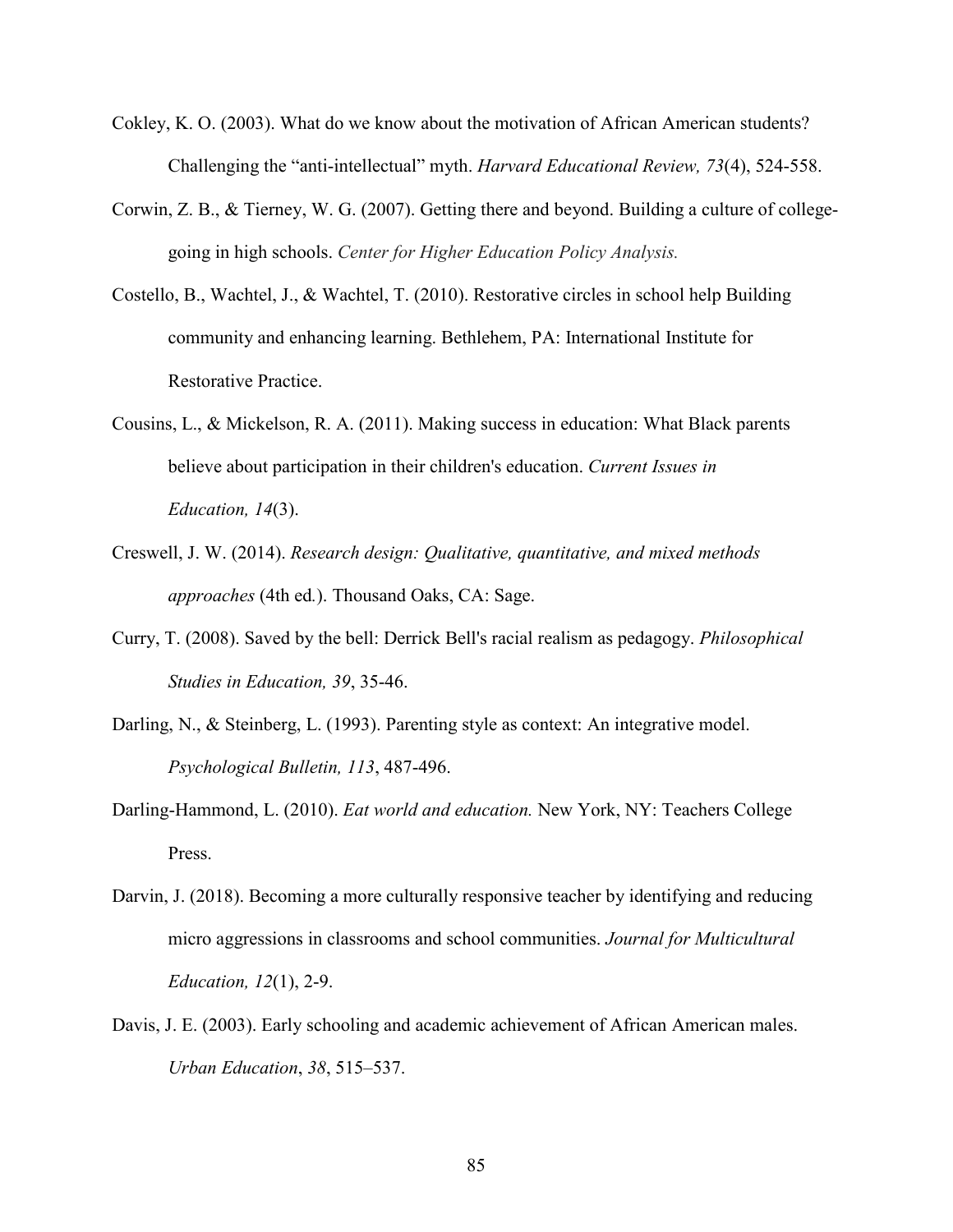Davis, J. E. (2005). *Early schooling and academic achievement of African American males.*  Thousand Oaks, CA: Corwin Press.

Delpit, L. (1995). *Other people's children*. New York, NY: The New Press.

- Derthick, M., & Rotherham, A. (2012). Obama's NCLB waivers: Are they necessary or illegal? *Education Next, 12*(2), 56-61.
- Dickerson, S. L. (2014). (In)tolerable zero tolerance policy. *eJEP: eJournal of Education Policy.* https://files.eric.ed.gov/fulltext/EJ1158091.pdf
- Dietrichson, J., Bøg, M., Filges, T., & Klint Jørgensen, A. (2017). Academic interventions for elementary and middle school students with low socioeconomic status: A systematic review and meta-analysis. *Review of Educational Research, 87*(2), 243-282.
- Doucet, F., Banerjee, M., & Parade, S. (2018). What should young Black children know about race? Parents of preschoolers, preparation for bias, and promoting egalitarianism. *Journal of Early Childhood Research*, *16*(1), 65–79.
- Douglas, T. M., & Peck, C. (2013). Education by any means necessary: Peoples of African descent and community-based pedagogical spaces. *Educational Studies: Journal of the American Educational Studies Association, 49*(1), 67-91.
- Dyson, L. L., Hett, G., & Blair, K. (2003). The effect of neighborhood poverty on school achievement and behavior: A study of children in a low-income neighborhood school in Canada. *Connections, 3*, 191-199.
- Education Trust (2014). *The state of education for African American students*. Washington, DC: Author. TheStateofEducationforAfricanAmericanStudents\_EdTrust\_June2014.pd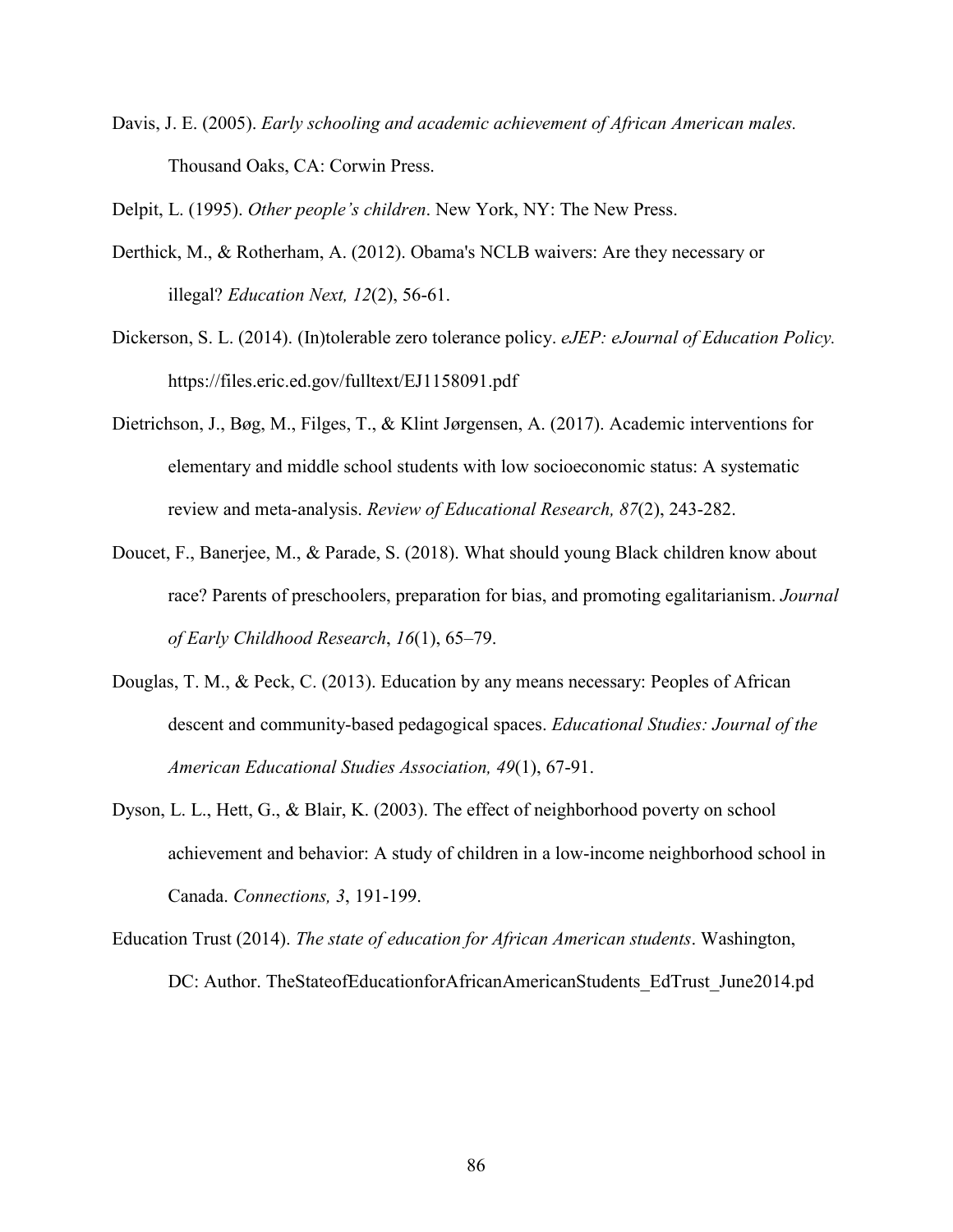- Edwards, J. F. (2017). Color-blind racial attitudes: Microaggressions in the context of racism and White privilege. *Administrative Issues Journal: Connecting Education, Practice, and Research, 7*(1), 5.
- Epstein, T. (2000). Adolescents' perspectives on racial diversity in U.S. history: Case studies from an urban classroom. *American Educational Research Journal*, *37*, 185-214.
- Fan, X., & Chen, M. (2001). Parent involvement and students' academic achievement: A metaanalysis. *Educational Psychology Review, 13*, 1-22.
- Ferguson, A. A. (2003). *Bad boys: Public schools in the making of Black masculinity*. The United State of America: The University of Michigan Press.
- Finn, J. D., & Servoss, T. J. (2014). Misbehavior, suspensions, and security measures in high school: Racial/ethnic and gender differences. *Journal of Applied Research on Children, 5*(2).
- Foster, J. E., Root, T. L., & Lee, S. (2015). Teaching young children about the civil rights movement: Applying effective & developmentally appropriate strategies. *Multicultural Education, 22*(3), 43-53.
- Fox-Genovese, E., & Genovese, E. D. (2005). *The mind of the master class: History and faith in the southern slaveholders' worldview*. Cambridge, England: Cambridge University Press.
- Gaines, Robert W., II. (2010). Looking back, moving forward: How the civil rights era church can guide the modern Black church in improving Black student achievement. *Journal of Negro Education, 79*(3), 366-379.
- Gasman, M., Nguyen, T., Conrad, C. F., Lundberg, T., & Commodore, F. (2017). Black male success in STEM: A case study of Morehouse College. *Journal of Diversity in Higher Education, 10*(2), 181-200.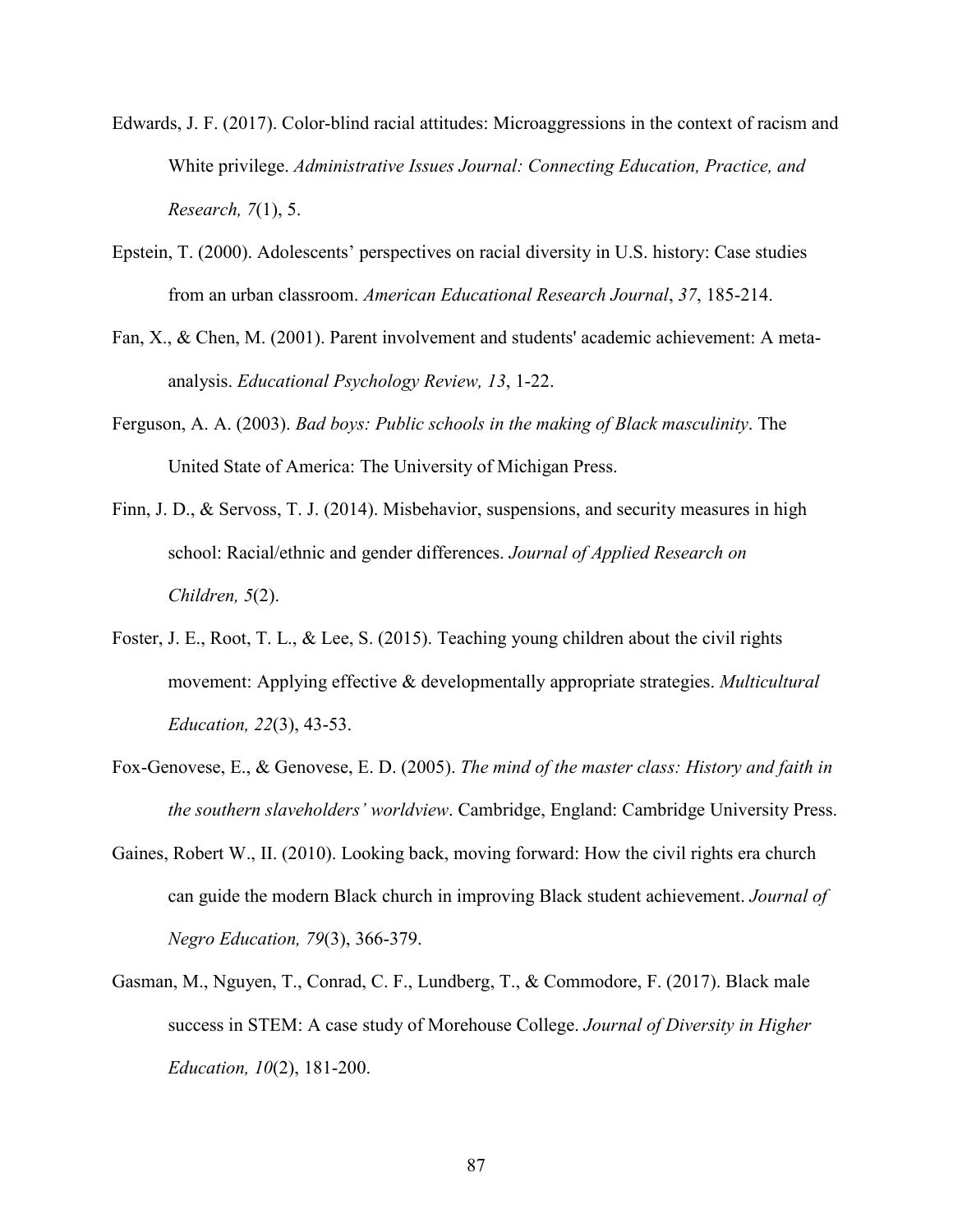- Green, T. L., & Dantley, M. E. (2013, June). *Journal of Cases in Educational Leadership*, *16*(2), 82-92.
- Grad Minnesota, (2014), Retrieved from https://education.mn.gov/MDE/dse/gradreq/
- Graham, S., Taylor, A., & Hudley, C. (2015). A motivational intervention for African American boys labeled as aggressive. *Urban Education, 50*(2).
- Gregory, A., Clawson, K., Davis, A., & Gerewitz, J. (2016). The promise of restorative practices to transform teacher-student relationships and achieve equity in school discipline. *Journal of Educational & Psychological Consultation, 26*(4), 325-353.
- Guiffrida, D. A., & Douthit, K. Z. (2010). The Black student experience at predominantly White colleges: Implications for school and college counselors. *Journal of Counseling & Development, 88*(3), 311-318.
- Haller, A., Hunt, E., Pacha, J., & Fazekas, A. (2016). Lessons for states: The Every Student Succeeds Act (ESSA) increases focus on and investment in supporting principal preparation and development. Normal, IL: Illinois State University, Center for the Study of Education Policy.
- Hantzopoulos, M. (2013). The fairness committee: Restorative justice in a small urban public high school. *Prevention Researcher, 20*(1), 7-10.
- Harkavy, I., Hartley, M., Hodges, R. A., & Weeks, J. (2013). The promise of university-assisted community schools to transform American schooling: A report from the field, 1985- 2012. *Peabody Journal of Education, 88*(5), 525–540.
- Harper, S. R. (2015). Success in these schools? visual counter narratives of young men of color and urban high schools they attend. *Urban Education, 50*(2), 139-169.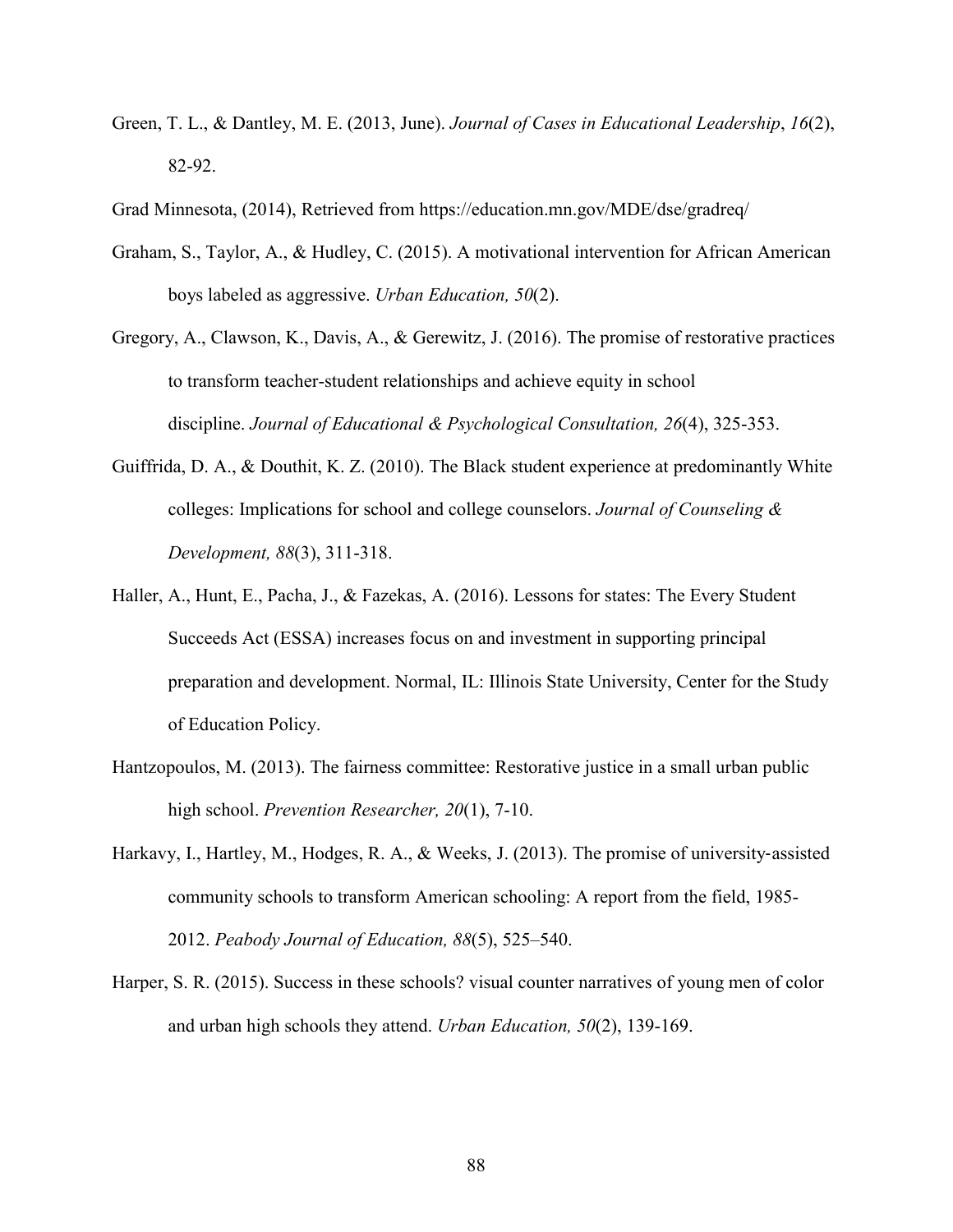- Harre ́, R., & van Langenhove, L. (Eds.). (1999). *Positioning theory*. Malden, MA: Blackwell Public.
- Harris, P. C., Hines, E. M., Kelly, D. D., Williams, D. J., & Bagley, B. (2014). Promoting the academic engagement and success of Black male student-athletes. *High School Journal, 97*(3), 180-195.
- Hayes, D., & Cunningham, M. (2003). Family and school environments working together to impact academic achievement in African American adolescents. In C. C. Yeakey & R. Henderson (Eds.), Surmounting all odds: Education, opportunity, and society in the new millennium (pp. 107-123). Greenwich, CT: Information Age.
- Heitzeg, N. A. (2009). Education or incarceration: Zero tolerance policies and the school to prison pipeline. *Forum on Public Policy Online, 2009*(2).
- Herman, R., Gates, S., Arifkhanova, A., Bega, A., Chavez-Herrerias, E. R., Han, E., . . .Wrabel, S. (2016). School leadership interventions under the Every Student Succeeds Act: Evidence review. Washington, DC: RAND Corporation.
- Hess, F. M., & Petrilli, M. J. (2009). Wrong turn on school reform. *Policy Review,* (153).
- Highsmith, A. R., & Erickson, A. T. (2015). Segregation as splitting, segregation as joining: Schools, housing, and the many modes of Jim Crow. *American Journal of Education, 121*(4), 563-595.
- Hines, E. M., & Holcomb-McCoy, C. (2013). Parental characteristics, ecological factors, and the academic achievement of African American males. *Journal of Counseling & Development, 91*(1), 68-77.
- Holcomb-McCoy, C. (2007). *School counseling to close the achievement gap: A social justice framework for success*. Thousand Oaks, CA: Corwin Press.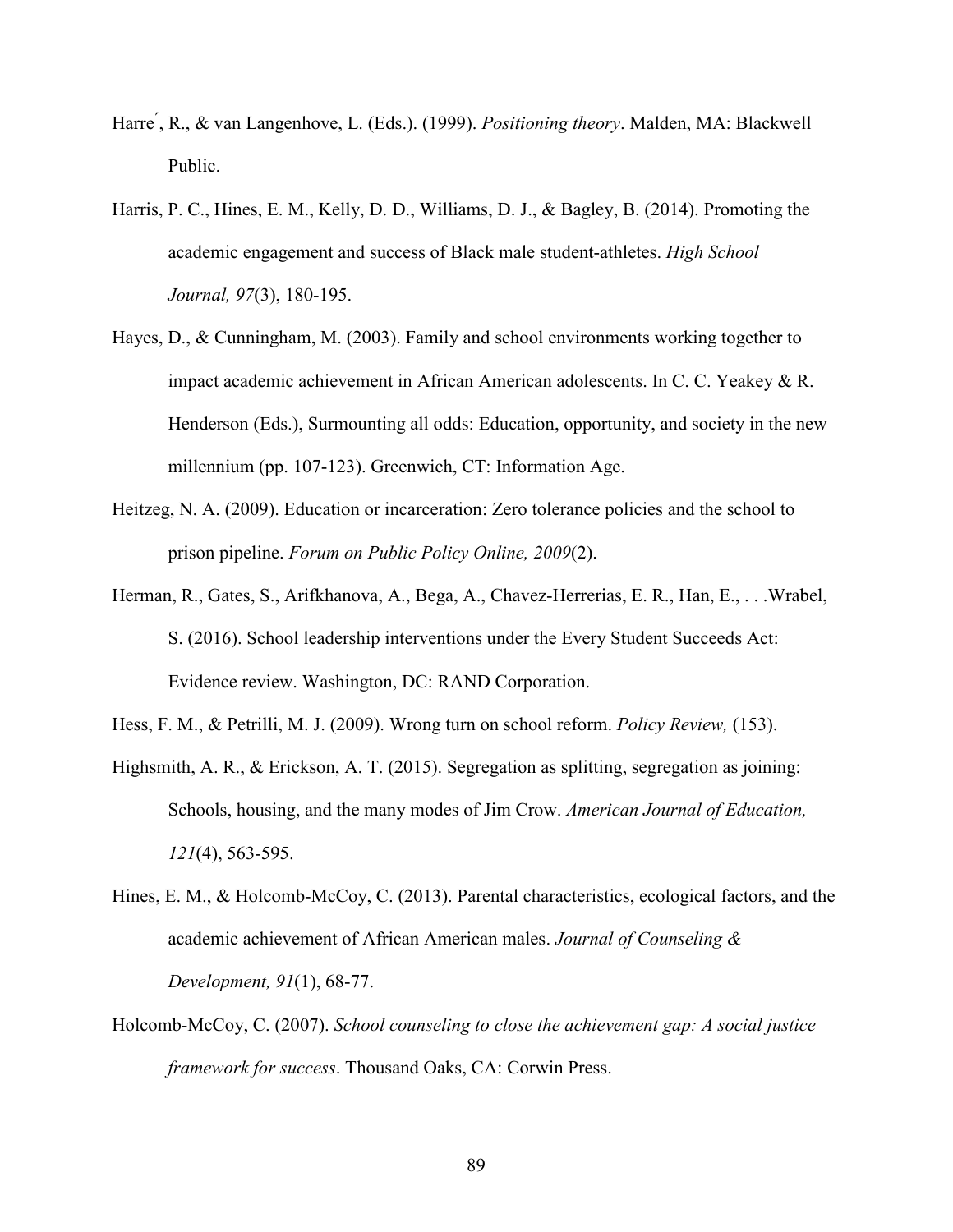- Horsford, S. D. (2019). School integration in the new Jim Crow: Opportunity or oxymoron? *Educational Policy, 33*(1), 257-275.
- Howard, T. C. (2008). Who really cares? The disenfranchisement of African American males in Pre-K-12 schools: A critical race theory perspective. *Teachers College Record, 110*(5), 954-985.
- Hughes, S., Noblit, G., & Cleveland, D. (2013). Derrick Bell's post-"Brown" moves toward critical race theory. *Race, Ethnicity and Education, 16*(4), 442-469.
- Hurtado, S., & Ruiz, A. (2012). *The climate for underrepresented groups and diversity on campus.* Retrieved from: https://www.heri.ucla.edu/briefs/URMBriefReport. pdf
- Irvin, M. J., Farmer, T. W., Leung, M., Thompson, J. H., & Hutchins, B. C. (2010). School, community, and church activities: Relationship to academic achievement of low-income African American early adolescents in the rural Deep South. *Journal of Research in Rural Education, 25*(4), 1-21.
- Isaac, E. P., Guy, T., & Valentine, T. (2001). Understanding African American adult learners' motivations to learn in church-based adult education. *Adult Education Quarterly*, *52*(1), 23–38.
- Jankov, P., & Caref, C. (2017). Segregation and inequality in Chicago public schools, transformed and intensified under corporate education reform. *Education Policy Analysis Archives, 25*(56).
- Jarrett, R. L., & Coba-Rodriguez, S. (2017). "We keep the education goin' at home all the time": Family literacy in low-income African American families of preschoolers. *Journal of Education for Students Placed at Risk, 22*(2), 57-76.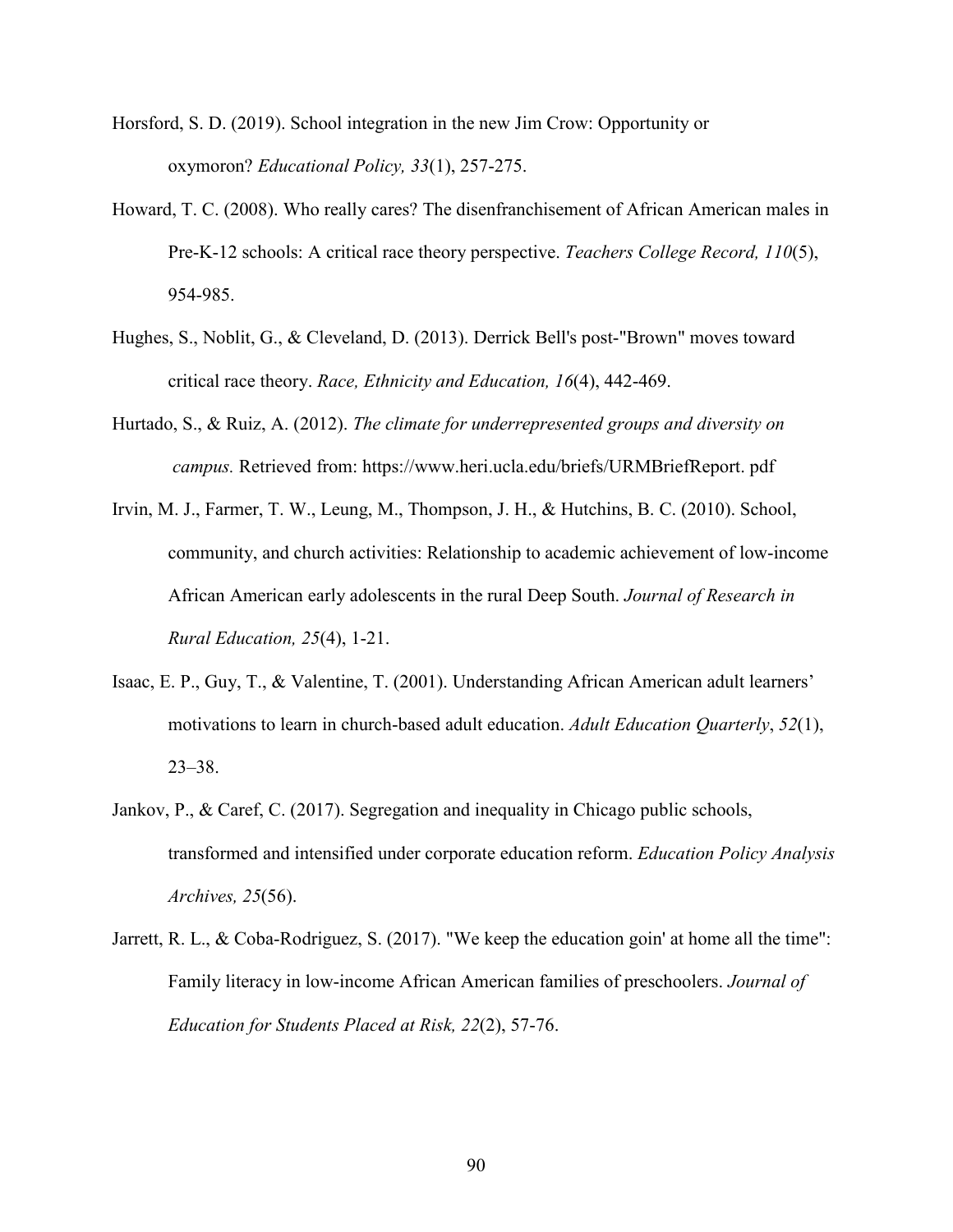- Jennings, J. L., & Bearak, J. M. (2014). "Teaching to the test" in the NCLB era: How test predictability affects our understanding of student performance. *Educational Researcher, 43*(8), 381-389.
- Jeynes, W. H. (2007). The relationship between parental involvement and urban secondary school student academic achievement: A meta-analysis. *Urban Education, 42*(1), 82- 110.
- Johnson-Ahorlu, R. (2017). Efficient social justice: How critical race theory research can inform social movement strategy development. *Urban Review: Issues and Ideas in Public Education, 49*(5), 729-745.
- Johnson, M. (2016). The Every Student Succeeds Act: Opportunities and responsibilities. re:VISION. Retrieved from Hunt Institute website: http://www.hunt-institute .org/wpcontent/uploads/2017/10/reVISION\_AUG2016\_ESSA\_Opportunities \_and\_Responsibilities.pdf
- Jordan, W. J., Cooper, R. (2002). Cultural issues related to high school reform: Deciphering the case of Black males. Baltimore, MD: Center for Research on the Education of Students Placed at Risk.
- Juettner, V. (2003). Culturally responsive schools: Leadership, language, and literacy development. *Talking Points, 14*(2), 11-16.

Kena, G., Musu-Gillette, L., Robinson, J., Wang, X., Rathbun, A., Zhang, J., … Ballard, D. (2015). Characteristics of postsecondary faculty. In*The condition of education 2015*(NCES 2015-144). Retrieved from Retrieved from the National Center for Education Statistics web site: https://nces.ed.gov/pubs2015/2015144.pdf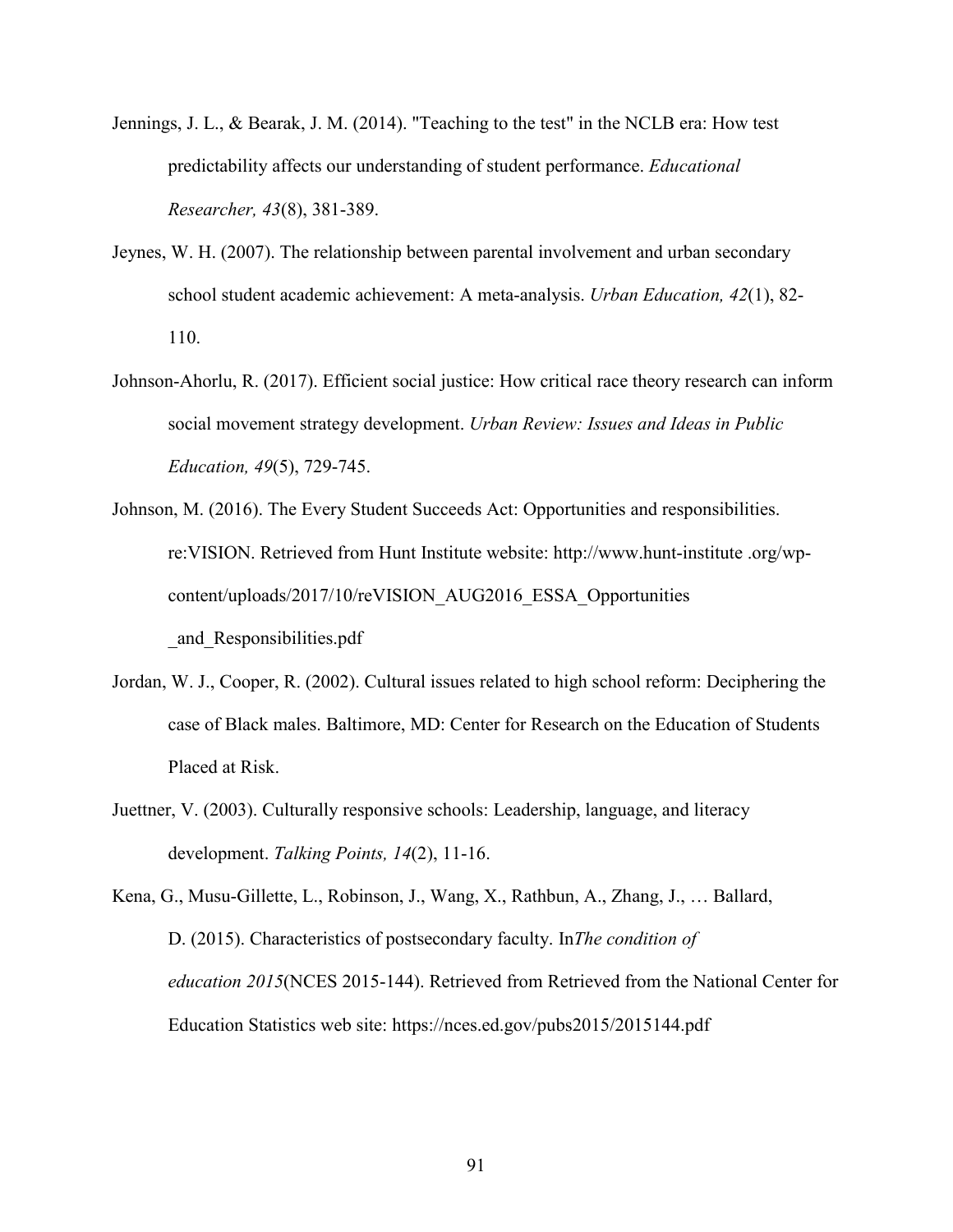- Kenyatta, C. P. (2012). From perception to practice: How teacher-student interactions affect African American male achievement. *Journal of Urban Learning, Teaching, and Research, 8*, 36-44.
- Kharem, H. (2006). *A curriculum of repression: A pedagogy of racial history in the United States*. New York, NY: Peter Lang.
- Khalifa, M. A., Gooden, M. A., & Davis, J. E. (2016). Culturally responsive school leadership: A synthesis of the literature. *Review of Educational Research, 86*(4), 1272-1311.
- King, A. E. 0. (1992). *The impact of incarceration on African-American families: Implications for social work practice and service delivery.* Manuscript submitted for publication.
- Ladson-Billings, G. (2006). From the achievement gap to the education debt: Understanding achievement in U.S. schools. *Educational Researcher, 35*(7), 3–12.
- Ladson-Billings, G., & Tate, W. F. (2006). Toward a critical race theory of education. In A. D. Dixson & C. Rousseau (Eds.), *Critical race theory in education: All God's children got a song* (pp. 11–30). New York. NY: Routledge.
- Lancellot, M. (2016). Exploring racial integration: Views from an African American, male, former school superintendent. *Multicultural Learning and Teaching, 11*, 117+.
- Land, A., Mixon, J. R., Butcher, J., & Harris, S. (2014). Stories of six successful African American males high school students: A qualitative study. *NASSP Bulletin, 98*(2), 142- 162.
- Leach, N. (2018). Peer bonds in urban school communities: An exploratory study. *Qualitative Research in Education, 7*(1), 64-86.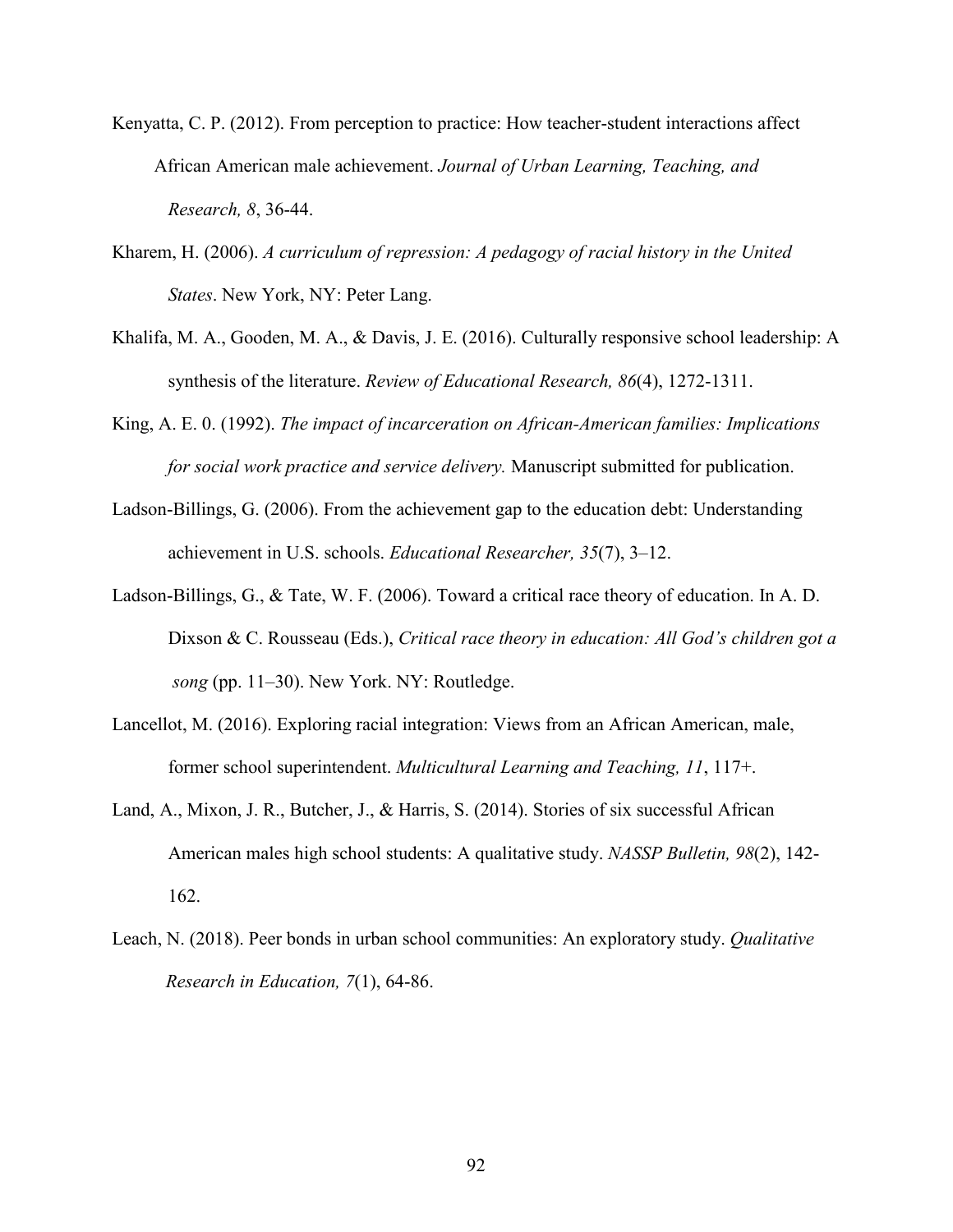Lee, J. A. (2016). *From underdog to overcomer: Counter-stories of academic resilience from Black, first generation college students from low-income backgrounds, studying at a pre- dominantly White institution (Doctoral dissertation*). Available from ProQuest Dissertations and Theses database. (10150624)

- Levin, H. M., Belfield, C., Muennig, P., & Rouse, C. (2007). The public returns to public educational investments in African American males. *Economics of Education Review, 26*, 699-708.
- Lopez, A. E. (2015) Navigating cultural borders in diverse contexts: Building capacity through culturally responsive leadership and critical praxis, *Multicultural Education Review, 7*:3, 171-184.
- Lynn, M., Bacon, J. N., Totten, T. L., Bridges, Thurman L., I.,II, & Jennings, M. E. (2010). Examining teachers' beliefs about African American male students in a low-performing high school in an African American school district. *Teachers College Record, 112*(1), 289-330.
- Martin, J. L., & Beese, J. A. (2017). Talking back at school: Using the literacy classroom as a site for resistance to the school-to-prison pipeline and recognition of students labeled "atrisk." *Urban Education, 52*(10), 1204-1232.
- Mattis, J., Beckham, W., Saunders, B., Williams, J., McAllister, D., Myers, V., et al. (2004). Who will volunteer? Religiosity, everyday racism, and social participation among African American men. *Journal of Adult Development, 11*(4), 261– 272.
- Mayfield, V. M., & Garrison-Wade, D. (2015). Culturally responsive practices as whole school reform. *Journal of Instructional Pedagogies, 16.*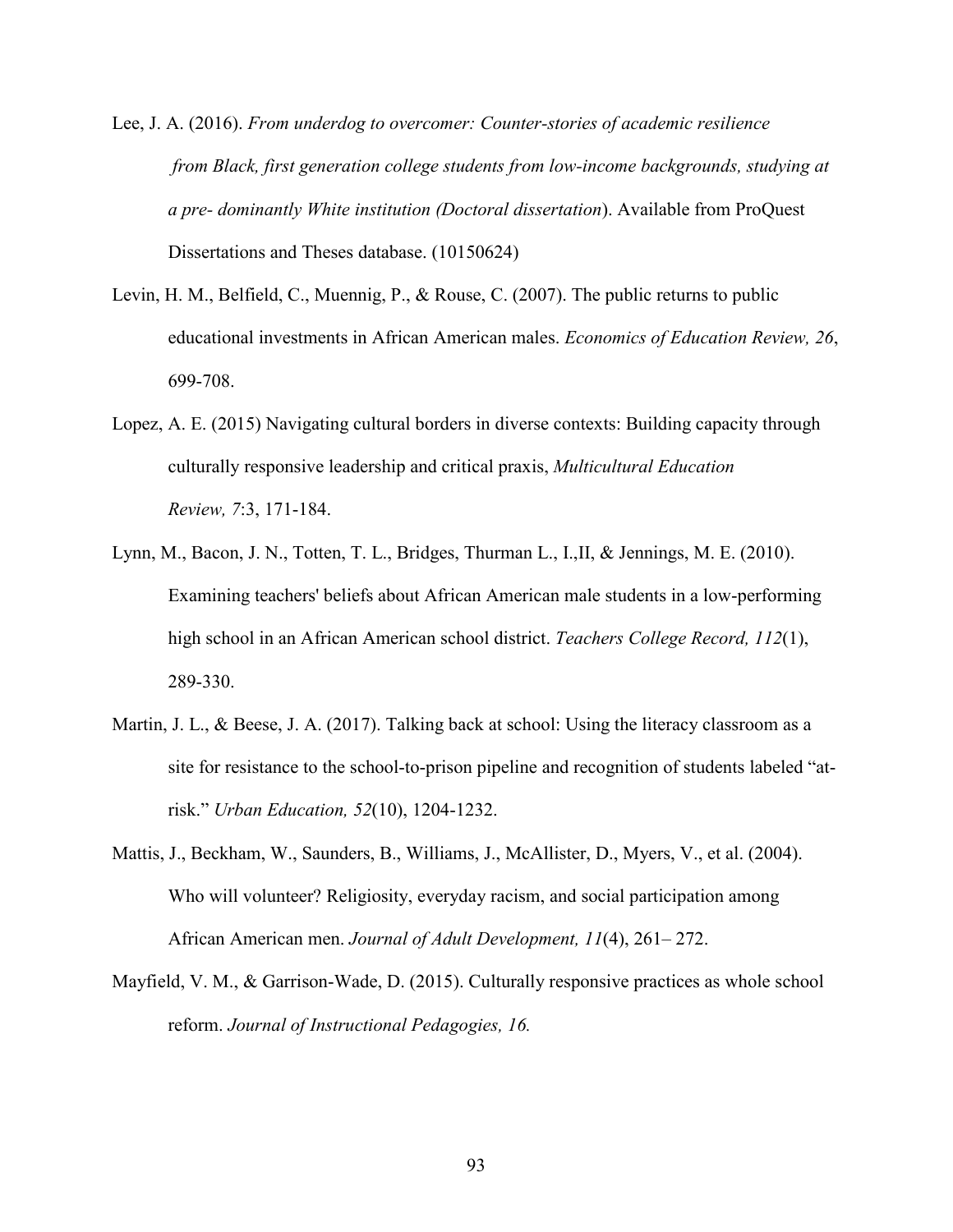- McCray, C. R., Grant, C. M., & Beachum, F. D. (2010). Pedagogy of self-development: The Black churches have an obligation to work with Black families and school leaders to make African American students have culturally relevant experience during their education journey. *Journal of Negro Education, 79*(3), 233-248.
- McCarthy, P. B., & Morote, E. (2009). The link between investment in early childhood preschools and high school graduation rates for African American males in the United States of America. *Contemporary Issues in Early Childhood, 10*(3), 232-239.
- McGee, E. (2013). Threatened and placed at risk: High achieving African American males in urban high schools. *The Urban Review, 45*(4), 448-471.
- McQuillan, P. J. (2008). Small-school reform through the lens of complexity theory: It's "good to think with." *Teachers College Record, 110*(9), 1772-1801.
- Merriam, S. B. (2009). *Qualitative research: A guide to design and implementation*. San Francisco, CA: Jossey-Bass.
- Milner, H. R. (2008). Critical Race Theory and Interest Convergence as Analytic Tools in Teacher Education Policies and Practices. *Journal of Teacher Education*, *59*(4), 332–346.

Minnesota Report Card. (2018). Retrieved from https://rc.education.state.mn.us/#mySchool/p--3

Mitchell, A.B., Stewart, J.B. (2013). The efficacy of all-male academies: Insights from critical race theory (CRT). *Sex Roles 69***,** 382–392.

Mirsky, L. (2011). Building safer, saner schools. *Educational Leadership, 69*, 45–49.

Mitchell, R. W. (2010). The African American church, education and self determination. *Journal of Negro Education, 79*(3), 202-204.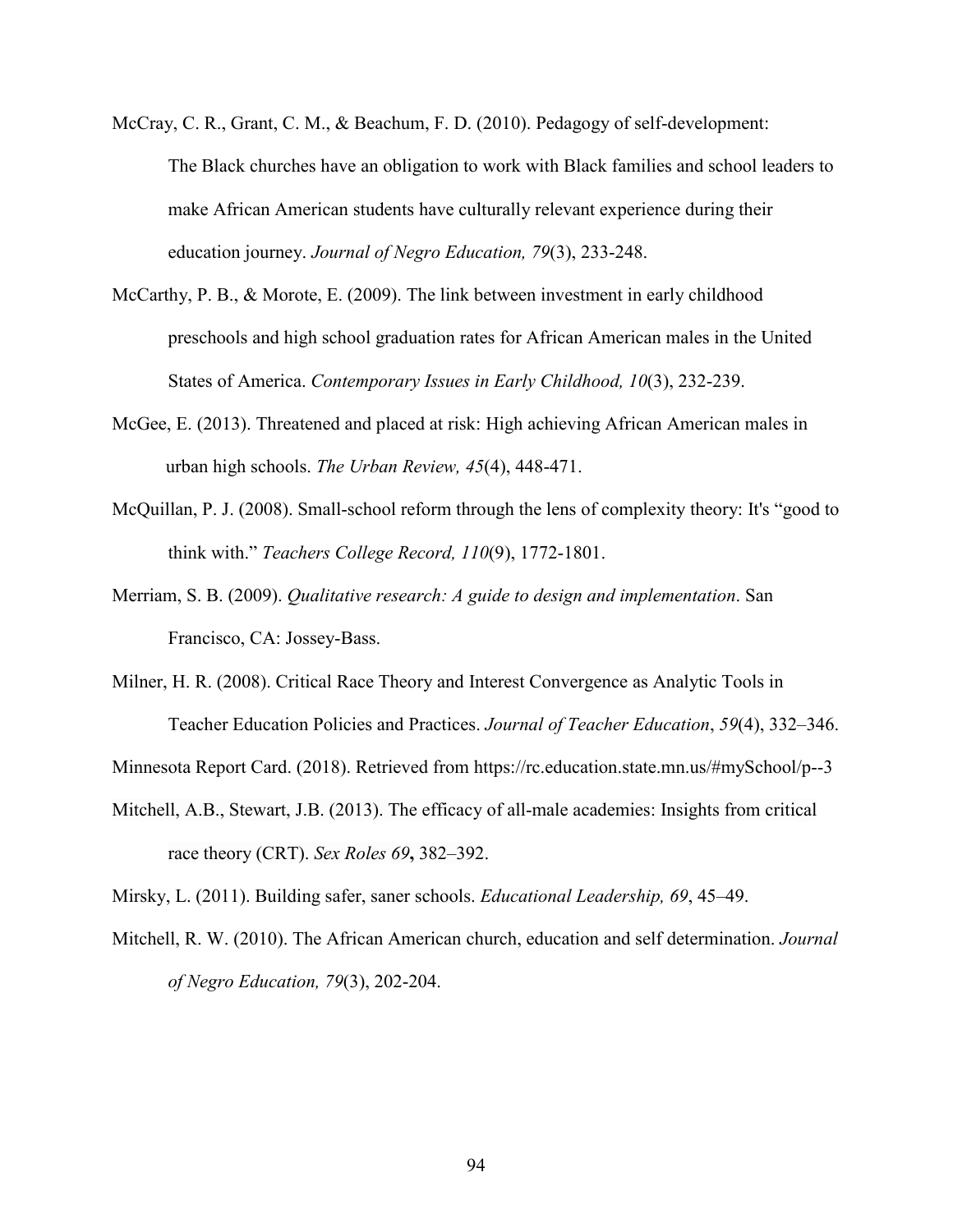- Mitchell, R. W., Wood, G. K., & Witherspoon, N. (2010). Considering race and space: Mapping developmental approaches for providing culturally responsive advising. *Equity & Excellence in Education, 43*(3), 294–309.
- Mogge, S. G., Martinez-Alba, G., & Cruzado-Guerrero, J. (2017). Supporting school responsiveness to immigrant families and children: A university-school partnership. *Tesl-Ej, 20*(4).
- Montecinos, C. (1995). Remembering high school: Students of color make the case for an education that is multicultural. *The High School Journal*, *78*, 124-132.
- Morgan, H. (1991). Race and gender issues: In school suspension. *Paper presented at the Annual Meeting of the American Educational Research Association.* Chicago, IL.
- National Center for Education Statistics. (2006). Characteristics of schools, districts, teachers, principals, and school libraries in the United States: 2003–04 schools and staffing survey. Washington, DC: National Center for Education Statistics, US Department of Education.
- National, E. A. (2016). *Rankings & estimates: Rankings of the states 2015 and estimates of School statistics 2016.*( 2).National Education Association.
- Nilsson, N. L., Kong, A., & Hubert, S. (2016). Navigating the challenges of becoming a culturally responsive teacher: Supportive networking may be the key. *Australian Journal of Teacher Education, 41*(8), 1-21.
- Noguera, P. A. (2003). The trouble with Black boys: The role and influence of environmental and cultural factors on the academic performance of African American males. *Urban Education, 38,* 431–459.
- Odrowaz-Coates, A. (2016). Lessons on social justice: A pedagogical reflection on the educational message of "the boxtrolls". *Education as Change, 20*(2), 67-85.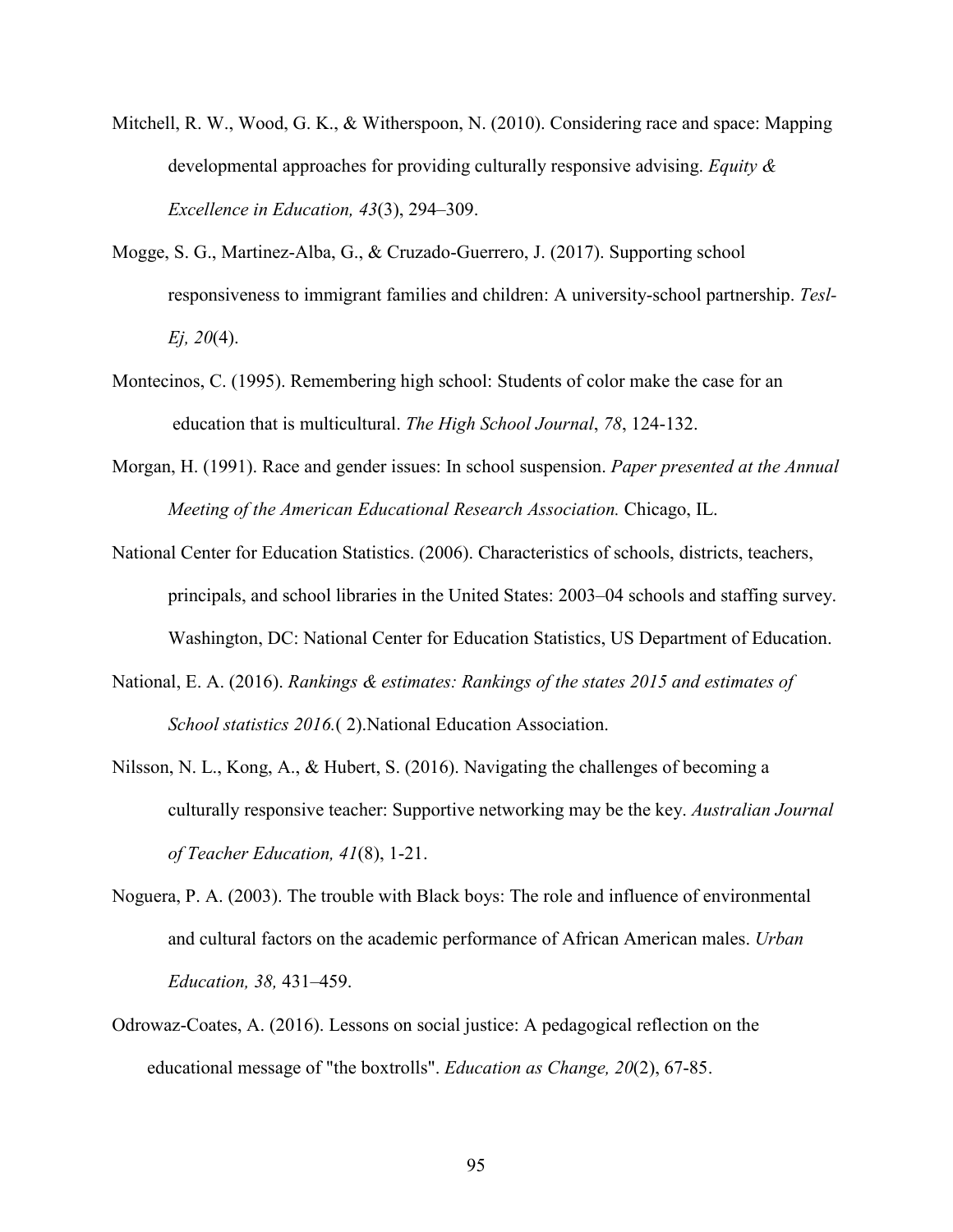- Office of Justice Programs. (2015, October 13). *White House Office of FBNP*. https://www.ojp.gov/
- Ogbu, J. U. (2004). Collective identity and the burden of "acting White" in Black history community and education. *Urban Review: Issues and Ideas in Public Education, 36*(1), pp. 1-35.
- Olson, J. D., & Rao, A. B. (2016). Becoming a culturally responsive teacher: The impact of clinical experiences in urban schools. *Journal of Urban Learning, Teaching, and Research, 12*, 133-141.
- Orfield, G., Losen, D., Wald, J., & Swanson, C. (2004). Losing Our Future: How Minority Youth are Being Left Behind by the Graduation Rate Crisis, Cambridge, MA: The Civil Rights Project at Harvard University. Contributors: Urban Institute, Advocates for Children of New York, and The Civil Society Institute.
- Orr, A. J. (2003). Black-White differences in achievement: The importance of wealth. *Sociology of Education*, *76*(4), 281-304.
- Osborne, J. (1999). Unraveling underachievement among African American boys from an identification with academics perspective. *The Journal of Negro Education, 68*, 555-565.
- Pai, Y., & Adler, S. (2001). *Cultural foundations of education* (3rd ed.). Upper Saddle River, NJ: Merrill Prentice Hall.
- Parker, M. A., Eliot, J., & Tart, M. (2013). An exploratory study of the influence of the advancement via individual determination (AVID) program on African American young men in southeastern North Carolina. *Journal of Education for Students Placed at Risk, 18*(2), 153-167.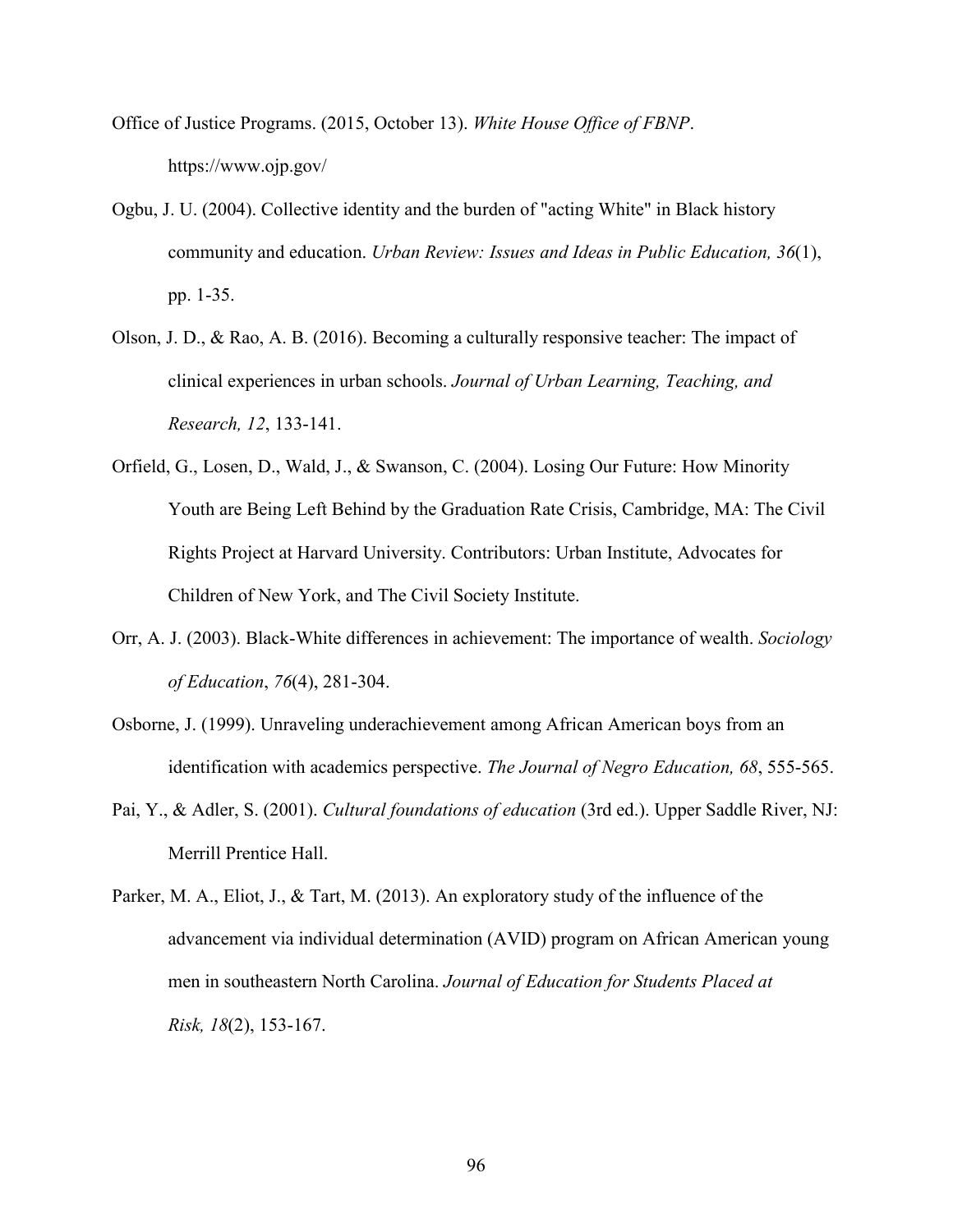- Peterson, P. E. (2016). The end of the Bush-Obama regulatory approach to school reform. *Education Next, 16*(3), 22-32.
- Pugh, P. M., & Tschannen-Moran, M. (2016). Influence of a school district's advancement via individual determination (AVID) program on self-efficacy and other indicators of student achievement. *NASSP Bulletin, 100*(3), 141-158.
- Reardon, S. F., & Portilla, X. A. (2016). Recent Trends in Income, Racial, and Ethnic School Readiness Gaps at Kindergarten Entry. *AERA Open*. https://doi.org/10.1177/233285 8416657343
- Ross, T., Kena, G., Rathbun, A., KewalRamani, A., Zhang, J., Kristapovich, P., Manning, E. (2012). Higher education: Gaps in access and persistence study. Statistical analysis report (NCES 2012-046). National Center for Education Statistics. Retrieved from https://nces.ed.gov/pubs2012/2012046.pdf
- Sáenz, V. B., & Ponjuan, L. (2011). Men of color: Ensuring the academic success of Latino males in higher education, from Institute for Higher Education Policy Institute website http://www.ihep.org/assets/files/publications/m-r/(Brief)\_Men\_of\_Color\_Latinos.pdf
- Same, M., Guarino, N., Pardo, M., Benson, D., & Lindsay J. (2018). Evidence-supported interventions associated with Black students' education outcomes: Findings from a systematic review of research. Washington, DC: Regional Educational Laboratory
- Sartain, L., Allensworth, E. M., Porter, S. (with Levenstein, R., Johnson, D. W., Huynh, M. H., Anderson, E., Mader, N., Steinberg, M. P.). (2015). Suspending Chicago's students: Differences in discipline practices across schools. Chicago, IL: The University of Chicago Consortium on Chicago School Research.

Schott Foundation of Public Education. (2010). Yes we can: The Schott 50 state report on public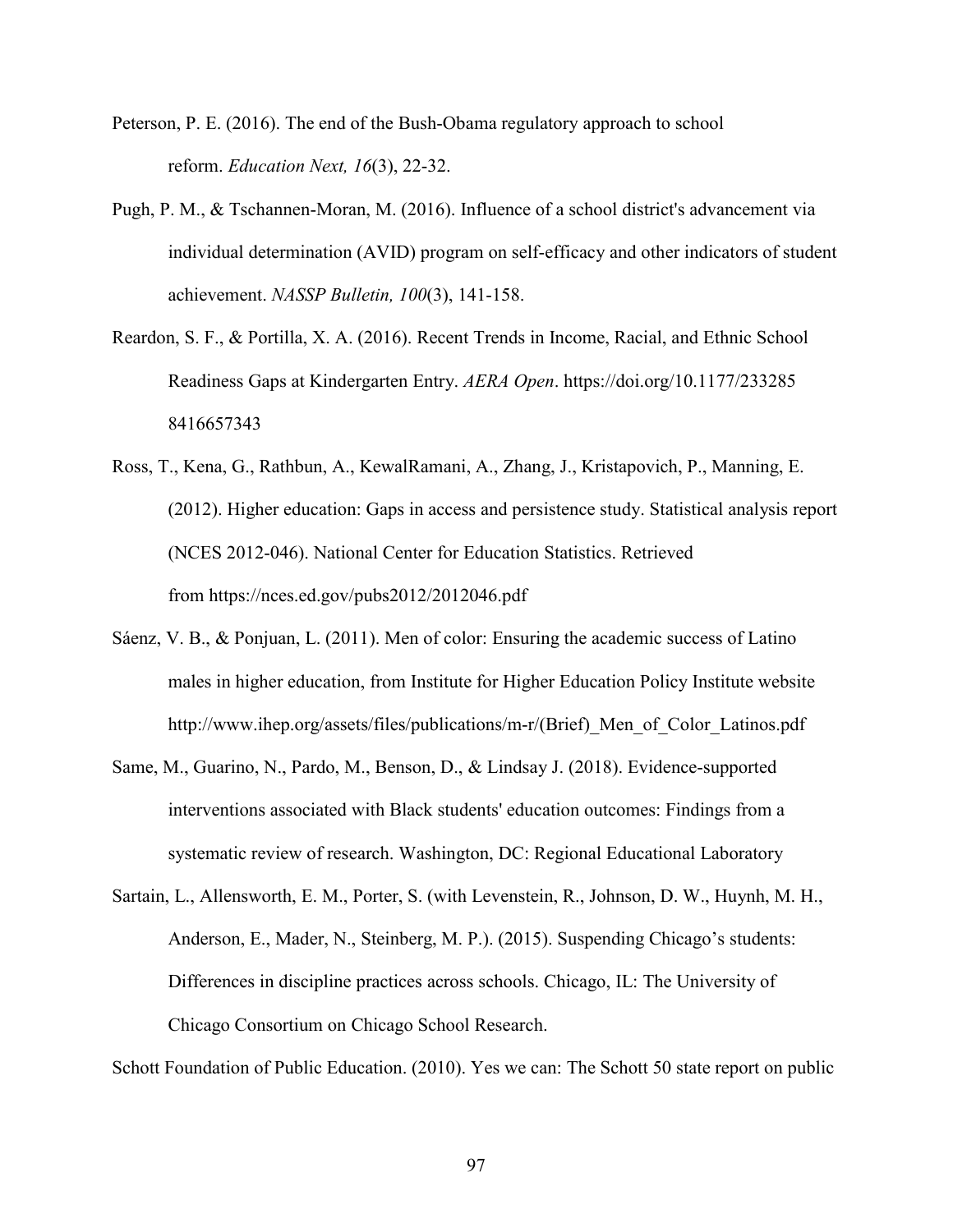education and Black males. Retrieved from http://www.Blackboysreport.org/bbreport.pdf

- Shear, L., Means, B., Mitchell, K., House, A., Gorges, T., Joshi, A., et al. (2008). Contrasting paths to small-school reform: Results of a 5-year evaluation of the Bill & Melinda Gates foundation's national high schools' initiative. *Teachers College Record, 110*(9), 1986- 2039.
- Stiefel, L., Schwartz, A. E., & Wiswall, M. (2015). Does small high school reform lift urban districts? evidence from New York City. *Educational Researcher, 44*(3), 161-172.
- Strayhorn, T. L. (2012). *College students' sense of belonging: A key to educational success for all students.* New York, NY: Routledge.
- Suter, J. C., & Bruns, E. J. (2009). Effectiveness of the wraparound process for children with emotional and behavioral disorders: A meta‐analysis. *Clinical Child and Family Psychology Review, 12*(4), 336–351.
- Tatum, A. W., & Muhammad, G. E. (2012). African American males and literacy development in contexts that are characteristically urban. *Urban Education, 47*(2), 434-463.
- Thomas, D. E., & Stevenson, H. (2009). Gender risks and education: The particular classroom challenges for urban low-income African American boys. *Review of Research in Education, 33*, 160-180.
- Tramonte, L., & Williams, J. D. (2010). Cultural capital and its effects on education outcomes. *Economics of Education Review*, *29*, 200-213.
- Trusty, J. (2002). African Americans' educational expectations: Longitudinal causal models for women and men. *Journal of Counseling and Development, 80*, 332-345.
- U.S. Department of Education. (2004). No Child Left Behind: A tool kit for teachers. Washington, D.C.: Government Printing Office.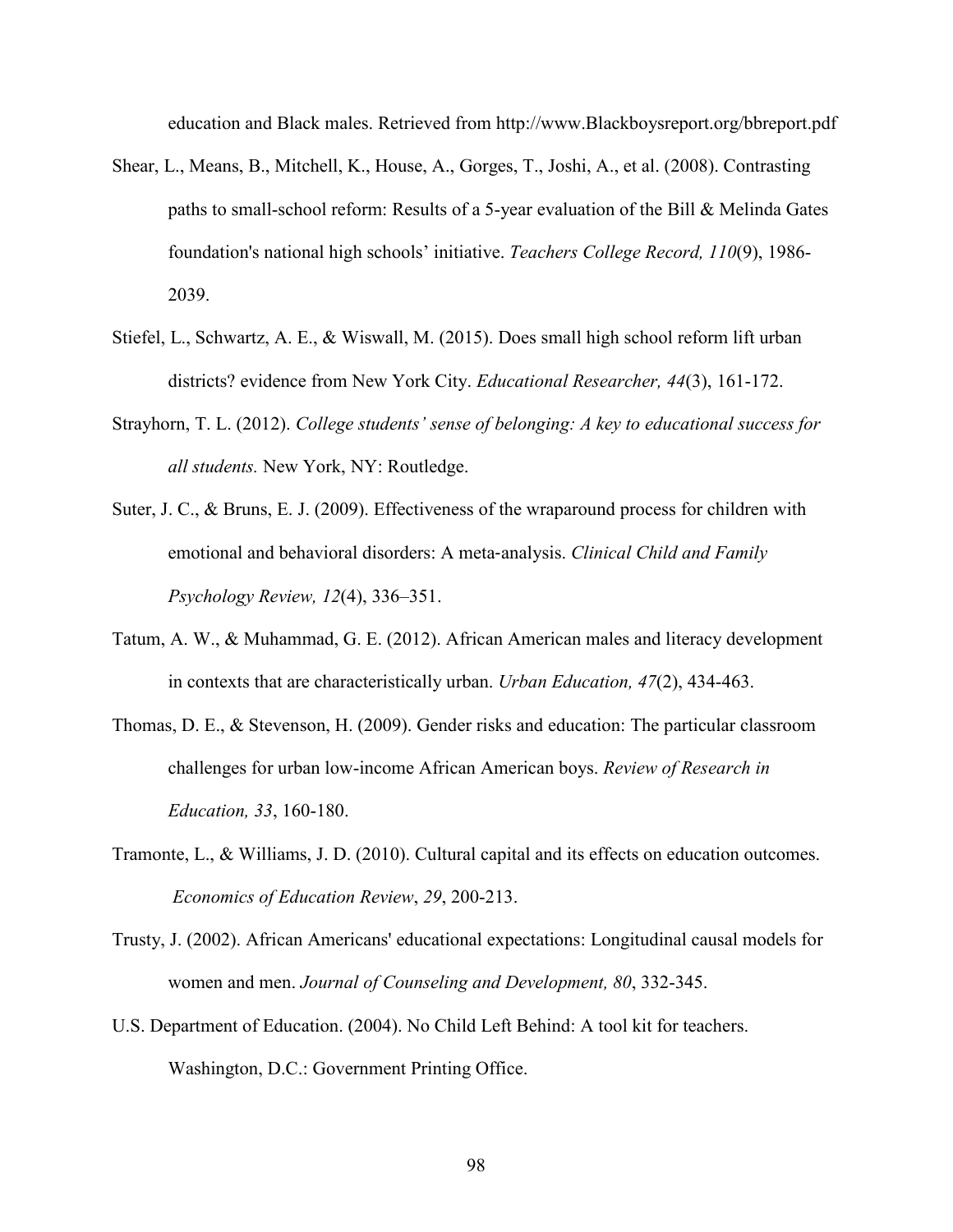- U.S. Department of Health and Human Services. (2015, October 14). *The Center for Faith- Based and Neighborhood Partnerships.* https://www.hhs.gov/
- Valentino, R. (2018). Will public pre-K really close achievement gaps? Gaps in prekindergarten quality between students and across states. *American Educational Research Journal, 55*(1), 79-116.
- Van Dorn, R. A., Bowen, G. L., & Blau, J. R. (2006). The impact of community diversity and consolidated inequality on dropping out of high school. *Family Relations, 55*(1), 105- 118.
- Vass, G. (2017). Preparing for culturally responsive schooling: Initial teacher educators into the fray. *Journal of Teacher Education, 68*(5), 451-462.
- Victor, C. M., Thacker, L. R., Gary, K. W., Pawluk, D. T. V., & Copolillo, A. (2017). Workplace discrimination and visual impairment: A comparison of equal employment opportunity commission charges and resolutions under the Americans with disabilities act and Americans with disabilities amendments act. *Journal of Visual Impairment & Blindness, 111*(5), 475-482.
- Wallace, J. M., Jr., Goodkind, S., Wallace, C. M., & Bachman, J. G. (2008). Racial, ethnic, and gender differences in school discipline among U.S. high school students: 1991-2005. *Negro Educational Review, 59*, 47–62.
- Wallace, T., & Brand, B. R. (2012). Using critical race theory to analyze science teachers culturally responsive practices. *Cultural Studies of Science Education, 7*(2), 341-374.
- Walls, J. K., & Hall, S. S. (2018). A focus group study of African American students' experiences with classroom discussions about race at a predominantly White university. *Teaching in Higher Education, 23*(1), 47-62.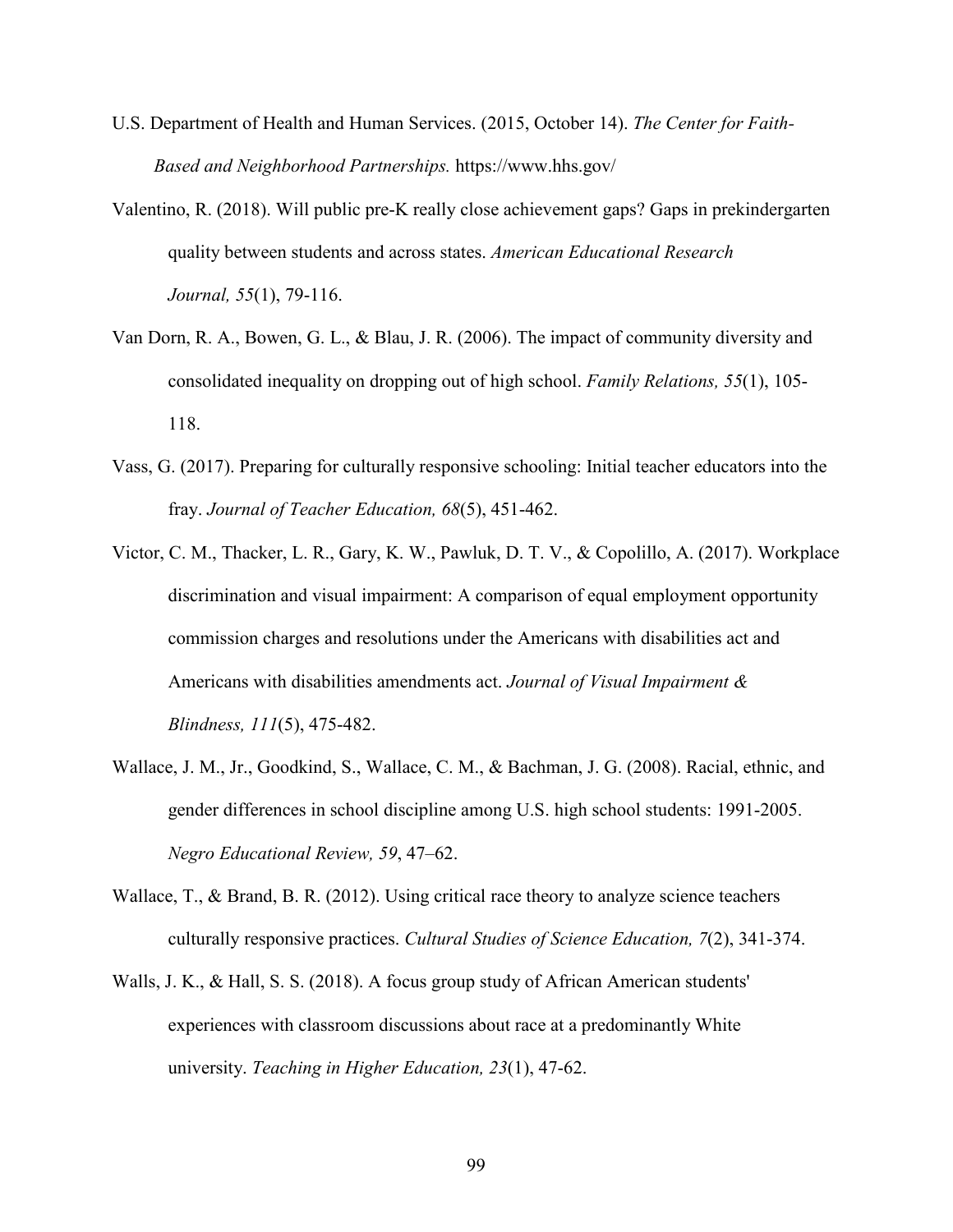- Wastern, B., & Pettit, B. (2010). Incarceratio classroom discussions about race at a predominantly White university. *Teaching in Higher Education, 23*(1), 47-62.
- Wells, A. S., Duran, J., & White, T. (2008). Refusing to leave desegregation behind: From graduates of racially diverse schools to the supreme court. *Teachers College Record, 110*(12), 2532-2570.
- Werblow, J., & Duesbery, L. (2009). The impact of high school size on math achievement and dropout rate. *High School Journal, 92*(3), 14-23.
- Wishon, P. (2004). "Brown v. board of education" at 50: Reflections on "plessy", "brown", and our professional conscience. *Young Children, 59*(3), 77-79.
- Wood, J. L., & Vasquez Urias, M. C. (2012). Community college v. proprietary school outcomes: Student satisfaction among minority males. *Community College Enterprise, 18*(2), 83-100.
- Ylimaki, R., & Jacobson, S. (2013). School leadership practice and preparation: Comparative perspectives on organizational learning (OL), instructional leadership (IL) and culturally responsive practices (CRP). *Journal of Educational Administration, 51*(1), 6-23.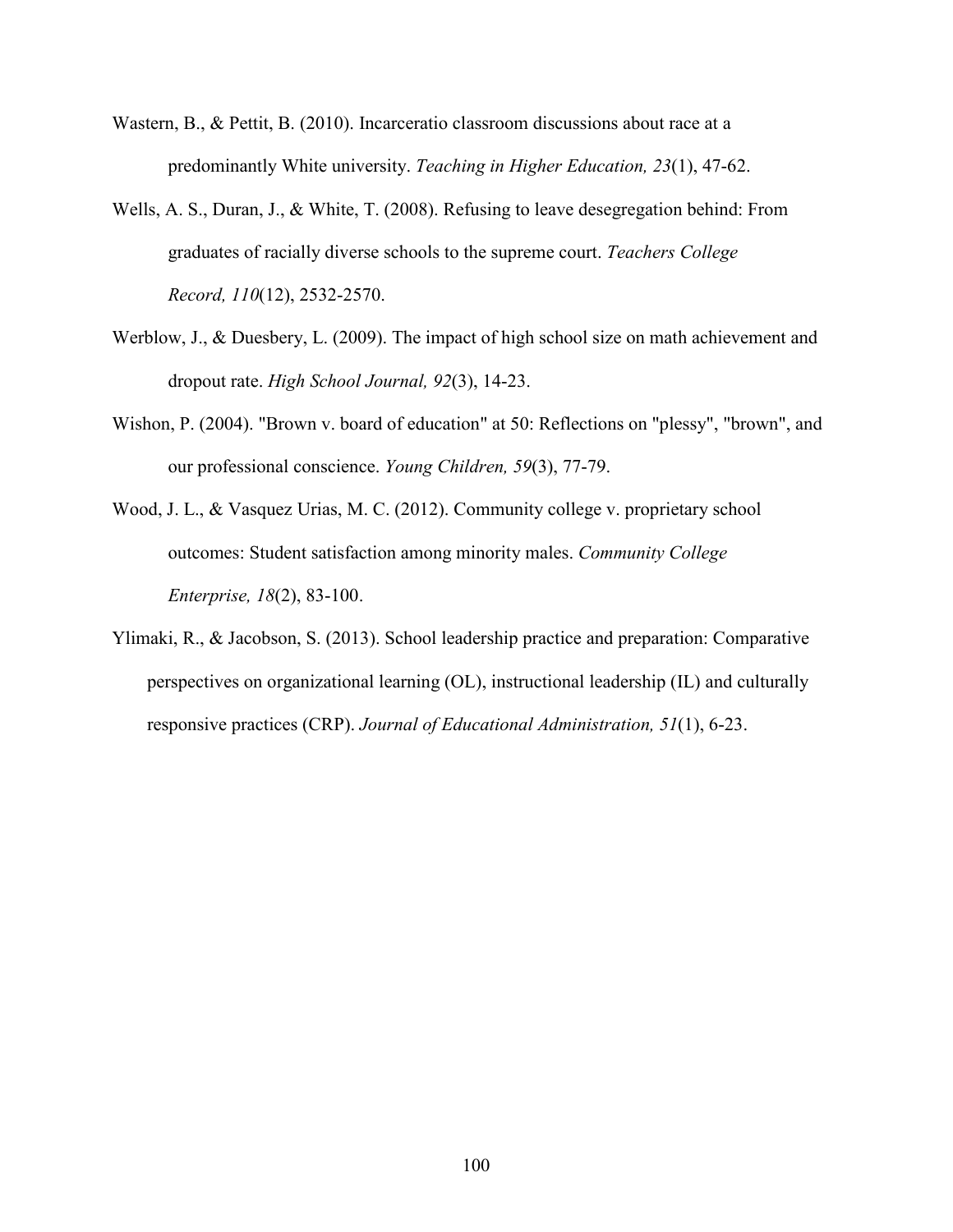# **Appendix A Letter of Invitation**

My name is John Baker, and I am a doctoral student at Bethel University in St. Paul, Minnesota. In addition, have worked in a public school for 25 years as a Dean of Students. You are invited to participate in a study on factors that contribute to senior African American male academic success.

You were selected as a possible participant in this study because your school counselor has identified you as someone who meets this study's criteria. The criteria to participate in this study are:

- Participants must be African American male seniors in high school
- Participants must have 3.0 Grade Point Average or higher

If you meet the above criteria and decide to participate, I will ask you 10 open-ended questions. The interviews will last between 45 and 60 minutes. There are no right or wrong answers and the information you provide will be strictly confidential. Your interview will be digitally recorded and subsequently transcribed. Because confidentiality is important to this study, many steps will be taken to protect privacy. First, all interviews and discussions will be private and confidential. Second, your name, school name, and the name of your community will never be used in this study. Finally, all audio files and transcripts will be stored in a secure location. All audio will be destroyed once this study has been completed. For future reference I will retain the transcript of your interview in a secure file on my personal computer.

The only other persons that will see a transcript of your interview are members of a research team that will assist me in identifying key themes of the interview text. All research team members and transcribers will sign strict confidentiality agreements.

Your participation in this study is voluntary and you may choose not to participate without penalty. If you decide to participate, you may withdraw from the study at any time without penalty. If you withdraw from the study before the interview is completed, your information will be destroyed. There are no risks for participating in this study.

If you are willing to participate in this study please return the signed informed consent form in the return envelope provided with this letter. Finally, it is important to note parent or guardian consent is also required if you are under the age of 18.

If you have any question about this study or its procedures, you may contact the researcher, John Baker at  $\qquad \qquad \textcircled{a}$  bethel.edu or

Sincerely, John Baker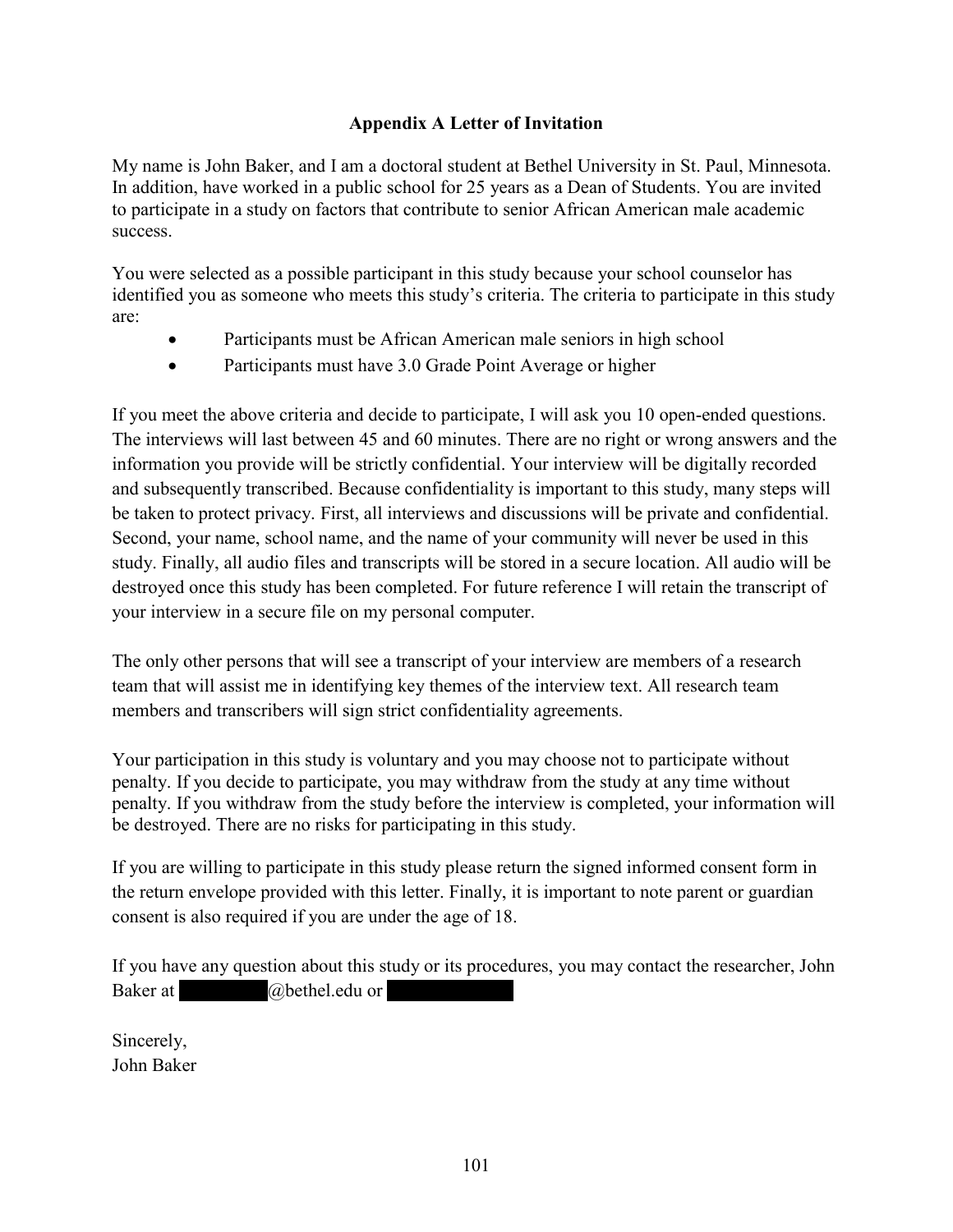# **Appendix B Participant Informed Consent**

You are invited to participate in a study on factors that contribute to senior African American male academic success. You were selected as a possible participant in this study because you were identified by your school as a male, African American, senior at that has a 3.0 grade point average or greater. This research is part of a dissertation study at Bethel University.

If you decide to participate, I will ask you 10 open-ended questions. The interview is anticipated to last between 45 and 60 minutes and will be digitally recorded and then transcribed. Your participation in this study is strictly voluntary and you may choose not to participate without penalty. If you withdraw from the study before the interview is completed, your information will be destroyed. There is potential risk for sensitive information (questions may generate discomfort and distress), you may skip questions, end the interview, or visit the school counselor, if you desire. You will receive a \$20 gift card as a token of appreciation.

Any information obtained in connection with this study that can be identified with you will remain confidential and will be disclosed only with your permission. None of this study's participants will be identified or identifiable in any written reports or publications. However, by state law, the researcher is a mandated reporter and must report any instances of physical abuse, neglect, or sexual abuse that he becomes aware of during the course of the study.

Your decision whether or not to participate will not affect your future relationship with Bethel University. If you decide to participate, you may withdraw from the study at any time without penalty.

This research project has been reviewed and approved in accordance with Bethel University's Levels of Review for Research with Humans. If you have any questions about the research and/or research participants' rights or wish to report a research related injury, please call Dr. Tracy Reimer at

You will be offered a copy of this form to keep. You are making a decision whether or not to participate. Your signature indicates that you have read the information provided above and have decided to participate. You may withdraw at any time without prejudice after signing this form should you choose to discontinue participating in this study.

Student Name Printed

 $\mathcal{L}_\mathcal{L} = \mathcal{L}_\mathcal{L} = \mathcal{L}_\mathcal{L} = \mathcal{L}_\mathcal{L} = \mathcal{L}_\mathcal{L} = \mathcal{L}_\mathcal{L} = \mathcal{L}_\mathcal{L} = \mathcal{L}_\mathcal{L} = \mathcal{L}_\mathcal{L} = \mathcal{L}_\mathcal{L} = \mathcal{L}_\mathcal{L} = \mathcal{L}_\mathcal{L} = \mathcal{L}_\mathcal{L} = \mathcal{L}_\mathcal{L} = \mathcal{L}_\mathcal{L} = \mathcal{L}_\mathcal{L} = \mathcal{L}_\mathcal{L}$ 

\_\_\_\_\_\_\_\_\_\_\_\_\_\_\_\_\_\_\_\_\_\_\_\_\_\_\_\_\_\_\_\_\_\_\_\_\_\_\_\_\_\_ \_\_\_\_\_\_\_\_\_\_\_\_\_\_\_\_\_\_\_\_  $\overline{\text{Student Signature}}$  Date

| ï<br>г. |  |  |
|---------|--|--|

\_\_\_\_\_\_\_\_\_\_\_\_\_\_\_\_\_\_\_\_\_\_\_\_\_\_\_\_\_\_\_\_\_\_\_\_\_\_\_\_\_\_ \_\_\_\_\_\_\_\_\_\_\_\_\_\_\_\_\_\_\_\_ Investigator Signature Date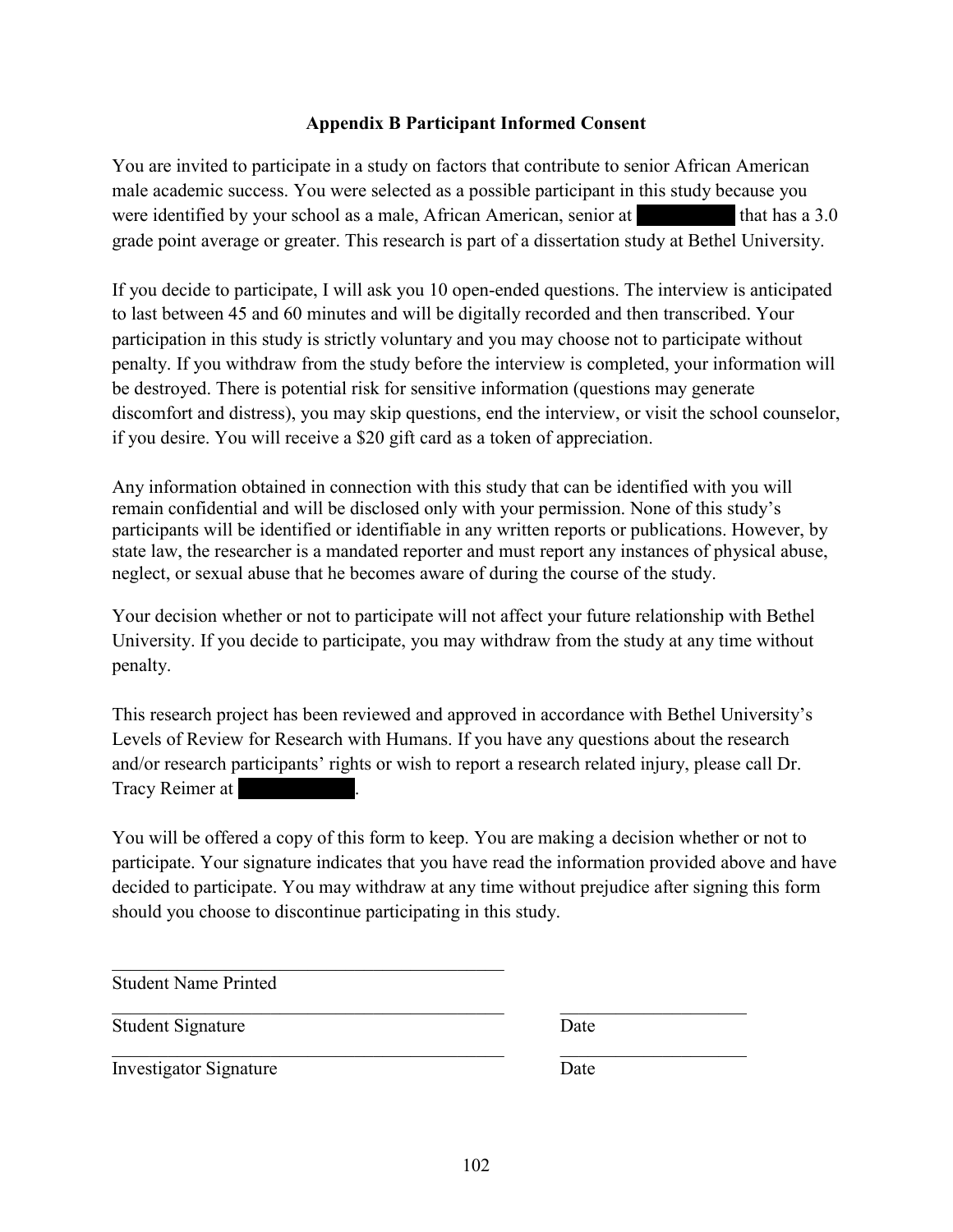# **Appendix C Parental Informed Consent**

Your child is invited to participate in a study on factors that contribute to senior African American male academic success. Your child was selected as a possible participant in this study because he was identified by the school counselor.

African American senior at that has a 3.0 grade point average or greater. This research is part of a dissertation study at Bethel University.

If your child decides to participate, I will ask him 10 open-ended questions. The interview is anticipated to last between 45 and 60 minutes and will be digitally recorded and then transcribed. Your child's participation in this study is strictly voluntary and your child may choose not to participate without penalty. If your child withdraws from the study before the interview is completed, his information will be destroyed. There is potential for risk of sensitive information (questions may generate discomfort and distress), your child may skip questions, end the interview, or visit the school counselor, if he desires. Your son will receive a \$20 gift card as a token of appreciation.

Any information obtained in connection with this study that can be identified with your son will remain confidential and will be disclosed only with your permission. None of this study's participants will be identified or identifiable in any written reports or publications.

However, by state law, the researcher is a mandated reporter and must report any instances of physical abuse, neglect, or sexual abuse that he becomes aware of during the course of the study. Your decision whether or not your child participates will not affect you or your child's future relationship with Bethel University. If your child decides to participate, he may withdraw from the study at any time without penalty.

This research project has been reviewed and approved in accordance with Bethel University's Levels of Review for Research with Humans. If you have any questions about the research and/or research participants' rights or wish to report a research related injury, please call Dr. Tracy Reimer at . You will be offered a copy of this form to keep.

You are making a decision whether or not your child will participate. Your signature indicates that you have read the information provided above and have decided your child may participate. Your child may withdraw at any time without prejudice after signing this form should you choose to discontinue participating in this study.

Parent Name Printed

 $\overline{\mathcal{L}}$  , and the contribution of the contribution of  $\overline{\mathcal{L}}$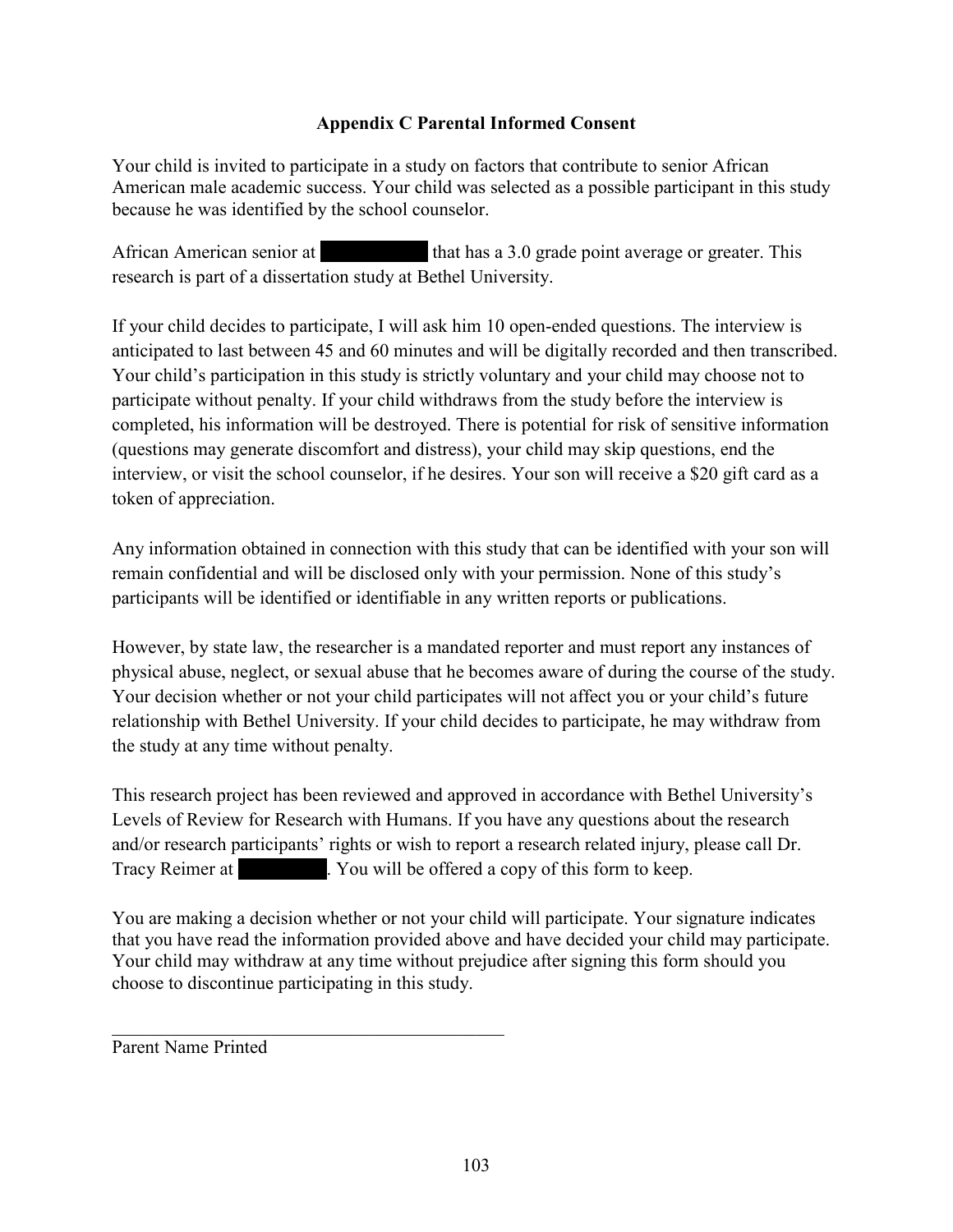Parent Signature

 $\overline{\text{Date}}$ 

Investigator Signature

 $\overline{\text{Date}}$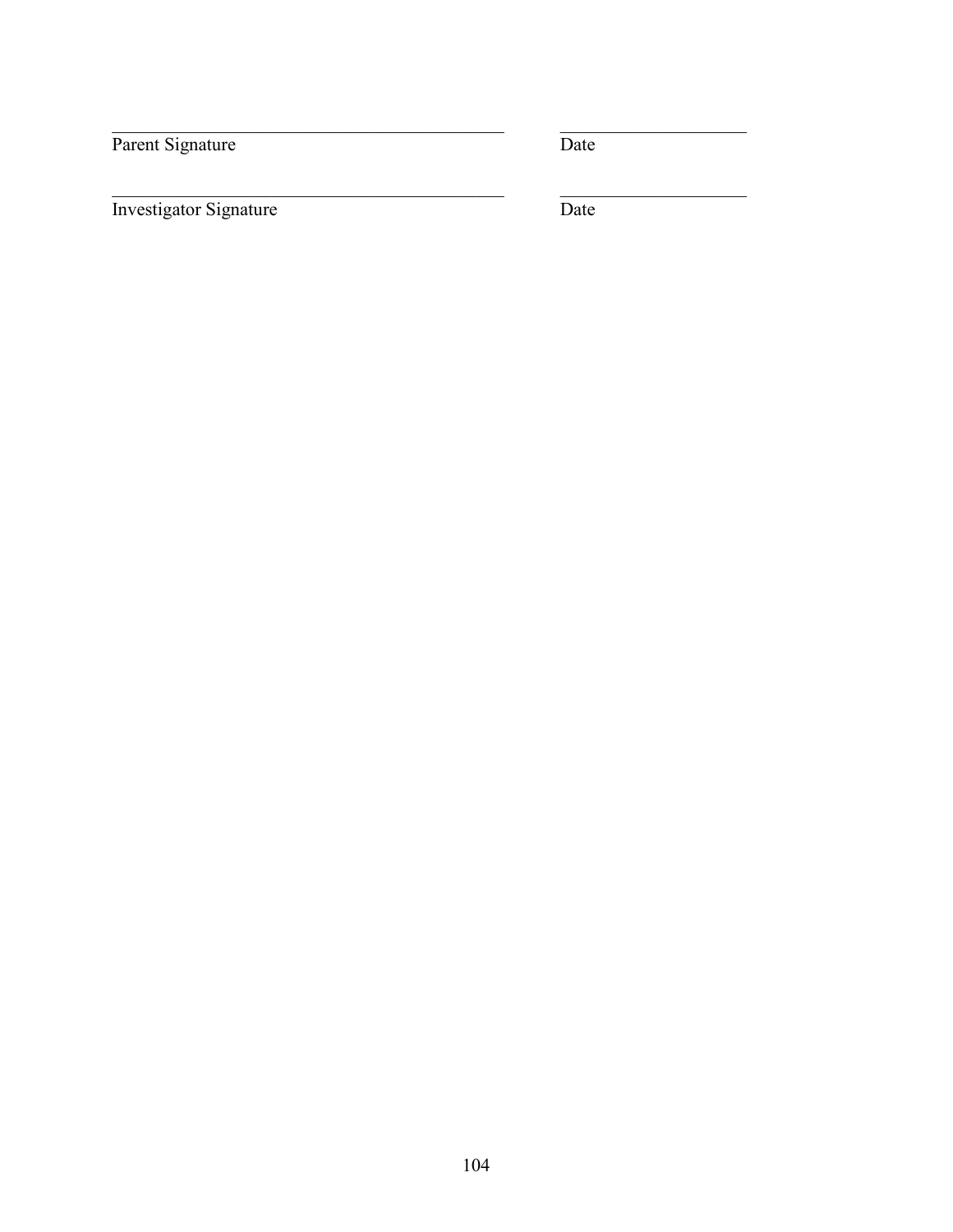# **Appendix D Confidentiality Agreement for Use with Research Team**

Factors that Contribute to High School Senior African American Male Student's Academic Success

- 1) I, the same state of the same state of a same state of a same state of a state of a state of a state of a state of a state of a state of a state of a state of a state of a state of a state of a state of a state of a sta research data received from the research team related to this research study.
- 2) I will hold in strictest confidence the identity of any individual that may be revealed during the transcription of interviews or in any associated documents.
- 3) I will not make copies of any audio-recordings, video-recordings, or other research data, unless specifically requested to do so by the researcher.
- 4) I will not provide the research data to any third parties without the client's consent.
- 5) I will store all study-related data in a safe, secure location as long as they are in my possession. All video and audio recordings will be stored in an encrypted format.
- 6) All data provided or created for purposes of this agreement, including any back-up records, will be returned to the research team or permanently deleted. When I have received confirmation that the transcription work I performed has been satisfactorily completed, any of the research data that remains with me will be returned to the research team or destroyed, pursuant to the instructions of the research team.
- 7) I understand that Bethel University has the right to take legal action against any breach of confidentiality that occurs in my handling of the research data.

Researcher Name Printed Researcher Signature

| <br>ъ |  |  |  |  |  |
|-------|--|--|--|--|--|
|       |  |  |  |  |  |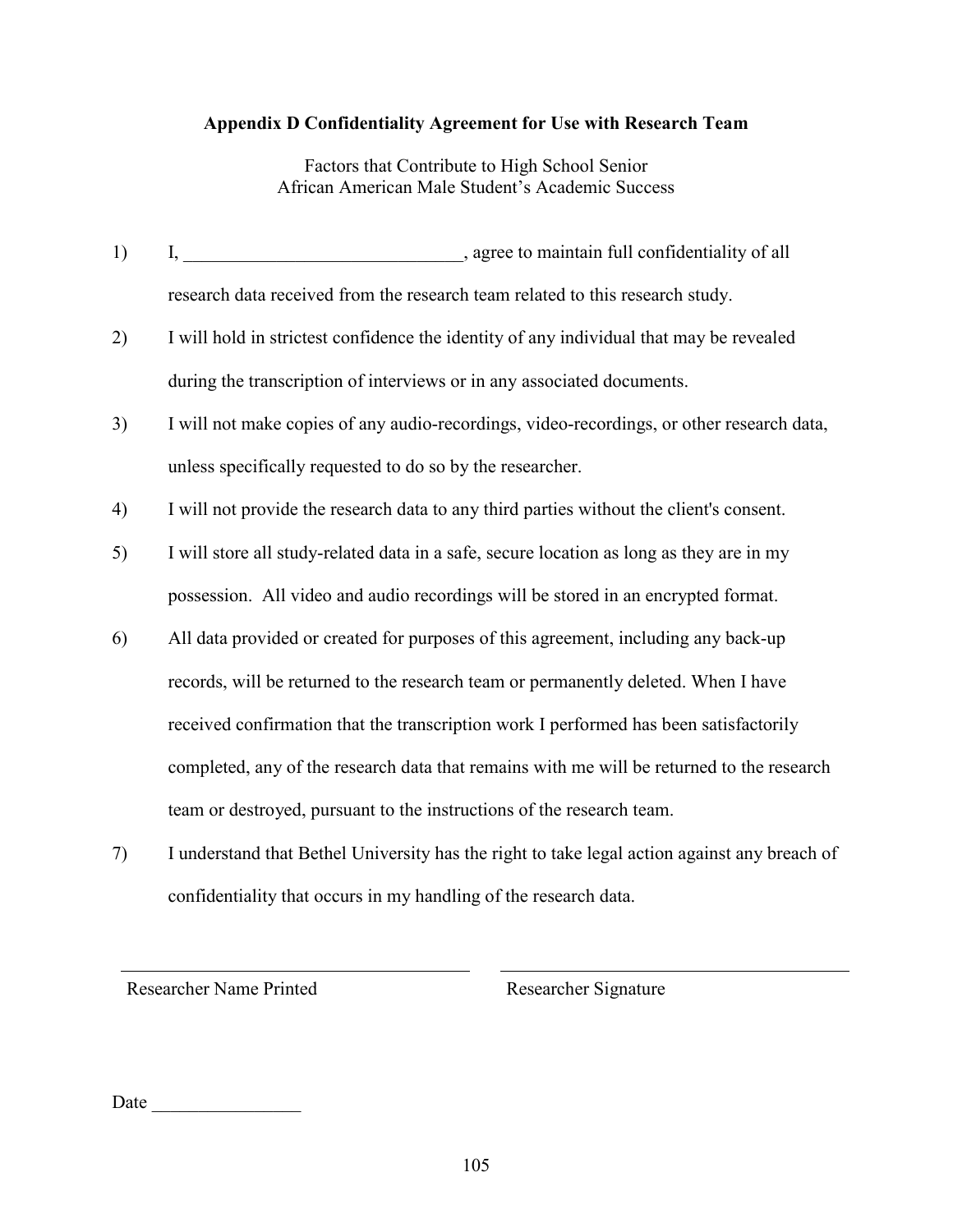# **Appendix E Confidentiality Agreement for Use with Transcription Services**

Factors that Contribute to High School Senior African American Male Student's Academic Success

- 1) I, transcriptionist, agree to maintain full confidentiality of all research data received from the research team related to this research study.
- 2) I will hold in strictest confidence the identity of any individual that may be revealed during the transcription of interviews or in any associated documents.
- 3) I will not make copies of any audio-recordings, video-recordings, or other research data, unless specifically requested to do so by the researcher.
- 4) I will not provide the research data to any third parties without the client's consent.
- 5) I will store all study-related data in a safe, secure location as long as they are in my possession. All video and audio recordings will be stored in an encrypted format.
- 6) All data provided or created for purposes of this agreement, including any back-up records, will be returned to the research team or permanently deleted. When I have received confirmation that the transcription work I performed has been satisfactorily completed, any of the research data that remains with me will be returned to the research team or destroyed, pursuant to the instructions of the research team.
- 7) I understand that Bethel University has the right to take legal action against any breach of confidentiality that occurs in my handling of the research data.

Transcriber Name Printed Transcriber Signature

Date \_\_\_\_\_\_\_\_\_\_\_\_\_\_\_\_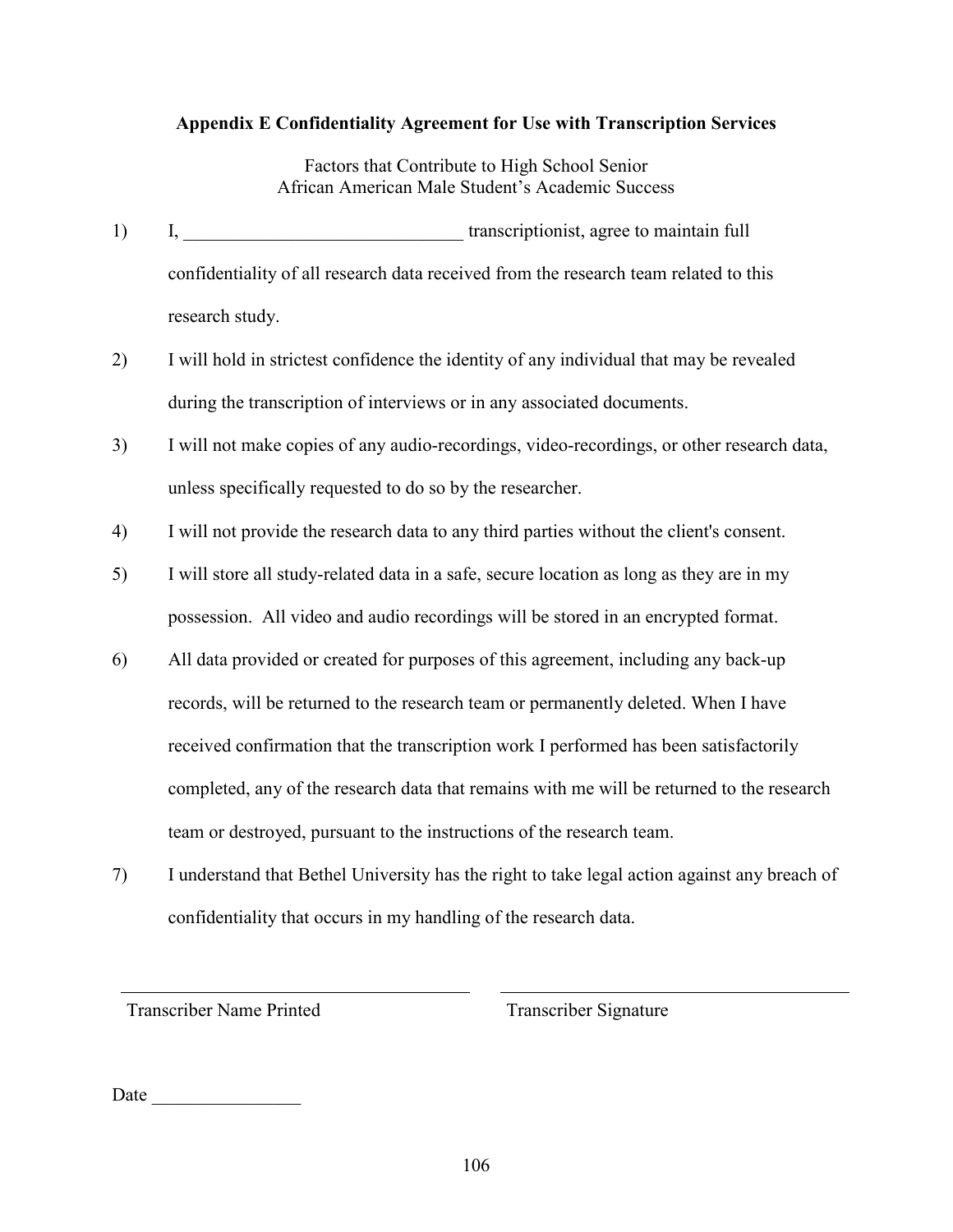#### **Appendix F Protocol Procedure**

Interviews were recorded in a quiet and safe location of the school, so there were no distractions during the interviews. The researcher used a digital recorder and note pad to collect information from interviewee.

This study had two research questions: What school factors contribute to senior African American males' academic success in urban high school and what non-school factors contribute to senior African American males' academic success in urban high school? This study used 10 open-ended questions for interviewees. The researcher used "can you tell me more about your experience" as a prompt to elicit more detailed information from the respondent questions that were asked.

The digital recording was transcribed by a professional transcriber. All personally identifiable information was removed, including, place and participants' names. In order to fully protect the privacy of respondents, the researcher altered any specific information about family. After transcripts were reviewed for accuracy and protected against the provision of personally identifiable information, respondents received a copy of the transcript to check for accuracy.

Once the accuracy of all transcripts was verified, the researcher read through transcripts two times to gain a broad foundational understanding of the responses. These readings were designed to orient the researcher to the data and reaffirm alignment between the data and the research questions. The researcher then read transcripts for the purpose of designing a coding system. This type of coding process is sometimes referred to as open coding. The researcher generally makes notes next to any unique information, referred to as a meaning unit, that provides support to answer research questions.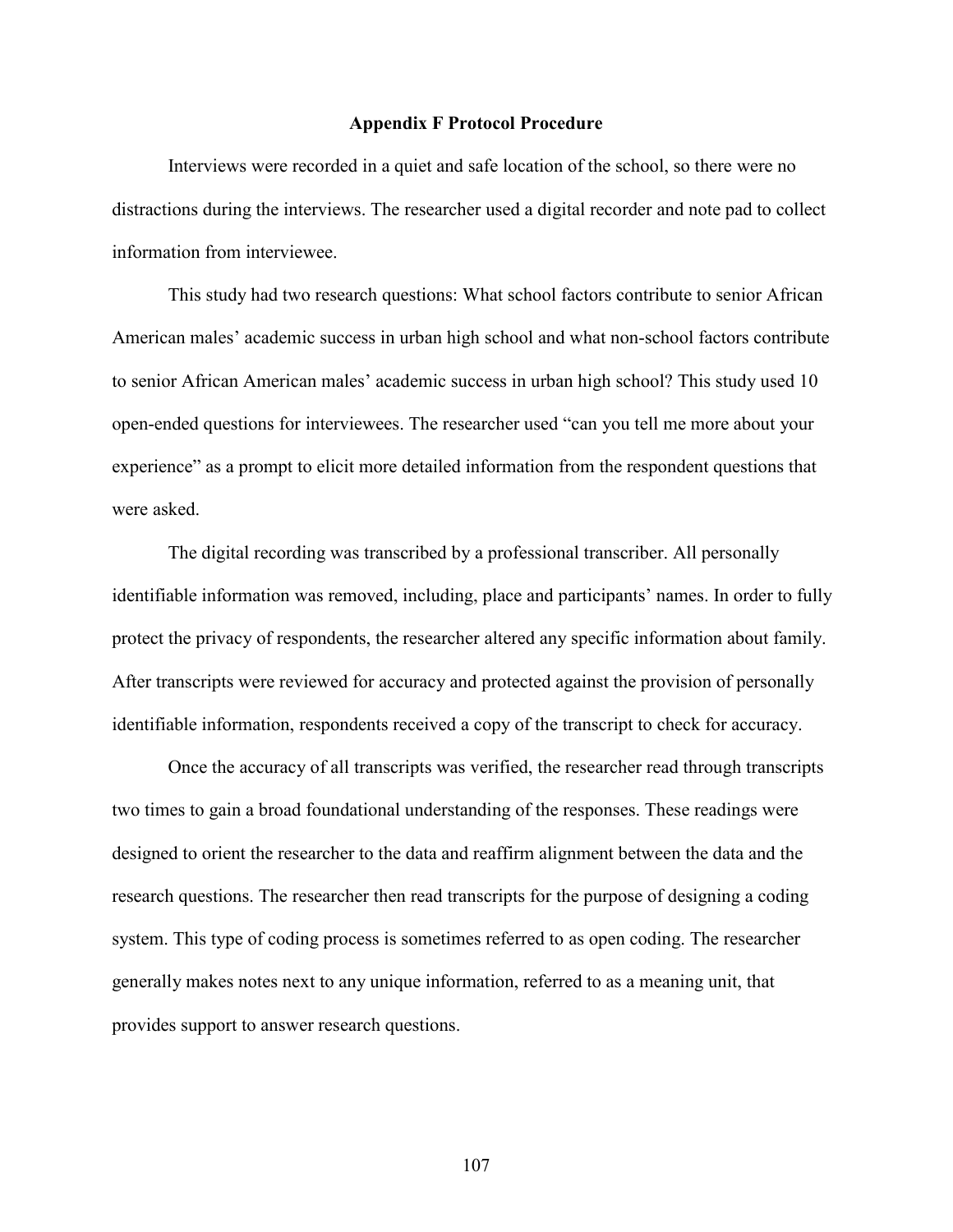Then, the researcher read through all transcripts two more times, and the researcher used initial codes to capture the ideas that repeatedly appeared in the transcripts. The researcher's next steps during the coding process were to group codes together, referred to as analytical coding. While open coding is descriptive in nature, analytical coding requires more reflection and interpretation. Analytical coding is a method that requires multiple analyses of each transcript so as to narrow the initial list of codes, refine the code names to reflect accurately the content of each category, and arrive at codes that occurred across multiple transcripts. Once all data was coded, the researcher analyzed codes across interviews to identify themes. A theme will emerge as a finding if it occurs in five of the nine interviews. A code book was used to journal ideas and decision made.

After the researcher finalized codes, an independent analyst was contacted in order to promote credibility and reliability. The independent analyst reviewed the code book and independently coded two interviews. The researcher and independent analyst meet during this process to ensure thorough understanding of all codes and potential situations in which to use them.

### **A. Risks**

#### 1. **Privacy**

Interviews were conducted in private location in the school for each student. Students were assured of their privacy.

Ethics in research guidelines following the Collaborative Institutional Training Initiative (CITI) were observed in this study.

# 2. **Physical Stimuli**

N / A. There are no physical stimuli risks present in this study.

#### 3. **Deprivation**

N / A. Participants were be deprived in any way at any phase of this study.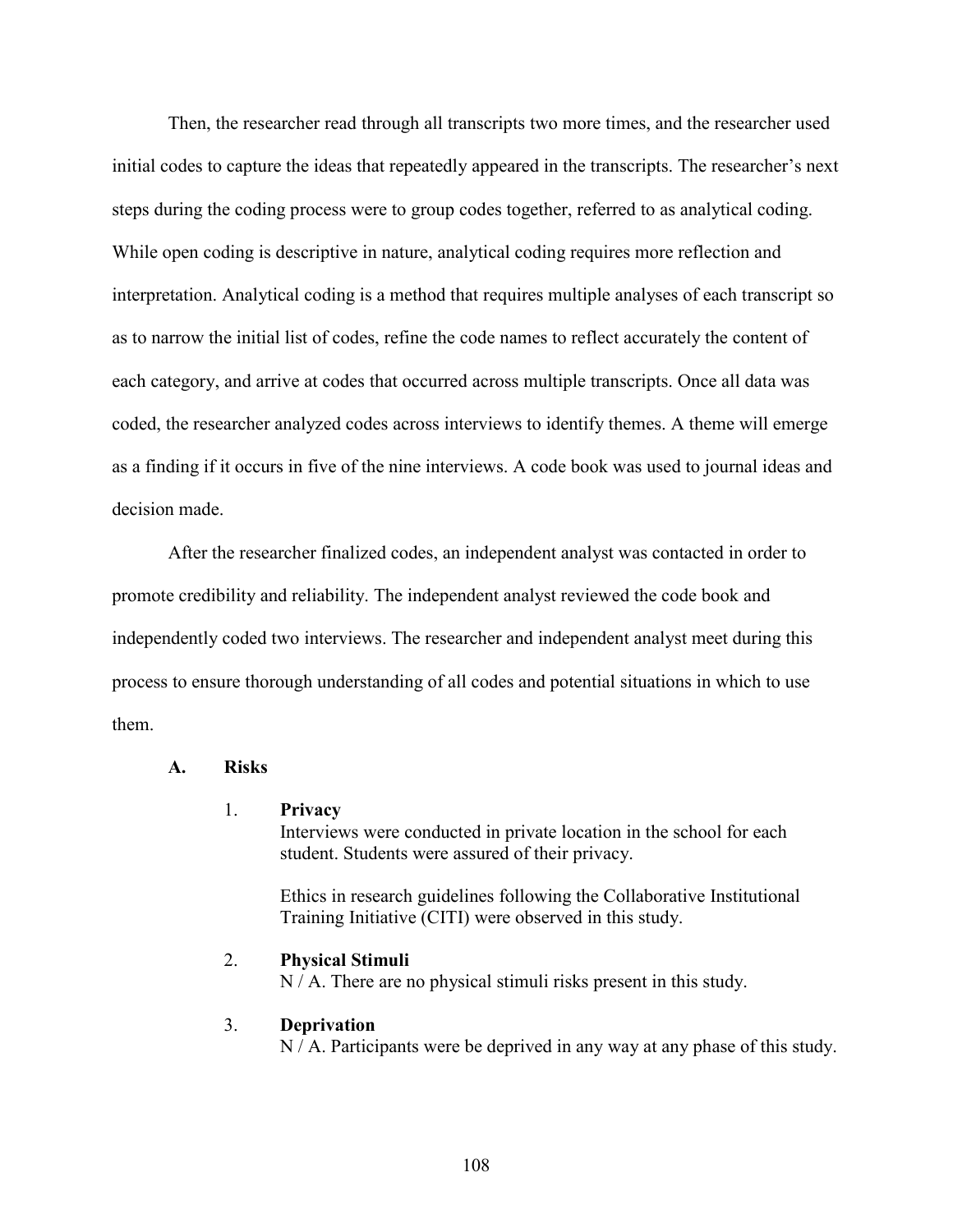#### 4. **Deception**

N / A. No methods of deception were used in this study.

### 5. **Sensitive Information**

There was potential risk for sensitive information (questions may generate discomfort and distress), participants may skip questions, end the interview, or visit the school counselor, if the student desires.

# 6. **Offensive Materials**

N / A. No offensive materials were included in this study.

# 7. **Physical Exertion**

N / A. This study only used open-ended interview methods and did not have any aspects of physical exertion.

## **B. Confidentiality**

Many measures were taken to protect student confidentiality. Pseudonyms were used to protect participant privacy and the name / location of each community or school were changed. Upon completion of the study, all audio recordings were destroyed. Interpretive research members and transcribers were required to sign confidentiality statements. The letter explained the removal of personally identifiable information in order to protect respondents' confidentiality, detailed information about the utilization of a confidential transcription service, and the safety of respondents' information due to all information being stored in a password-protected, locked system/space.

By state law, the researcher is a mandated reporter and must report any instances of obligated to report any instances of physical abuse, neglect, or sexual abuse that he becomes aware of during the course of the study.

# **C. Signatures**

"I certify that the information furnished concerning the procedures to be taken for the protection of human participants is correct. I will seek and obtain prior approval for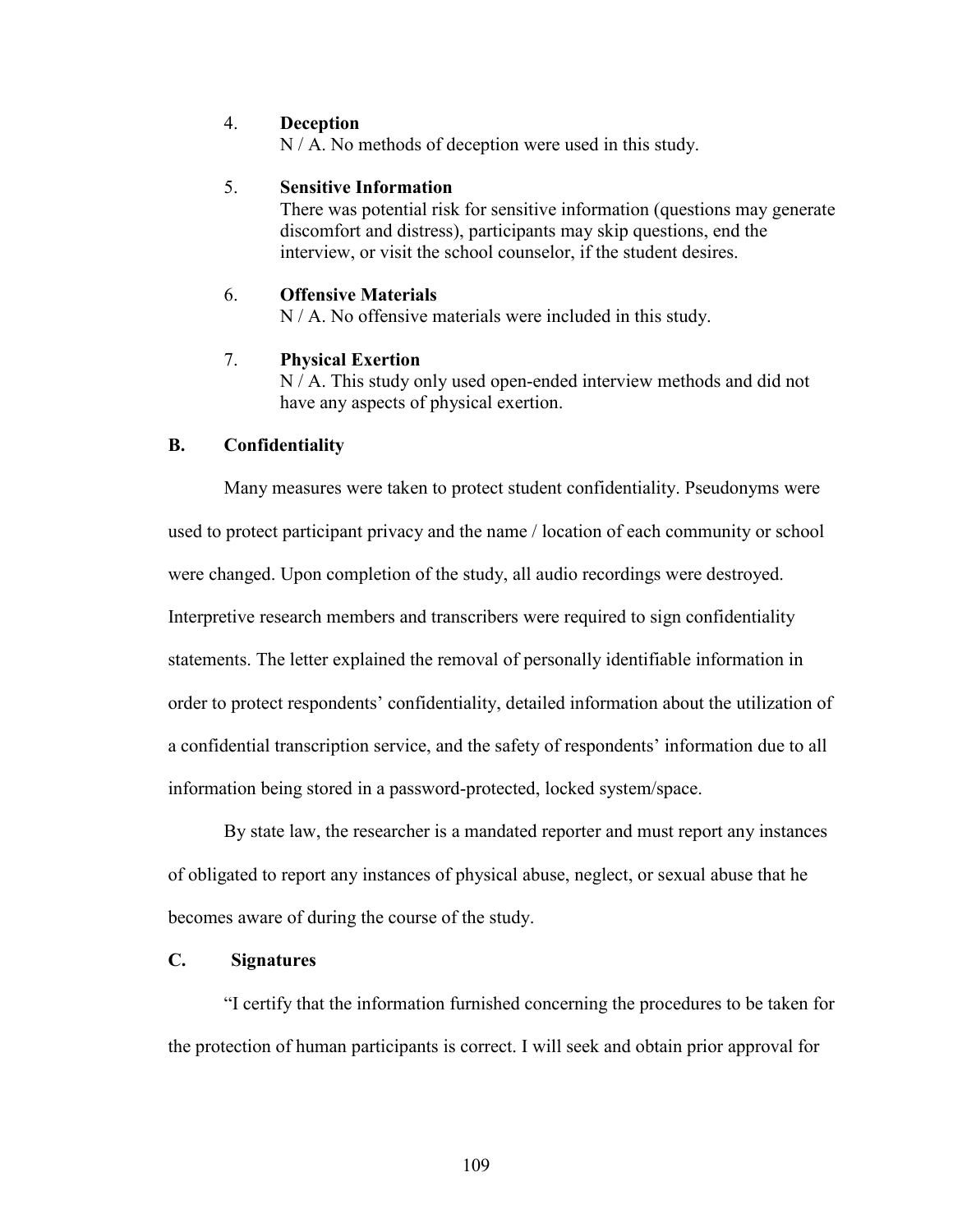any substantive modification in the proposal and will report promptly any unexpected or otherwise significant adverse effects in the course of this study."